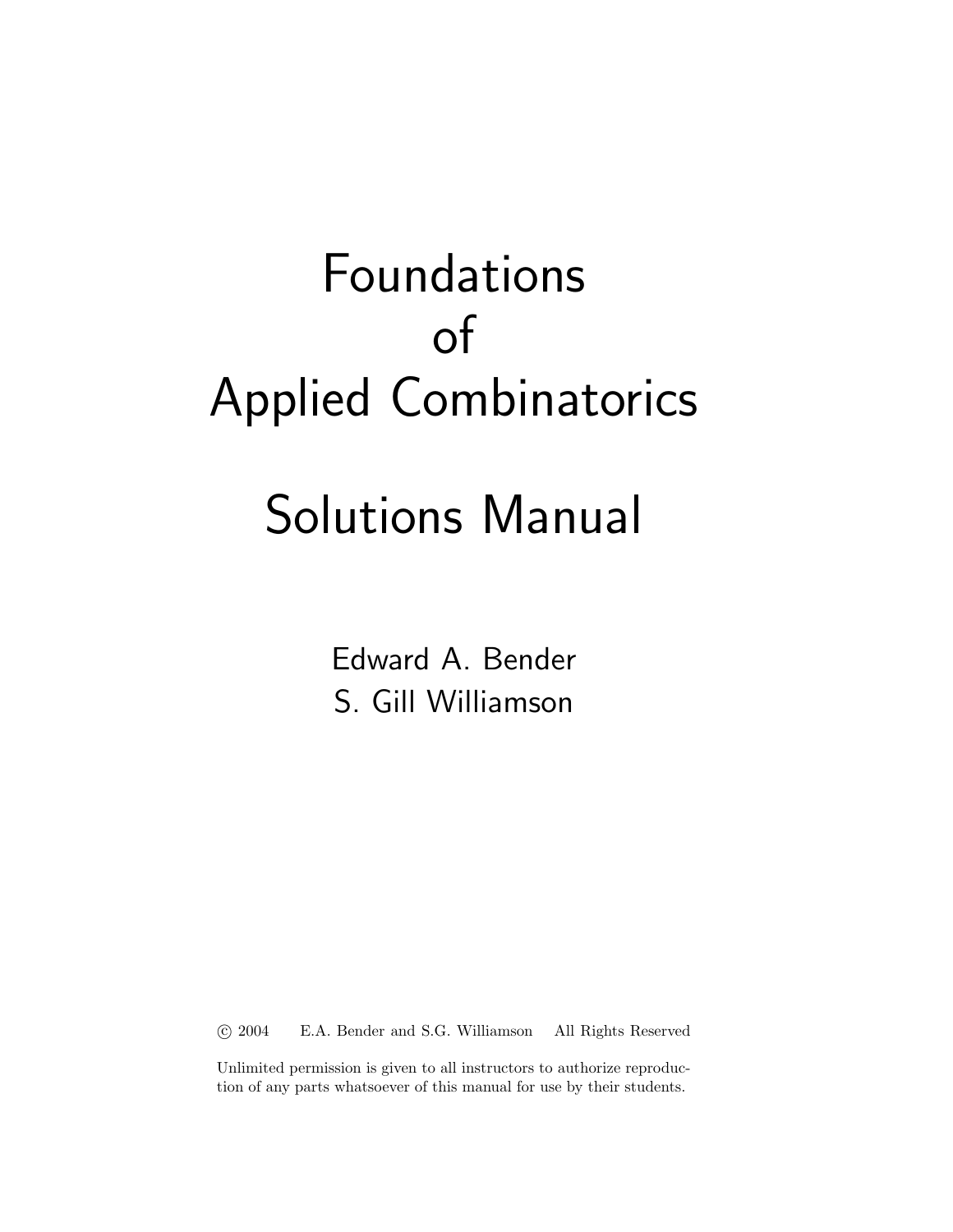#### Section 1.1

1.1.1. We can form  $n$  digit numbers by choosing the leftmost digit AND choosing the next digit  $AND \cdots AND$  choosing the rightmost digit. The first choice can be made in 9 ways since a leading zero is not allowed. The remaining  $n-1$  choices can each be made in 10 ways. By the Rule of Product we have  $9 \times 10^{n-1}$ .

To count numbers with at most n digits, we could sum up  $9 \times 10^{k-1}$  for  $1 \leq k \leq n$ . The sum can be evaluated since it is a geometric series. This does not include the number 0. Whether we add 1 to include it depends on our interpretation of the problem's requirement that there be no leading zeroes. There is an easier way. We can pad out a number with less than  $n$  digits by adding leading zeroes. The original number can be recovered from any such  $n$  digit number by stripping off the leading zeroes. Thus we see by the Rule of Product that there are  $10<sup>n</sup>$  numbers with at most n digits. If we wish to rule out 0 (which pads out to a string of n zeroes), we must subtract 1.

1.1.2. The only possible vowel and consonant pattern satisfying the two nonadjacent vowels and initial and terminal consonant conditions is CVCVC. By the Rule of Product, there are  $3 \times 2 \times 3 \times 2 \times 3 = 108$  possibilities.

**1.1.3**. List the elements of the set in any order:  $a_1, a_2, \ldots, a_{|S|}$ . We can construct a subset by including  $a_1$  or not AND including  $a_2$  or not AND . . .

including  $a_{|S|}$  or not.

Since there are 2 choices in each case, the Rule of Product gives  $2 \times 2 \times \cdots \times 2 = 2^{|S|}$ .

- 1.1.4 (a) To form a composition of n, we can write n ones in a row and insert either "+" or "," in the spaces between them. This is a series of 2 choices at each of  $n-1$  spaces, so we obtain  $2^{n-1}$  compositions of *n*.
- (b) Reversing the roles in a compostion with k parts gives a composition with  $n + 1 k$  parts. Since this reversal is a one-to-one correspondence between compositions of  $n$  and the average number of parts in the two corresponding compostions is  $\frac{k+n+1-k}{2}$ , we are done.

1.1.5. The answers are SISITS and SISLAL. We'll come back to this type of problem when we study decision trees.

#### Section 1.2

1.2.1. If we want all assignments of birthdays to people, then repeats are allowed in the list mentioned in the hint. This gives 365<sup>30</sup>. If we want all birthdays distinct, no repeats are allowed in the list. This gives  $365 \times 364 \times \cdots \times (365-29)$ . The ratio is 0.29. How can this be computed? There are a lot of possibilities. Here are some.

- Use a symbolic math package.
- Write a computer program.
- Use a calculator. Overflow may be a problem, so you might write the ratio as  $(365/365) \times (364/365) \times \cdots \times (336/365).$
- Use (1.2). You are asked to do this in the next problem. Unfortunately, there is no guarantee how large the error will be.
- Use Stirling's formula after writing the numerator as 365!/335!. Since Stirling's formula has an error guarantee, we know we are close enough. Computing the values directly from Stirling's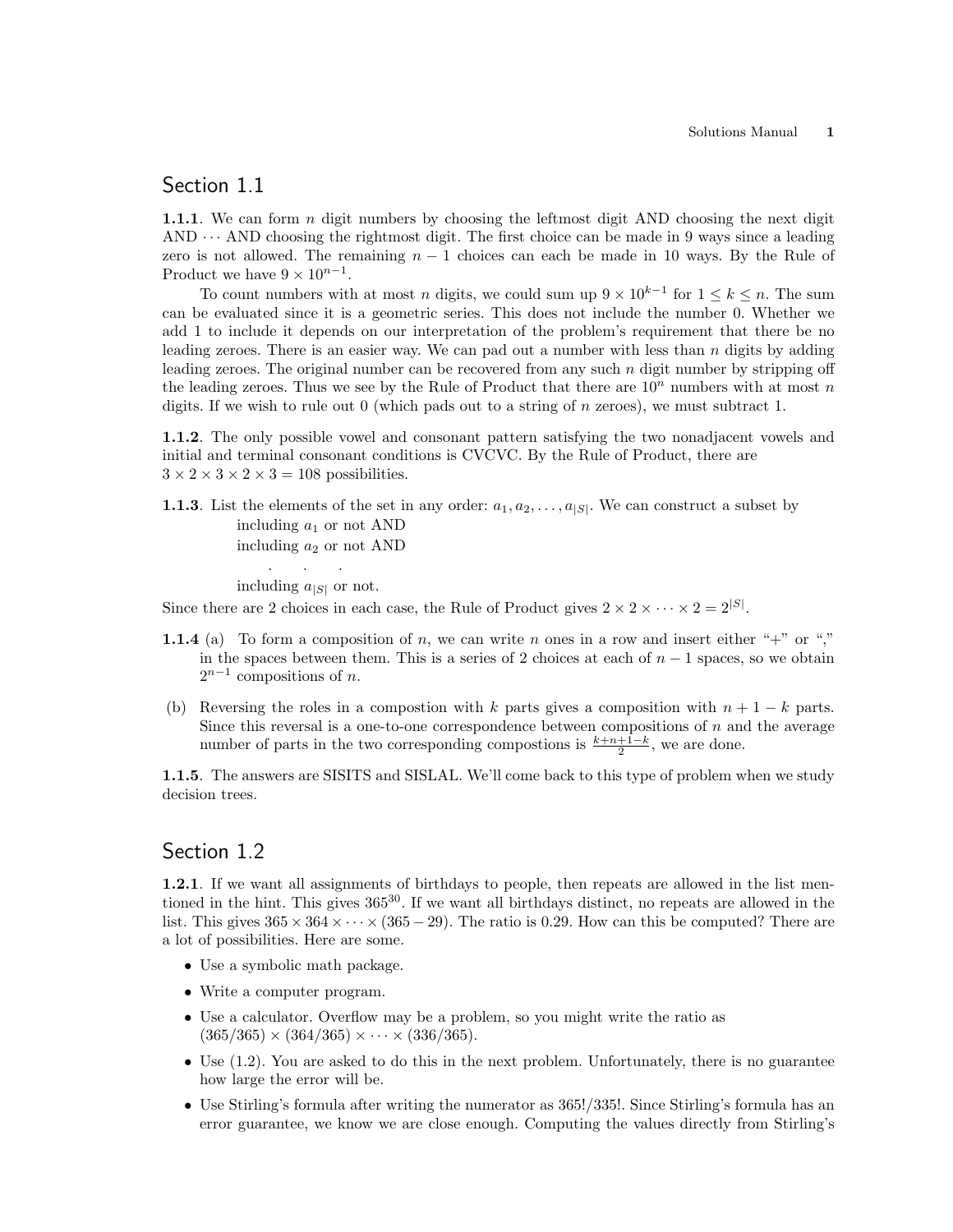formula may cause overflow. This can be avoided in various ways. One is to rearrange the various factors by using some algebra:

$$
\frac{\sqrt{2\pi 365}(365/e)^{365}}{\sqrt{2\pi 335}(335/e)^{335}(365)^{30}} = \sqrt{365/335}(365/335)^{335}/e^{30}.
$$

Another way is to compute the logarithm of Stirling's formula and use that to estimate the logarithm of the answer.

**1.2.2.** We want  $\frac{n!}{(n-k)!}\big/n^k$  when  $n = 365$  and  $k = 30$ . (See the solution to the previous exercise.) From (1.2),

$$
\frac{n!}{(n-k)! \; n^k} \; \sim \; e^{-k^2/2n} \quad \text{provided } k = o(n^2/3).
$$

Since we need  $k = o(n^{2/3})$  and  $365^{2/3} \approx 10^{5/3} \approx 50$ , our estimate may not be too good. The estimate is  $e^{-30/(2 \times 365)} = e^{-900/730} = 0.2915$ , which is rather close to the correct answer of 0.2937.

1.2.3. Each of the 7 letters ABMNRST appears once and each of the letters CIO appears twice. Thus we must form an ordered list from the 10 distinct letters. The solutions are

$$
k = 2: \t 10 \times 9 = 90
$$
  
\n
$$
k = 3: \t 10 \times 9 \times 8 = 720
$$
  
\n
$$
k = 4: 10 \times 9 \times 8 \times 7 = 5040
$$

1.2.4. This can be done in many ways. Some methods lead to lots of cases joined by OR which must be added by the Rule of Sum; other methods lead to a few cases. Here is one of the simplest.

For  $k = 2$ , the letters are distinct OR equal. By the previous exercise, there are 90 distinct choices. Since the only repeated letters are CIO, there are 3 ways to get equal letters. This gives 93.

For  $k = 3$ , we have either all distinct OR two equal. The two-equal case can be worked out as follows:

> choose the repeated letter (3 ways) AND choose the positions for the two copies of the letter (3 ways) AND choose the remaining letter  $(10 - 1 = 9$  ways).

By the previous exercise and the Rules of Sum and Product, we have  $720 + 3 \times 9 \times 3 = 801$ .

For  $k = 4$  either all four letters are distinct OR there are just three distinct letters OR there are just two distinct letters. There are 5040 ways to choose all letters distinct. In the second case, we have one repeated letter and two distinct letters. Reasoning as for  $k = 3$ , we get  $3 \times 6 \times 9 \times 8 = 1296$ . The last case is a bit trickier. (We'll get into problems associated with distinguishing pairs when we discuss hands of cards later. For now, we'll avoid that problem.) We can proceed as follows:

> choose the first letter (3 ways) AND choose where the second occurence if that letter is (3 ways) AND choose the other letter (2 ways).

This gives 18 for a grand total of 6354.

**1.2.5** (a) Since there are 5 distinct letters, the answer is  $5 \times 4 \times 3 = 60$ .

- (b) Since there are 5 distinct letters, the answer is  $5^3 = 125$ .
- (c) Either the letters are distinct OR one letter appears twice OR one letter appears three times. We have seen that the first can be done in 60 ways. To do the second, choose one of L and T to repeat, choose one of the remaining 4 different letters and choose where that letter is to go, giving  $2 \times 4 \times 3 = 24$ . To do the third, use T. Thus, the answer is  $60 + 24 + 1 = 85$ .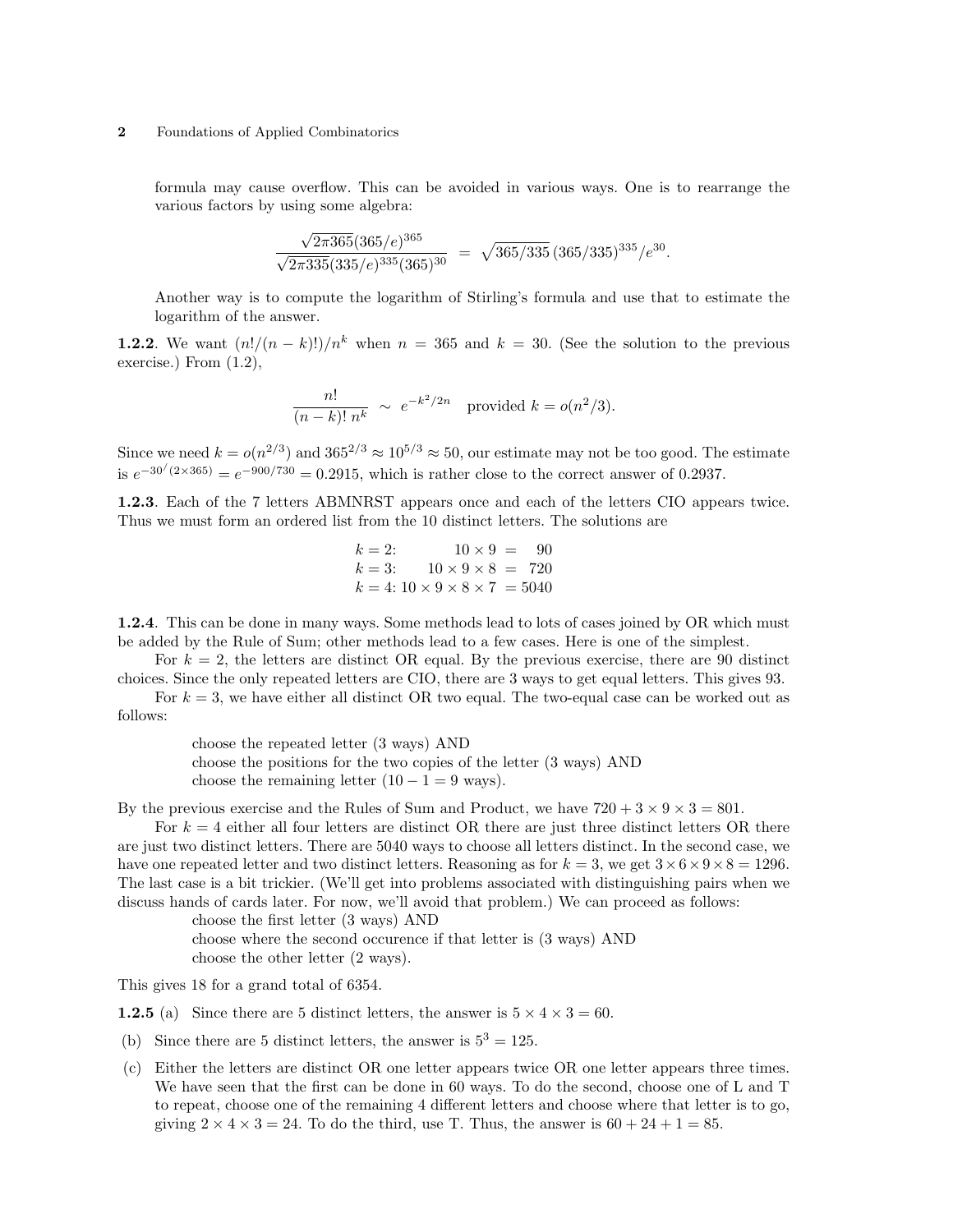**1.2.6**. For (a) we have  $5 \times 4 \times \cdots \times (6 - k)$ . For (b) we have  $5^k$ . For (c) we omit the details, just noting

| For $k = 1$ , there are 5.    | For $k = 2$ , there are 7.    | For $k = 4$ , there are 286.  |
|-------------------------------|-------------------------------|-------------------------------|
| For $k = 5$ , there are 820.  | For $k = 6$ , there are 1920. | For $k = 7$ , there are 3360. |
| For $k = 8$ , there are 3360. | For $k > 8$ , there are none. |                               |

- 1.2.7 (a) push, push, pop, pop, push, push, pop, push, pop, pop. Remembering to start with something, say a on the stack:  $(a(bc))((de)f)$ .
- (b) This is almost the same as (a). The sequence is 112211212122 and the last "pop" in (a) is replaced by "push, pop, pop."
- (c)  $a((b((cd)e))(fg))$ ; push, push, push, pop, push, pop, pop, push, push, pop, pop, pop; 111010011000.

1.2.8. If we remove the first vote (which must be for the first candidate) and the last vote (which must be for the second candidate), we now have an election where ties are allowed but each candidate receives only  $n-1$  votes. Thus the answer is  $C_{n-1}$ .

1.2.9. Stripping off the initial R and terminal F, we are left with a list of at most 4 letters, at least one of which is an L. There is just 1 such list of length 1. There are  $3^2 - 2^2 = 5$  lists of length 2, namely all those made from E, I and L minus those made from just E and I. Similarly, there are  $3^3 - 2^3 = 19$  of length 3 and  $3^4 - 2^4 = 65$ . This gives us a total of 90.

The letters used are E, F, I, L and R in alphabetical order. To get the word before RELIEF, note that we cannot change just the F and/or the E to produce an earlier word. Thus we must change the I to get the preceding word. The first candidate in alphabetical order is F, giving us RELF. Working backwards in this manner, we come to RELELF, RELEIF, RELEF and, finally, RELEEF.

1.2.10. If there are 4 letters besides R and F, then there is only one R and one F, for a total of 65 spellings by the previous problem. If there are 3 letters besides R and F, we may have  $R \cdot \cdot \cdot F$ ,  $R \cdot \cdot FF$  or  $RR \cdot \cdot \cdot F$ , which gives us  $3 \times 19 = 57$  words by the previous problem. We'll say there are 3 RF patterns, namely RF, RFF and RRF. If there 2 letters besides R and F, there are 6 RF patterns, namely the three just listed, RFFF, RRFF and RRRF. This gives us  $6 \times 5 = 30$  words. Finally, the last case has the 6 RF patterns just listed as well as RFFFF, RRFFF, RRRFF and RRRRF for a total of 10 patterns. This give us 10 words since the one remaining letter must be L. Adding up all these cases gives us  $65 + 57 + 30 + 10 = 162$  possible spellings. Incidentally, there is a simple formula for the number of n long RF patterns, namely  $n-1$ . Thus there are

$$
1+2+\ldots+(n-1) = n(n-1)/2
$$

of length at most n. This gives our previous counts of  $1, 3, 6$  and  $10$ . The spelling five before RELIEF is REILIF.

**1.2.11**. There are  $n!/(n-k)!$  lists of length k. The total number of lists (not counting the empty list) is

$$
\frac{n!}{(n-1)!} + \frac{n!}{(n-2)!} + \dots + \frac{n!}{1!} + \frac{n!}{0!} = n! \left( \frac{1}{0!} + \frac{1}{1!} + \dots + \frac{1}{(n-1)!} \right) = n! \sum_{i=0}^{n-1} \frac{1^i}{i!}.
$$

Since  $e = e^1 = \sum_{i=0}^{\infty} 1^i/i!$ , it follows that the above sum is close to  $e$ .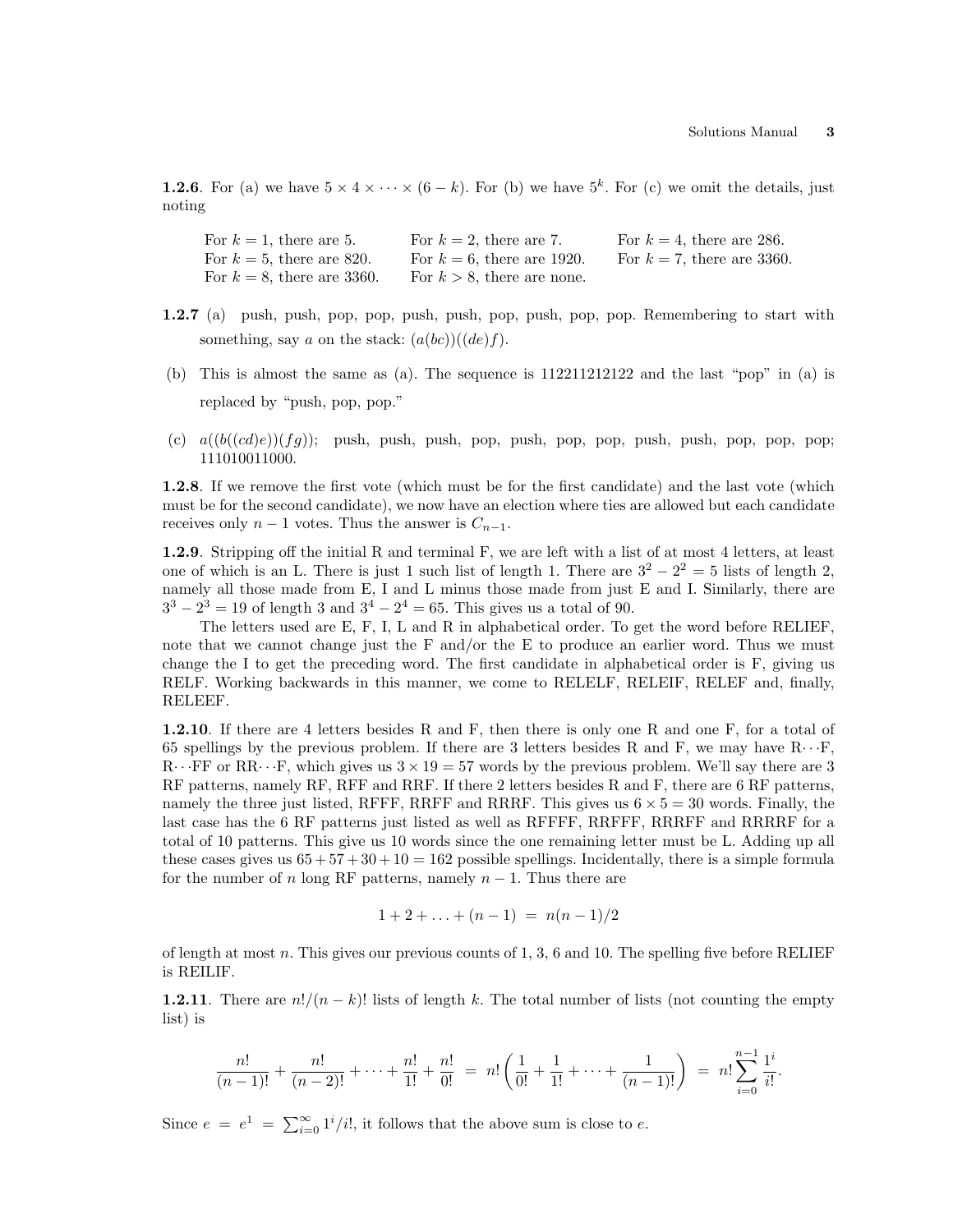**1.2.12** (a) This is just an ordered list, of which there are  $n!$ .

- (b) There are two ways to convert such a seating into one of the type considered in (a): Seat left to right or seat right to left. If the answer is N, this means that  $N \times 2 = n!$  and so  $N = n!/2$ .
- (c) Reading along one side and then the other, we get an ordered list and so the answer is n!.
- (d) Now we can order each side separately and so we have  $N \times 2 \times 2 = n!$ . Thus  $N = n!/4$ .
- (e) Now, if we switch one side left to right, we must do the same to the other side. This gives us  $N \times 2 = n!$  and so  $N = n!/2$ .

1.2.13. We can only do parts (a) and (d) at present.

- (a) A person can run for one of k offices or for nothing, giving  $k+1$  choices per person. By the Rule of Product we get  $(k+1)^p$ .
- (d) We can treat each office separately. There are  $2^p 1$  possible slates for an office: any subset of the set of candidates except the empty one. By the Rule of Product we have  $(2^p - 1)^k$ .

**1.2.14**. Suppose we have a circular list of prime length n and that the lists obtained by cutting it at two different positions separated by k look the same. Let the list be  $a_1, a_2, \ldots, a_n$ . Since the two cuts look the same,  $a_i = a_{i+k}$  for all i, where subscripts that exceed n are reduced to the range [1, n] by subtracting a multiple of n. Replacing i by  $i + k$ , we get  $a_{i+k} = a_{i+2k}$ , and so  $a_i = a_{i+2k}$ . Repeating this process, we get that  $a_i = a_{i+mk}$  for any positive integer m. A result from number theory, which we won't prove, states that when  $n$  is a prime and  $k$  is not a multiple of  $n$ , there is an integer r such that  $rk-1$  is a multiple of n. With  $m=r$ , we see that  $a_i = a_{i+1}$ . Thus, if two cuts of the circular permutation give the same linear permutation, all the a's are equal. Thus the number of permutations of length  $n$  in which the symbols are not all the same is  $n$  times the number of circular permutations of the same sort. With two letters we have  $2<sup>n</sup> - 2$  such permutations and so there are  $(2^{n} - 2)/n$  such circular permutations for a total of  $2 + (2^{n} - 2)/n$  circular permutations. for  $L$  letters, replace 2 by  $L$ .

#### Section 1.3

**1.3.1**. After recognizing that  $k = n\lambda$  and  $n - k = n(1 - \lambda)$ , it's simply a matter of algebra.

1.3.2. Instead of considering each ballot to be distinct, we can equally well think of two types of votes, namely 1 and 2 depending on who was voted for. Let  $T_n$  be the number of ways to order the votes and let  $A_n$  (resp.  $B_n$ ) be the number of ways to order them so that that the first (resp. second) was never behind. The answer is  $\frac{A_n + B_n}{T_n}$ , where we need to evaluate  $A_n$ ,  $B_n$ ,  $T_n$ . Since the n votes for the first candidate could be in any of the 2n positions,  $T_n = \binom{2n}{n}$ . By Example 1.12,  $A_n = B_n = C_n = \frac{1}{n+1} {2n \choose n}$ , the Catalan numbers. Thus the desired probability is  $\frac{2}{n+1}$ .

**1.3.3**. Choose values for pairs AND choose suits for the lowest value pair AND choose suits for the middle value pair AND choose suits for the highest value pair. This gives  $\binom{13}{3}\binom{4}{2}^3 = 61,776$ .  $b^3 = 61,776.$ 

1.3.4. If we try to keep track of all possible orders (such as card 1, card 2, card paired with 1, card 4, card paired with 4), we will have a lot of cases to consider. There is an easier way. A 5-card hand can be ordered in 5! ways, so this is the number of ways it could be dealt. Thus we simply multiply the number of 2 pair hands by 5!.

1.3.5. Choose the lowest value in the straight (A to 10) AND choose a suit for each of the 5 values in the straight. This gives  $10 \times 4^5 = 10240$ .

Although the previous answer is acceptable, a poker player may object since a "straight flush" is better than a straight—and we included straight flushes in our count. Since a straight flush is a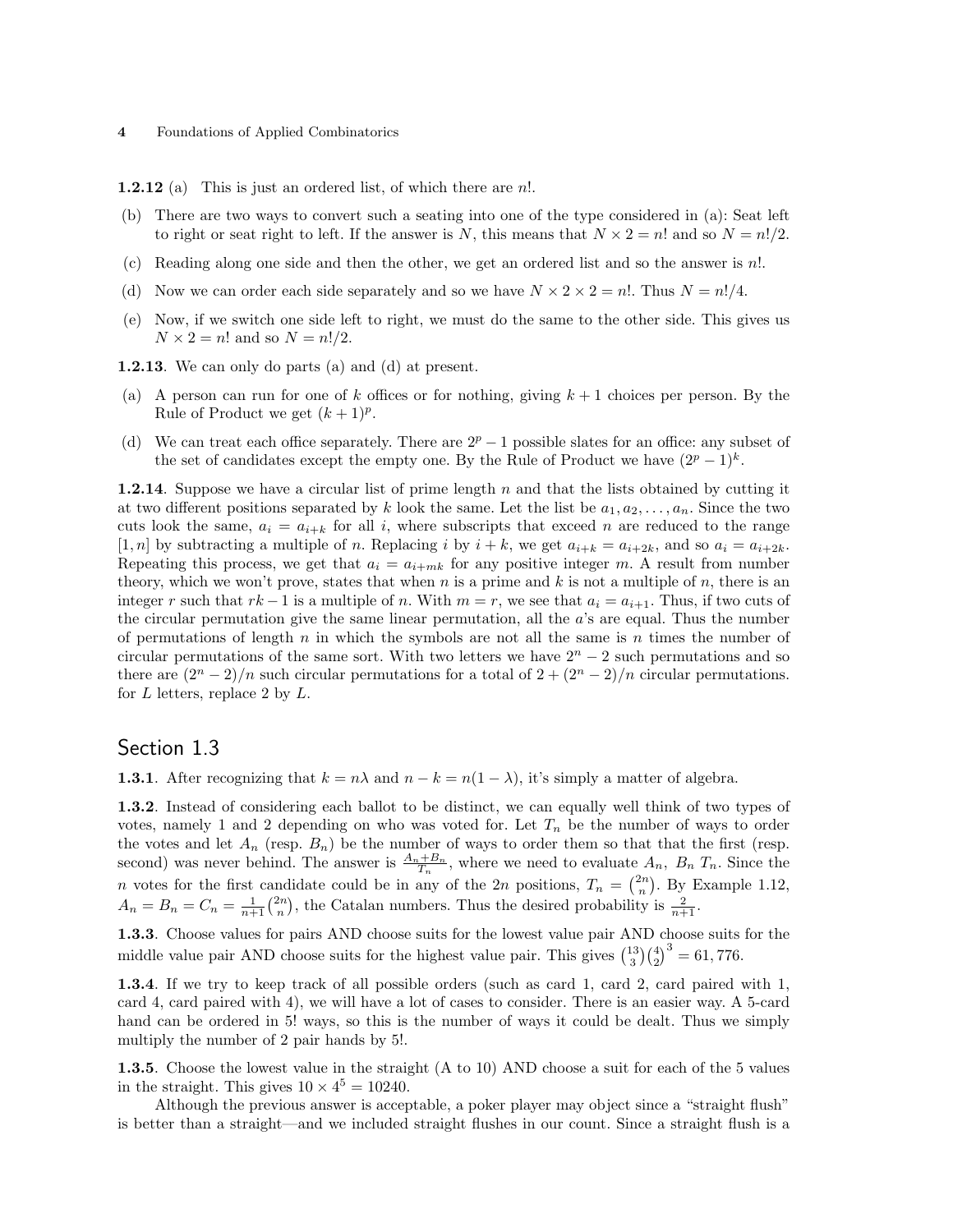straight all in the same suit, we only have 4 choices of suits for the cards instead of  $4<sup>5</sup>$ . Thus, there are  $10 \times 4 = 40$  straight flushes. Hence, the number of straights which are not straight flushes is  $10240 - 40 = 10200.$ 

1.3.6. By Exercise 1.1.4, this is the number of ways to insert  $k-1$  commas into  $n-1$  positions **1.3.6**. By Exervich is  $\binom{n-1}{k-1}$ .

1.3.7. This is like Exercise 1.2.3, but we'll do it a bit differently. Note that EXERCISES contains  $3 \to S$ 's,  $2 S'$ 's and  $1 \text{ each of } C$ , I, R and X. By the end of Example 1.17, we can use (1.4) with  $N = 9$ ,  $m_1 = 3$ ,  $m_2 = 2$  and  $m_3 = m_4 = m_5 = m_6 = 1$ . This gives  $9!/3! 2! = 30240$ .

It can also be done without the use of a multinomial coefficient as follows. Choose 3 of the 9 possible positions to use for the three E's AND choose 2 of the 6 remaining positions to use for the two S's AND put a permutation of the remaining 4 letters in the remaining 4 places. This gives the two S'S AND<br>
us  $\binom{9}{3} \times \binom{6}{2} \times 4!$ .

The number of eight letter arrangements is the same. To see this, consider a 9-list with the ninth position labeled "unused."

1.3.8. An arrangement is an ordered list formed from 13 things each used 4 times. Thus we have  $N = 52$  and  $m_i = 4$  for  $1 \le i \le 13$  in (1.4).

1.3.9. Think of the teams as labeled and suppose Teams 1 and 2 each contain 3 men. We can divide **1.3.9**. Think of the teams as labeled and suppose Teams 1 and 2 the men up in  $\binom{11}{3,3,2,2,1}$  ways and the women in  $\binom{11}{2,2,3,3,1}$  ways.

We must now count the number of ways to form the ordered situation from the unordered one. Be careful—it's not  $4! \times 2$  as it was in the example! Thinking as in the early card example, we start out two types of teams, say M or F depending on which sex predominates in the team. We also have two types of refrees. Thus we have two M teams, two F teams, and one each of an F referee and an M referee. We can order the two M teams (2 ways) and the two F teams (2 ways), so there are only  $2 \times 2$  ways to order and so the answer is  $\left(3,3,2,2,1\right)^2 \frac{1}{4}$ .

1.3.10 (a) LALALAL, LALALAS, LALALAT, LALALIL.

- (b) TSITSAT, TSITSIL, TSITSIS, TSITSIT.
- (c) LALSALS, LALSALT, LALSASL, LALSAST.
- (d) The possible consonant vowel patterns are CCVCCVC, CCVCVCC, CVCCVCC and CVCVCVC. The first three each contain two pairs of adjacent consonants, one isolated consonant and two vowels. Thus each corresponds to  $(3 \times 2)^2 \times 3 \times 2^2$  names. The last has four isolated consonants and three vowels and so corresponds to  $3^4 \times 2^3$  names. In total, there are 1944 names.

**1.3.11**. The theorem is true when  $k = 2$  by the binomial theorem with  $x = y_1$  and  $y = y_2$ . Suppose that  $k > 2$  and that the theorem is true for  $k - 1$ . Using the hint and the binomial theorem with  $x = y_k$  and  $y = y_1 + y_2 + \cdots + y_{k-1}$ , we have that

$$
(y_1 + y_2 + \dots + y_k)^n = \sum_{j=0}^n \binom{n}{j} (y_1 + y_2 + \dots + y_{k-1})^{n-j} y_k^j.
$$

Thus the coefficient of  $y_1^{m_1} \cdots y_k^{m_k}$  in this is  $\binom{n}{m_k}$ ¢  $= n!/(n - m_k)!m_k!$  times the coefficient of  $y_1^{m_1} \cdots y_{k-1}^{m_{k-1}}$  in  $(y_1 + y_2 + \cdots + y_{k-1})^{n-m_k}$ . When  $n - m_k = m_1 + m_2 + \cdots + m_{k-1}$  the coefficient is  $(n - m_k)! / m_1! m_2! \cdots m_{k-1}!$  and otherwise it is zero by the induction assumption. Multiplying by  $\binom{n}{k}$  we obtain the theorem for  $k$  $\binom{n}{m_k}$ , we obtain the theorem for k.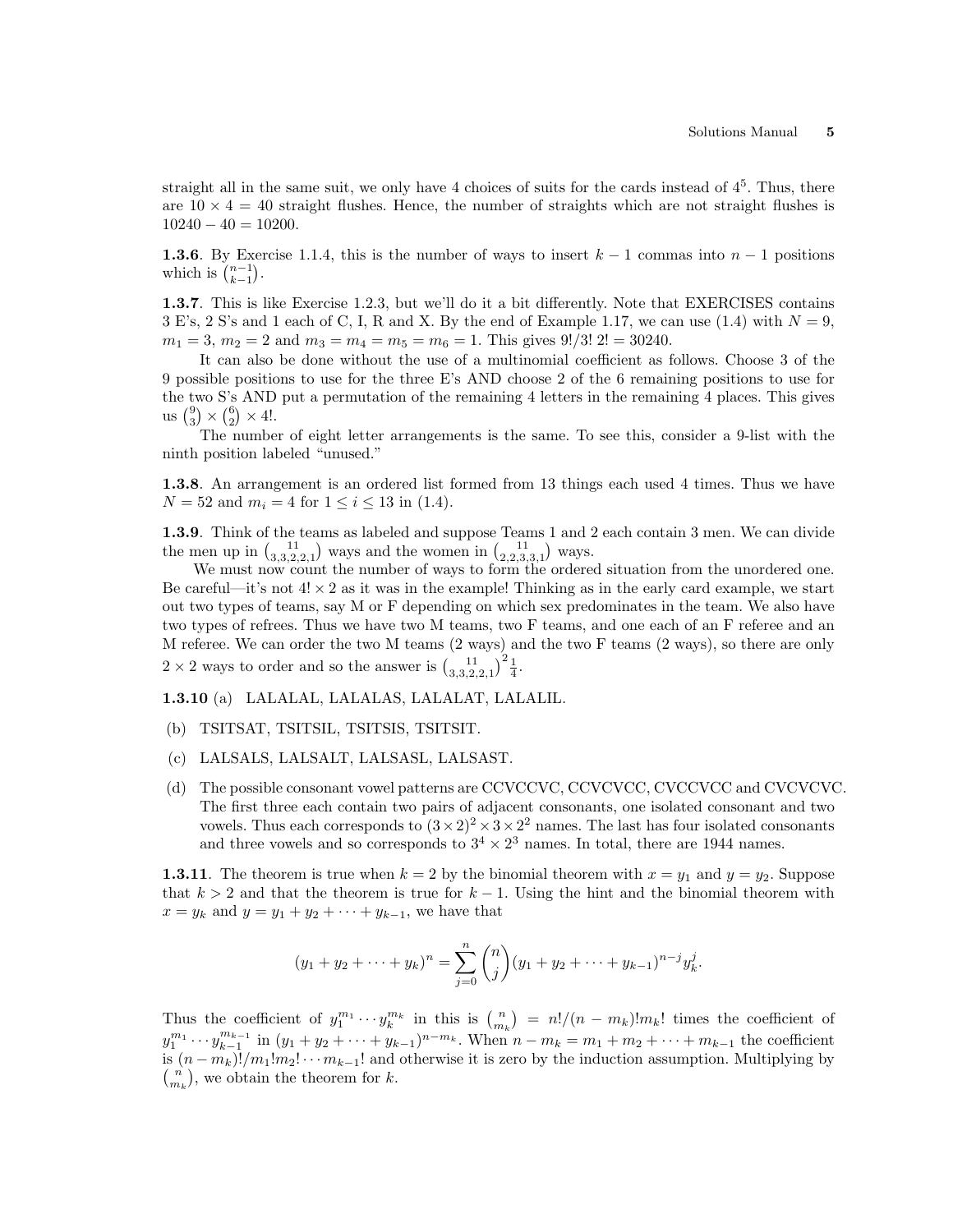

Figure S.1.1 Stirling numbers of the second kind.

#### Section 1.4

1.4.1. The rows are 1,7,21,35,35,7,1 and 1,8,28,56,70,56,28,8,1.

**1.4.2**. The recursion makes sense for  $k \ge 1$  and  $n \ge 1$  if we define

$$
S(0,0) = 1
$$
 and  $S(j,0) = S(0,j) = 0$  for  $j > 0$ .

Other starting conditions are possible; for example,  $S(j, 0) = 0$  for  $j > 0$ ,  $S(n, n) = 1$  for  $n > 0$  and the recursion making sense for  $0 \leq k \leq n$ . (In the latter case, it is understood that the values for  $k > n$  are 0.) Figure S.1.1 shows the computation of the values through  $n = 5$ .

**1.4.3**. Let  $L(n, k)$  be the number of ordered k-lists without repeats that can be made from an n-set S. Form such a list by choosing the first element AND then forming a  $k-1$  long list using the remaining  $n-1$  elements. This gives  $L(n, k) = nL(n-1, k-1)$ .

Single out one item  $x \in S$ . There are  $L(n-1,k)$  lists not containing x. If x is in the list, it can be in any of k positions AND the rest of the list can be constructed in  $L(n-1, k-1)$  ways. Thus

$$
L(n,k) = L(n-1,k) + kL(n-1,k-1).
$$

- 1.4.4 (a) This can be proved by writing the binomial coefficients in terms of factorials. It can also be proved from the definition of the binomial coefficient: Choosing a set of size  $k$  from a set of size n is equivalent to throwing away a set of size  $n - k$ , namely the things not chosen.
- (b) The total number of subsets of an n element set is  $2<sup>n</sup>$ . On the other hand, we can divide the subsets into collections  $T_j$ , where  $T_i$  contains all the i element subsets. The number of subsets subsets into collections  $I_j$ , where  $I_i$ <br>in  $T_i$  is  $\binom{n}{i}$ . Apply the Rule of Sum.
- (c) The easiest way to prove this is to take the generating function  $(1+x)^n = \sum {n \choose k}$ ¢  $x^k$  and set  $x = -1$ .
- (d) This can be done with generating functions or by a counting argument. For the former approach, write  $(1+x)^{n+m} = (1+x)^n(1+x)^m$ , expand  $(1+x)^n$  and  $(1+x)^m$  by the binomial theorem, multiply the results and equate the coefficients of  $x^k$  there and in  $(1+x)^{n+m}$ . For the counting argument, consider disjoint sets  $N$  and  $M$  with  $n$  and  $m$  elements respectively. Choose  $k$ elements from the union of  $N$  and  $M$ . The left side counts this directly. The right side breaks this up according to how many of the  $k$  elements come from  $N$ .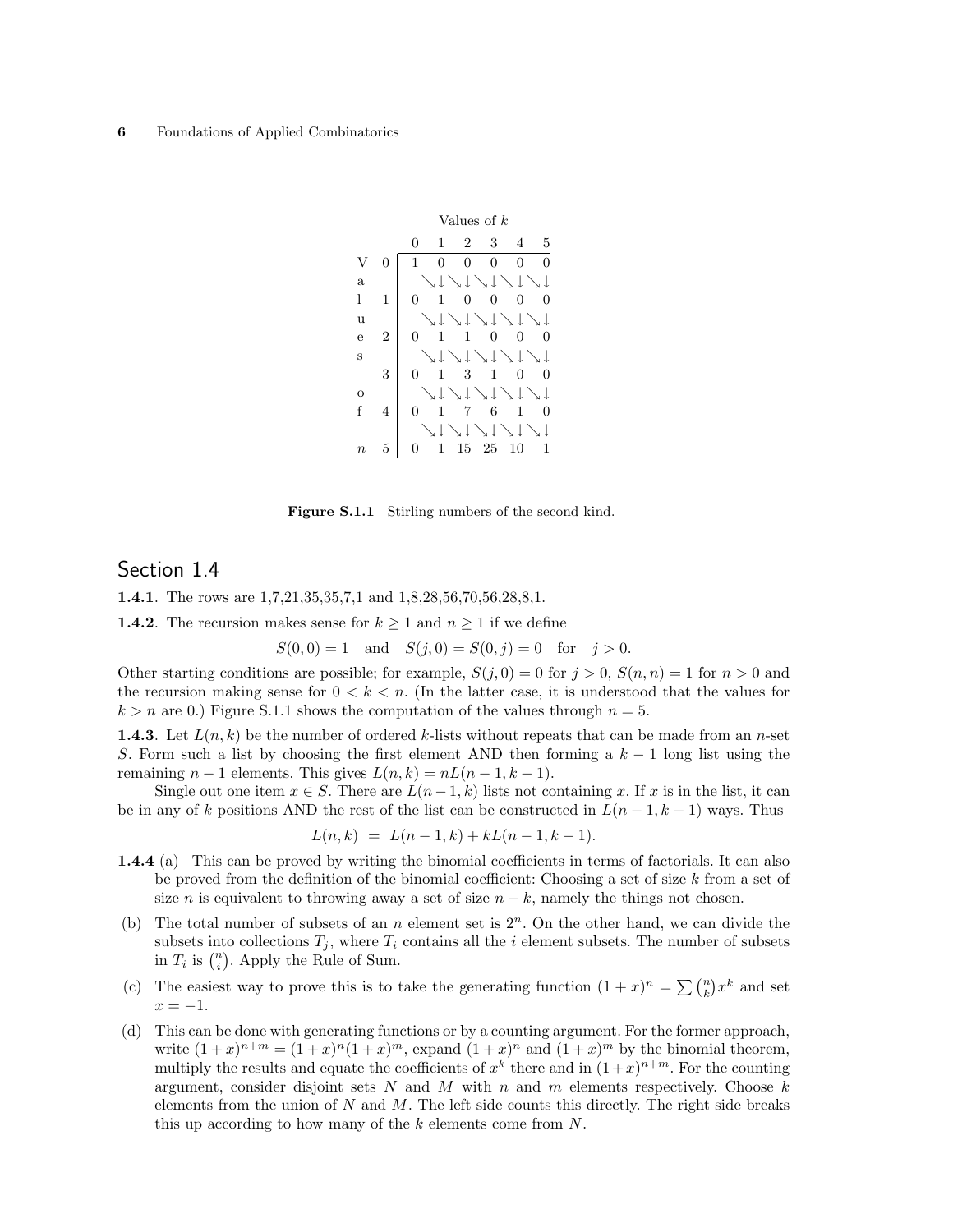**1.4.5.** The only way to partition an n element set into n blocks is to put each element in a block by itself, so  $S(n, n) = 1$ . The only way to partition an n element set into one block is to put all the elements in the block, so  $S(n, 1) = 1$ .

The only way to partition an n element set into  $n-1$  blocks is to choose two elements to be in a block together an put the remaining  $n-2$  elements in  $n-2$  blocks by themselves. Thus it suffices a block together an put the remaining  $n - 2$  elements in  $n - 2$  blocks by themselves<br>to choose the 2 elements that appear in a block together and so  $S(n, n - 1) = {n \choose 2}$ .

The formula for  $S(n, n-1)$  can also be proved using (1.8) and induction. The formula is correct for  $n = 1$  since there is no way to partition a 1-set and have no blocks. Assume true for  $n - 1$ . Use the recurion, the formula for  $S(n-1, n-1)$  and the induction assumption for  $S(n-1, n-2)$  to obtain

$$
S(n, n-1) = S(n-1, n-2) + (n-1)S(n-1, n-1) = {n-1 \choose 2} + (n-1)1 = {n \choose 2},
$$

which completes the proof.

Now for  $S(n, 2)$ . Note that  $S(n, k)$  is the number of unordered lists of length k where the list entries are nonempty subsets of a given *n*-set and each element of the set appears in exactly one list entry. We will count ordered lists, which is k! times the number of unordered ones. We choose a subset for the first block (first list entry) and use the remaining set elements for the second block. Since an n-set has  $2^n$ , this would seem to give  $2^n/2$ ; however, we must avoid empty blocks. In the ordered case, there are two ways this could happen since either the first or second list entry could be the empty set. Thus, we must have  $2^n - 2$  instead of  $2^n$ .

Here is another way to compute  $S(n, 2)$ . Look at the block containing n. Once it is determined, the entire two block partition is determined. The block one of the  $2^{n-1}$  subsets of  $n-1$  with n adjoined. Since something must be left to form the second block, the subset cannot be all of  $n-1$ . Thus there are  $2^{n-1} - 1$  ways to form the block containing n.

The formula for  $S(n, 2)$  can also be proved by induction using the recursion for  $S(n, k)$  and the fact that  $S(n, 1) = 1$ , much as was done for  $S(n, n - 1)$ .

1.4.6. One approach, which we might call "formal," is to look at the recursion and see what works. We take a second approach, which we might call "combinatorial" or "constructive." In this approach, we look at the construction and ask what should happen when  $k = 1$ . Since  $k = 1$ , there is only one block, and removing it should leave nothing. Thus, the only term we want is the one with  $j = n$  and this should give us 1 since  $S(n, 1) = 1$ . To achieve this we want  $S(0, 0) = 1$  and  $S(n, 0) = 0$  when  $n \neq 0.$ 

**1.4.7**. There are  $\binom{n}{k}$ ¢ ways to choose the subset AND  $k$  ways to choose an element in it to mark. This gives the left side of the recursion times k. On the other hand, there are n ways to choose an element to mark from  $\{1, 2, ..., n\}$  AND  $\binom{n-1}{k-1}$  ways to choose the remaining elements of the  $\zeta$ ways to choose the remaining elements of the k-element subset.

- **1.4.8** (a) We use the hint. Choose i elements of  $\{1, 2, \dots, n\}$  to be in the block with  $n+1$  AND (a) We use the nint. Choose i elements of  $\{1, 2, \dots, n\}$  to be in the block with  $n + 1$  AND<br>either do nothing else if  $i = n$  OR partition the remaining elements. This gives  $\binom{n}{n}$  if  $i = n$ either do nothing eise if  $i = n$  OK partition the remaining elements. This gives  $\binom{n}{n}$  if  $i = n$ <br>and  $\binom{n}{i}B_{n-i}$  otherwise. If we set  $B_0 = 1$ , the second formula applies for  $i = n$ , too. Since  $i = 0$ OR  $i = 1$  OR  $\cdots$  OR  $i = n$ , the result follows.
- (b) We have  $B_0 = 1$  from (a). Using the formula in (a) for  $n = 0, 1, 2, 3, 4$  in order, we obtain  $B_1 = 1, B_2 = 2, B_3 = 5, B_4 = 15 \text{ and } B_5 = 52.$
- 1.4.9 (b) Each office is associated with a nonempty subset of the people and each person must be in exactly one subset. This is a partition of the set of candidates with each block corresponding to an office. Thus we have an ordered partition of a  $n$  element set into  $k$  blocks. The answer is  $k!S(n,k).$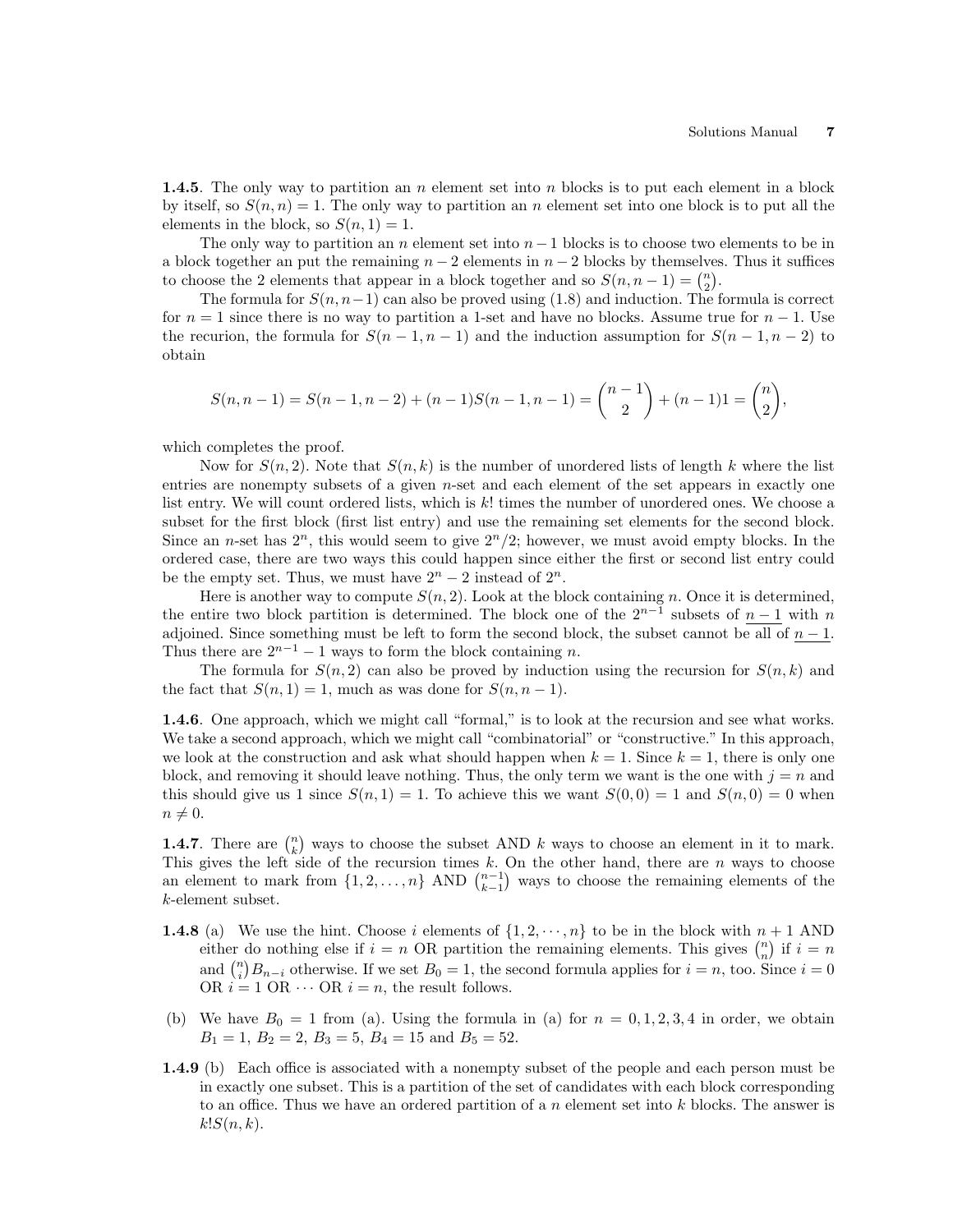- (c) This is like the previous part, except that some people may be missing. We use two methods. First, let *i* people run for no offices. The remaining  $n-i$  can be partitioned in  $S(n-i,k)$  ways First, let *i* people run for no offices. The remaining  $n - i$  can be partitioned in  $S(n - i, k)$  ways and the blocks ordered in k! ways. Thus we get  $\sum_{i \geq 0} {n \choose i} k! S(n - i, k)$ . For the second method, either everyone runs for an office, giving  $k!S(n, k)$  or some people do not run. In the latter case, we can think of a partition with  $k+1$  labeled blocks where the labels are the k offices and "not running." This give  $(k + 1)!S(n, k + 1)$ . Thus we have  $k!S(n, k) + (k + 1)!S(n, k + 1)$ . The last formula is preferable since it is easier to calculate from tables of Stirling numbers.
- (e) Let  $T(p, k)$  be the number of solutions. Look at all the people running for the first  $k-1$  offices. Let t be the number of these people. If  $t < p$ , then at least  $p - t$  people must be running for the kth office since everyone must run for some office. In addition, any of these  $t$  people could run for the kth office. By the Rule of Product, the number of ways we can have this particular set of t people running for the first  $k-1$  offices and some people running for the kth particular set of t people running for the first  $k-1$  offices and some people running for the  $k$ th office is  $T(t, k-1)2^t$ . The set of t people can be chosen in  $\binom{p}{t}$  ways. Finally, look at the case  $t = p$ . In this case everyone is running for one of the first  $k - 1$  offices. The only restriction we must impose is that a nonempty set of candidates must run for the kth office. Putting all this together, we obtain

$$
T(p,k) = \sum_{t=1}^{p-1} {p \choose t} T(t,k-1)2^{t} + T(p,k-1)(2^{p}-1).
$$

This recursion is valid for  $p \geq 2$  and  $k \geq 2$ . The initial conditions are  $T(p, 1) = 1$  for  $p > 0$  and  $T(1, k) = 1$  for  $k > 0$ .

Notice that if "people" and "offices" are interchanged, the problem is not changed. Thus  $T(p, k) = T(k, p)$  and a recursion could have been obtained by looking at offices that the first  $p-1$  people run for. This would give us

$$
T(p,k) = \sum_{t=1}^{k-1} {k \choose t} T(p-1,t)2^{t} + T(p-1,k)(2^{k}-1).
$$

1.4.10. When we speak of a sequence in this exercise, we mean a sequence having no adjacent zeroes whose entries are from  $\{0, 1, \ldots, d-1\}$ . A sequence of length n can be built from a sequence of length  $n-1$  by adding something other than zero OR it can be built from a sequence of length  $n-1$  that doesn't end in zero by adding zero. (To see this, simply note what is left when you remove the last digit from a sequence of length n.) The sequences of length  $n-1$  not ending in zero can all be built by adding something other than zero to a sequence of length  $n-2$ . Putting this all together by using the Rules of Sum and Product and noting that there are  $d-1$  choices for a digit which is not zero, we get  $A_n = (d-1)A_{n-1} + (d-1)A_{n-2}$ . Since we refer to sequences of length  $n-2$ , we require that  $n \geq 3$ . The initial values are  $A_1 = d$  and  $A_2 = d^2 - 1$  since the 2-sequences consist of everything except 0, 0. (If we define  $A_0 = 1$ , we could start the recursion at  $n = 2$ .) When  $d = 10$ , the values of  $A_i$  for  $1 \le i \le 5$  are 10, 99, 981, 9720 and 96309.

# Section 1.5

**1.5.1.** For each element, there are  $j+1$  choices for the number of repetitions, namely anything from 0 to j, inclusive. By the Rule of Product, we obtain  $(j+1)^{|S|}$ .

**1.5.2**. When  $j = 1$ , we are simply talking about subsets so the answer is  $\binom{|S|}{k}$ ¢ . Since a k-multiset contains k things, when  $j \geq k$ , there is no restriction on repetition. Thus we are simply counting unrestricted multisets of which there are  $\binom{|S|+k-1}{k} = \binom{|S|+k-1}{|S|-1}$ .  $\frac{c}{\sqrt{c}}$ =  $\frac{1}{|S|+k-1}$  $|S|-1$ ¢ .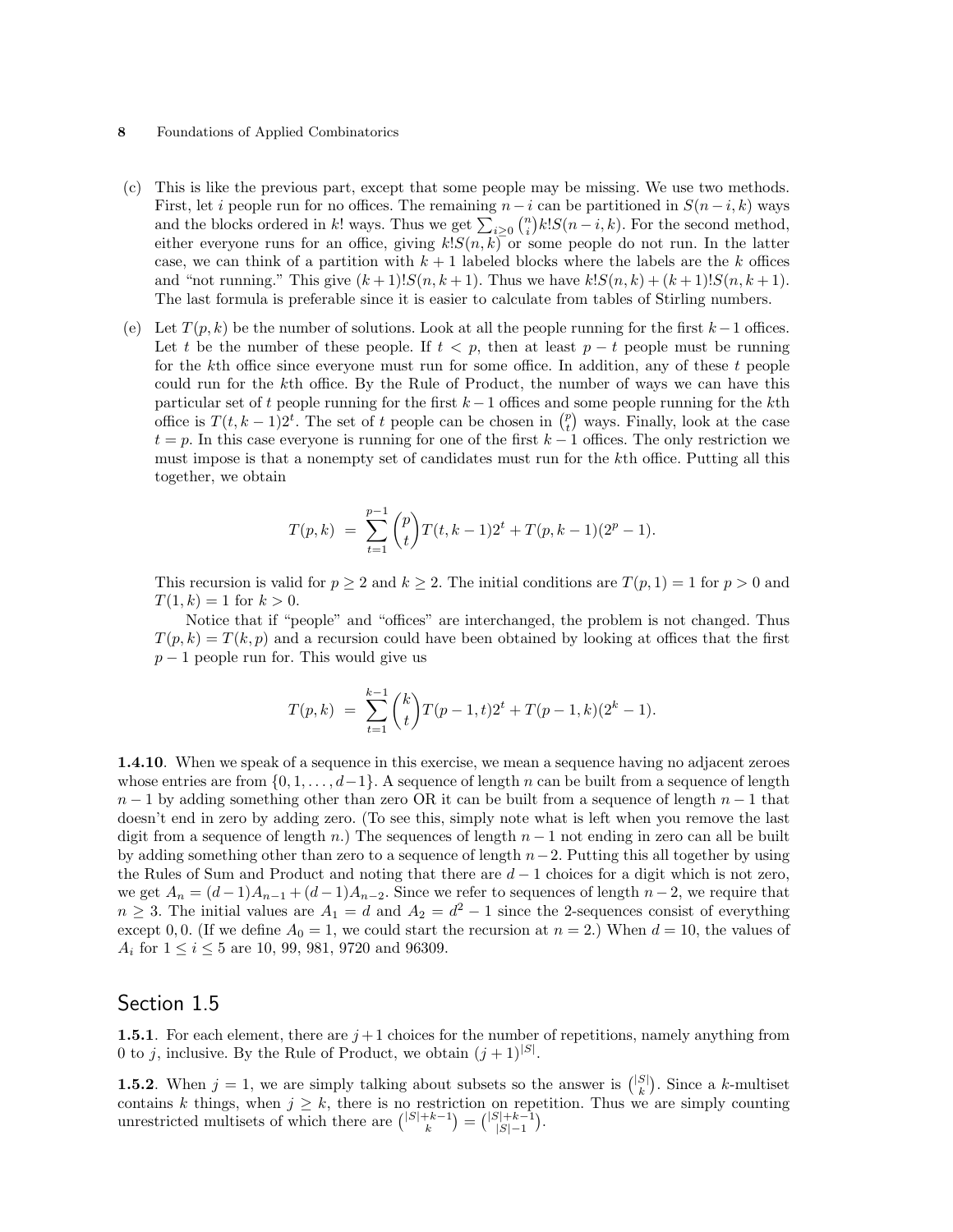**1.5.3.** To form an unordered list of length k with repeats from  $\{1, 2, \ldots, n\}$ , either form a list without n OR form a list with n. The first can be done in  $M(n-1,k)$  ways. The second can be done by forming a  $k-1$  element list AND then adjoining n to it. This can be done in  $M(n, k-1) \times 1$ ways. Initial conditions:  $M(n, 0) = 1$  for  $n \ge 0$  and  $M(0, k) = 0$  for  $k > 0$ .

**1.5.4**. Let the elements of the set be "place a ball in box i" for  $1 \leq i \leq n$ . Select k elements and do what they say. Clearly each placement arises exactly once this way.

**1.5.5.** Interpret the points between the *i*th and the  $(i+1)$ st vertical bars as the balls in box *i*. Since there are  $n + 1$  bars, there are n boxes. Since there are  $(n + k - 1) - (n - 1) = k$  points, there are k balls.

1.5.6. As in the text, consider a term in the sum obtained by expanding

$$
(1 + x_1 + x_1x_1)(1 + x_2 + x_2x_2) \cdots (1 + x_n + x_nx_n)
$$

using the distributive law. The number of times  $x_i$  appears in the term is the number of balls in box i. Thus box i never has more than two balls. The total number of all kinds of  $x<sub>*</sub>$ 's in the term is the number of balls. Replacing all  $x<sub>*</sub>$ 's with x's makes the number of x's the number of balls in that particular placement. Suppose each box can contain up to j balls. Instead of  $1 + x + x^2$ , we now have  $1 + x + x^2 + \cdots + x^j$ .

1.5.7. This exercise and the previous one are simply two different ways of looking at the same thing since an unordered list with repetitions allowed is the same as a multiset. The nth item must appear zero, one OR two times. The remaining  $n-1$  items must be used to form a list of length k,  $k-1$ or  $k-2$  respectively. This gives the three terms on the left. We generalize to the case where each or  $\kappa - z$  respectively. This gives the three terms on the left. Then is used at most j times:  $T(n, k) = \sum_{i=0}^{j} T(n-1, k-i)$ .

**1.5.8**. We will induct on  $n > 0$  and, for each value of n, we will induct on  $k > 0$ . It is easily verified that  $M(1, k) = 1$  for all  $k > 0$  and  $M(n, 1) = 1$  for all  $n > 0$  by the definition of R. This agrees with  $\prod_{k=1}^{\infty}$ <br>tnat *M*  $\ddot{\phantom{0}}$ . Thus we can assume that  $n > 1$  and  $k > 1$  for the induction step. From Exercise 1.5.3,

$$
M(n,k) = M(n-1,k) + M(n,k-1),
$$

and so  $M(n,k) = { (n-1)+k-1 \choose k}$ ¢  $+\binom{n+(k-1)-1}{k-1}$ ¢ and so  $M(n,k) = \binom{(n-1)+k-1}{k} + \binom{n+(k-1)-1}{k-1}$  by the induction hypothesis. The formula  $\binom{a}{k} + \binom{a}{k-1} = \binom{a+1}{k}$  completes the proof. µ<br>∖  $+$  $\binom{a}{k-1}$  $\frac{1}{\sqrt{2}}$ =  $\begin{pmatrix} a+1 \\ k \end{pmatrix}$  $\frac{1}{2}$ completes the proof.

- 1.5.9 (a) We give two solutions. Both use the idea of inserting a ball into a tube in an arbitrary position. To physically do this may require some manipulation of balls already in the tube.
	- 1. Insert  $b-1$  balls into the tubes AND then insert the  $b<sup>th</sup>$  ball. There are  $i+1$  possible places to insert this ball in a tube containing  $i$  balls. Summing this over all  $t$  tubes gives us  $(b-1) + t$  possible places to insert the  $b<sup>th</sup>$  ball. We have proved that

$$
f(b, t) = f(b-1, t)(b+t-1).
$$

Since  $f(1, t) = t$ , we can establish the formula by induction.

2. Alternatively, we can insert the first ball AND insert the remaining  $b-1$  balls. The first ball has the effect of dividing the tube in which it is placed into two tubes: the part above it and the part below. Thus

$$
f(b,t) = tf(b-1,t+1),
$$

and we can again use induction.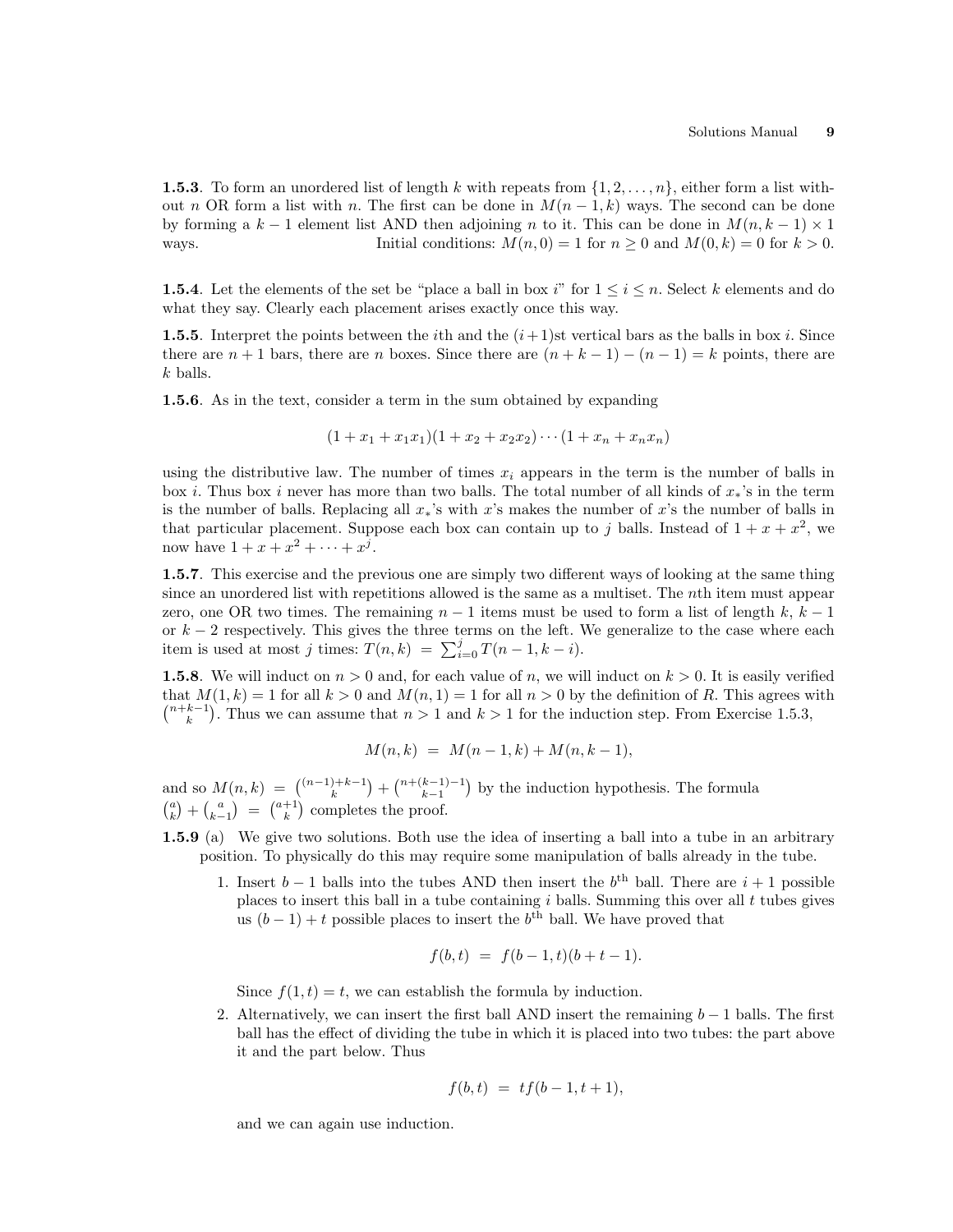(b) We give two solutions:

Construct a list of length  $t + b - 1$  containing each ball exactly once and containing  $t - 1$ Construct a list of length  $t + b - 1$  containing each ball exactly once and containing  $t - 1$  copies of "between tubes." This can be done in  $\binom{t+b-1}{t-1}b!$  ways—choose the "between tubes" and then permute the balls to place them in the remaining  $b$  positions in the list.

Alternatively, imagine an ordered  $b+t-1$  long list. Choose  $t-1$  positions to be divisions between tubes AND choose how to place the b balls in the remaining b positions. This gives  $_{t-1}^{b+t-1}) \times b!.$ 

**1.5.10** (a) 
$$
f(n,k) = f(n-1,k-1) + (n+k-1)f(n-1,k)
$$
.

(b) If the order of the blocks also mattered, the number of solutions would be  $f(n, k) k!$ . On the other hand, we can obtain such partitions by constructing an ordered list of the  $n$  things and then choosing  $k - 1$  places between them (without replacement) to be the divisions between<br>hoves This gives us a sount of  $n! \binom{n-1}{k}$ boxes. This gives us a count of  $n! {n-1 \choose k-1}$ .

# Section 2.1

- **2.1.2** (a) Since f is an injection, every element of A maps to a different element of B. Thus B must have at least as many elements as A.
- (b) Since f is a surjection, every element of B is the image of at least one element of A. Thus  $A$ must have at least as many elements as B.
- (c) Combine the two previous results.
- (d) Suppose that f is an injection and not a surjection. Then there is some  $b \in B$  which is not the image of any element of A under f. Hence f is an injection from A to  $B - \{b\}$ . By (a),  $|A| \leq |B - \{b\}| < |B|$ , contradicting  $|A| = |B|$ . Now suppose that f is a surjection and not an injection. Then there are  $a, a' \in A$  such that  $f(a) = f(a')$ . Consider the function f with domain restricted to  $A - \{a'\}$ . It is still a surjection to B and so by (b)  $|B| \leq |A - \{a'\}| < |A|$ , contradicting  $|A| = |B|$ .
- (e) By the previous part, if  $f$  is either an injection or a surjection, then it is both, which is the definition of a bijection.

# Section 2.2

2.2.2. Imagine writing the permutation in cycle form. Look at the cycle containing 1, starting with 1. There are  $n-1$  choices for the second element of the cycle AND then  $n-2$  choices for the third element AND  $\cdots$  AND  $(n - k + 1)$  choices for the kth element.

- (a) The answer is given by the Rule of Product and the above result with  $k = n$ .
- (b) We write the cycle containing 1 in cycle form as above AND then permute the remaining  $n-k$ elements of  $\underline{n}$  in any fashion. For the k long cycle containing 1, the above result gives  $\frac{(n-1)!}{(n-k)!}$ choices. There are  $(n-k)!$  permutations on a set of size  $n-k$ . Putting this all together using the Rule of Product, we get  $(n-1)!$ , a result which does not depend on k.
- (c) Since each permutation has probability  $1/n!$ , this follows immediately from the previous parts.

**2.2.3.** The interchanges can be written as  $(1,3)$ ,  $(1,4)$  and  $(2,3)$ . Thus the entire set gives  $1 \rightarrow 3 \rightarrow 2$ ,  $2 \rightarrow 3$ ,  $3 \rightarrow 1 \rightarrow 4$  and  $4 \rightarrow 1$ . In cycle form this is  $(1,2,3,4)$ . Thus five applications takes 1 to 2.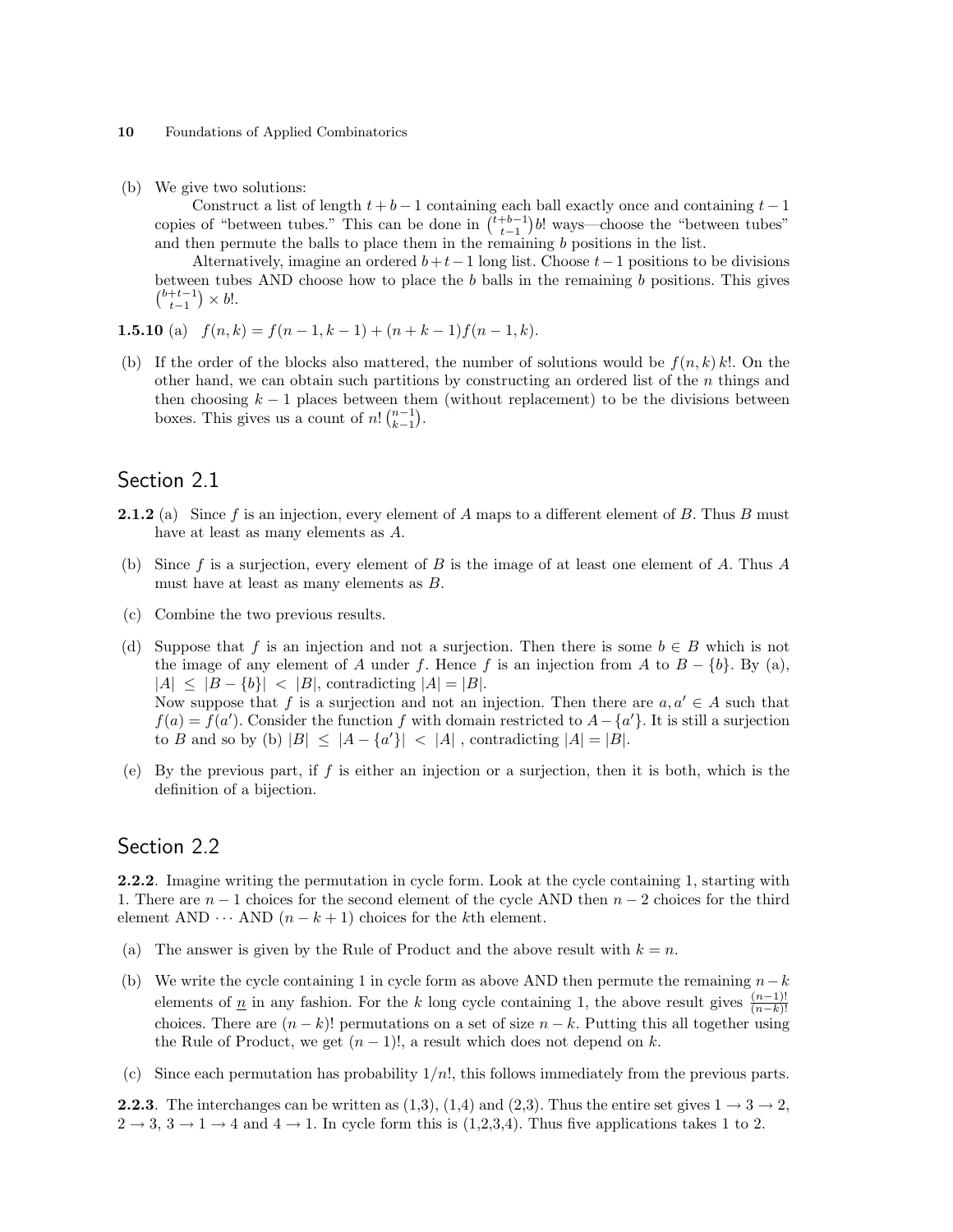**2.2.4.** We look at  $P_k(n+1)$ . Suppose  $n+1$  is in a cycle with j other elements. Then we must have **2.2.4**. We look at  $P_k(n+1)$ . Suppose  $n+1$  is in a cycle with j other elements. Then we must have  $0 \leq j < k$ . The j elements can be chosen in  $\binom{n}{j}$  ways, AND the  $j+1$  elements can be formed into a  $(j + 1)$ -cycle in j! ways, AND the remaining  $n - j$  elements of  $n + 1$  can be arranged into cycles in  $P_k(n-j)$  ways. By the Rules of Sum and Product

$$
P_k(n+1) = \sum_{j=0}^{k-1} {n \choose j} j! P_k(n-j).
$$

We claim this is valid for  $n \geq 0$ . To see this, note two things: First, if the term  $j = n$  occurs, there are no  $n - j$  elements to arrange and so we should not have the factor  $P_k(0)$ . Since  $P_k(0) = 1$ , that accomplishes the same thing as dropping the factor  $P_k(0)$ . Second any terms with  $j > n$  should be removed gines this is impossible. When  $j > n$ ,  $\binom{n}{k} - 0$  and so these terms are all gave. removed since this is impossible. When  $j > n$ ,  $\binom{n}{j} = 0$  and so those terms are all zero.

- 2.2.5 (a) This was done in Exercise 2.2.2, but we'll redo it. If  $f(k) = k$ , then the elements of  $n-\{k\}$ can be permuted in any fashion. This can be done in  $(n-1)!$ . Since there are n! permutations, the probability that  $f(k) = k$  is  $(n-1)!/n! = 1/n$ . Hence the probability that  $f(k) \neq k$  is  $1 - 1/n$ .
- (b) By the independence assumption, the probability that there are no fixed points is  $(1 1/n)^n$ . One of the standard results in calculus is that this approaches  $1/e$  as  $n \to \infty$ . (You can prove it by writing  $(1 - 1/n)^n = \exp(\ln(1 - 1/n)/(1/n))$ , setting  $1/n = x$  and using l'Hôpital's Rule.)
- (c) Choose the k fixed points AND construct a derangement of the remaining  $n k$ . This gives us  $\binom{n}{k}$  $\binom{n}{k}D_{n-k}$ . Now use  $D_{n-k}\approx (n-k)!/e$ .
- **2.2.6** (a) To construct a permutation with k cycles, break it into cases according to the number i of elements in the cycle with 1. For each such case, choose those  $i$  elements AND then construct a cycle containing them and 1 AND construct a permutation of the remaining  $n - i$  elements that contains exactly  $k - 1$  cycles.
- (b) It is valid for all positive n and k if we set  $z(0, 0) = 1$  and set  $z(0, j) = z(j, 0) = 0$  for  $j \neq 0$ .
- (c) The rows correspond to values of n and the columns to values of  $k$ .

|                |                |                | 2 3                 | 4 5            |  |
|----------------|----------------|----------------|---------------------|----------------|--|
|                |                | $\overline{0}$ | $\overline{0}$      | 0 <sub>0</sub> |  |
| $\overline{2}$ | 1              |                | $1 \quad 0$         | 0 <sub>0</sub> |  |
| $\overline{3}$ | $\overline{2}$ |                | $3 \quad 1$         | 0 <sub>0</sub> |  |
| $\overline{4}$ | H.             |                | 6 11 6              | $1\quad$       |  |
| $\overline{5}$ |                |                | $24\ 50\ 35\ 10\ 1$ |                |  |

2.2.7. For  $1 \leq k \leq n-1$ ,  $\mathbf{E}(|a_k - a_{k+1}|) = \mathbf{E}(|i-j|)$ , where the latter expectation is taken over all  $i \neq j$  in n. Thus the answer is  $(n - 1)$  times the average of the  $n(n - 1)$  values of  $|i - j|$  and so

answer 
$$
= \frac{n-1}{n(n-1)} \sum_{i \neq j} |j - i| = \frac{n-1}{n(n-1)} \sum_{i,j} |j - i| = \frac{2}{n} \sum_{1 \leq i \leq j \leq n} (j - i), \text{ proving (a)}
$$

$$
= \frac{2}{n} \sum_{j=1}^{n} \sum_{i=1}^{j} (j - i) = \frac{2}{n} \sum_{j=1}^{n} \left( j^2 - \frac{j(j+1)}{2} \right) = \frac{1}{n} \sum_{j=1}^{n} (j^2 - j)
$$

$$
= \frac{1}{n} \left( \frac{n(n+1)(2n+1)}{6} - \frac{n(n+1)}{2} \right) = \frac{n^2 - 1}{2}.
$$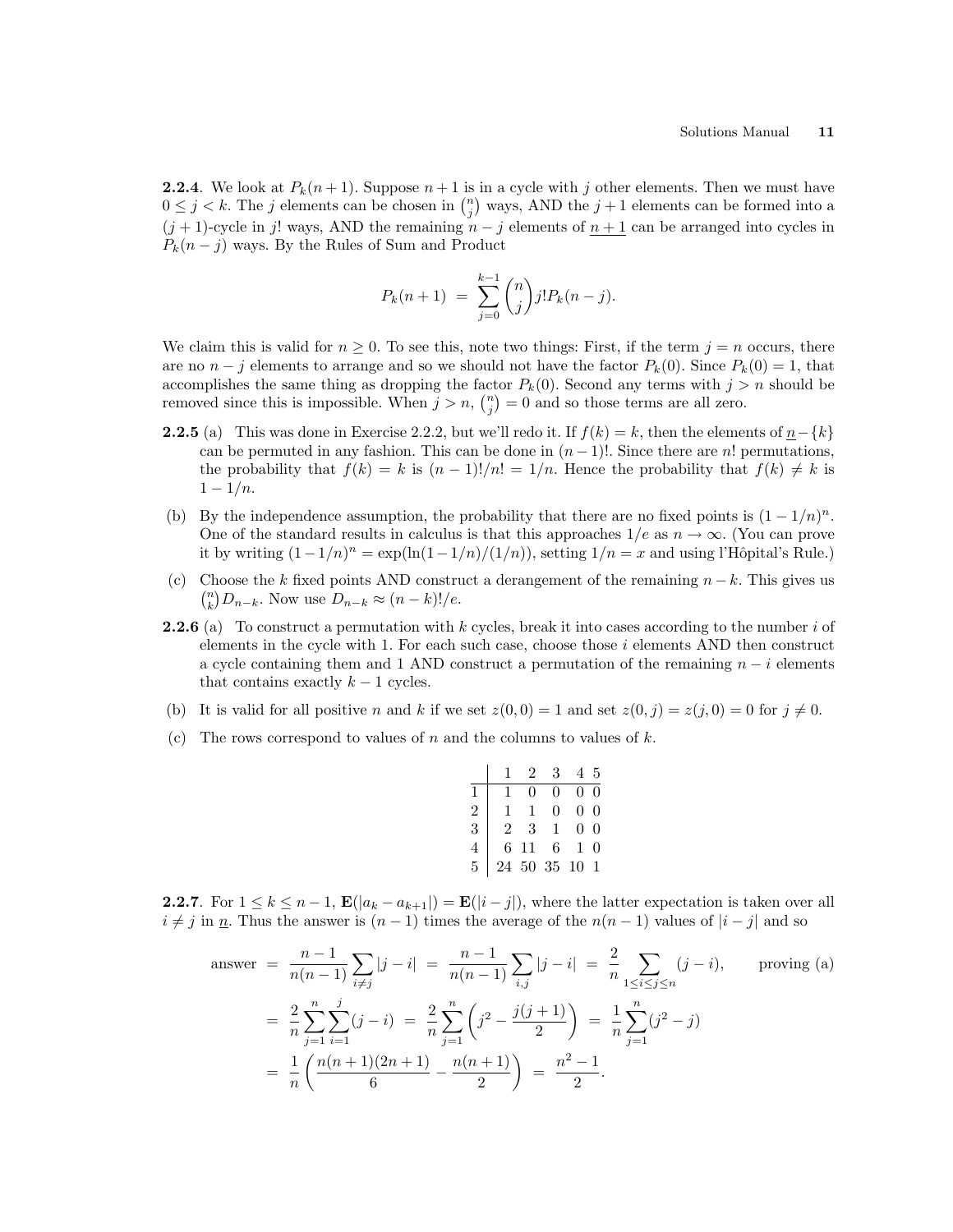# Section 2.3

- **2.3.2** (a) The coimage of a function is a partition of the domain with one block for each element of  $\text{Image}(f)$ .
- (b) You can argue this directly or apply the previous result. In the latter case, note that since Coimage(f) is a partition of A,  $|\text{Coimage}(f)| = |A|$  if and only if each block of Coimage(f) contains just one element. On the other hand, f is an injection if and only if no two elements of A belong to the same block of Coimage  $(f)$ .
- (c) By the first part, this says that  $|\text{Image}(f)| = |B|$ . Since Image(f) is a subset of B, it must equal B.

**2.3.3.** We can form the permutations of the desired type by first constructing a partition of  $n$ counted by  $B(n,b)$  AND then forming a cycle from each block of the partition. The argument used in Exercise 2.2.2 proves that there are  $(k-1)!$  cycles of length k that can be made from a k-set.

**2.3.4.** The sequence must be  $a_1 < \cdots < a_k > \cdots > a_{2k-1}$  for some  $k > 0$ . Let  $a_k = t$ . Then there **2.3.4**. The sequence must be  $a_1 < \cdots < a_k > \cdots > a_{2k-1}$  for some  $k > 0$ . Let  $a_k = t$ . Then the are  $\binom{t-1}{k-1}$  possibilities for  $a_1, \ldots, a_{k-1}$ . The same answer holds for  $a_{k+1}, \ldots, a_{2k-1}$ . Thus we have

$$
\sum_{t=1}^{n} \sum_{k=1}^{\infty} \binom{t-1}{k-1}^2 = \sum_{t=1}^{n} \sum_{k=1}^{t} \binom{t-1}{k-1}^2
$$

Using results from Exercise 1.4.4 (p. 32), we can simplify this:

$$
\sum_{k=1}^t \binom{t-1}{k-1}^2 = \sum_{i=0}^{t-1} \binom{t-1}{i}^2 = \sum_{i=0}^{t-1} \binom{t-1}{i} \binom{t-1}{t-1-i} = \binom{2t-2}{t-1},
$$

and so the answer is

$$
\sum_{t=1}^{n} \binom{2t-2}{t-1} = \sum_{i=0}^{n-1} \binom{2i}{i}.
$$

2.3.5 (a) In the order given, they are 2, 1, 3 and 4

- (b) If f is associated with a B partition of  $n$ , then B is the coimage of f and so f determines B.
- (c) See (b).
- (d) The first is not since  $f(1) = 2 \neq 1$ . The second is: just check the conditions. The third is not since  $f(4) - 1 = 2 > \max(f(1), f(2), f(3)) = 1$ . The fourth is: just check the conditions.
- (e) In a way, this is obvious, but it is tedious to write out a proof. By definition  $f(1) = 1$ . Choose  $k > 1$  such that  $f(x) = k$  for some x. Let y be the least element of  $\underline{n}$  for which  $f(y) = k$ . By the way f is constructed, y is not in the same block with any  $t < y$ . Thus y is the smallest element in its block and so  $f(y)$  will be the smallest number exceeding all the values that have been assigned for  $f(t)$  with  $t < y$ . Thus the maximum of  $f(t)$  over  $t < y$  is  $k-1$  and so f is a restricted growth function.
- (f) The functions are given in one-line form and the partition below them

| 1111                | 1112                | 1 1 2 1             | 1122                | 1123                |
|---------------------|---------------------|---------------------|---------------------|---------------------|
| $\{1, 2, 3, 4\}$    | $\{1,2,3\}$ $\{5\}$ | $\{1,2,4\}$ $\{3\}$ | $\{1,2\}$ $\{3,4\}$ | ${1,2}$ {3} {4}     |
| 1211                | 1212                | 1213                | 1221                | 1222                |
| $\{1,3,4\}$ $\{2\}$ | $\{1,3\}$ $\{2,4\}$ | ${1,3}$ ${2}$ ${4}$ | $\{1,4\}$ $\{2,3\}$ | $\{1\}$ $\{2,3,4\}$ |
| 1223                | 1231                | 1232                | 1233                | 1234                |
| ${1}{2,3}{4}$       | ${1,4}$ ${2}$ ${3}$ | ${1}{2,4}{3}$       | ${1}{2}{3,4}$       | ${1}{2}{3}{3}{4}$   |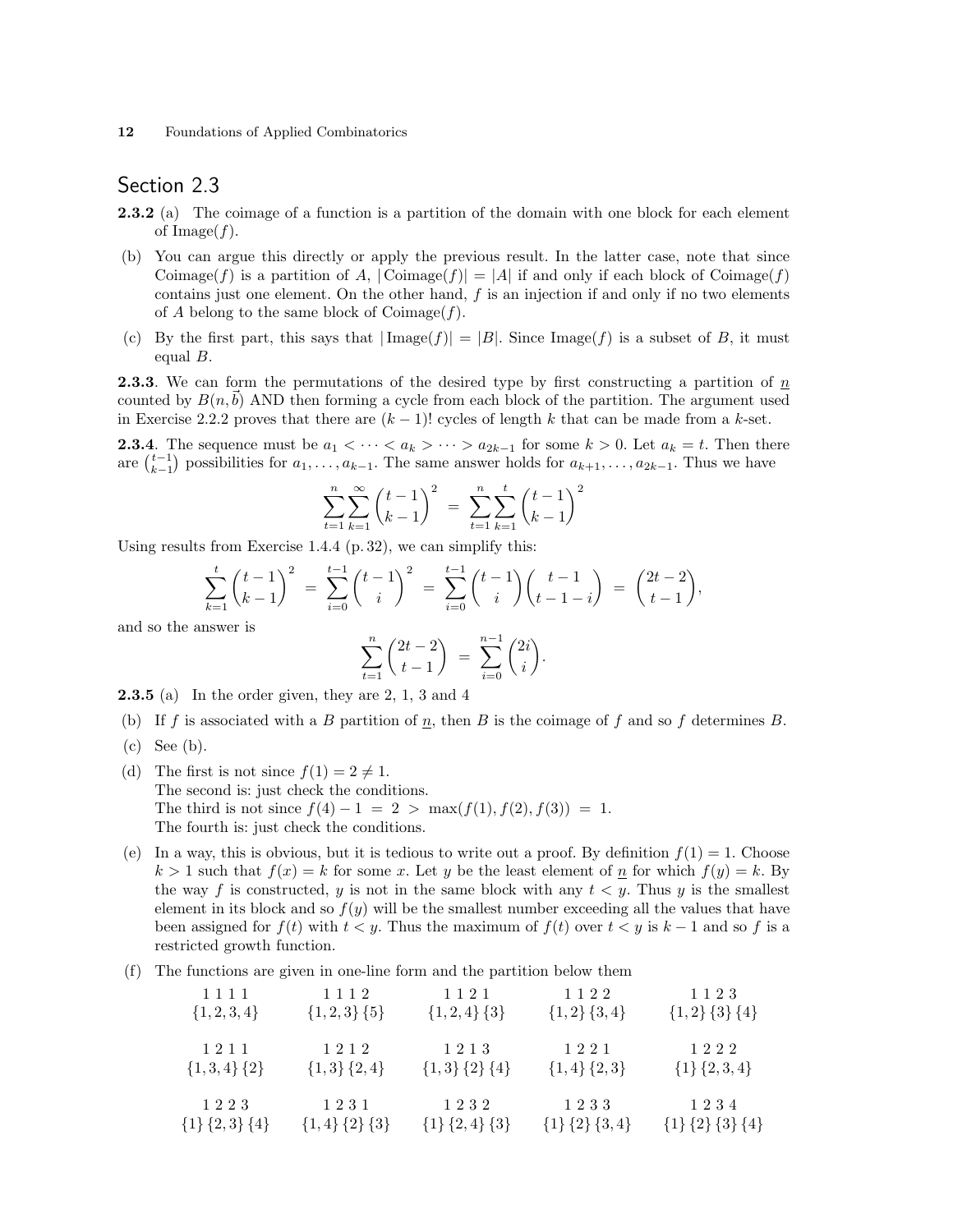**2.3.6.** If no block contained more than  $(|S| - 1)/k$  elements, the number of elements would be at most

$$
\frac{|S|-1}{k} k = |S|-1 < |S|,
$$

which cannot be.

**2.3.7.** The coimage is a partition of A into at most |B| blocks, so our bound is  $1 + (|A| - 1)/|B|$ .

**2.3.8**. There are only n possible values of m, so some value must occur more than  $((n+1)-1)/n = 1$ times. Given two numbers with the same  $m$ , one divides the other.

**2.3.9.** If  $s < t$  and  $f(s) = f(t)$ , that tells us that we cannot put  $a_s$  at the start of the longest decreasing subsequence starting with  $a_t$  to obtain a decreasing subsequence. (If we could, we'd have  $f(s) \geq f(t) + 1$ . Thus,  $a_s > a_t$ . Hence the subsequence  $a_i, a_j, \ldots$  constructed in the problem is increasing.

Now we're ready to start the proof. If there is a decreasing subsequence of length  $n+1$  we are done. If there is no such subsequence,  $f : \ell \to n$ . By the generalized Pigeonhole Principle, there is sum k such that  $f(t) = k$  for at least  $\ell/n$  values of t. Thus it suffices to have  $\ell/n > m$ . In other words  $\ell > mn$ .

**2.3.10.** Suppose S contains p pairs of integers. If  $p > N$ , then two sums must have the same remainder when divided by  $N$  since only  $N$  remainders are possible. ¢

If the numbers in a pair must be distinct, there are  $\begin{pmatrix} t \\ 2 \end{pmatrix}$  $\binom{p}{2}$  pairs and so we need  $N < \binom{t}{2}$  $=\frac{t(t-1)}{2}$ If the numbers in a pair must be distinct, there are  $\binom{t}{2}$  pairs and so we need  $N < \binom{t}{2} = \frac{t(t-1)}{2}$ .<br>Solving this quadratic inequality, we obtain  $t > \frac{1+\sqrt{1+8N}}{2}$  or  $t < \frac{1-\sqrt{1+8N}}{2}$ . The latter solution makes no sense since we know  $t > 0$ . ¢

If the pair may contain two copies of the same number, there are  $\binom{t}{2}$  $+t = \frac{t(t+1)}{2}$  $\frac{+1}{2}$  pairs and we obtain  $t > \frac{-1 + \sqrt{1 + 8N}}{2}$ .

**2.3.11**. Let the elements be  $s_1, \ldots, s_n$ , let  $t_0 = 0$  and let  $t_i = s_1 + \ldots + s_i$  for  $1 \le i \le n$ . By the Pigeonhole Principle, two of the t's have the same remainder on division by n, say  $t_i$  and  $t_k$  with  $j < k$ . It follows that  $t_k - t_j = s_{j+1} + \ldots + s_k$  is a multiple of n.

Section 2.4

**2.4.1.**  $x(x + y) = xx + xy = x + xy = x$ .

2.4.2. Here is a truth table proof.

|                                              |  | $x \ y \mid x' \ y' \ x \oplus y \ x' \oplus y'$ |
|----------------------------------------------|--|--------------------------------------------------|
| $\begin{matrix} 0 & 0 \\ 0 & 1 \end{matrix}$ |  |                                                  |
|                                              |  |                                                  |
|                                              |  |                                                  |
|                                              |  |                                                  |

2.4.3. We state the laws and whether they are true or false. If false we give a counterexample.

- (a)  $x + (yz) = (x + y)(x + z)$  is true. (Proved in text.)
- (b)  $x(y \oplus z) = (xy) \oplus (xz)$  is true.
- (c)  $x + (y \oplus z) = (x + y) \oplus (x + z)$  is false with  $x = y = z = 1$ .
- (d)  $x \oplus (yz) = (x \oplus y)(x \oplus z)$  is false with  $x = y = 1, z = 0$ .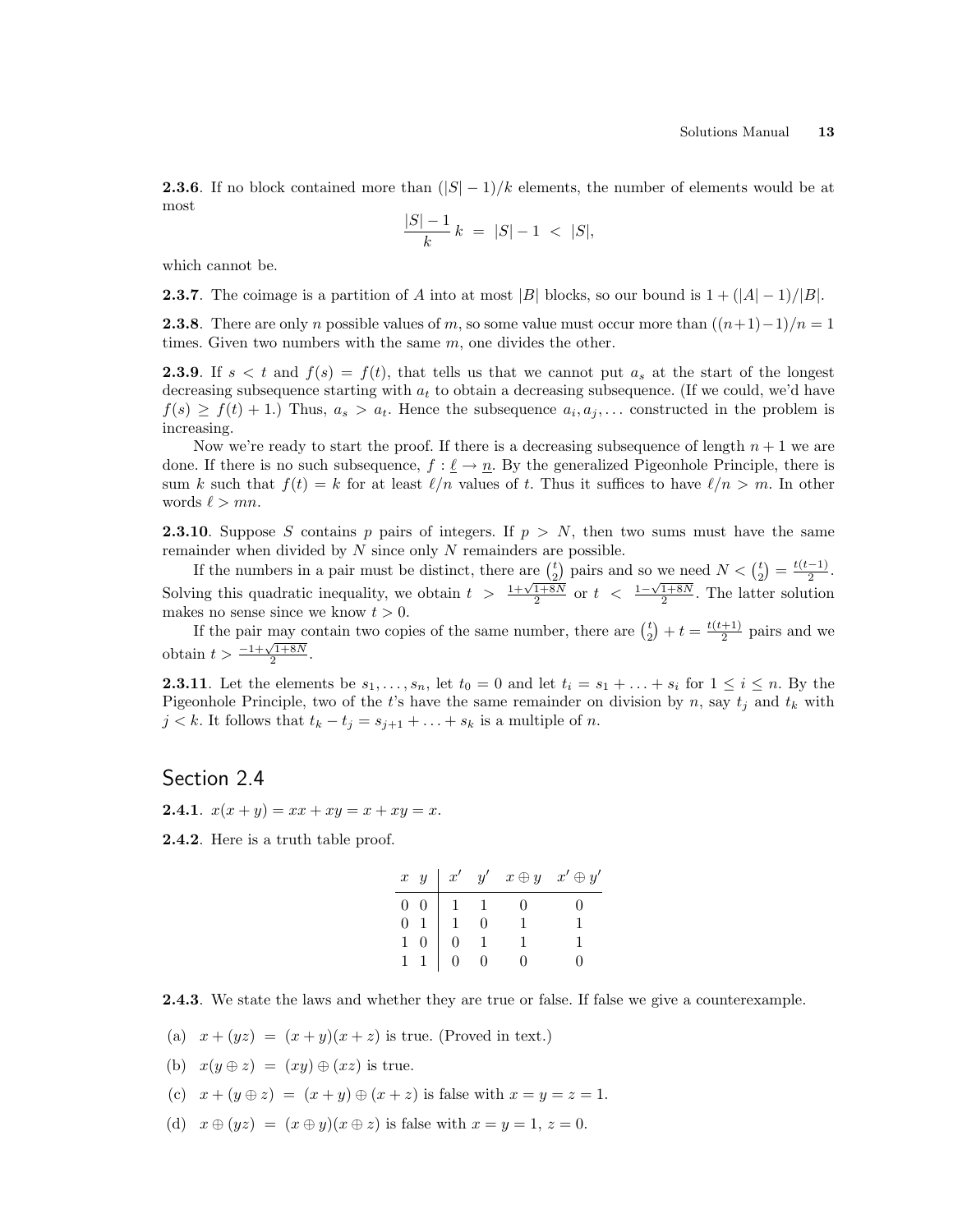**2.4.4**. It suffices to show that a NAND can be written using NORs. We have  $u' = NOR(u)$  and

$$
\mathrm{NAND}(x, y, \ldots, z) = \Big(\mathrm{NOR}(x', y', \ldots, z')\Big)'
$$

2.4.5. We use algebraic manipulation. Each step involves a simple formula, which we will not bother to mention. You could also write down the truth table, read off a disjunctive normal form and try to reduce the number of terms.

- (a)  $(x \oplus y)(x + y) = (xy' + x'y)(x + y) = xy' + x'yx + xy'y + x'y = xy' + x'y$ . Note that this is  $x \oplus y$ .
- (b)  $(x + y) \oplus z = (x + y)z' + (x + y)'z = xz' + yz' + x'y'z.$
- (c)  $(x+y+z) \oplus z = (x+y+z)z' + (x+y+z)'z = xz' + yz' + x'y'z'z = xz' + yz'.$
- (d)  $(xy) \oplus z = xyz' + (xy)'z = xyz' + x'z + y'z.$

**2.4.6**. This is the function c in Figure 2.1.

2.4.7. There are many possible answers. A complicated one comes directly from the truth table and contains 8 terms. The simplest form is  $xw + yw + zw + xyz$ . This can be obtained as follows.  $(x+y+z)w$  will give the correct answer except when  $x = y = z = 1$  and  $w = 0$ . Thus we could simply add the term xyzw'. By noting that it is okay to add xyz when  $w = 1$ , we obtain  $(x+y+z)w + xyz$ .

**2.4.8**. There are many possible answers. If we note that zw gives the correct answer unless  $zw = 0$ ,  $x \neq y$  and at least one of z and w is one, we obtain

$$
zw + (xy' + x'y)(z + w) = zw + xy'z + xy'w + x'yz + x'yw.
$$

#### Section 3.1

3.1.1. From the figures in the text, we see that they are 123, 132 and 321.

3.1.2. We will not draw the tree.

- (a) 8 and 19.
- (b) 1432 and 3241.

3.1.3. We will not draw the tree. The root is 1, the vertices on the next level are 21 and 12 (left to right). On the next level, 321, 231, 213, 312, 132, and 123. Finally, the leaves are 4321, 3421, 3241, 3214, 4231, 2431, 2341, 2314, 4213, 2413, 2143, 2134, and so on.

- (a) 7 and 16.
- (b) 2,4,3,1 and 3,1,2,4.

3.1.4. We will not draw the tree. The root is 1, the vertices on the next level are 21 and 12 (left to right). On the next level, 312, 231, 213, 321, 132, and 123 Finally, the leaves are 4123, 3421, 3142, 3124, 4312, 2413, 2341, 2314, 4132, 2431, 2143, 2134 4213, 3412, 3241, 3214, 4321, 1423, 1342, 1324, 4231, 1432, 1243, 1234.

- (a) 7 and 8.
- (b) 2413 and 3214.

3.1.5. We will not draw the tree. There are nine sequences: ABABAB, ABABBA, ABBABA, ABBABB, BABABA, BABABB, BABBAB, BBABAB and BBABBA.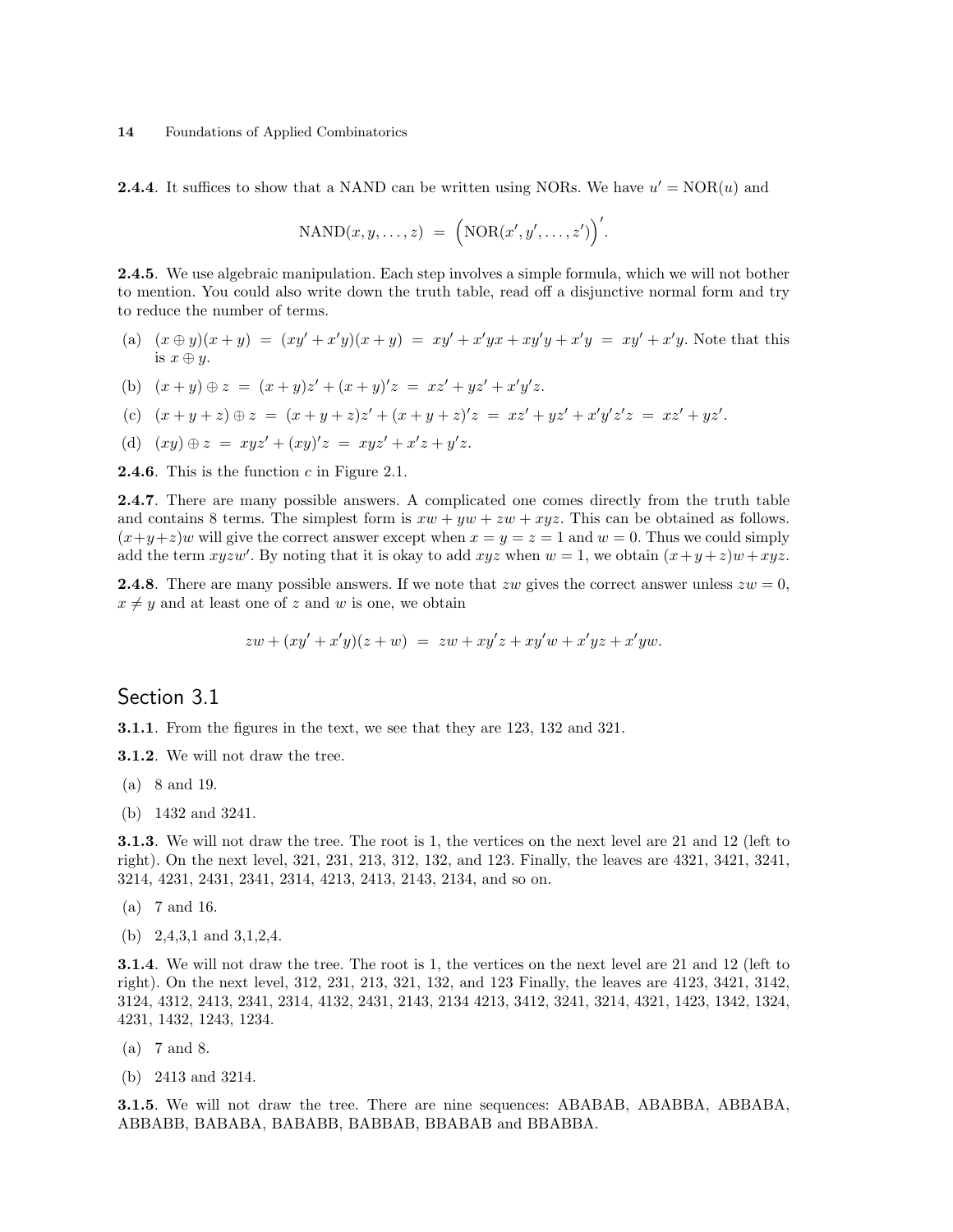3.1.6. We will not draw the tree.

- (a) 3 and 10.
- (b) 4,3,2,1 and 6,4,3,1.
- (c) 6,5,4,3 has rank 14.
- (e) The decision tree corresponds to 4 element subsets of 6. The leaf 5431 corresponds to the subset  $\{5,4,3,1\}.$
- 3.1.7. We will not draw the tree.
- (a) 5 and 18.
- (b) 111 and 433.
- (c) 4,4,4 has rank 19.
- (e) The decision tree for the strictly decreasing functions is interspersed. To find it, discard the leftmost branch leading out of each vertex except the root and then discard those decisions that no longer lead to a leaf of the original tree.

3.1.8. We don't want to draw the tree since we saw that it had 648 leaves in Section 1.1. It is somewhat irregular. Usually it has 4 choices after a consonant and 3 after a vowel. This is not always true though. In summary, the tree does not appear to have a very nice structure.

**3.1.9**. We assume that you are looking at decision trees in the following discussion.

(a) The permutation of rank 0 is the leftmost one in the tree and so each element is inserted as far to the left as possible. Thus the answer is  $n,(n-1),\ldots,2,1$ .

The permutation of rank  $n! - 1$  is the rightmost one in the tree and so each element is inserted as far to the right as possible. Thus the answer is  $1, 2, 3, \ldots, n$ .

We now look at  $n!/2$ . Note that the decision about where to insert 2 splits the tree into two equal pieces. We are interested in the leftmost leaf of the righthand piece. The righthand piece means we take the branch 1, 2. To stay to the left after that, 3 through  $n$  are inserted in the leftmost position. Thus the permutation is  $n,(n-1),\ldots,4,3,1,2$ .

(b) The permutation of rank 0 is the leftmost one in the tree and so each element is inserted as far to the left as possible. It begins 2,1. Then 3 "bumps" 2 to the end: 3,1,2. Next 4 "bumps" 3 to the end: 4,1,2,3. In general, we have  $n, 1, 2, 3, ..., (n-1)$ .

The permutation of rank  $n! - 1$  is the rightmost one in the tree and so each element is inserted as far to the right as possible. Thus the answer is  $1, 2, 3, \ldots, n$ .

We now look at  $n!/2$ . Note that the decision about where to insert 2 splits the tree into two equal pieces. We are interested in the leftmost leaf of the righthand piece. The righthand piece means we take the branch 1, 2. To stay to the left after that, 3 through  $n$  are inserted in the leftmost position. This leads to "bumping" as it did for rank 0. Thus the permutation is  $n, 2, 1, 3, 4, 5, \ldots, (n-1).$ 

(c) You should be able to see that the permutation  $(1, 2, 3, \ldots, n)$  has rank 0 in both cases and that the permutation  $(n, \ldots, 3, 2, 1)$  has rank  $n! - 1$  in both cases.

First suppose that  $n = 2m$ , an even number. It is easy to see how to split the tree in half based on the first decision as we did for insertion order: Choose  $m + 1$  and then stay as left as possible. This means everything is in order except for  $m + 1$ . Thus the permutation is  $m + 1$ followed by the elements of  $\underline{n} - \{m+1\}$  in ascending order.

Now suppose that  $n = 2m - 1$ . In this case, we must make the middle choice, m and split the remaining tree in half, going to the leftmost leaf of the right part. If you look at some trees, you should see that this leads to the permutation  $m, m + 1$  followed by the elements of  $n - \{m, m + 1\}$  in ascending order.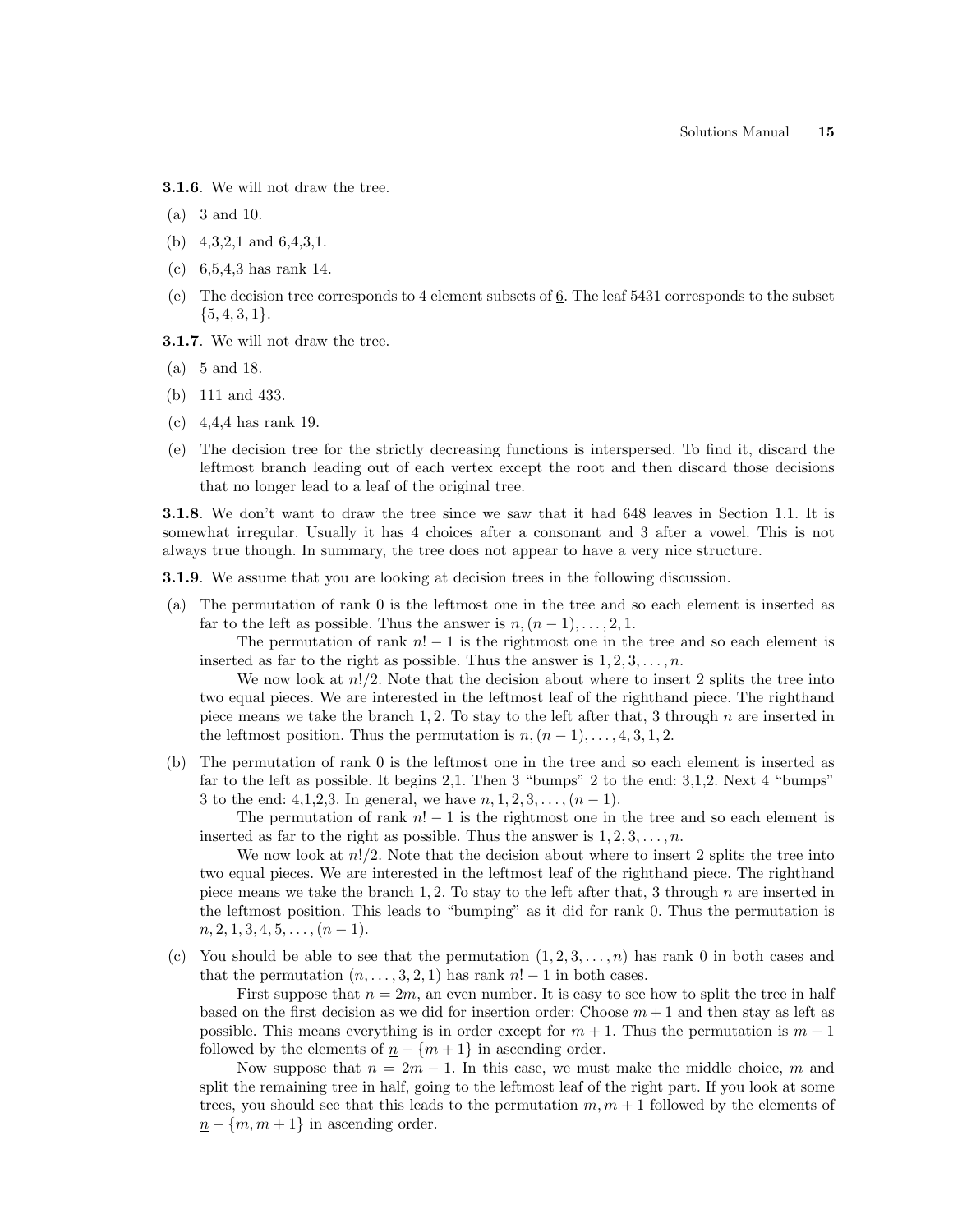

Figure S.3.1 The decision tree for forming three full houses. The numbers at each vertex in the  $k^{\text{th}}$  level are the number of ways to form the  $k^{\text{th}}$  hand. Going from the root to a leaf involves two ANDs. The total number of possibilities is about  $1.8 \times 10^{10}$ .

3.1.10. By Example 1.14 (p. 18), the first full house can be formed in 3,744 ways. For the second full house, we must decide whether or not its pair has the same value as the pair in the first full house. (This is such a simple situation that we don't really need a decision tree.) The number of choices for the second hand is

$$
11\binom{4}{3} \times 10\binom{4}{2} + 11\binom{4}{3} = 2,640 + 44 = 2,684
$$

and the two hands together can be formed in 10,048,896 ways. If the order of the hands does not matter, this should be divided by 2.

3.1.11 (a) We'll make a decision based on whether or not the pair in the full house has the same face value as a pair in the second hand. If it does not, there are

$$
\binom{11}{2} \binom{4}{2}^2 (52 - 8 - 5) = 77,220
$$

possible second hands. If it does, there are

$$
11\binom{4}{2}(52 - 8 - 3) = 2,706
$$

possible second hands. Adding these up and multiplying by the number of possible full houses  $(79,926)$  gives us about  $3 \times 10^8$  hands.

- (b) There are various ways to do this. The decision trees are all more complicated than in the previous part.
- (c) The order in which things are done can be very important.

3.1.12. As usual, we'll form the hands sequentially. The first decision will be whether or not the first and second hands have pairs with the same face value. The second decision will be whether or not the pair in the third hand has a face value that is the same as an earlier pair. We obtain the tree in Figure S.3.1.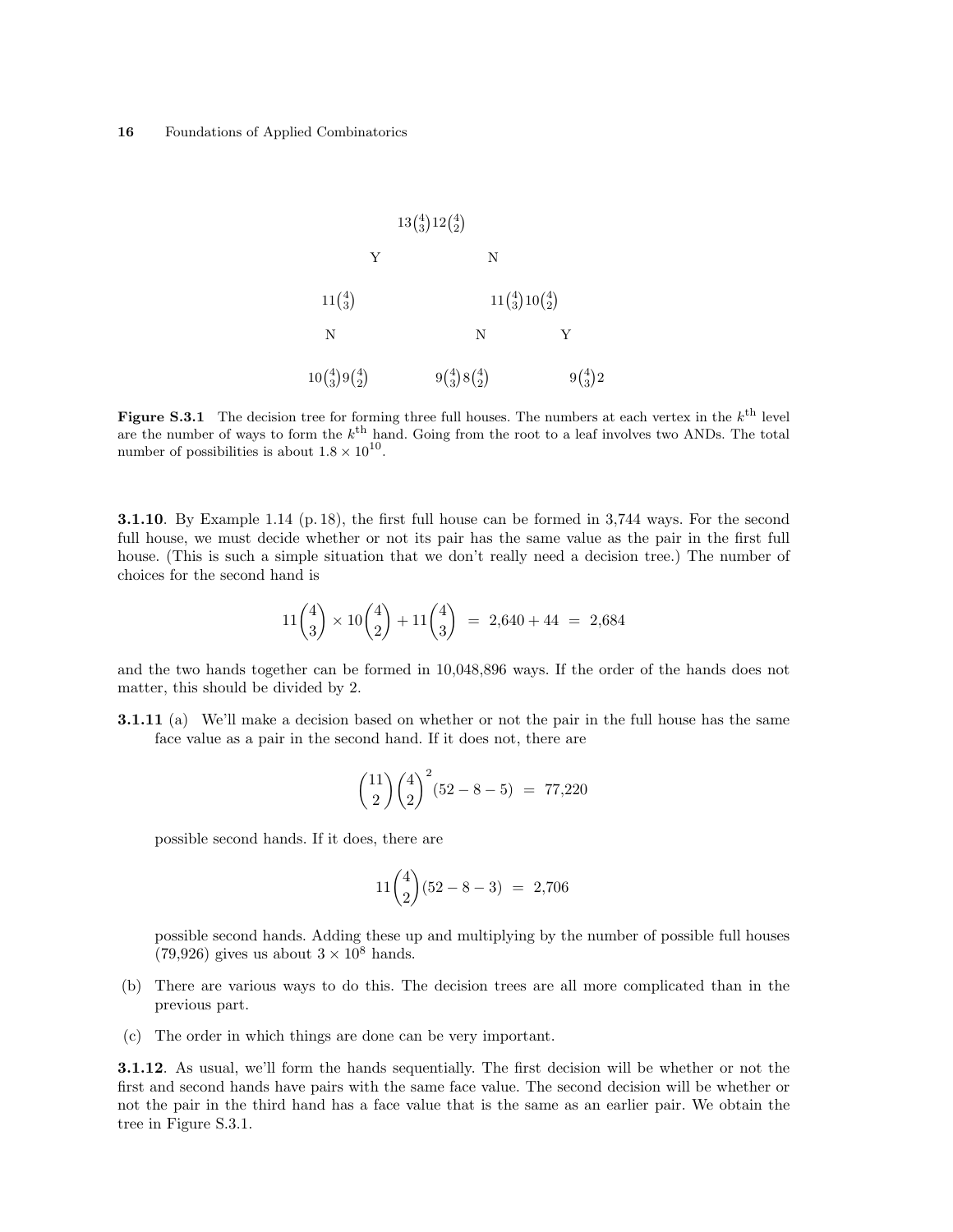3.1.13. You can simply modify the decision tree in Figure 3.5 as follows: Decrease the "number of singles" values by 1 (since the desired word is one letter shorter). Throw away those that become negative; i.e., erase leaves C and H. Add a new path that has no triples, one pair and five singles. Call the new leaf  $X$ . It is then necessary to recompute the numbers. Here are the results, which total to 113,540:  $\overline{a}$  $\mathbf{r}$ 

$$
X: \begin{pmatrix} 2 \\ 0 \end{pmatrix} \begin{pmatrix} 5 \\ 1 \end{pmatrix} \begin{pmatrix} 5 \\ 5 \end{pmatrix} \begin{pmatrix} 8 \\ 2, 1, 1, 1, 1, 1 \end{pmatrix} = 12,600
$$
  
\n
$$
A: \begin{pmatrix} 2 \\ 0 \end{pmatrix} \begin{pmatrix} 5 \\ 2 \end{pmatrix} \begin{pmatrix} 4 \\ 3 \end{pmatrix} \begin{pmatrix} 8 \\ 2, 2, 1, 1, 1 \end{pmatrix} = 50,400
$$
  
\n
$$
B: \begin{pmatrix} 2 \\ 0 \end{pmatrix} \begin{pmatrix} 5 \\ 3 \end{pmatrix} \begin{pmatrix} 3 \\ 1 \end{pmatrix} \begin{pmatrix} 8 \\ 2, 2, 2, 1 \end{pmatrix} = 18,900
$$
  
\n
$$
D: \begin{pmatrix} 2 \\ 1 \end{pmatrix} \begin{pmatrix} 4 \\ 0 \end{pmatrix} \begin{pmatrix} 5 \\ 4 \end{pmatrix} \begin{pmatrix} 8 \\ 3, 1, 1, 1, 1 \end{pmatrix} = 8,400
$$
  
\n
$$
E: \begin{pmatrix} 2 \\ 1 \end{pmatrix} \begin{pmatrix} 4 \\ 1 \end{pmatrix} \begin{pmatrix} 4 \\ 2 \end{pmatrix} \begin{pmatrix} 8 \\ 3, 2, 1, 1 \end{pmatrix} = 20,160
$$
  
\n
$$
F: \begin{pmatrix} 2 \\ 1 \end{pmatrix} \begin{pmatrix} 4 \\ 2 \end{pmatrix} \begin{pmatrix} 3 \\ 0 \end{pmatrix} \begin{pmatrix} 8 \\ 3, 2, 2 \end{pmatrix} = 2,520
$$
  
\n
$$
G: \begin{pmatrix} 2 \\ 2 \end{pmatrix} \begin{pmatrix} 3 \\ 0 \end{pmatrix} \begin{pmatrix} 4 \\ 1 \end{pmatrix} \begin{pmatrix} 8 \\ 3, 3, 1 \end{pmatrix} = 560.
$$

# Section 3.2

3.2.1. We use the rank formula in the text and, for unranking, a greedy algorithm.

(a)  $\binom{10}{3}$ ¢  $^{+}$  $\binom{5}{2}$ ¢  $^{+}$  $\binom{3}{1}$ ¢  $= 133.$  $\binom{8}{4}$ ¢  $+$  $\binom{5}{3}$ ¢  $^{+}$  $\binom{2}{2}$ ¢  $+$  $\binom{0}{1}$ ¢  $= 81.$ ¢

(b) We have  $35 = {7 \choose 4}$ so the first answer is 8,3,2,1. The second answer is 12,9,6,5 because

$$
\begin{aligned}\n\binom{11}{4} &\leq 400 < \binom{12}{4} & 400 - \binom{11}{4} &= 70 \\
\binom{8}{3} &\leq 70 < \binom{9}{3} & 70 - \binom{8}{3} &= 14 \\
\binom{5}{2} &\leq 14 < \binom{6}{2} & 14 - \binom{5}{2} &= 4 \\
\binom{4}{1} &\leq 4 < \binom{5}{1}.\n\end{aligned}
$$

- (c)  $9,6,4,2,1$  and  $9,7,2,1$ .
- (d) 9,5,4,3,2 and 9,6,5,3.
- 3.2.2. We use the rank formula in the text and, for unranking, a greedy algorithm.
- (a)  $635124$ : The decisions are  $0,2,0,3,5$  and so the rank is

$$
0 \times 6!/2! + 2 \times 6!/3! + 0 \times 6!/4! + 3 \times 6!/5! + 5 \times 6!/6! = 263.
$$

4,5,6,1,2,3: The decisions are 0,0,3,3,3 and the rank is 111.

(b) For rank 151 we have  $151/(6!/2!)$  is 0 remainder 151,  $151/(6!/3!)$  is 1 remainder 31,  $31/(6!/4!)$ is 1 remainder 1,  $1/(6!/5!)$  is 0 remainder 1 and  $1/(61/6!)$  is 1 remainder 0. Thus the decision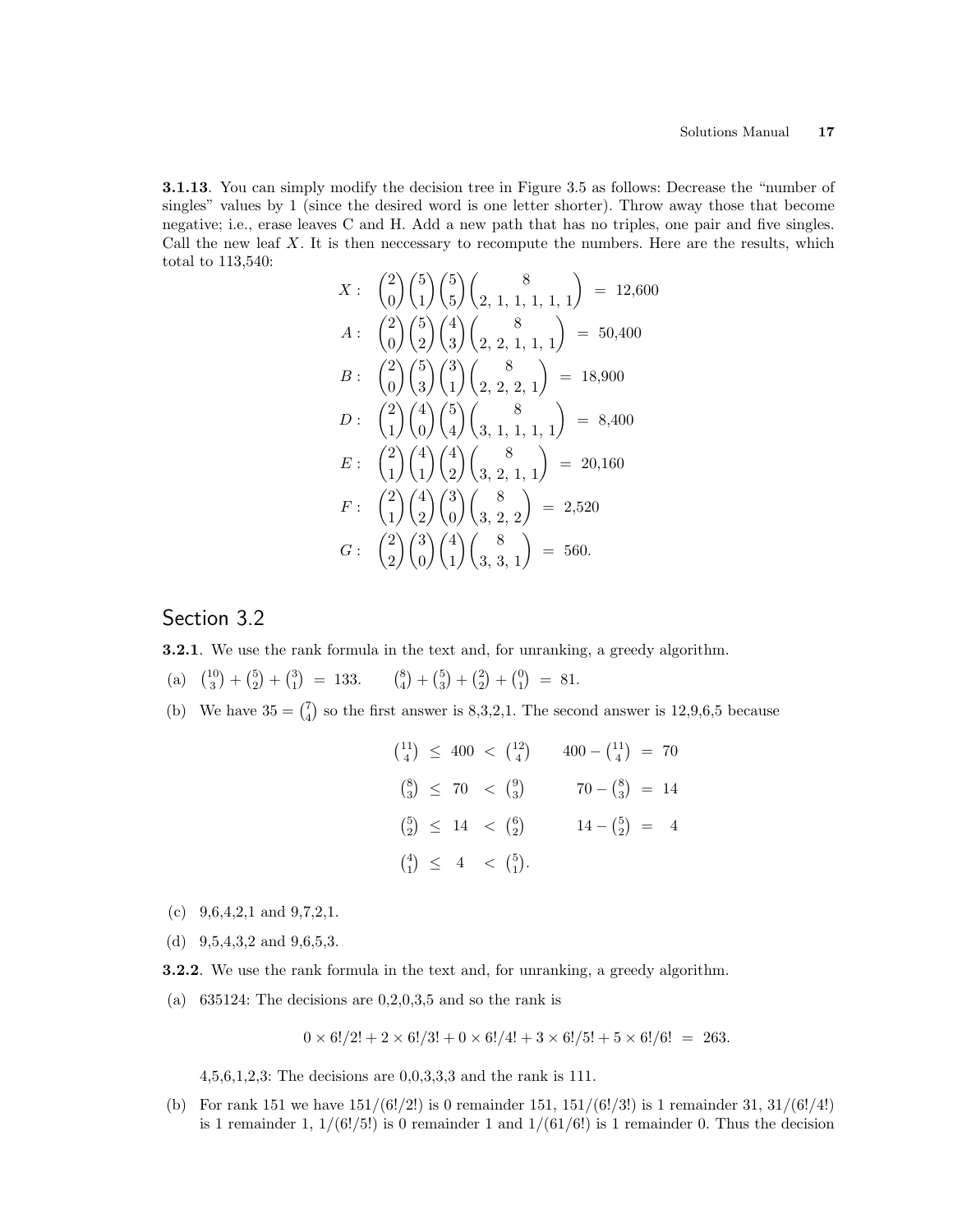sequence is  $0,1,1,0,1$  and the permutation is  $1,3,4,2,6,5$ . For rank 300, this procedure gives decision sequence  $0,2,2,0,0$  and permutation 3,4,1,2,5,6.

- (c) The answers are 1,2,3,4,6,5,7,8,9 and 6,5,4,1,2,3,7,9,8.
- (d) The answers are 8,9,7,1,2,3,4,5,6 and 9,8,7,5,6,4,1,2,3.

3.2.3. One can compute the ranks by looking at the decision tree or by using the formula in Theorem 3.3. We choose the latter approach. In case (j), we have  $f(i) = k + j - i$ . (This is easily checked since this f clearly decreases by 1 as i increases by 1 and it gives  $f(1) = k, k+1$  and  $k+2$  for  $j = 1$ , 2 and 3, respectively.) By the theorem,

$$
RANK(f) = \sum_{i=1}^{k} {f(i) - 1 \choose k + 1 - i} = \sum_{i=1}^{k} {k + j - i - 1 \choose k + 1 - i}
$$

When  $j = 1$ , all the binomial coefficients are 0 and so the answer for the first function is 0. When  $j = 2$ , all the binomial coefficients are 1 and so the answer for the second function is k. When  $j = 3$ , we have

$$
RANK(f) = \sum_{i=1}^{k} {k+2-i \choose k+1-i} = \sum_{i=1}^{k} (k+2-i) = (k+1) + (k) + (k-1) + \dots + (2).
$$

Since the sum of the first *n* positive integers is  $\frac{n(n+1)}{2}$ , the rank is  $\frac{(k+1)(k+2)}{2} - 1 = \frac{k(k+3)}{2}$ .

3.2.4 (a) We give two proofs.

**First proof.** Since the nonincreasing functions correspond to choosing unordered sam-**FIFST proof.** Since the nonincreasing functions correspond to choosing unordered samples without repetition, the number of them in  $\underline{n}^k$  is  $\binom{n+k-1}{k}$ . Other than this change from  $\binom{n}{k}$ , the method for proving Theorem 3.3 works and so we have  $\text{RANK}(f) = \sum_{i=1}^{k} {f(i)+k-i-1 \choose k-i+1}.$ Second proof. By Example 2.11 (p. 48), there is a bijection between strictly decreasing and nonincreasing functions. The bijection  $\varphi$  in that example preserves the lex order of functions and hence their rank. Apply the bijection to f and then use Theorem 3.3.

- (b)  $5,5,4,2,1,1:$   $\binom{9}{6}$ ¢  $^{+}$  $\binom{8}{5}$ ¢  $^{+}$  $\binom{6}{4}$ ¢  $+$  $\binom{3}{3}$ ¢  $^{+}$  $\binom{1}{2}$ ¢  $+$  $\binom{0}{1}$ ¢  $= 156.$  $6,3,3:$   $\binom{7}{3}$ ¢  $^{+}$  $rac{3}{2}$ ¢  $^{+}$  $rac{1}{2}$  $\ddot{\phantom{a}}$  $= 40.$
- (c) As with strictly decreasing functions, we find that  $35 = {7 \choose 4}$ ¢  $^{+}$  $\binom{2}{3}$ ¢  $+$  $\binom{1}{2}$ ¢  $+$  $\binom{0}{1}$ ¢ As with strictly decreasing functions, we find that  $35 = {7 \choose 4} + {2 \choose 3} + {1 \choose 2} + {0 \choose 1}$  and that  $400 = {11 \choose 4} + {8 \choose 3} + {5 \choose 2} + {4 \choose 1}$ . Thus the functions are 5,1,1,1 and 9,7,5,5.  $\frac{1}{\sqrt{2}}$  $+$ y<br>(3 u<br>\  $^{+}$  $rac{1}{6}$ ¢  $+$  $\frac{1}{4}$ .u<br>∖ . Thus the functions are  $5,1,1,1$  and  $9,7,5,5$ .

**3.2.5** (a)  $D_1 \times (n-1)! + D_2 \times (n-2)! + \cdots + D_{n-1} \times 1! = \sum_{k=1}^{n-1} D_k (n-k)!$ .

- (b) Denote the permutation by f. Let  $L = \underline{n}$ . For  $i = 1, 2, ..., n-1$  in order: let  $D_i$  is the number of elements in L which are less than  $f(i)$  and replace L with  $L - \{f(i)\}.$
- (c) The decision sequences are  $4,4,0,1,1$  and  $5,1,2,0,0$  and so the ranks are 579 and 636.
- (d) By a greedy algorithm we get the decision sequences 1,1,1,0,1 and 2,2,2,0,0. The permutations are 2,3,4,1,6,5 and 3,4,5,1,2,6.

3.2.8. 4; 14; 25; 67; 102.

**3.2.9**. 00000000000000000000 =  $0^{20}$ ; 11000000000000000000 =  $1^{2}0^{18}$ ; 0100; 10101100.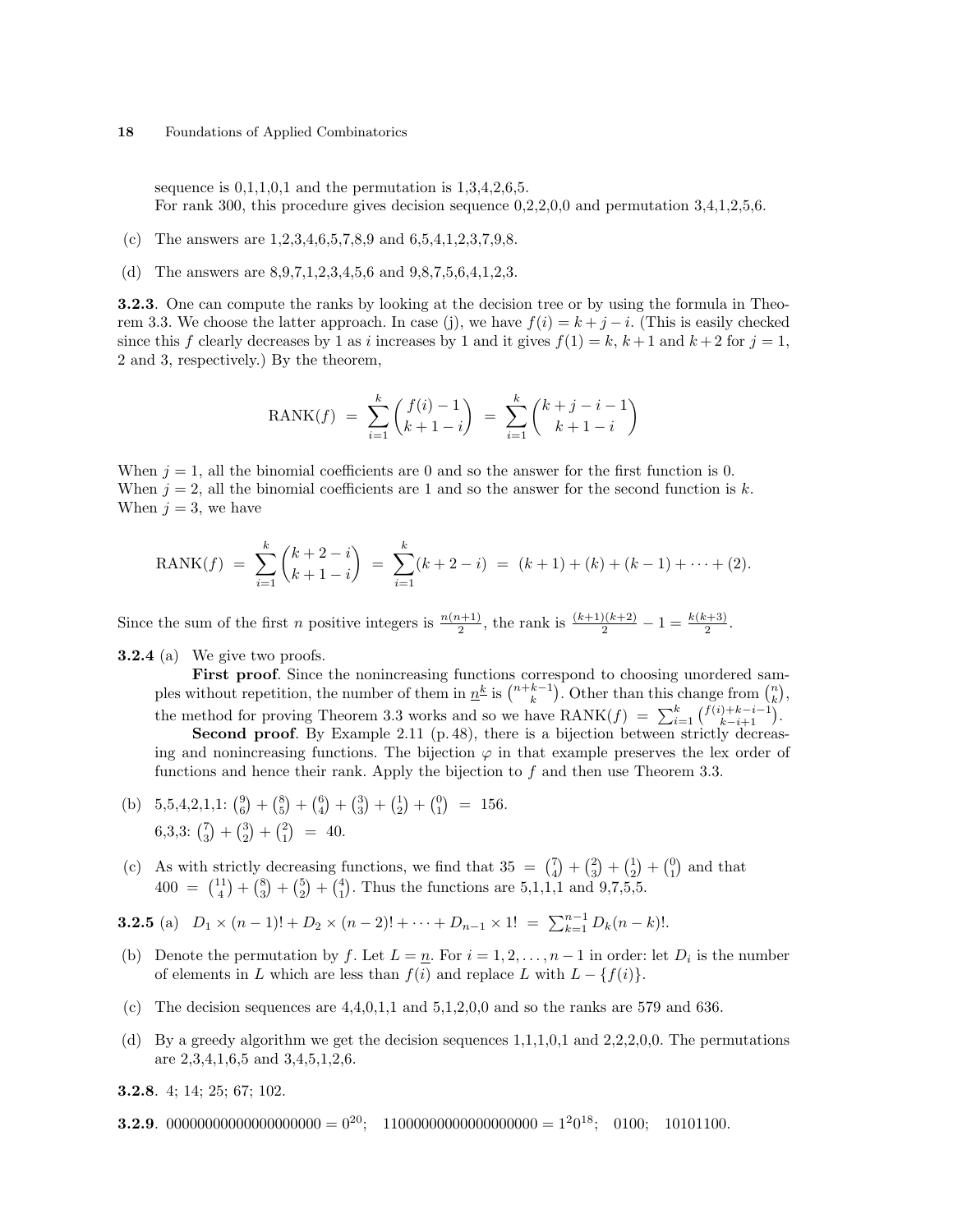| 1             |           | 3           |                |             |                | 4            | choice for $(2,2)$ entry   |
|---------------|-----------|-------------|----------------|-------------|----------------|--------------|----------------------------|
| 4             |           | $1 \quad 4$ |                |             |                | 1            | choice for $(2,3)$ entry   |
| 3             |           |             | 1              |             |                | 3            | choice for $(2,4)$ entry   |
| 4             | $1 \quad$ |             | $\overline{4}$ |             |                | $\mathbf{1}$ | choice for $(3,2)$ entry   |
| $\mathcal{D}$ | 2 1       |             |                | $2^{\circ}$ | $\overline{2}$ |              | 4 choice for $(3,3)$ entry |
|               |           |             |                |             |                |              | 2 choice for $(3,4)$ entry |

•

**Figure S.3.2** The decision tree for  $4 \times 4$  standard Latin Squares in Exercise 3.3.1.

3.2.10. If we can see some sort of pattern, we might figure out what to do. Let's make a list of the interchanges. A k means that positions k and  $k+1$  are interchanged. Thus going from the first to the second permutation in the list has the interchange 3. The list of interchanges is 3, 2, 1, 3, 1, 2, 3, 1 repeated three times, where the last interchange goes from the last element  $(2,1,3,4)$  to the first  $(1,2,3,4).$ 

That doesn't seem to help. Can we see anything else? Notice how the 4 moves step-by-step from right to left, pauses, moves step-by-step from left to right, pauses (this is the interchange from the bottom of one column to the top of the next), and then repeats the pattern twice. Let's list the interchanges when 4 pauses, dropping 4 from the list:

$$
1, 2, 3
$$
  $1, 3, 2$   $3, 1, 2$   $3, 2, 1$   $2, 3, 1$   $2, 1, 3$ .

It turns out this is the key: 1, 2 and 3 go through all their possible permutations and 4 simply moves through! We can do this with  $n = 5$ :

- 1. Start with 1,2,3,4,5
- 2. Move 5 step-by-step to the left so it is in the first position, say  $5, a_1, a_2, a_3, a_4$ .
- 3. The we look in the list for  $n = 4$  to find what follows  $a_1, a_2, a_3, a_4$ , say  $b_1, b_2, b_3, b_4$ .
- 4. After  $5, a_1, a_2, a_3, a_4$ , put  $5, b_1, b_2, b_3, b_4$ .
- 5. Move 5 step-by-step to the rightt so it is in the last position, say  $c_1, c_2, c_3, c_4, 5$ .
- 6. The we look in the list for  $n = 4$  to find what follows  $c_1, c_2, c_3, c_4$ , say  $d_1, d_2, d_3, d_4$ .
- 7. After  $c_1, c_2, c_3, c_4, 5$ , put  $d_1, d_2, d_3, d_4, 5$ .
- 8. Go to Step 2.

You should see how to generalize this.

# Section 3.3

**3.3.1**. When building and  $n \times n$  Latin Square, if the first  $n-1$  rows have been filled in, then the last row is determined. Thus we'll omit it from the decision tree. The tree is shown in Figure S.3.2.

3.3.2. The work in drawing the decision tree can be reduced by assuming that, possibly by rotating and flipping the board, the queen in the first row is as far to the right as possible. We will simply list the solutions in the form  $c_1, \ldots, c_n$  which means there is a queen in square  $(i, c_i)$  for  $1 \leq i \leq n$ .

•  $n = 4$  has the two solutions 2,4,1,3 and 3,1,4,2.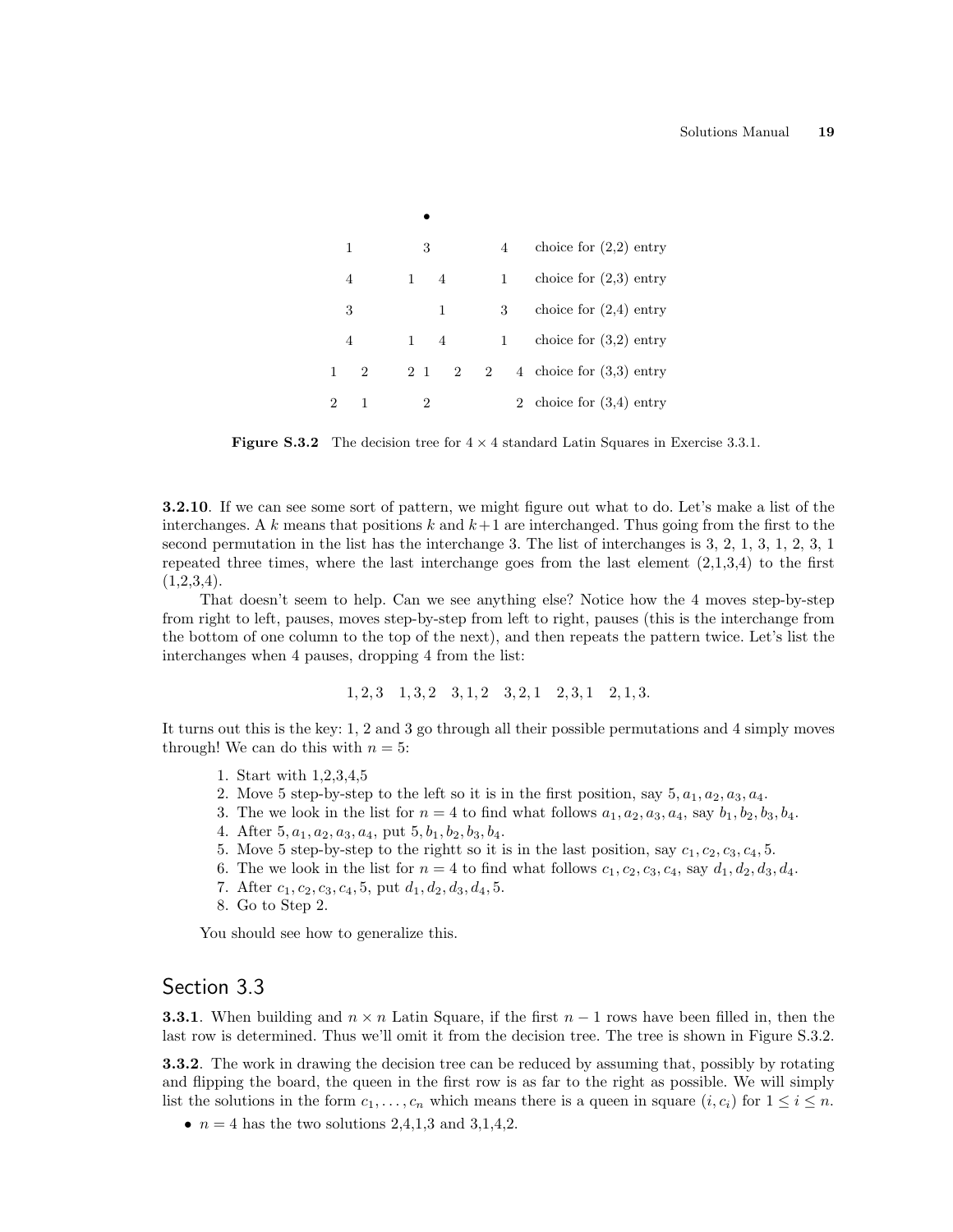- $n = 5$  has 10 solutions. Eight come from 3,5,2,4,1 and its rotations and reflections. The other two are 4,1,3,5,2 and its reflection.
- $n = 6$  has four solutions: 3,6,2,5,1,4; 4,1,5,2,6,3; 2,4,6,1,3,5 and 5,3,1,6,4,2.
- $n = 7$  has 40 solutions.
- $n = 8$  has 92 solutions.

3.3.3. You should find 14 solutions.

3.3.4. You should find 8 solutions. They are all obtained by rotating and flipping the solution that has the L-shape in positions  $(1,1)$ ,  $(1,2)$  and  $(2,2)$ . The positions of the 3 dominoes are then forced.

# Section 4.1

4.1.1. The Venn diagrams each consist of two intersecting circles.

(a)  $V_2 \cap V_3$  contains words of the form CVVC. We are interested in  $V_2 \cup V_3$ , the union of the circles. Thus

$$
|V_2 \cup V_3| = |V_2| + |V_3| - |V_2 \cap V_3|
$$
  
= 21<sup>2</sup> × 5 × 26 + 21<sup>2</sup> × 5 × 26 - 21<sup>2</sup> × 5<sup>2</sup>  
= 21<sup>2</sup> × 5 × 47

(b) We want all 4 letter words beginning and ending with consonants that are not in  $C_2 \cap C_3$ , which is  $21^2 \times 26^2 - 21^4$ .

4.1.2. These are simply derangements: Label each married pair. Assign each person the same label as given to the pair. Let  $f(k)$  be the label of the man who is paired with the woman whose label is k. This function is a derangement if and only if nobody is paired with his spouse.

- 4.1.3 (a) If everyone who lost an eve also lost an arm, a leg and an ear, then there would be 70 people who lost all four.
- (b) Let A be the set of people who lost an arm and L the set who lost a leg. How small can  $A \cap L$ be? We have

$$
|A \cap L| = |A| + |L| - |A \cup L| = 165 - |A \cup L| \ge 165 - 100 = 65.
$$

We can now look at the set  $D = A \cap L$  of double amputees and ask now many must have lost an eye. As above, we have

$$
|D \cap I| = |D| + |I| - |D \cup I| \ge 65 + 70 - 100 = 35,
$$

where  $I$  is the set of people who have lost an eye. Finally, we combine these people with the 75 who have lost an ear to conclude that at least  $35 + 75 - 100 = 10$  must have lost all four. Thus  $p \geq 10$ . We can achieve this by insisting that everyone lost at least three things. If the people are numbered 1–100, we can do it as follows:

> lost arm: 1–80 lost leg: 1–65 and 81–100 lost eye: 1–35 and 66–100 lost ear: 1–10 and 36–100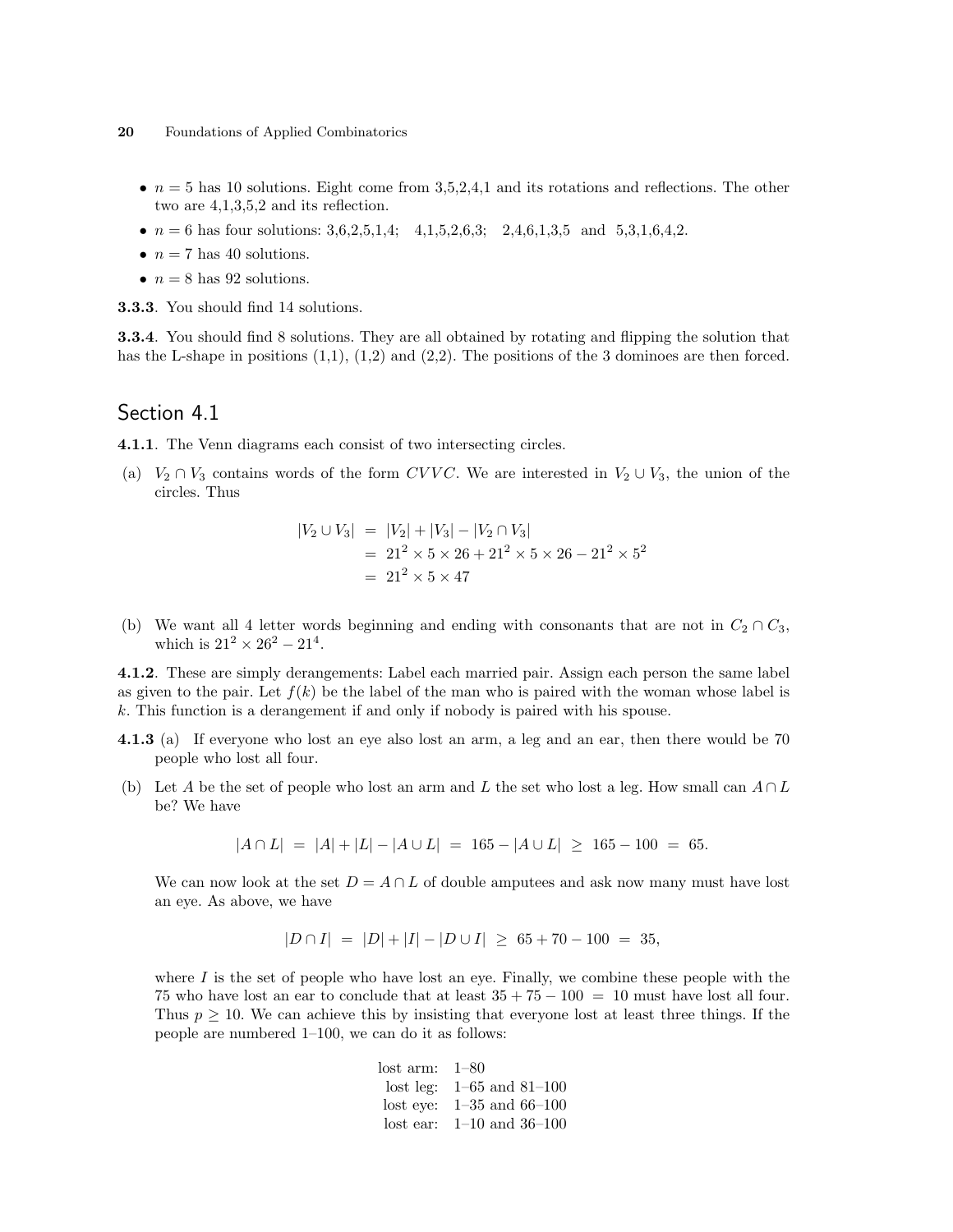4.1.4. If a hand has some set of i properties, it means that the corresponding set of i suits is not present in the hand. Thus, such a hand is formed from a set of  $(4-i)*13$  cards without repetition.<br>This can be done in  $\binom{52-13i}{k}$  ways. Thus  $N_i = \binom{4}{i} \binom{52-13i}{k}$ . By  $(4.3)$ , the answer is 51<br>∖ ways. Thus  $N_i =$ ed from a<br>  $\binom{4}{i} \binom{52-13i}{k}$  $\sum_{i=1}^{n}$ . By (4.3), the answer is

$$
\binom{52}{k} - 4\binom{39}{k} + 6\binom{26}{k} - 4\binom{13}{k}.
$$

- 4.1.5 (a) A number x has a factor in common with N if and only if it is divisible by one of the primes that divide N. Thus an element of  $N$  has no factor in common with N if and only if it is in none of the sets  $S_k$ .
- (b) The intersection on the left side is the set of  $x \in \underline{N}$  that are multiples of  $b = p_{i_1} \cdots p_{i_r}$ . These are b, 2b, 3b ...,  $(N/b)b$ . Thus the set has  $N/b$  elements, as was to be proved.
- (c) By (4.3) and the previous result, we have

$$
\varphi(N) \ = \ \sum_{I \subseteq \underline{n}} (-1)^{|I|} \frac{N}{\prod_{i \in I} p_i} \ = \ N \sum_{I \subseteq \underline{n}} \prod_{i \in I} \left( \frac{-1}{p_i} \right).
$$

Replacing  $x_i$  by  $-1/p_i$  in Example 1.13, we obtain the desired result.

- 4.1.6 (a) This can be done in various ways. One way is to permute the rows and columns of A so that the indices in K now appear as the top  $|K|$  rows and leftmost  $|K|$  columns. Everything must be zero except the  $(n - |K|) \times (n - |K|)$  matrix in the lower right corner, which can be anything. This matrix contains  $(n - |K|)^2$  entries each of which can be zero or one so the number of such matrices is  $2^{(n-|K|)^2}$  by the Rule of Product.
- (b) We use the Principle of Inclusion and Exclusion. Let  $S_i$  be the set of matrices with the *i*th row and ith column consisting entirely of zeroes. Then

$$
|S_{i_1} \cap \cdots \cap S_{i_r}| = z(K) \quad \text{where} \quad K = \{i_1, \ldots, i_r\}.
$$

Thus  $N_r = \binom{n}{r}$ ¢  $z_r$  and so the answer is

$$
g_n = \sum_{r=0}^n (-1)^r \binom{n}{r} z_r = \sum_{r=0}^n (-1)^r \binom{n}{r} 2^{(n-r)^2}
$$

**4.1.7**. Let  $S_i$  be those lists in which  $c_i$  is adjacent to  $c_i$ . Consider a list in  $S_{i_1} \cap \cdots \cap S_{i_r}$ . Using the hint, this can be thought of as a list made from  $2m-r$  symbols, where for the present we regard the two occurrences of the symbol  $c_i$  as different Since the list is a rearrangement of the symbols, there are  $(2m - r)!$  such lists. However,  $m - r$  pairs of the symbols are identical and we have treated them are  $(2m-r)!$  such lists. However,  $m-r$  pairs of the symbols are identical and we have treated them<br>as different. There are  $2^{m-r}$  ways to treat such symbols as different. Thus  $N_r = {m \choose r}(2m-r)!/2^{m-r}$ .

**4.1.8**. There does not seem to be a simple formula. Let t be the number of  $S_i^3$ , p the number of  $S_j^2$ for which  $S_j^3$  is also required and p' the number of other  $S_j^2$ 's. Then

$$
N_r = \sum {m \choose t, p'} {t \choose p} (3m - 2t - p')!,
$$

where the sum ranges over all values of t, p and p' such that  $t + p + p' = r$ .

4.1.9. The proof is practically the same as that given for Theorem 4.1. Instead of asking how much  $s \in S$  contributes to the sums, ask how much  $Pr(s)$  contributes.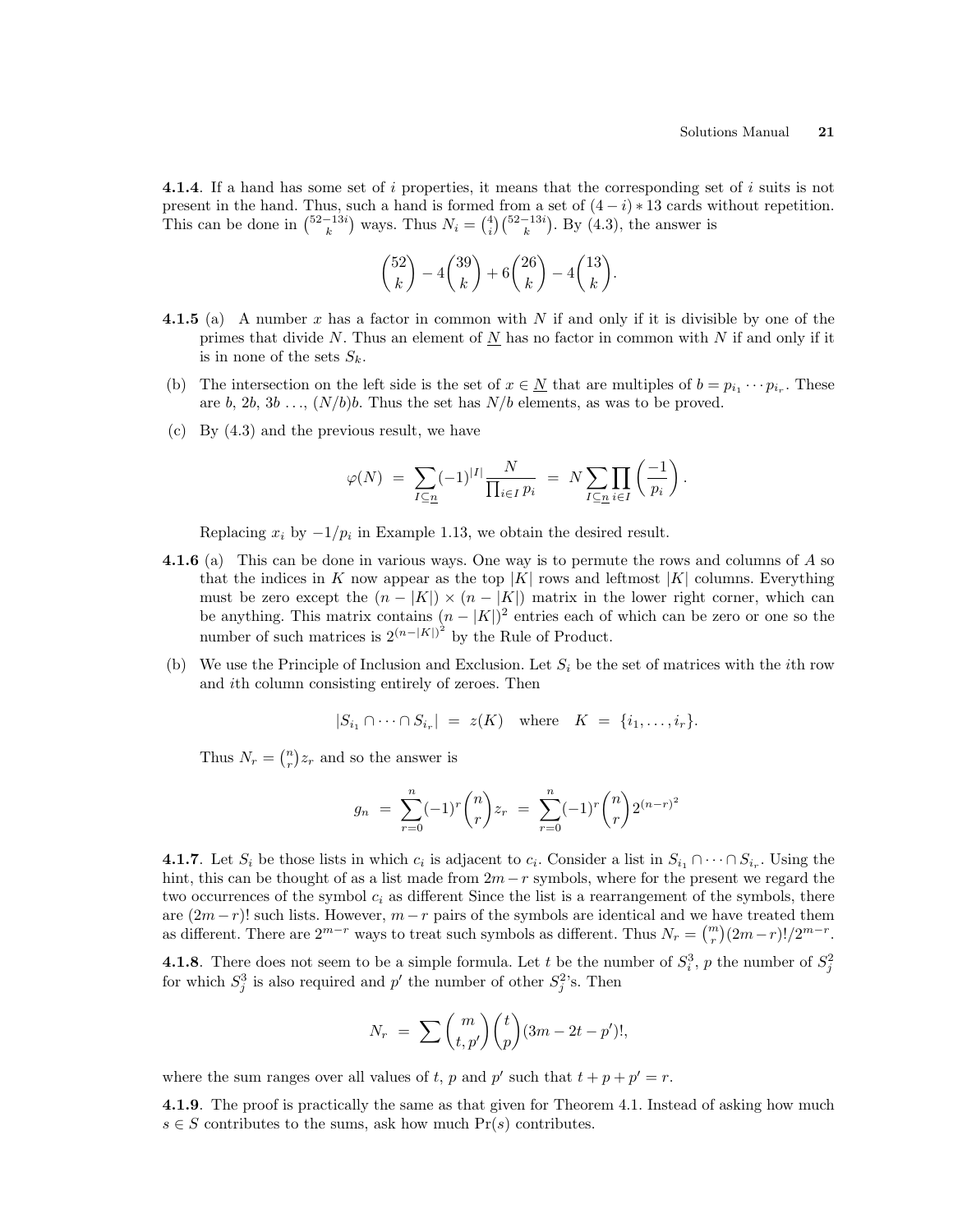**4.1.10**. Suppose  $s \in S$  lies in exactly j of the  $S_i$ . (Note that  $j \leq m$ .) It contributes to exactly  $\binom{j}{r}$ ¢ of the sum

$$
N_r = \sum |S_{i_1} \cap \cdots \cap S_{i_r}|.
$$

This is correct even when  $r > j$  and  $\binom{j}{r}$  $= 0$ . Thus s contributes

$$
\sum_{i=0}^{m-k}(-1)^i\binom{k+i}{i}\binom{j}{k+i}.
$$

to (4.16). We need to show that the sum is zero unless  $j = k$ . When  $j < k$  all terms are zero. When  $j = k$ , only the  $i = 0$  term is nonzero and it equals 1. Suppose  $k < j \leq m$ . The terms in the sum are  $j = k$ , only the  $i = 0$  term is nonzero and it equals 1. Suppose  $k < j \le m$ . The terms in the sum are zero because of  $\binom{j}{k+j}$  whenever  $i > j - k$ . Since  $j \le m$ , we can replace the upper limit of the sum with  $j - k$ . Note that

$$
\binom{k+i}{i}\binom{j}{k+i} = \frac{(k+i)!}{i!\;k!}\frac{j!}{(k+i)!\;(j-k-i)!} = \frac{j!}{k!\;(j-k)!}\frac{(j-k)!}{i!(j-k-i)!} = \binom{j}{k}\binom{j-k}{i}.
$$

Thus we can rewrite the sum as

$$
\sum_{i=0}^{j-k} (-1)^i \binom{j}{k} \binom{j-k}{i} = \binom{j}{k} (1-1)^{j-k} = 0.
$$

- 4.1.11 (a) Let the notation be as in the proof of the Principle of Inclusion and Exclusion. The proof given in the text is easily adjusted to prove s contributes exactly  $c_{t-1}(X)$  to  $\sum_{i=0}^{t-1}(-1)^iS_i$ . Thus the sum will be a lower bound when t is even and an upper bound when t is odd. Including the term  $(-1)^{t}S_{t}$  in the sum changes upper bounds to lower bounds and vice versa since we are now considering  $c_t(X)$ . By considering the cases of t even and t odd separately, it is easy to see that the inequalities follow.
- (b) This can be proved by induction on t using  $\binom{|X|}{t}$ ¢ =  $\binom{|X|-1}{t}$ ¢  $+$  $\binom{|X|-1}{t}$ ¢ .

4.1.12. Since  $|S| = N_0$ , we have  $|S_1 \cup \cdots \cup S_m| = N_0 - E$ . Thus Bonferroni's inequalities give us

$$
-N_t \leq -|S_1 \cup \dots \cup S_m| - \sum_{r=1}^{t-1} (-1)^r N_r \leq N_t
$$

and so

$$
-N_t \leq |S_1 \cup \cdots \cup S_m| - \sum_{r=1}^{t-1} (-1)^{r-1} N_r \leq N_t.
$$

**4.1.13** (a) Let  $m = 2$ . Initially the N array contains

$$
2: \quad N_2 \qquad 1: \quad N_1 \qquad 0: \quad N_0.
$$

With  $j = 0$ , we do  $i = 1$  and then  $i = 0$ . The N array now contains

2: 
$$
N_2
$$
 1:  $N_1 - N_2$  0:  $N_0 - (N_1 - N_2)$ .

With  $j = 1$ , we obtain

2: 
$$
N_2
$$
 1:  $(N_1 - N_2) - N_2$  0:  $N_0 - (N_1 - N_2)$ .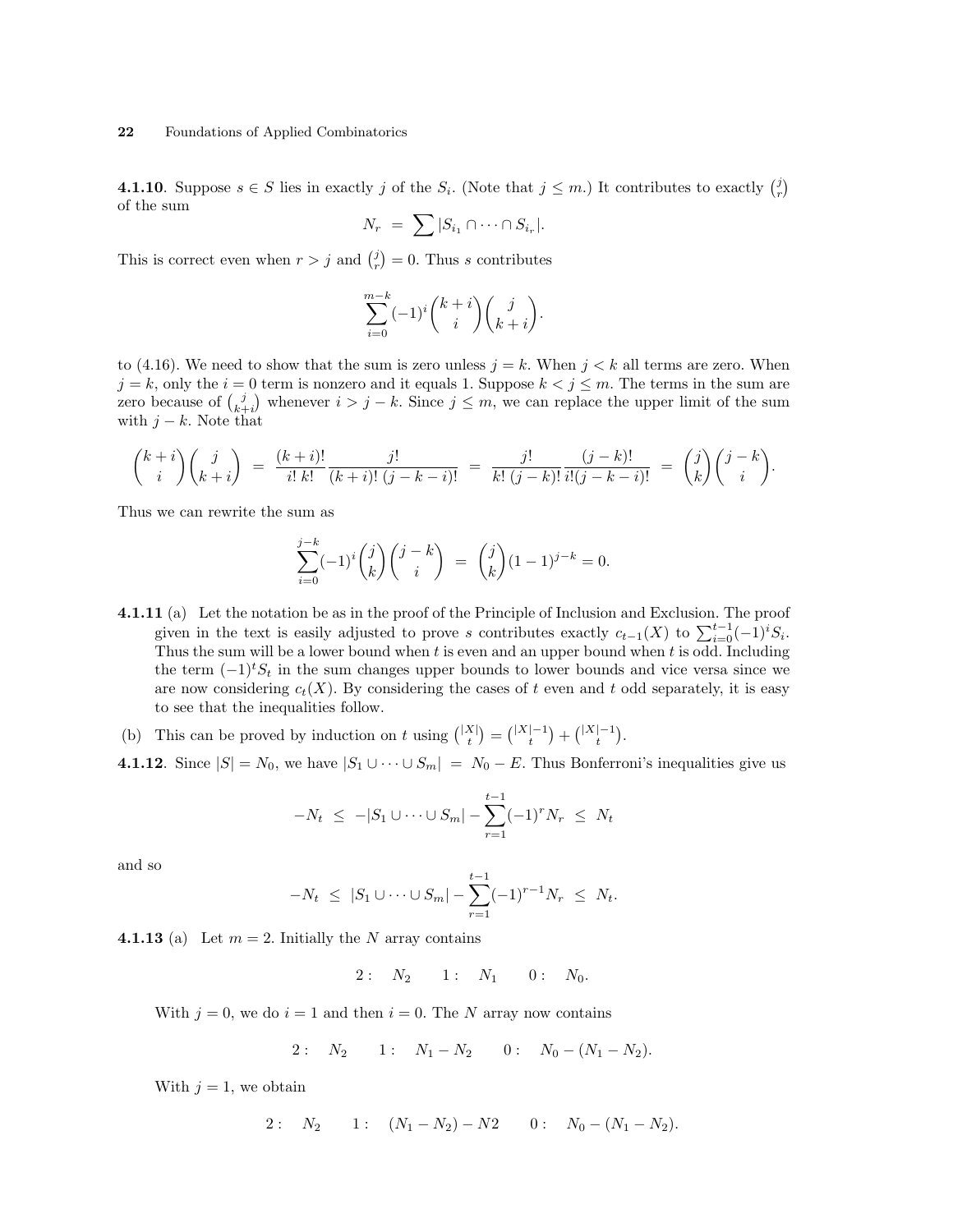Equation (4.16) gives

$$
E_2 = N_2 \qquad E_1 = N_1 - 2N_2 \qquad E_0 = N_0 - N_1 + N_2,
$$

which agrees with the values computed by the algorithm. You can carry out similar calculations for  $m = 3$ .

- (b) This can be done by carefully carrying out the steps in the algorithm.
- (c) After no iterations (that is, at the start of the algorithm),  $N_r$  contains s as many times as there After no iterations (that is, at the start of the algorithm),  $N_r$  contains s as many times as there is set of r indices for which (4.17) is true. If s appears in exactly p of the  $S_i$ , this number is  $\binom{p}{r}$ . We now use induction on t, having done the case  $t = 0$ . After  $t - 1$  iterations, formula (4.18) is true when  $t$  is replaced by anything smaller in it. In particular, it holds with  $t$  replaced by  $t-1$ .

We must now focus on the inner loop of the algorithm. What does it do? Since  $N_m$  never changes, neither does  $N_m^*$ . Formula (4.18) gives 0 or 1 for all t according as  $p < m$  or  $p = m$  $(p > m$  is impossible). This is the correct answer for both  $N_m$  and  $E_m$ .

Back to the action of the inner loop. Again we can prove it by induction, but now we are going from  $N_m^*$  down to  $N_0^*$ . We dealt with  $N_m^*$  in the previous paragraph. If the inner loop has done the correct thing with  $N_{r+1}^*$ , then the number of times s appears in the new version of  $N_r^*$  is  $\mu(p, r, t-1) - \mu(p, r+1, t)$ . There are various cases to consider. We'll just look at one,<br>namely  $\binom{p-(t-1)}{r-(t-1)} - \binom{p-t}{(r+1)-t}$ . Using  $\binom{n+1}{k} = \binom{n}{k} + \binom{n}{k-1}$ , we have  $r-(t-1)$  $\overline{a}$ −  $\mu(p,$ <br>  $\binom{p-t}{(r+1)-t}$  $\left( \begin{array}{c} n+1, & i \end{array} \right)$ . Using  $\left( \begin{array}{c} n+1 \\ k \end{array} \right)$ ⊂<br>∖  $=$  $\binom{n}{k}$ t. ous cas<br>+  $\binom{n}{k-1}$ ∘<br>∕ , we have

$$
\binom{p-(t-1)}{r-(t-1)} - \binom{p-t}{(r+1)-t} = \binom{p-t+1}{r-t+1} - \binom{p-t}{r-t+1} = \binom{p-t}{r-t},
$$

which is what we needed to prove. We leave the other cases in  $(4.18)$  to you. The last sentence in the exercise follows from the fact that all the numbers we calculate are nonnegative. (This takes care of the problem of how we should interpret the multiset difference  $A-B$  if s appears more often in  $B$  than it does in  $A$ .)

When  $t \geq m$ , the only time the binomial coefficient is used in (4.18) is when  $t = p = m$ when  $t \geq m$ , the only time the binomial coefficient is used in (4.18) is when  $t = p = m$  and it then has the value  $\binom{0}{r-m}$ , which is zero unless  $r = m$ , when it is 1. Thus, for  $t \geq m$ ,  $\mu(p,r,t)$  equals 1 if  $r = p$  and 0 otherwise. Hence  $N_r^*$  is a set containing precisely those elements that are in exactly r of the  $S_i$ .

- (d) This is implicit in the proof for (c).
- **4.1.14** (a)  $S_i$  is the set of permutations of n that fix i and so

$$
|S_{i_1} \cap \ldots \cap S_{i_k}| = (n-k)!.
$$

This leads to

$$
D_n(k) = \sum_{i=0}^{n-k} (-1)^i \binom{k+i}{i} \binom{n}{k+i} (n-k-i)!
$$

- (b) Choose k fixed points AND derange the remaining  $n k$  points.
- (c) We want to prove that

$$
\sum_{i=0}^{n-k}(-1)^i\binom{k+i}{i}\binom{n}{k+i}(n-k-i)! = \binom{n}{k}(n-k)!\sum_{i=0}^{n-k}\frac{(-1)^i}{i!}.
$$

It suffices to observe that  $\binom{k+i}{i}\binom{n}{k+i}$  $(x-h) = \frac{(k+i)!}{k! i!} \frac{n!}{(k+i)!(n-k-i)!} (n-k-i)! = \frac{n!}{k! i!}$  and  $\binom{n}{k}$  $(n-k)!$  $\frac{-k)!}{i!} = \frac{n!}{k! \, i!}.$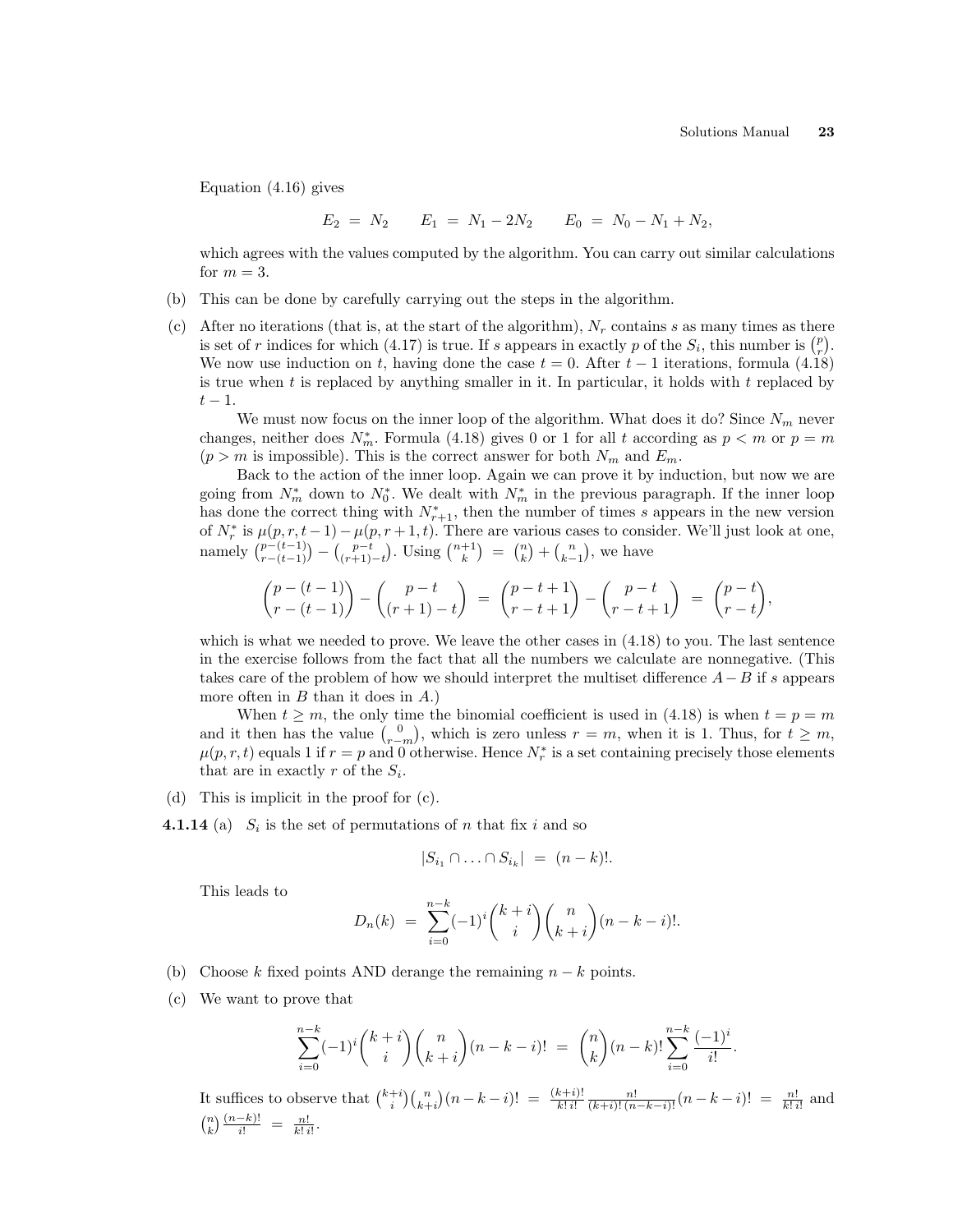**4.1.15**. Let  $S_i$  be the subset of  $\underline{n}$  divisible by  $a_i$ . Then,  $N_t$  is the sum over all t-subsets T of A of  $\lfloor n/(\mathrm{cm}(T)) \rfloor$ , where  $\mathrm{lcm}(T)$  is the least common multiple of the elements of T and the floor  $\lfloor x \rfloor$  is the largest integer not exceeding  $x$ . For the various parts of the exercise you need the following.

- If all elements of A divide n, then  $\vert n/\text{lcm}(T)\vert = n/\text{lcm}(T)$ .
- If no two elements of A have a common factor, then  $\text{lcm}(T) = \prod_{i \in T} i$ .
- (a) Using the previous comments in the special case  $k = 0$ , we obtain after some algebra

$$
\sum_{i=0}^{m} (-1)^{i} N_{i} = n \prod_{a \in A} \left( 1 - \frac{1}{a} \right),
$$

which is the Euler phi function when  $A$  is the set of prime divisors of  $n$ .

- (b) The comment for (a) applies in this case as well.
- (c) There is no simple formula even when  $k = 0$  because the floor function cannot be eliminated.
- (d) Now we cannot even eliminate the lcm function.
- **4.1.16**. We cannot have x less than x, which is required by  $(P-1)$ .

4.1.17. In all cases, what we must do is prove that (P-1), (P-2) and (P-3) hold. We omit most of them.

(d) Since  $x/x = 1$ , (P-1) is true. Suppose that  $x\rho y$  and  $y\rho x$ . Then  $x/y$  and  $y/x$  are both integers. Since  $(x/y)(y/x) = 1$ , the only possible integer values for  $x/y$  and  $y/x$  are  $\pm 1$ . Since x and y are positive, it follows that  $x/y = 1$  and so (P-2) is true. Suppose that  $x/y$  and  $y/z$  are integers. Then so is  $x/z$  and so (P-3) is true.

**4.1.18**. Since  $x \rho x$ , we have  $x \tau x$  and so (P-1) is true for  $(S, \tau)$ . Suppose  $x \tau y$  and  $y \tau x$ . Then  $y \rho x$  and xρy. By (P-2) for the poset  $(S, \rho)$ ,  $x = y$  and so (P-2) is true for  $(S, \tau)$ . Suppose  $x \tau y$  and  $y \tau z$ . Then zρy and  $y \rho x$  and so  $z \rho x$ . Thus  $x \tau z$  and so (P-3) is true.

**4.1.19**. Since every set is the union of itself,  $x \rho x$ . Suppose  $x \rho y$  and  $y \rho x$ . Let  $b_y$  be a block of y. Since  $x \rho y$ ,  $b_x \subseteq b_y$  for some block  $b_x$  of x. Since  $y \rho x$ ,  $b'_y \subseteq b_x$  for some block  $b'_y$  of y. Since blocks of a partition are either equal or disjoint and since  $b'_y \subseteq b'_x \subseteq b_y$ , we have  $b'_y = b'_y$  and so  $b_x = b_y$ . This proves that every block of y is a block of x. Hence  $x = y$  and so (P-2) is true. It is easy to prove  $(P-3)$ .

**4.1.20**. The proofs of  $(P-1)$ ,  $(P-2)$  and  $(P-3)$  are all straightforward uses of "and." We do  $(P-3)$ .

$$
(x, x')\pi(y, y')
$$
 and  $(y, y')\pi(z, z')$  means  $\left(x\rho y \text{ and } x'\tau y'\right)$  and  $\left(y\rho z \text{ and } y'\tau z'\right)$ ;  
\nwhich is  $\left(x\rho y \text{ and } y\rho z\right)$  and  $\left(x'\tau y'\text{ and } y'\tau z'\right)$ ;  
\nwhich implies  $x\rho z$  and  $x'\tau z'$  by (P-3) for  $\rho$  and  $\tau$ ;  
\nwhich means  $(x, x')\pi(z, z')$ .

- **4.1.21** (a) With each element  $s \in S$ , associate a set  $g(s)$  such that  $s \in S_i$  if and only if  $i \in g(s)$ . Then  $E_k$  counts those  $s \in S$  for which  $|g(s)| = k$ . Since the number of  $s \in S$  with  $g(s) = y$  is  $e(y)$ , the sum of  $e(y)$  over  $|y| = k$  also counts those s.
- (b) An element s is counted in (4.14) if and only if it belongs to all  $S_i$  for which  $i \in \mathcal{x}$ . This is the same as the definition of the set intersection.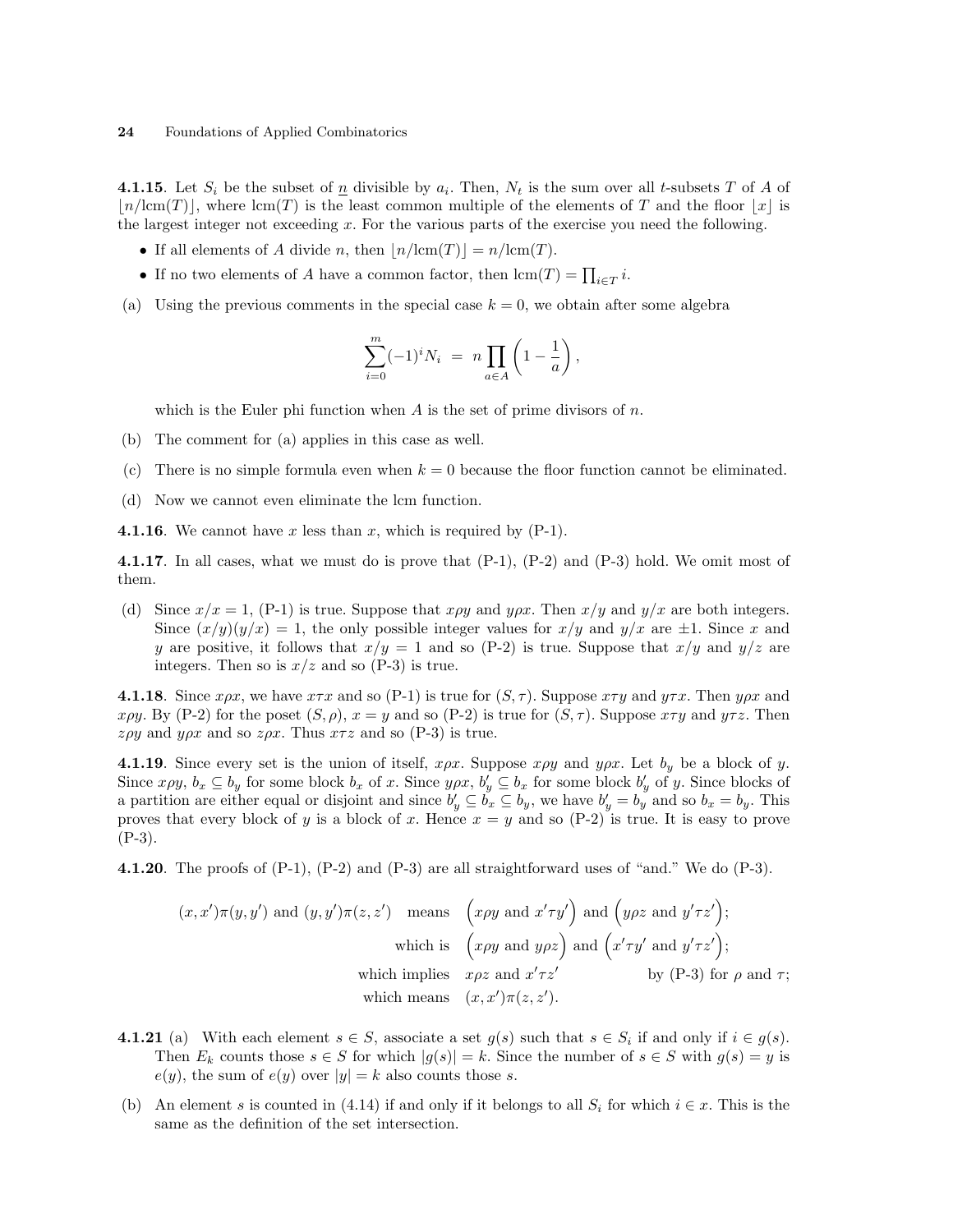(c) The sum of  $e(x)$  over all x of since k is  $E_k$ . Putting this together with (4.15), we have

$$
E_k \ = \ \sum_{|x|=k} \sum_{y \supseteq x} (-1)^{|y|-k} f(y) \ = \ \sum_{|y| \geq k} \sum_{\substack{x \subseteq y \\ |x|=k}} (-1)^{|y|-k} f(y) \ = \ \sum_{|y| \geq k} \binom{|y|}{k} (-1)^{|y|-k} f(y).
$$

The sum of  $f(y)$  in (b) over all y of size t is  $N_t$ . Collecting terms according to |y|, we have

$$
E_k = \sum_{t=k}^m \binom{t}{k} (-1)^{t-k} N_t = \sum_{i=0}^{m-k} \binom{i+k}{k} (-1)^i N_{k+i},
$$

where we set  $t = i + k$ . Now use  $\binom{i+k}{k}$ ¢ =  $\binom{k+i}{i}$ ¢ .

# Section 4.2

4.2.1. The number of 6-long sequences made with B, R and W is  $3^6 = 729$ , which is much too long. The number of 6-long sequences in which adjacent beads differ in color is  $3 \times 2^5 = 96$ , which is more manageable, but still quite long. We won't list them. We could "cheat" by being a bit less mechanical: If the necklace contains a B, we could start with it. There are  $2^5 = 32$  such necklaces, a manageable number. The only necklace without B must alternate R and W, so there is only one of them. Here are the 32 other necklaces, where a number preceding a necklace is the first place it appears in the list when considered circularly or flipped over. A zero means it was rejected because the first and last beads are the same.

| 1: BRBRBR   | $2: BRBRBW = 0: BRBRWB$ | 3: BRBRWR                                           | 2: BRBWBR | 4: BRBWBW |
|-------------|-------------------------|-----------------------------------------------------|-----------|-----------|
| $0:$ BRBWRB | $5:$ BRBWRW $0:$ BRWBRB | 6: BRWBRW                                           | 0: BRWBWB | 7: BRWBWR |
| 3: BRWRBR   |                         | 8: BRWRBW 0: BRWRWB 9: BRWRWR 2: BWBRBR 4: BWBRBW   |           |           |
| 0: BWBRWB   |                         | 8: BWBRWR 4: BWBWBR 10: BWBWBW 0: BWBWRB 11: BWBWRW |           |           |
| 0: BWRBBB   |                         | 7: BWRBRW 0: BWRBWB 7: BWRBWR 5: BWRWBR 11: BWRWBW  |           |           |
|             | $0: BWRWRB$ 12: BWRWRW  |                                                     |           |           |

4.2.2. There are 8 solutions with equal numbers of B's and W's, 5 with 5 B's, 4 with 6 B's and one each with 7 and 8 B's. this gives us a total of

$$
8 + 2(5 + 4 + 1 + 1) = 30.
$$

- 4.2.3 (a) Since 4 beads are used, at most 4 different kinds of beads are used. We can construct an arrangement of beads by choosing the number of types that must appear (1, 2, 3 OR 4), choosing that many types of beads from the r types AND then choosing an arrangement using all of the types of beads that we chose.
- (b) Trivially,  $f(1) = 1$ . For  $f(2)$ , our decision will be the number of beads of the first type that appear. After that, it is easy. This gives us  $1 + 2 + 1 = 4$ . For  $f(3)$ , our decision will be which bead appears twice. This gives us  $3 \times 2 = 6$  For  $f(4)$ , each bead appears once and there are 3 possibilities. Thus  $\mathbf{r}$  $\mathbf{r}$  $\mathbf{r}$

$$
F(r) = {r \choose 1} + {r \choose 2} 4 + {r \choose 3} 6 + {r \choose 4} 3,
$$

which can be rewritten as  $r(r+1)(r^2+r^2)/8$ , if desired.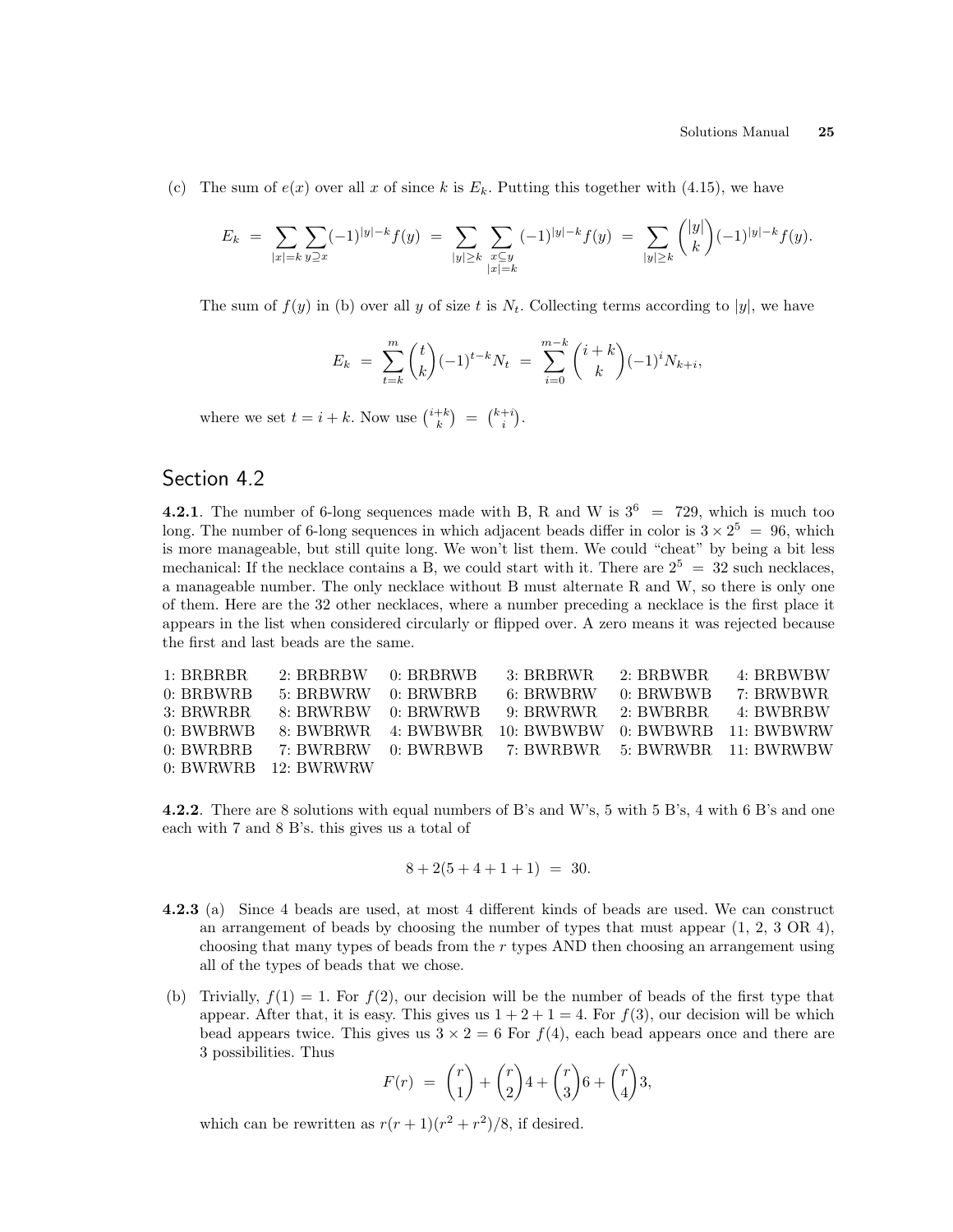4.2.4. This has nothing at all to do with symmetries. If there are  $F(r)$  ways to use r types of "beads" to do something and  $f(r)$  ways to do it so that each bead is used at least once, then  $F(r) = \sum_{r}^{r}$  $k=0$  $\frac{ac}{r}$ k  $\mathcal{L}$  $f(k)$ . If at most M beads are used, then the upper limit on the sum can be replaced

by M because (i)  $f(k) = 0$  for  $k > M$  and (ii)  $\binom{r}{j}$ ¢  $= 0$  for any j satisfying  $r < j \leq M$ .

4.2.5. The problem can be solved by either decision tree method. It is useful to note that all solutions must begin with h because any board that starts with  $v$  can be flipped about a NW-SE  $(135°)$  diagonal to give one that starts with h. Also note that a lexically least sequence that starts with hv determines the entire sequence. (To see this, note that it starts hvv and look at rotations of the board.)

We will use the second method. Our first decision will be the number of entire rows and/or columns that are covered by two whole dominoes. For example, two dominoes in the top row or two dominoes in the third column. Note that we cannot simultaneously cover a row and a column because they overlap. Let the number be L. The possible values of L are  $0, 1, 2$  and  $4$ . (You should find it easy to see why  $L = 3$  is impossible.) Note that we can always use the symmetries to make the first domino horizontal. For  $L = 4$ , there is obviously only one solution and its lex minimal form is hhhhhhhh. For  $L = 0$ , we use Method 1 to obtain hvvhvvhh as the the only solution. (Beware: reading the sequence in reverse does not correspond to a symmetry of the board.) For  $L = 1$ , we note that the entire row or column must be at the edge of the board. Suppose it is the first row. Refer back to Figure 3.15 to see that the only way to complete the board without increasing  $L$  is hvvvvh. This is already lex minimal: hhhvvvvh. Suppose  $L = 2$ . By rotation, we can assume we have two full rows and, because they cannot be in the middle, one of them is the first row. Again, refer to Figure 3.15 to find how many ways we can complete the board with one more horizontal row. This leads to six solutions: hhhhhvvh, hhhvvhhh, hhhhvhvh, hhvhvhhh, hhhhvvvv and hhvvvvhh. This gives a total of nine solutions.

4.2.6. There are 4 solutions:



4.2.7. When we write out our answers, they will be in the form suggested in the problem, without the surrounding boxes. To obtain the lex least solutions, we must linearly order the faces. Our order will be the line of four side faces from left to right, then the top and, finally, the bottom. We use B, R and W to denote the colors. and  $b, r$  and w to denote the number of faces of each color.

(a) Our first decision will be the number of black faces. By interchanging black and white, a solution with b black faces can be converted to one with  $6-b$ , so we only need look at  $b=0,1$ , 2 and 3. For  $b = 0$  and  $b = 1$ , there are obviously only one solution. For  $b = 2$ , we must decide whether to put the second black face adjacent or opposite the first one. Here are the 4 solutions for  $b < 3$ .

$$
\begin{array}{ccc} \textrm{W} & \textrm{W} & \textrm{W} & \textrm{W} \\ \textrm{WWW} & \textrm{BWWW} & \textrm{BBWW} & \textrm{BWBW} \\ \textrm{W} & \textrm{W} & \textrm{W} & \textrm{W} \end{array}
$$

For  $b = 3$ , our second decision is whether or not all three black faces share a common vertex. This leads to just 2 solutions:

$$
\begin{array}{ccc} \textbf{B} & \textbf{W} \\ \textbf{B} \textbf{B} \textbf{W} \textbf{W} & \textbf{B} \textbf{B} \textbf{B} \textbf{W} \\ \textbf{W} & \textbf{W} \end{array}
$$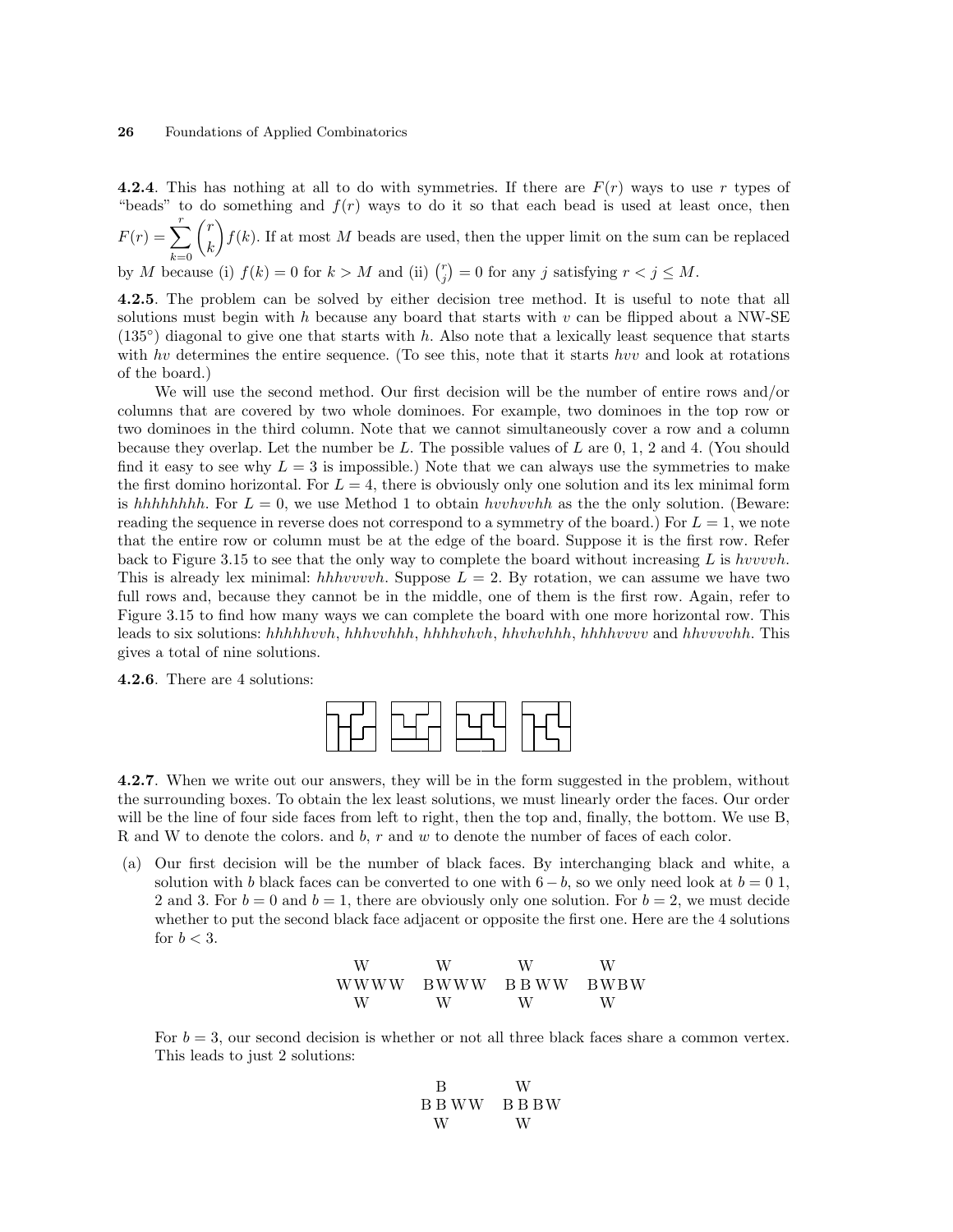|       | W<br>W | W<br>$1,1,4$ BRWW BWR W<br>W |   |
|-------|--------|------------------------------|---|
|       | W      | R                            | W |
| 1,2,3 |        | BRRW BRWW BRWR               |   |
|       | W      | W                            | W |
|       | R      | R                            | W |
|       |        | BBWW BRBW BRBR               |   |
|       | R.     | W                            | W |
| 2,2,2 |        |                              |   |
|       | W      | R                            | W |
|       |        | BBRR BBRW BBRW               |   |
|       | W      | W                            | R |

Figure S.4.1 The distinct painted cubes with various numbers of faces painted Black, Red and White.

Doubling the answers for  $b < 3$  to get those for  $b > 3$  gives us 10 solutions.

- (b) In the previous solution, we can limit ourselves to  $b \leq 3$ . When  $b = 3$ , we need to check whether or not one solution is converted to the other when black and white are interchanged. They are not, so  $b = 3$  still gives 2 solutions for a total of 6.
- (c) The mirror image of each of the 10 solutions is equivalent to itself, so there are still 10 solutions.
- (d) Our first decision will be the list  $b, r, w$ . By interchanging colors, we need only consider the situations where  $b \le r \le w$ . This gives us 1,1,4, 1,2,3 and 2,2,2. Interchanging colors in all possible ways gives rise to 3, 6 and 1 solutions, respectively, for each solution found. For 1,1,4, our decision will be whether B and R are on adjacent or opposite faces. Each leads to one coloring. For 1,2,3 our first decision will be the number of R's that are adjacent to the B. One adjacency gives 1 solution and two give 2 solutions, depending on whether the R's are adjacent or opposite each other. For 2,2,2, our first decision will be whether or not the B's are adjacent or opposite. Our second decision will be whether or not the R's are adjacent or opposite. Each choice leads to 1 solution except when the B's are adjacent and the R's are adjacent. In this case there are more solutions. One possibility is to have the 4 sides be BBRR. Another possiblility is to have the 4 sides be BBRW and then place the additional R on either the top or the bottom. These last two possibilities are mirror images of each other, but we cannot transform one to the other with just rotations. The solutions are given in Figure S.4.1. This gives us  $2 \times 3 + 3 \times 6 + 6 = 30$  solutions.
- (e) If all 3 colors appear, there are 30 solutions. If only 1 color appears, there are obviously 3 solutions. What if exactly 2 colors appear, we can first choose the 2 colors AND then use them. By the first part of this exercise, there are  $10-2=8$  ways to use the colors so that both them. By the first part of this exercise, there are 10<br>appear. Thus we have  $30 + 3 + {3 \choose 2}8 = 57$  solutions.
- (f) Note that no color can appear more than 3 times on any given cube. Also note that at most 6 colors appear on any given cube. By looking over our previous work, we find, in the notation of Exercise 4.2.4, that  $f(0) = f(1) = 0$ ,  $f(2) = 1$  and  $f(3) = 8$ . By looking at decision trees for of Exercise 4.2.4, that  $f(0) = f(1) = 0$ ,  $f(2) = 1$  and  $f(3) = 8$ . By looking at decision trees for the color counts 1,1,1,3 and 1,1,2,2, we find that  $f(4) = {4 \choose 1}2 + {4 \choose 2}5 = 32$ . Consider  $f(5)$  which has just the one color count list 1,1,1,1,2. There is one way to place the repeated colors. The partially colored cube can be transformed into itself be leaving it fixed or by rotating it so that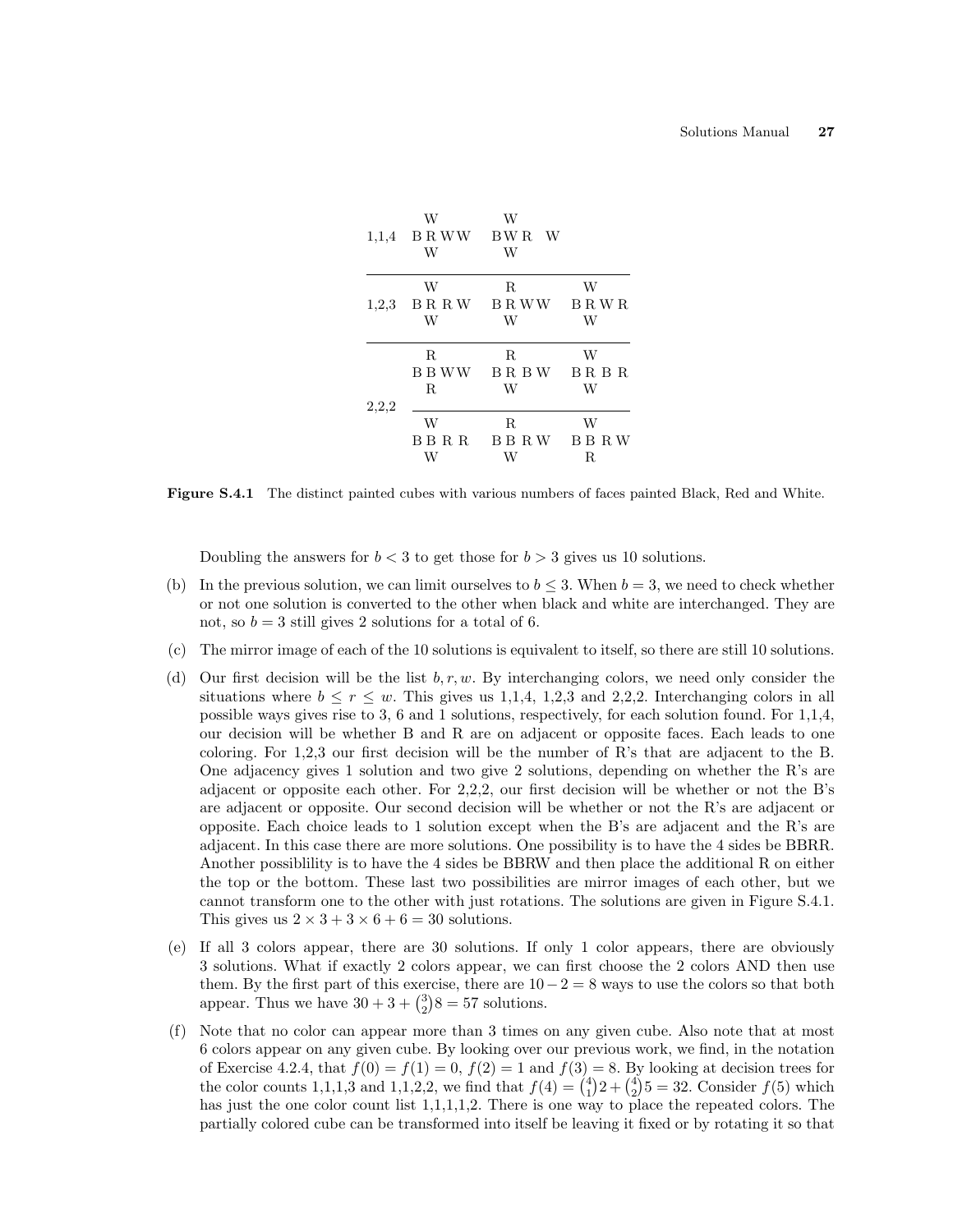| $\tilde{z}$ | $0\ 1\ 2\ 2\ 2\ 3\ 3\ 3\ 4\ 4\ 4\ 4\ 4$             |  |  |             |  |  |  |
|-------------|-----------------------------------------------------|--|--|-------------|--|--|--|
| D           |                                                     |  |  | 12323323333 |  |  |  |
| A           |                                                     |  |  | 20123333    |  |  |  |
| 000         | 10000000000000                                      |  |  |             |  |  |  |
| 001         | $1\; 1\; 0\; 1\; 1\; 0\; 1\; 0\; 0\; 0\; 0\; 0\; 0$ |  |  |             |  |  |  |
| 010         | 1111101101000                                       |  |  |             |  |  |  |
| 100         | 1111111111110                                       |  |  |             |  |  |  |
| 011         | 1110110101111                                       |  |  |             |  |  |  |
| 101         | 1111110111011                                       |  |  |             |  |  |  |
| 110         | 1111111010111                                       |  |  |             |  |  |  |
|             | 1111011110101                                       |  |  |             |  |  |  |

**Figure S.4.2** The 13 different Boolean functions for  $n = 3$ . Each column gives a function having the values of  $z$ , D and A at the head of the column. The row label describes the argument; e.g., an entry in row 101 is  $f(1, 0, 1)$ .

the two colored faces are interchanged. This means that whenever we color the remaining 4 faces with 4 distinct colors, there will be exactly one other coloring that is equivalent to it. Thus with 4 *austinct* colors, there will be exactly one other coloring that is equivalent to it. Thus  $f(5) = {5 \choose 1}(4!/2) = 60$ . If you experiment a bit, you will discover that there are 24 symmetries of the cube. If all the faces are colored differently, each of the symmetries leads to an equivalent coloring that looks different. Thus  $f(6) = 6!/24 = 30$ . Putting all this together, we have

$$
F(r) = {r \choose 2} + {r \choose 3}8 + {r \choose 4}32 + {r \choose 5}60 + {r \choose 6}30.
$$

- 4.2.8 (a) We can describe the vertices of a square or cube by specifying their coordinates. For the square in the exercise, the coordinates are  $(0,0), (0,1), (1,0)$  and  $(1,1)$ . We can interpret a the digit d at the corner with coordinates  $(x, y)$  as saying that  $f(x, y) = d$ . In a similar manner, a cube corresponds to  $n = 3$ .
- (b) We'll just do the cube. Permutions of the arguments correspond to symmetries that do not move the point  $(0, 0, 0)$ . Replacing  $x_i$  with  $x_i \oplus 1$  corresponds to reflection in the plane  $x_i = 1/2$ . Thus everything except the  $c \oplus$  part is explained in terms of rotations and reflections of the cube. Conversely, given any symmetry of the cube, it can be interpreted in this manner. For example, if x-axis is mapped so that it is parallel to the z-axis, then  $\sigma(3) = 1$ . The image of  $(0, 0, 0)$  is  $(d_1, d_2, d_3)$ . Finally, we note that  $c = 1$  corresponds to interchanging the values of zero and one assigned to the vertices of the cube.
- (c) Our first decision the value for z, the number of corners of the cube with zeroes. Our second decision, when neeeded was the dimension  $D$  of the part of the cube that contained all the zeroes; e.g., if they were all on one face,  $D = 2$ . Given any vertex v with a zero, we can ask how many zeroes we can reach from  $v$  by going to the other end of an edge containing  $v$ . (This number is 0, 1, 2 or 3.) If a third decision was needed, it was A, the maximum of this number over all such  $v$ . We then used Method 1. A table of the resulting 13 functions is given in Figure S.4.2.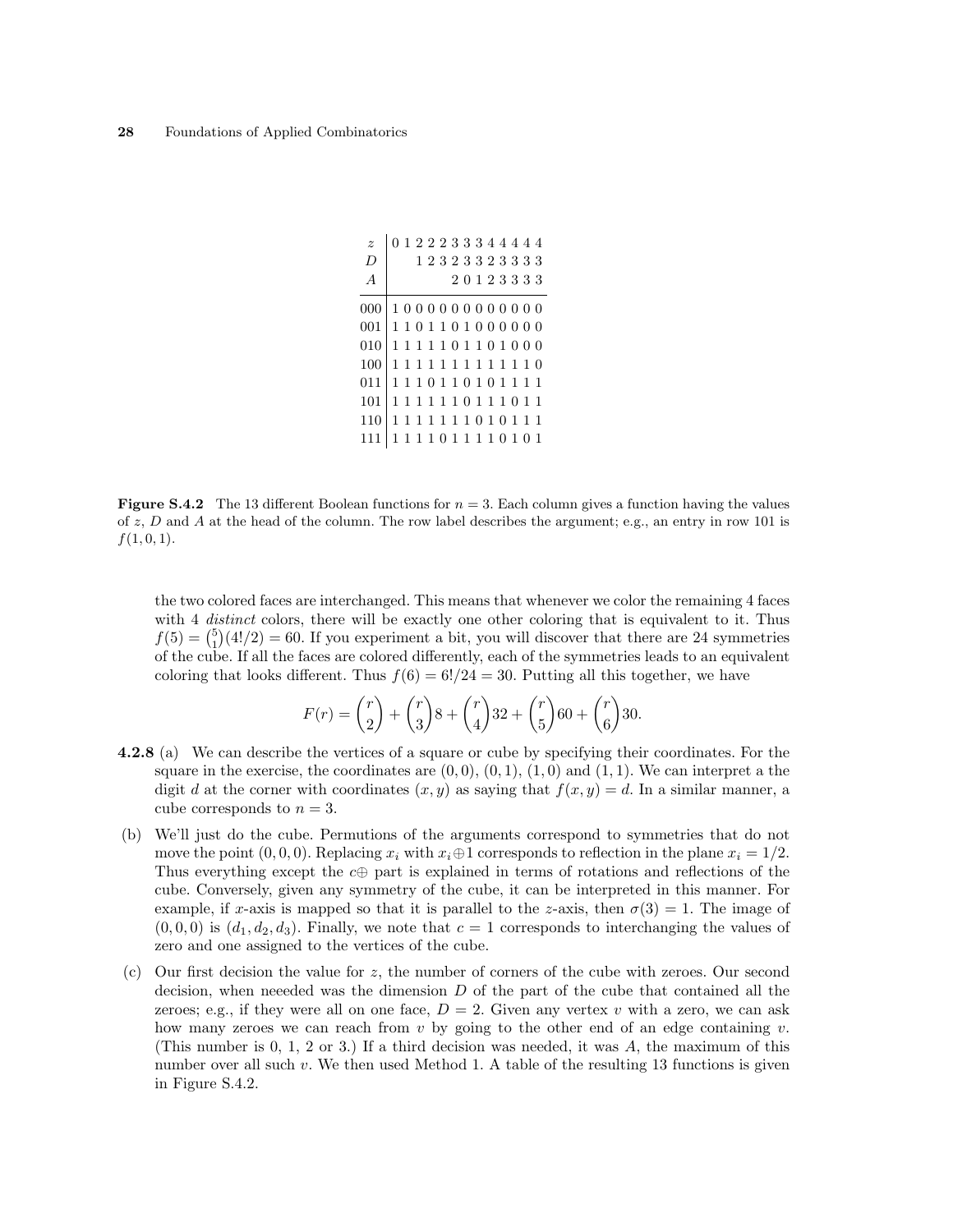# Section 4.3

**4.3.1**. The image of F is all k element subsets of  $\underline{n}$ .  $F^{-1}(x)$  consists of all possible ways to arrange the elements of x in a list. Since we are able to count lists, we know that there are  $k!$  such arrangements. We also know that  $|A| = n!/(n - k)!$ . Thus the coimage of F consists of  $C(n, k)$  blocks all of size k! and the union of these blocks has  $n!/(n-k)!$  elements. Thus  $C(n,k) = \frac{n!}{k!(n-k)!}$ .

4.3.2. This is a problem for Chapter 1 since it deals with circular sequences of distinct things! An n-long circular sequence of *distinct* can be cut in n places to get n different n-long lists and each list is obtained exactly once this way. Thus the answer is  $k(k-1)\cdots(k-n+1)/n$ .

**4.3.3**. Note that  $N(\gamma) = 0$  unless  $\gamma \in P_8$  or  $\gamma \in P_5$ . In the former case,  $N(\gamma) = \binom{8}{3}$ ¢  $\phi: 0$  unless  $\gamma \in P_8$  or  $\gamma \in P_5$ . In the former case,  $N(\gamma) = \binom{8}{3} = 56$  and in the **4.3.3.** Note that  $N(\gamma) = 0$  different are  $\gamma \in T_5$ . In the former case,  $N(\gamma)$  latter case,  $N(\gamma) = {2 \choose 1}{3 \choose 1} = 6$ . Thus there are  $(56 + 4 \times 6)/16 = 5$  necklaces.

**4.3.4**. For  $\gamma \in P_8$ ,  $N(\gamma) = k^8$ . For  $\gamma \in P_5$ ,  $N(\gamma) = k^5$ . For  $\gamma \in P_4$ ,  $N(\gamma) = k^4$ . For  $\gamma \in P_2$ ,  $N(\gamma) = k^2$ . For  $\gamma \in P_1$ ,  $N(\gamma) = k$ . Thus the answer is

$$
\frac{1}{16}(k^8 + 4k^5 + 5k^4 + 2k^2 + 4k).
$$

- **4.3.5** (a) The second line consists of the first line circularly shifted by  $c$ , an integer between 0 and  $n-1$ ; i.e., the second line is  $s_1, s_2, \ldots, s_n$ , where  $s_t = c + t$  if this is at most n and  $c + t - n$ , otherwise.
- (b) In addition to the elements of the cyclic group, we have permutations whose second lines are cyclic shifts of  $n, \ldots, 2, 1$ .
- (c) There are  $0, 1$  or 2 cycles of length 1 and the remaining cycles are all of length 2. If n is odd, there is always exactly one cycle of length 1. If  $n$  is even, there is never exactly one cycle of length 1. You can write down the cycles as follows. All numbers that are mentioned are understood to have an appropriate multiple of  $n$  added to (or subtracted from) them so that they lie between 1 and n inclusive. If n is odd, choose a cycle  $(k)$ . The remaining cycles are  $(k-t, k+t)$  where  $1 \le t < n/2$ . If n is even, choose  $k \le n/2$ . There are two ways to proceed. First, we could have all cycles of the form  $(k - t + 1, k + t)$  where  $1 \le t \le n/2$ . Second, we could have  $(k)$ ,  $(k + n/2)$  and all cycles of the form  $(k - t, k + t)$  where  $1 \le t < n/2$ .
- 4.3.6 (a) Number the squares 1 to 16, starting in the upper left corner and proceeding left to right one row at a time. There are just four permutations of the board, namely the cyclic group on 4 things. Here's what the permutations other than e do the the squares of the board:

 $(1, 4, 16, 13)(2, 8, 15, 9)(3, 12, 14, 5)(6, 7, 11, 10)$ 

$$
(1, 13, 16, 4)(2, 9, 15, 8)(3, 5, 14, 12)(6, 10, 11, 7)
$$

 $(1, 16)(4, 13)(2, 15)(8, 9)(3, 14)(5, 12)(6, 11)(7, 10).$ 

Thus the number of ways to choose 8 squares is

 $\frac{1}{4}$  $\left(\binom{16}{8}\right)$  $+2\binom{4}{2}$ ¢  $+$  $\binom{8}{4}$  $\mathcal{L}_{\ell}$ .

(b) We now have the dihedral group. The 4 additional permutations are

 $(1)(2, 5)(3, 9)(4, 13)(6)(7, 10)(8, 14)(11)(12, 15)(16)$  $(1, 16)(2, 12)(3, 8)(4)(5, 15)(6, 11)(7)(9, 14)(10)(13)$  $(1, 4)(2, 3)(5, 8)(6, 7)(9, 12)(10, 11)(13, 16)(14, 15)$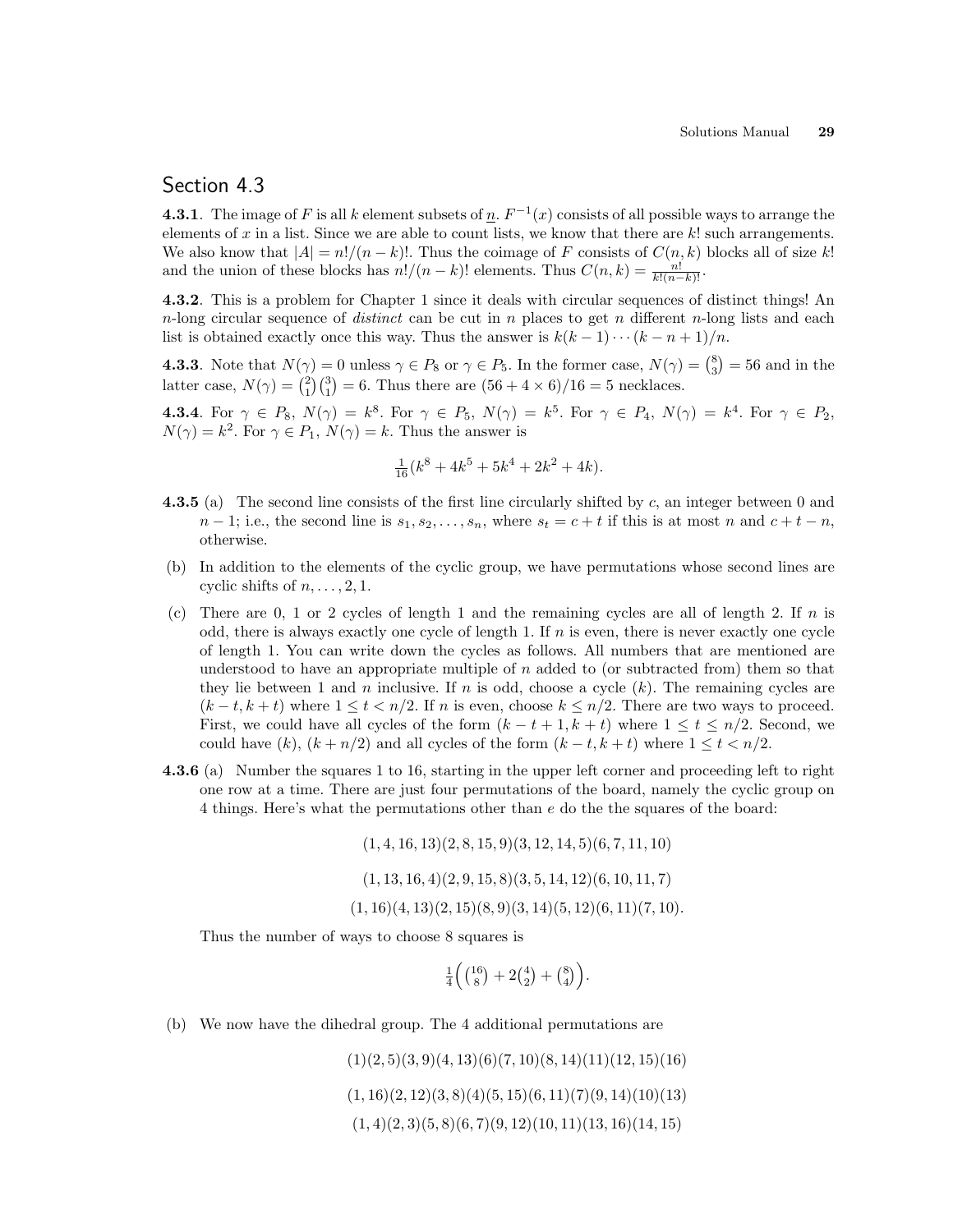$$
(1, 13)(2, 14)(3, 15)(4, 16)(5, 9)(6, 10)(7, 11)(8, 12).
$$

Thus the number of ways to choose 8 squares is

$$
\tfrac{1}{8}\Bigl(\bigl(\begin{smallmatrix}16\\8\end{smallmatrix}\bigr)+2\bigl(\begin{smallmatrix}4\\2\end{smallmatrix}\bigr)+\bigl(\begin{smallmatrix}8\\4\end{smallmatrix}\bigr)2\bigl[\bigl(\begin{smallmatrix}4\\4\end{smallmatrix}\bigr)\bigl(\begin{smallmatrix}6\\2\end{smallmatrix}\bigr)+\bigl(\begin{smallmatrix}4\\2\end{smallmatrix}\bigr)\bigl(\begin{smallmatrix}6\\3\end{smallmatrix}\bigr)+\bigl(\begin{smallmatrix}4\\0\end{smallmatrix}\bigr)\bigl(\begin{smallmatrix}6\\4\end{smallmatrix}\bigr)\bigr]+2\bigl(\begin{smallmatrix}8\\4\end{smallmatrix}\bigr)\Bigr).
$$

**4.3.7**. The proof in the text shows that the right side of the given equality is  $|G|\sum_{g\in G}N(g)$ . By (4.20), the left side is

$$
\sum_{y \in S} |I_x| \ = \ |G| \sum_{y \in S} \frac{1}{|B_y|}.
$$

The rest of the proof follows easily by adapting what was done in the text. This seems to be a shorter proof than the one in the text. Why didn't we use it? First, it's not particularly shorter; however, it is a bit cleaner. Unfortunately, it requires starting with the completely unmotivated double summation in which we have interchanged the order of the sums.

- 4.3.8 (a) We don't list the coverings. In general, the coverings can be made by stringing together two kinds of "beads:" a single vertical domino and a pair of horizontal dominoes, one above the other.
- (b) In the previous result, replace the vertical domino beads by ones and the horizontal pairs by twos. Since a vertical covers one column and a pair of horizontals covers two, the numbers add up to n.
- (c) A sequence of ones and twos completely determines a board. Symmetries of the board either leave a sequence unchanged or reverse its order.
- (d) The group of symmetries of the sequences of ones and twos contains just two elements: the identity e and the reversal of left and right, say g. Obviously,  $N(e) = D(n)$ .  $N(g)$  is associated with the number of ways to cover a board of roughly length  $n/2$ . If n is odd, g leaves the middle column of the board fixed and interchanges columns j and  $n + 1 - j$  for  $1 \leq j < n/2$ . If the board is to be unchanged by  $g$ , the middle column must contain a vertical domino, the first  $(n-1)/2$  columns can contain any covering, and the last  $(n-1)/2$  must contain their image under g. Thus  $N(q) = D((n-1)/2)$  when n is odd. When n is even, a similar argument can be used. Now there is no center column. We can either cover the first  $n/2$  columns or cover the first  $n/2 - 1$  columns and place a pair of horizontal dominoes covering columns  $n/2$  and  $n/2 + 1$ .

# Section 5.1

**5.1.1**. The sum is the number of ends of edges since, if x and y are the ends of an edge, the edge contributes 1 to the value of  $d(x)$  and 1 to the value of  $d(y)$ . Since each edge has two ends, the sum is twice the number of edges.

**5.1.2**. To specify a graph we must choose  $E \in \mathcal{P}_2(V)$ . Let  $N = |\mathcal{P}_2(V)|$ . Then there are  $2^N$  possible subsets E of  $\mathcal{P}_2(V)$  and  $\binom{N}{q}$  of them have cardinality q. Since  $|\mathcal{P}_2(V)| = \binom{n}{2}$ , we are done with  $\ddot{\phantom{0}}$ of them have cardinality q. Since  $|\mathcal{P}_2(V)|$ . Then then have cardinality q. Since  $|\mathcal{P}_2(V)| = \binom{n}{2}$ ¢ , we are done with (a) and (b). Since there are  $2^N$  graphs, each has probability  $2^{-N}$  and so the probability in (c) is (a) and  $2^{-N} \binom{N}{q}$  $\frac{1}{\sqrt{2}}$ .

5.1.3. The graph with

$$
\varphi \;=\; \begin{pmatrix} a & b & c & d & e & f & g & h & i & j & k \\ C & C & F & A & H & E & E & A & D & A & A \\ C & G & G & H & H & H & F & H & G & D & F \end{pmatrix}.
$$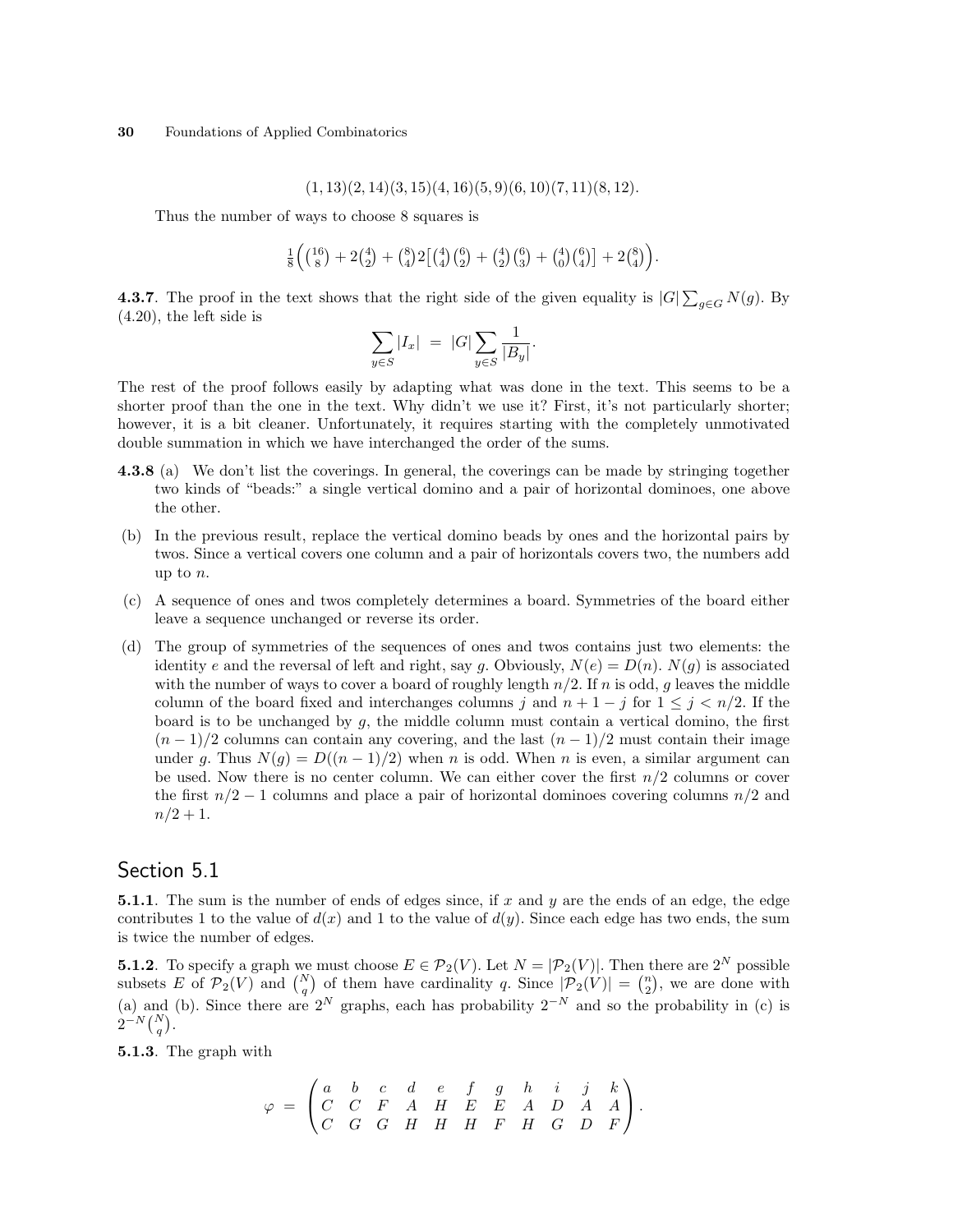is isomorphic to Q. The correspondence between vertices is given by

$$
\begin{pmatrix}\nA & B & C & D & E & F & G & H \\
H & A & C & E & F & D & G & B\n\end{pmatrix}
$$

where the top row corresponds to the vertices of  $Q$ . The graph with  $\overline{\phantom{a}}$ 

$$
E = \{1, 2, 3, 4, 5, 6, 7, 8, 9, 10, 11\} \text{ and } \varphi = \begin{pmatrix} 1 & 2 & 3 & 4 & 5 & 6 & 7 & 8 & 9 & 10 & 11 \\ A & E & E & E & F & G & H & B & C & D & E \\ G & H & E & F & G & H & B & C & D & D & H \end{pmatrix}.
$$

is not ismorphic to  $Q$ . One edge needs to be deleted from  $P'(Q)$  and one added.

**5.1.4**. If a pictorial representation of R can be created by labeling  $P'(Q)$  with the edges and vertices of R, then R has degree sequence  $(0, 2, 2, 3, 4, 4, 4, 5)$ . The converse is false (find a counterexample).

- **5.1.5** (a) There is no graph Q with degree sequence  $(1, 1, 2, 3, 3, 5)$  since the sum of the degrees is odd.
- (b) There are such a graph. You should draw an example.
- (c) Up to labeling, the graph is unique. Take  $V = \{1, \ldots, 6\}$  and

 $E =$ ©  $\{1,6\}, \{2,6\}, \{2,4\}, \{3,6\}, \{3,5\}, \{4,6\}, \{4,5\}, \{5,6\}$ ª

- (d) A graph with degree sequence  $(3,3,3,3)$  has  $(3+3+3+3)/2 = 6$  edges and, of course 4 A graph with degree sequence  $(3, 3, 3, 3)$  has  $(3 + 3 + 3 + 3)/2 = 6$  edges and, of course 4 vertices. That is the maximum  $\binom{4}{2}$  of edges that a graph with 4 vertices can have. It is easy to construct such a graph. This graph is called the complete graph on 4 vertices.
- (f) There is no simple graph (or graph without loops or parallel edges) with degree sequence  $(3, 3, 3, 5).$
- (g) Similar arguments to the  $(3, 3, 3, 3)$  case apply to the complete graph with degree sequence  $(4, 4, 4, 4, 4).$

#### Section 5.2

**5.2.1**. Let  $\nu$  and  $\varepsilon$  be the bijections.

- (a) This follows from the fact that  $\nu$  and  $\varepsilon$  are bijections.
- (b) This can be seen intuitively from the drawing of the unlabeled graph. If you want a more formal proof, first note that the degree of a vertex v is the number of edges e such that  $v \in \varphi(e)$ . Now use the fact that  $v \in \varphi(e)$  is equivalent to  $\nu(v) \in \varphi'(\varepsilon(e))$ .

5.2.2. Each of (a) and (c) has just one pair of edges with the same endpoints, while (b) and (d) each have two pairs. Thus neither  $(b)$  nor  $(d)$  is equivalent to  $(a)$  or  $(c)$ . Vertex 1 of  $(b)$  has degree 4, but (d) has no vertices of degree 4. Thus (b) and (d) are not equivalent. It turns out that (a) and (c) are equivalent. We leave it to you to find  $\nu$  and  $\varepsilon$ .

- **5.2.3** (a) This is exactly like the next problem with the transpose, <sup>t</sup>, replaced by inverse,  $^{-1}$ , everywhere.
- (b) Let I be the  $n \times n$  identity matrix. Since  $A = I A I^t$ ,  $A \simeq A$ . Suppose that  $A \simeq B$ . Then  $B = PAP<sup>t</sup>$  for some nonsingular P. Multiplying on the left by  $P<sup>-1</sup>$  and on the right by  $(P^{-1})^t = (P^t)^{-1}$ , we have

$$
(P^{-1})B(P^{-1})^t = (P^{-1}P)A(P^t(P^{-1})^t) = (P^{-1}P)A(P^t(P^t)^{-1}) = A.
$$

Thus  $B \simeq A$ . Suppose that  $A \simeq B \simeq C$ . Then we have nonsingular P and Q such that  $B = PAP^t$  and  $C = QBQ^t$ . Thus  $C = Q(PAP^t)Q^t = (QP)A(P^tQ^t) = (QP)A(QP)^t$ . This proves transitivity.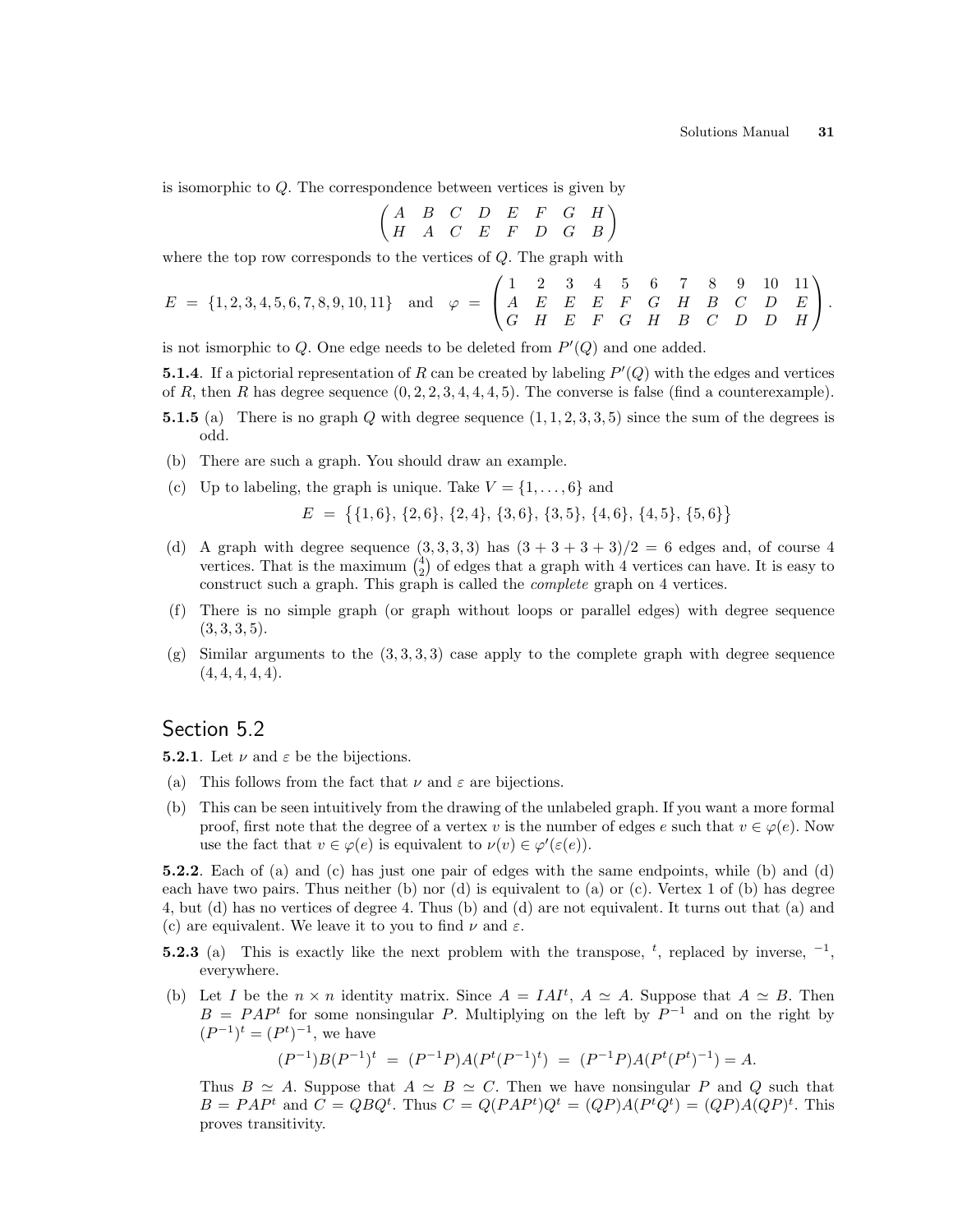5.2.4. We will just explain those that are not equivalence relations.

- (c) We could have three students, Alice, Bill and Chris, with Chris having a class with Alice and another class with Bill, but Alice and Bill have no classes in common. This would make Chris equivalent to both Alice and Bill, but Alice and Bill would not be equivalent. This violates the transitive property of equivalence relations.
- (d) Consider the numbers 0, 0.0008, 0.0016. As in the previous question, the transitive property fails.

**5.2.5**. Let  $E \in \mathcal{P}_2(V)$  and  $E' \in \mathcal{P}_2(V')$ . Write  $G = (V, E) \simeq (V', E') = G'$  if and only if there is a bijection  $\nu: V \to V'$  such that  $\{u, v\} \in E$  if and only if  $\{\nu(u), \nu(v)\} \in V'.$ 

We could show that this is an equivalence relation by adapting the proof in Example 5.5. An alternative is to show how this definition leads to the equivalence relation for  $G$  and  $G'$  interpreted as graphs. We'll take this approach. In this case  $\varphi$  and  $\varphi'$  are identity maps. Define  $\varepsilon(\{u, v\}) = \{\nu(u), \nu(v)\}.$  By our definition in the previous paragraph,  $\varepsilon: E \to E'$  is a bijection. Since  $\varphi$  and  $\varphi'$  are the identity, the requirement that  $\varphi'(\varepsilon(e)) = \nu(\varphi(e))$  in the definition of graph isomorphism is satisfied.

**5.2.6** (a) With  $\pi$  the identity, we see that  $f \simeq f$ . Suppose that  $f(x) = g(\pi(x))$  for all  $x \in A$  and let  $y \in A$ . Since  $\pi$  is a bijection,  $\pi(x) = y$  for some  $x \in A$ . Thus  $x = \pi^{-1}(y)$  and

$$
g(y) = g(\pi(x)) = f(x) = f(\pi^{-1}(y)).
$$

Thus the permutation  $\pi^{-1}$  proves that  $g \simeq f$ . (For those more familiar with manipulating functions, we could simply say: Since  $f = g\pi$  and  $\pi$  is a bijection, we have  $g = g\pi\pi^{-1} = f\pi^{-1}$ .) Suppose that  $f \simeq g \simeq h$  and that the permutations involved are  $\pi$  and  $\sigma$ . Then  $f(x) = g(\pi(x)) = h(\sigma(\pi(x)).$  Since  $\sigma(\pi(x))$  is a permutation of A,  $f \simeq h$ .

- (b) Call two functions  $f, g: A \to B$  equivalent if there is permutation  $\pi$  of B such that  $f = \pi g$ . With  $\pi$  the identity function, we see that  $f \approx f$ . Suppose that  $f = \pi g$ , then  $g = \pi^{-1} f$  and so  $g \simeq f$ . Suppose that  $f = \pi g$  and  $g = \sigma h$ . Then  $f = (\pi \sigma)h$  and so  $f \simeq h$ .
- (c) Suppose  $f, g: A \to B$  and that there are permutations  $\alpha$  and  $\beta$  of A and B respectively such that  $f = \beta g \alpha$ . Then call f and g equivalent. Using the identity permutations, we have that  $f \simeq f$ . Since  $g = \beta^{-1} f \alpha^{-1}$ ,  $g \simeq h$ . Suppose that  $g = \beta' h \alpha'$ . Then  $f = \beta(\beta' h \alpha') \alpha = (\beta \beta') h(\alpha' \alpha)$ , and so  $f \simeq h$ .

5.2.7. The table is shown in Figure S.5.1. The entries which are 1 follow when you realize what is being counted. The LL row corresponds to ordered samples and the UL row to unordered samples, which have been considered in Chapter 1. The UL-surjection entry comes from the realization that our sample allows repetition but must include every element in  $b$  so that we are only free to choose  $a - b$  additional elements. In the LU row, the fact that the range is unlabeled means that we can only distinguish functions that have different coimages. The UU row is associated with partitions of numbers. We use  $p(n, k)$  to denote the number of partitions of n having exactly k parts.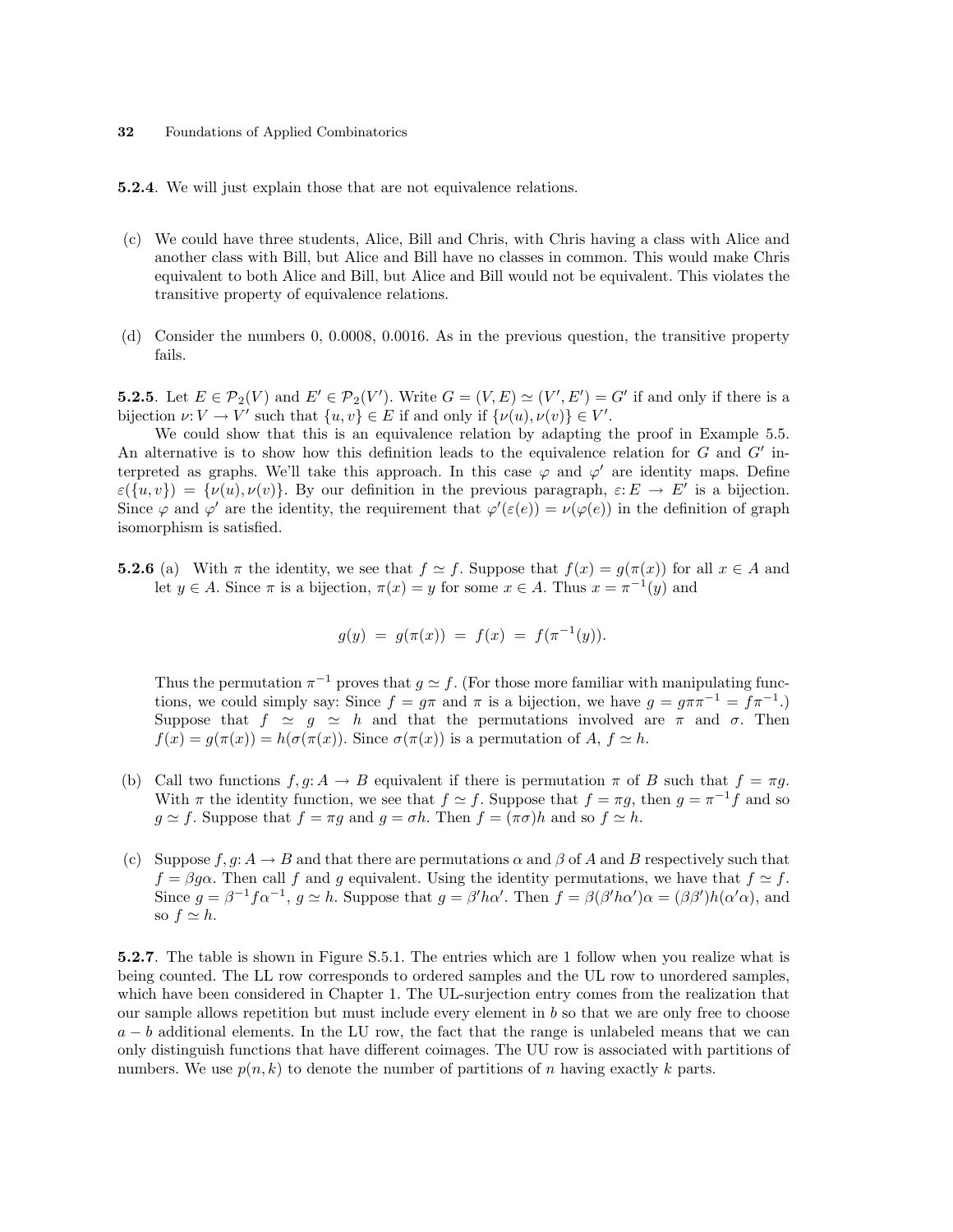| – B | all                                                           | injections            | surjections        |
|-----|---------------------------------------------------------------|-----------------------|--------------------|
| L L |                                                               | $b(b-1)\cdots(b-a+1)$ | b!S(a,b)           |
| L U | $\sum_{k\leq b} S(a,k)$                                       |                       | S(a,b)             |
|     | U L $\left( \begin{array}{cc} a+b-1 \\ a \end{array} \right)$ | $\binom{b}{a}$        | $\binom{a-1}{a-b}$ |
|     | $\sum_{k\leq b} p(a,k)$                                       |                       | p(a,b)             |

Figure S.5.1 Some basic enumeration problems.

# Section 5.3

**5.3.1**. Since  $E \subseteq \mathcal{P}_2(V)$ , we have a simple graph. Regardless of whether you are in set C or S, following an edge takes you into the other set. Thus, following a path with an odd number of edges takes you to the opposite set from where you started while a path with an even number of edges takes you back to your starting set. Since a cycle returns to its starting vertex, it obviously returns to its starting set.

- 5.3.2 (a) and (b) The solution to Exercise 5.3.1 shows that the graph is bipartite and the argument given there for even length cycles can be used practically as is for bipartite graphs: just replace  $C$  and  $V$  with  $A$  and  $B$ .
- (c) Start sets  $A$  and  $B$  empty. Choose any vertex  $v_0$  and place it in the set  $A$ . While there is some edge  $\{u, v\}$  with  $u \in A \cup B$  and  $v \notin A \cup B$ , place v in the set not containing u.

Since the graph is connected, all vertices will eventually be in  $A$  or  $B$ , so we produce a partition of V. Suppose that there is some edge  $e = \{x, y\}$  with both ends in A. By the way A and B were constructed, there is a path from x to  $v_0$  consisting solely of edges that were used to add vertices to A and B. If the vertices on the path are  $c_0 = x, c_1, \ldots, c_n = v_0$ , then  $c_{2i} \in A$  and  $c_{2i+1} \in B$ . There is a similar path  $d_0 = y, d_1, \ldots, d_m = v_0$ . Let  $c_i = d_i$  be the first common vertex on the two paths. It follows that  $x, c_0, c_1, \ldots, c_i = d_j, d_{j-1}, \ldots, d_0 = y, x$  is a cycle of length  $i + j + 1$ . Since  $c_i$  and  $d_j$  are the same vertex, they are both in A or both in B. Thus i and j are both even or both odd. Consequently  $i + j + 1$  is odd, contradicting the requirement that all cycle length be even. If the ends of  $e$  are in  $B$  a similar proof works.

- (d) Whenever the previous algorithm stops and vertices remain, choose a remaining vertex and place it in  $A$ . Then continue with finding and edge  $e$ .
- (e) The set in which the vertex y of edge e is placed by the algorithm is forced. We have a free choice when we arbitrarily select a vertex and place it in A. Thereafter, the algorithm places all the other vertices that lie in the same component and, as just noted, these placements into A or B are forced. In other words, we get one free choice of A or B for each component.
- (f) We have already shown that all cycles in a bipartite graph have even length, so we must do the reverse. Let  $G$  be an arbitrary graph with no odd length cycles. Apply the algorithm for partitioning V into A and B. Now look back at the proof that the algorithm worked. We showed that if there was an edge with both ends in  $A$  or both in  $B$  then there was a cycle of odd length. Since  $G$  has no cycles of odd length, it follows that our algorithm provides the partitioning  $V = A \cup B$  required in the definition of a bipartite graph.
- **5.3.3** (a) Let  $e = \{u, v\}$  and let  $f = \{v, w\}$  be the other edge. Since G is simple,  $u \neq w$ . Since e is a cut edge, u and v are in separate components of  $(V, E - \{e\})$ . Thus so are u and w. Since the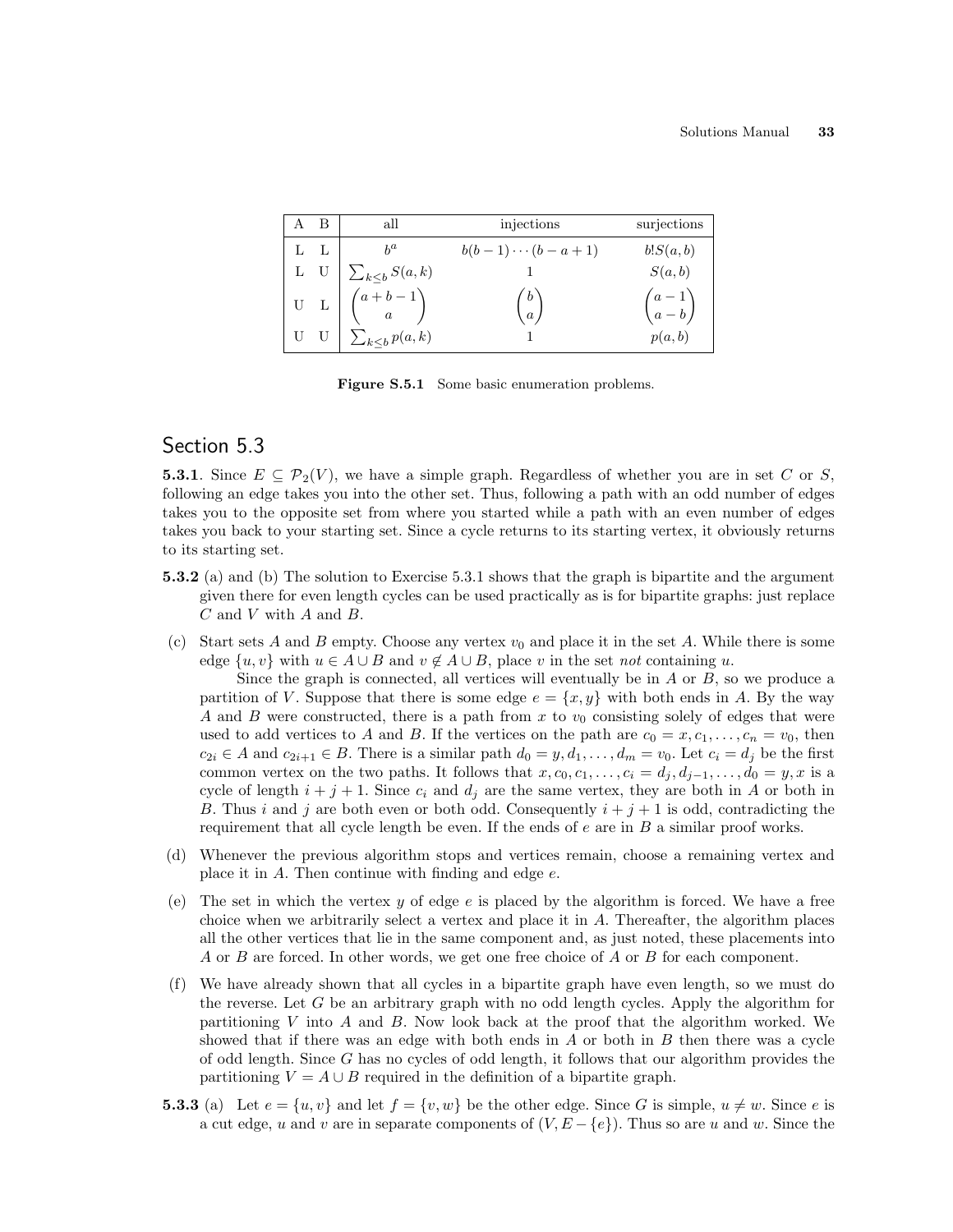graph induced by  $V - \{v\}$  is a subgraph of  $(V, E - \{e\})$ , u and w are in separate components of it as well.

- (b) Take two triangles and identify their tops. The merged top is a cut vertex but the graph has no isthmus.
- (c) We will prove that  $e$  is a cut edge if and only if its ends  $u$  and  $v$ , say, lie in different components of  $G' = (V, E - \{e\})$ . The result will then follow because, first, if C is a cycle containing e, removal of e does not leave its ends in different components, and, second, if  $u$  and  $v$  are in the same components of  $G'$ , then there is a path P connecting them in  $G'$  and P and e form a cycle in G.

Now back to the original claim. If u and v are in different components of  $G'$ , then e is a cut edge. Suppose  $e$  is a cut edge of  $G$ . Since  $G$  is connected and every path in  $G$  that is not a path in  $G'$  contains  $e$ , it follows that if x and y are in different components of  $G'$  any path connecting them in G contains  $e$ . Let P be such a path and let  $u$  be the end of  $e$  first reached on P when starting from x. It follows that x and u are in one component of  $G'$  and that y and v (the other end of  $e$ ) are one component, too. Since x and y are in different components, so are u and v.

(d) We claim that  $v \in V$  is a cut vertex of G if and only if there are two edges e and e' both containing v such that no cycle of  $G$  contains both  $e$  and  $e'$ .

*Proof.* Suppose that v is a cut vertex. Let x and y belong to different components of the graph G<sup>tt</sup> induced by  $V - \{v\}$ . Any path from x to y in G must include v. Let P be such a path and let  $e$  and  $e'$  be the two edges in  $P$  that contain  $v$ . If  $e$  and  $e'$  were on a cycle  $C$  in G, then we could remove e and e' from P and add on  $C - \{e, e'\}$  to obtain a route from x to y that does not go through v. Since this contradicts the fact that x and y are in different components of  $G$ ", it follows that  $e$  and  $e'$  do not lie in a cycle.

The steps can be reversed to prove that if  $e$  and  $e'$  are edges incident with  $v$  that do not lie on a cycle, then v is a cut vertex: Let x and y be the other vertices on e and e'. Since e and  $e'$  do not lie on a cycle, every path from x to y must include either e or  $e'$  (or both), and hence includes v. Since there is no path from x to y not including v, they are in different components of  $G$ ".

5.3.4. The definitions of connected graphs and trees would result in the same structures.

5.3.5 (a) The graph is not Eulerian. The longest trail has 5 edges, the longest circuit has 4 edges.

- (b) The longest trail has 9 edges, the longest circuit has 8 edges.
- (c) The longest trail has 13 edges (an Eulerian trail starting at  $C$  and ending at  $D$ ). The longest circuit has 12 edges.
- (d) This graph has an Eulerian circuit (12 edges).

5.3.6 (a) The graph is Hamiltonian.

- (b) The graph is Hamiltonian.
- (c) The graph is not Hamiltonian. There is a cycle that includes all vertices except  $K$ .
- (d) The graph is Hamiltonian.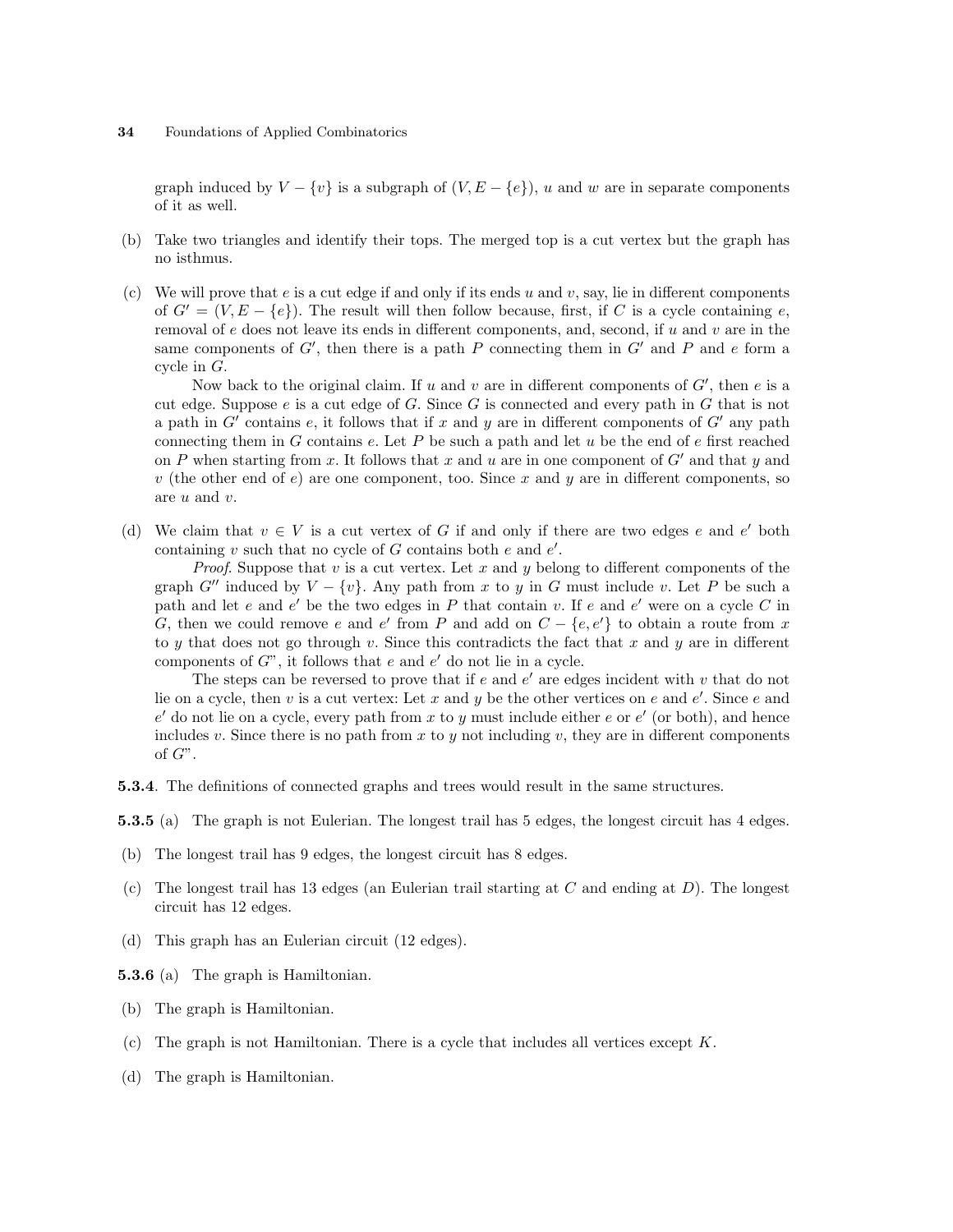#### Section 5.4

5.4.1. We first prove that (b) and (c) are equivalent. We do this by showing that the negation of (b) and the negation of (c) are equivalent. Suppose  $u \neq v$  are on a cycle of G. By Theorem 5.3, there are two paths from u to v. Conversely, suppose there are two paths from u to v. Call them  $u = x_0, x_1, \ldots, x_k = v$  and  $u = y_0, y_1, \ldots, y_m = v$ . Let i be the smallest index such that  $x_i \neq y_i$ . We may assume that  $i = 1$  for, if not, redefine  $u = x_{i-1}$ . On the new paths, let  $x_a = y_b$  be the smallest  $a > 0$  for which some  $x_j$  is on the y path. The walk

$$
u = x_0, x_1, \dots, x_a = y_b, y_{b-1}, \dots, y_0 = u
$$

has no repeated vertices except the first and last and so is a cycle. (A picture may help you visiualize what is going on. Draw the  $x$  path intersecting the  $y$  path several times.)

We now prove that (d) implies (b). Suppose that G has a cycle,  $v_0, v_1, \ldots, v_k, v_0$ . Remove the edge  $\{v_0, v_k\}$ . In any walk that uses that edge, replace it with the path  $v_0, v_1, \ldots, v_k$  or its reverse, as appropriate. Thus the graph is still connected and so the edge  $\{v_0, v_k\}$  contradicts (d).

5.4.2 (a) This is a restatement of the equivalence of (b) and (d) in the theorem.

(b) This was done in the last part of the proof of the theorem.

(c) Again, this was done in the last part of the proof of the theorem.

**5.4.3** (a) By Exercise 5.1.1, we have  $\sum_{v \in V} d(v) = 2|E|$ . By 5.4(e),  $|E| = |V| - 1$ . Since

$$
2|V| = \sum_{v \in V} 2
$$
, we have  $2 = 2|V| - 2|E| = \sum_{v \in V} (2 - d(v)).$ 

(b) We give three solutions. The first uses the previous result. The second uses the fact that each tree except the single vertex has at least two leaves. The third uses the fact that trees have no cycles.

Suppose that T is more than just a single vertex. Since T is connected,  $d(v) \neq 0$  for all v. Suppose that T is more than just a single vertex. Since T is connected,  $a(v) \neq 0$  for an v.<br>Let  $n_k$  be the number of vertices of T of degree k. By the previous result,  $\sum_{k\geq 1}(2-k)n_k = 2$ . Let  $n_k$  be the number of vertices of 1 of degree k. By the previous result,  $\sum_{k\geq 1}$  (2)<br>Rearranging gives  $n_1 = 2 + \sum_{k\geq 2} (k-2)n_k$ . If  $n_m \geq 1$ , the sum is at least  $m-2$ .

For the second solution, remove the vertex of degree  $m$  to obtain  $m$  separate trees. Each tree is either a single vertex, which is a leaf of the original tree, or has at least two leaves, one of which must be a leaf of the original tree.

For the third solution, let v be the vertex of degree m and let  $\{v, x_i\}$  be the edges containing v. Each path starting  $v, x_i$  must eventually reach a leaf since there are no cycles. Call the leaf  $y_i$ . These leaves are distinct since, if  $y_i = y_j$ , the walk  $v, x_i, \ldots, y_i = y_j, \ldots, x_j, v$ would lead to a cycle.

- (c) Let the vertices be u and  $v_i$  for  $1 \leq i \leq m$ . Let the edges be  $\{u, v_i\}$  for  $1 \leq i \leq m$ .
- (d) Let  $N = n_3 + n_4 + \cdots$ , the number of vertices of degree 3 or greater. Note that  $k 2 \ge 1$ for  $k \geq 3$ . By our earlier formula,  $n_1 \geq 2 + N$ . If  $n_2 = 0$ ,  $N = |V| - n_1$  and so we have  $n_1 \geq 2 + |V| - n_1$ . Thus  $n_1 \geq 1 + |V|/2$ . Similarly, if  $n_2 = 1, N = |V| - n_1 - 1$  and, with a bit of algebra,  $n_1 \ge (1 + |V|)/2$ .
- (e) A careful analysis of the previous argument shows that the number of leaves will be closest to  $|V|/2$  if we avoid vertices with high degrees. Thus we will try to make our vertices of degree three or less. We will construct some RP-trees,  $T_k$  with k leaves. Let  $T_1$  the isolated vertex. For  $k > 1$ , let  $T_k$  have two children, one a single vertex and the other the root of  $T_{k-1}$ . Clearly  $T_k$ has one more leaf and one more nonleaf than  $T_{k-1}$ . Thus the difference between the number of leaves and nonleaves is the same for all  $T_k$ . For  $T_1$  it is one.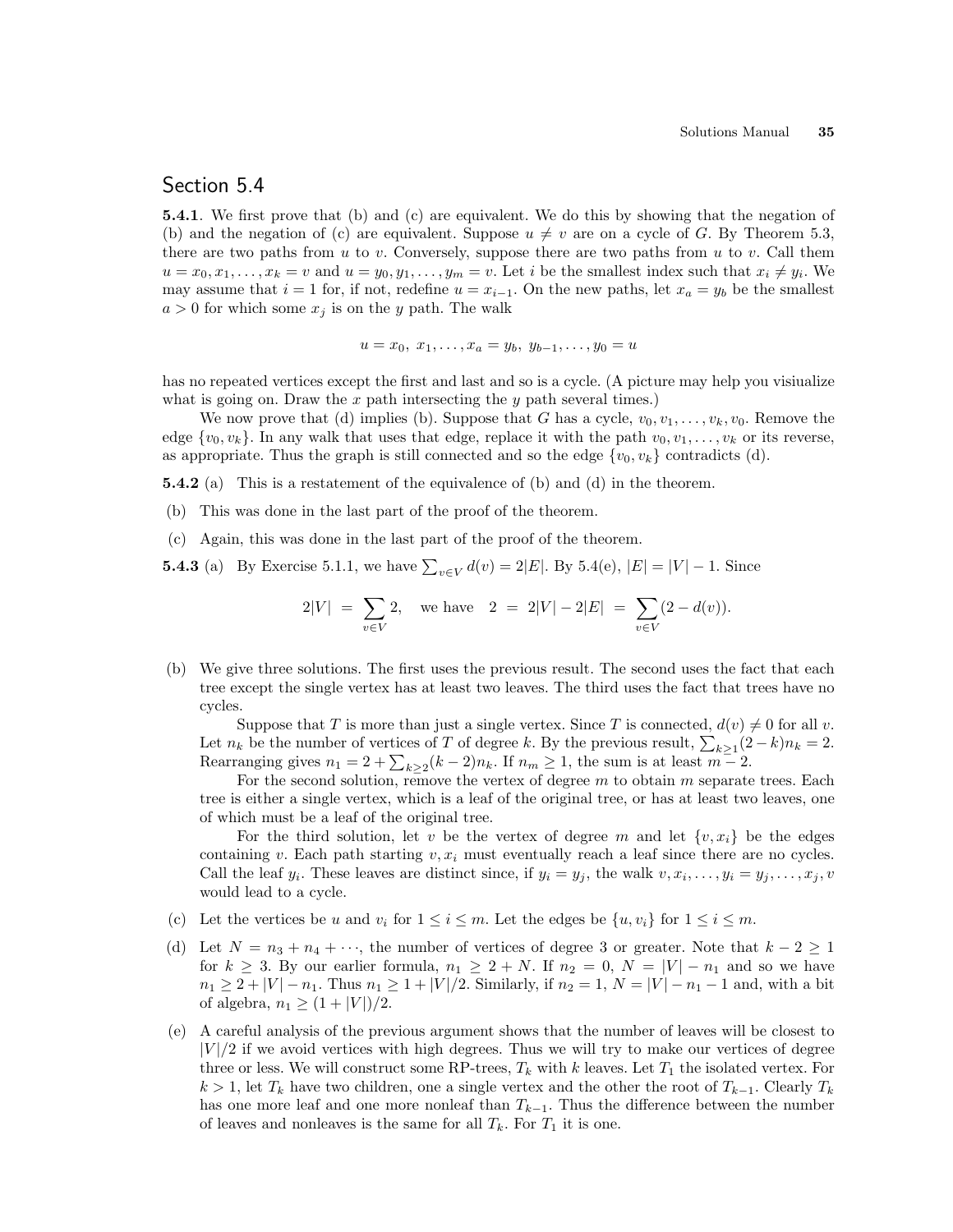- **5.4.4** (a) Suppose G is a graph with v vertices and v edges. By Theorem 5.4(b,e), the graph has a cycle. This proves the base case,  $n = 0$ . Suppose  $n > 0$  and G is a graph with v vertices and  $v + n$  edges. By the theorem again, we know that the graph has a cycle. By the proof of the theorem, we know that removing an edge from a cycle does not disconnect the graph. However, removing the edge destroys any cycles that contain it. Hence the new graph  $G'$  contains one less edge and at least one less cycle than  $G$ . By the induction hypothesis,  $G'$  has at least  $n$ cycles. Thus G has at least  $n + 1$  cycles.
- (b) Let G be a graph with components  $G_1, \ldots, G_k$ . With subscripts denoting components,  $G_i$  has  $v_i$  vertices,  $e_i = v_i + n_i$  edges and at least  $n_i + 1$  cycles. From the last two formulas,  $G_i$  has at least  $1 + e_i - v_i$  cycles. Now sum over i.
- (c) There are many possibilities. Here's one solution. The vertices are v and, for  $0 \le i \le n$ ,  $x_i$  and  $y_i$ . The edges are  $\{v, x_i\}$ ,  $\{v, y_i\}$ , and  $\{x_i, y_i\}$ . (This gives  $n + 1$  triangles joined at v.) There are  $1 + 2(n + 1)$  vertices,  $3(n + 1)$  edges, and  $n + 1$  cycles.

**5.4.5**. Since the tree has at least 3 vertices, it has at least  $3 - 1 = 2$  edges. Let  $e = \{u, v\}$  be an edge. Since there is another edge and a tree is connected, at least one of u and v must lie on another edge besides e. Suppose that  $u$  does. It is fairly easy to see that  $u$  is a cut vertex and that  $e$  is a cut edge.

5.4.6 (a) No such tree exists. A tree with six vertices must have five edges.

- (b) No such tree exists. Such a tree must have at least one vertex of degree three or more and hence at least three vertices of degree one.
- (c) There are many; for example, 8 vertices forming a cycle and two vertices of degree 0.
- (d) No such graph exists. If it did, the components would be trees since there are no cycles. Consider the case of two trees. Suppose one tree has v vertices and the other  $12 - v$ . Since trees have one fewer edges than vertices, the total number of edges is

$$
(v-1) + (12 - v - 1) = 10
$$

For more than two trees there would be even fewer edges.

- (e) A tree with 6 vertices has 5 edges. Since the sum of the degrees of the vertices must be twice the number of edges, the sum of the degrees must be 10.
- (f) Such a graph must have at least  $1 + e v = 1 + 6 4 = 3$  cycles.
- (g) No such graph exists. If the graph has no cycles, then each component is a tree. In such a graph, the number of vertices is strictly greater than the number of edges.
- **5.4.7** (a) The idea is that for a rooted planar tree of height h, having at most 2 children for each non-leaf, the tree with the most leaves occurs when each non-leaf vertex has exactly 2 children. You should sketch some cases and make sure you understand this point. For this case  $l = 2<sup>h</sup>$ and so  $log_2(l) = h$ . Any other rooted planar tree of height h, having most 2 children for each non-leaf, is a subtree (with the same root) of this maximal-leaf binary tree and thus has fewer leaves.
- (b) The height  $h$  can be arbitrarily large.
- (c)  $h = l 1$ .
- (d)  $\lceil \log_2(l) \rceil$  is a lower bound for the height of any binary tree with l leaves. It is easy to see that you can construct a full binary tree with l leaves and height  $\lceil \log_2(l) \rceil$ .
- (e)  $\lceil \log_2(l) \rceil$  is the minimal height of a binary tree.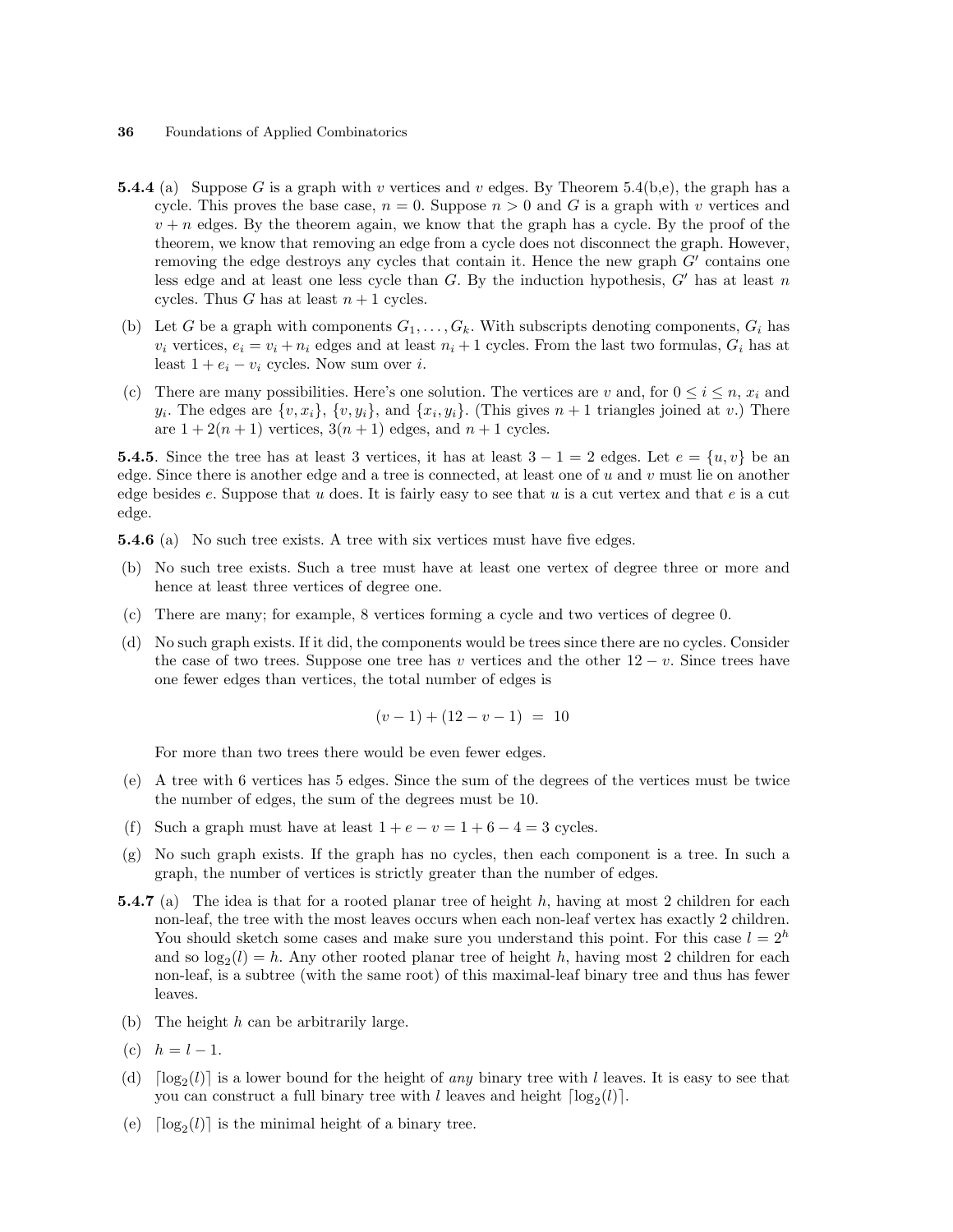- **5.4.8**. We'll give four proofs. The case  $n = 1$  is trivial since the tree is just  $\bullet$  in this case.
	- (i) By Exercise 5.4.3,  $\sum_{v \in V} (2 d(v)) = 2$ . Since there is more than one leaf, the root r is not a leaf and so  $d(r) = 2$ . For a leaf u,  $d(u)$ . For any other vertex w,  $d(w) = 3$ . Let there be m nonleaf vertices. We have

$$
2 = \sum_{v \in V} (2 - d(v)) = (2 - 2) + n(2 - 1) + m(2 - 3) = n - m.
$$

Hence  $m = n - 2$ . The total number of vertices is  $1 + n + m = 2n - 1$ .

- (ii) We give a proof by induction on the number of leaves. The case  $n = 1$  was done. Otherwise, the binary tree consists of a root joined to two other binary trees. Let the left tree have  $k$  leaves. Then the right has  $n - k$ . By induction, the left tree has  $2k - 1$  vertices and the right has  $2(n - k) - 1$ . Adding these together and adding 1 for the root gives a total of  $2n - 1$  vertices.
- (iii) Every non-leaf vertex has two children. Thus the total number of vertices equals 1 (for the root) plus twice the number of vertices which are not leaves. If there are v vertices,  $v - n$  are not leaves and so  $v = 1 + 2(v - n)$ . Solving, we get  $v = 2n - 1$ .
- (iv) The number of edges is twice the number of nonleaf vertices. If there are  $v$  vertices and  $e$ edges, then  $e = 2(v - n)$ . By Theorem 5.4(e),  $e = v - 1$ . Thus  $v - 1 = 2(v - n)$ . Solving, we get  $v = 2n - 1$ .
- 5.4.9 (a) A binary tree with 35 leaves and height 100 is possible.
- (b) A full binary tree with 21 leaves can have height at most 20. So such a tree of height 21 is impossible.
- (c) A binary tree of height 5 can have at most 32 leaves. So one with 33 leaves is impossible.
- (d) A full binary tree with 65 leaves has minimal height  $\lceil \log_2(65) \rceil = 7$ . Thus a full binary tree with 65 leaves and height 6 is impossible.

**5.4.10**. The maximal number of vertices is  $1 + k + k^2 + \cdots + k^h = (k^{h+1} - 1)/(k - 1)$ . The maximal number of leaves is  $k^h$ .

- 5.4.11 (a) Breadth-first: MIAJKCEHLBFGD, Depth-first: MICIEIHFHGHDHIMAMJMKLKBKM, Pre-order: *MICEHFGDAJKLB*, Post-order: CEFGDHIAJLBKM.
- (b) The tree is the same as in part (a), reflected about the vertical axis, with vertices A and J removed.
- (c) It is not possible to reconstruct a rooted plane tree given just its pre-order vertex list. A counterexample can be found using just three vertices.
- (d) It is possible to reconstruct a rooted plane tree given its pre-order and post-order vertex list. If the root is  $X$  and the first child of the root is  $Y$ , it is possible to reconstruct the pre-order and post-order vertex lists of the subtree rooted at Y from the pre-order and post-order vertex lists of the tree. In the same manner, you can reconstruct the pre-order and post-order vertex lists of the subtrees rooted at the other children of the root  $X$ . Now do the same trick on these subtrees. Try this approach on an example.

5.4.12. The statement of the exercise associates a Prüfer sequence with every tree. To prove that this is a bijection, we must show that it is an injection and a surjection. If we use the fact that there are  $n^{n-2}$  trees, we do not need to do both: A function  $f : A \to B$  with  $|A| = |B|$  is a surjection if and only if it is an injection. On the other hand, if we want to prove that there are  $n^{n-2}$  trees, we need to do both.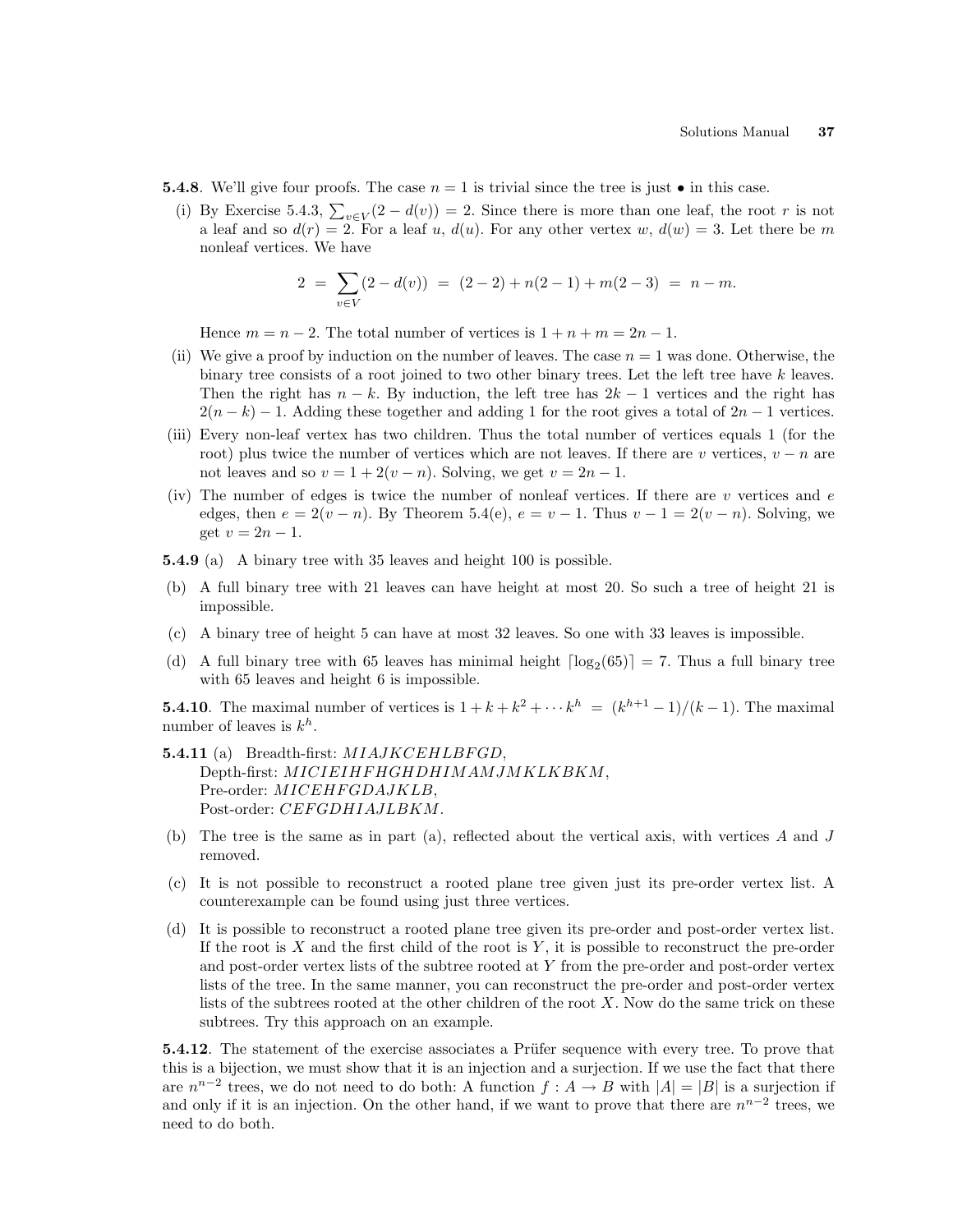Note first that it does not matter what labels are used for the vertices as long as the labels are ordered so we can find the largest. Suppose the hint has been proved.

The proof of the bijection is by induction on the number of vertices. Given a Prüfer sequence, we can determine the first vertex removed. Thus we know which vertices are left. Furthermore, the Prüfer sequence for this  $(n - 1)$ -vertex tree is the original sequence with the first entry removed. Using this you should be able to prove inductively that every Prüfer sequence gives a unique tree. Thus the function from trees to Prüfer sequences is a bijection.

We now prove the suggestion in the hint. Clearly the first vertex removed cannot be in the Prüfer sequence. Consider a vertex not in the Prüfer sequence. Since it does not appear in the sequence, no vertex attached to it was ever removed. Hence it must be a leaf. Since the largest leaf is removed, we are done.

## Section 5.5

**5.5.1**. Let D be the domain suggested in the hint and define  $f: D \to \mathcal{P}_2(V)$  by  $f((x, y)) = \{x, y\}.$ Let  $G(D) = (V, \psi)$  where  $\psi(e) = f(\varphi(e))$ .

**5.5.2**. In each case, it is a matter of choosing subsets of  $V \times V$  for the directed edges.

- (a) There are  $|V \times V|$  potential edges to choose from. Since there are two choices for each edge (either in the digraph or not), we get  $2^{n^2}$  simple digraphs.
- (b) With loops forbidden, our possible edges include all elements of  $V \times V$  except those of the form  $(v, v)$  with  $v \in V$ . Thus there are  $2^{n(n-1)}$  loopless simple digraphs. An alternative derivation  $(v, v)$  with  $v \in V$ . Thus there are  $2^{n(w-2)}$  loopless simple digraphs. An alternative derivation is to note that a simple graph has  $\binom{n}{2}$  edges and we have 4 possible choices in constructing a digraph: (i) omit the edge, (ii) include the edge directed one way, (iii) include the edge directed the other way, and (iv) include two egdes, one directed each way. This gives  $4^{n \choose 2} = 2^{n(n-1)}$ . The latter approach is not useful in doing part (c).
- (c) Given the set S of possible edges, we want to choose q of them. This can be done in  $\binom{|S|}{q}$ ¢ ways. In the general case, the number is  $\binom{n^2}{2}$ q ) and in the loopless case it is  $\binom{n(n-1)}{q}$ ¢

**5.5.3**. Let  $V = \{u, v\}$  and  $E = \{(u, v), (v, u)\}.$ 

**5.5.4**. For each  $\{u, v\} \in \mathcal{P}_2(V)$  we have three choices: select the edge  $(u, v)$ , select the edge  $(v, u)$ **5.5.4**. For each  $\{u, v\} \in P_2(V)$  we have three choices: se<br>or have no edge between u and v. Let  $N = \mathcal{P}_2(V) = \binom{n}{2}$ .

- (a) There are  $3^N$  oriented simple graphs.
- (b) We can choose q elements of  $\mathcal{P}_2(V)$  and then orient each of them in one of two ways. This we can choose<br>gives us  $\binom{N}{q} 2^q$ .

5.5.5. You can use the notation and proof of Example 5.5 provided you change all references to two element sets to references to ordered pairs. This means replacing  $\{x, y\}$  with  $(x, y)$ ,  $\{\nu(x), \nu(y)\}$ with  $(\nu(x), \nu(y))$  and  $\mathcal{P}_2(V_i)$  with  $V_i \times V_i$ .

- **5.5.6** (a) If  $x, y \in V$  and  $x \neq y$ , there must be a directed pat from x to y in D since D is strongly connected. In  $S(D)$ , this becomes a walk from x to y. Hence  $S(D)$  is connected.
- (b) Here's the simplest solution:  $V = \{x, y\}$  and  $E = \{(x, y)\}.$
- (c) Let  $u_1 \in V_1$  and  $u_2 \in V_2$ . Since D is strongly connected, there is a directed path from  $u_1$  to  $u_2$ . This path must somehow cross from  $V_1$  to  $V_2$  and so there is an edge from  $V_1$  to  $V_2$ . Similarly, there's an edge from  $V_2$  to  $V_1$ .

If you prefer, here's a more formal proof. Let  $v_1$  be the last vertex on the path that is in  $V_1$ . Since  $u_2 \notin V_1$ ,  $v_1$  is not the end of the path. Let  $v_2$  be the next vertex on the path after  $v_1$ .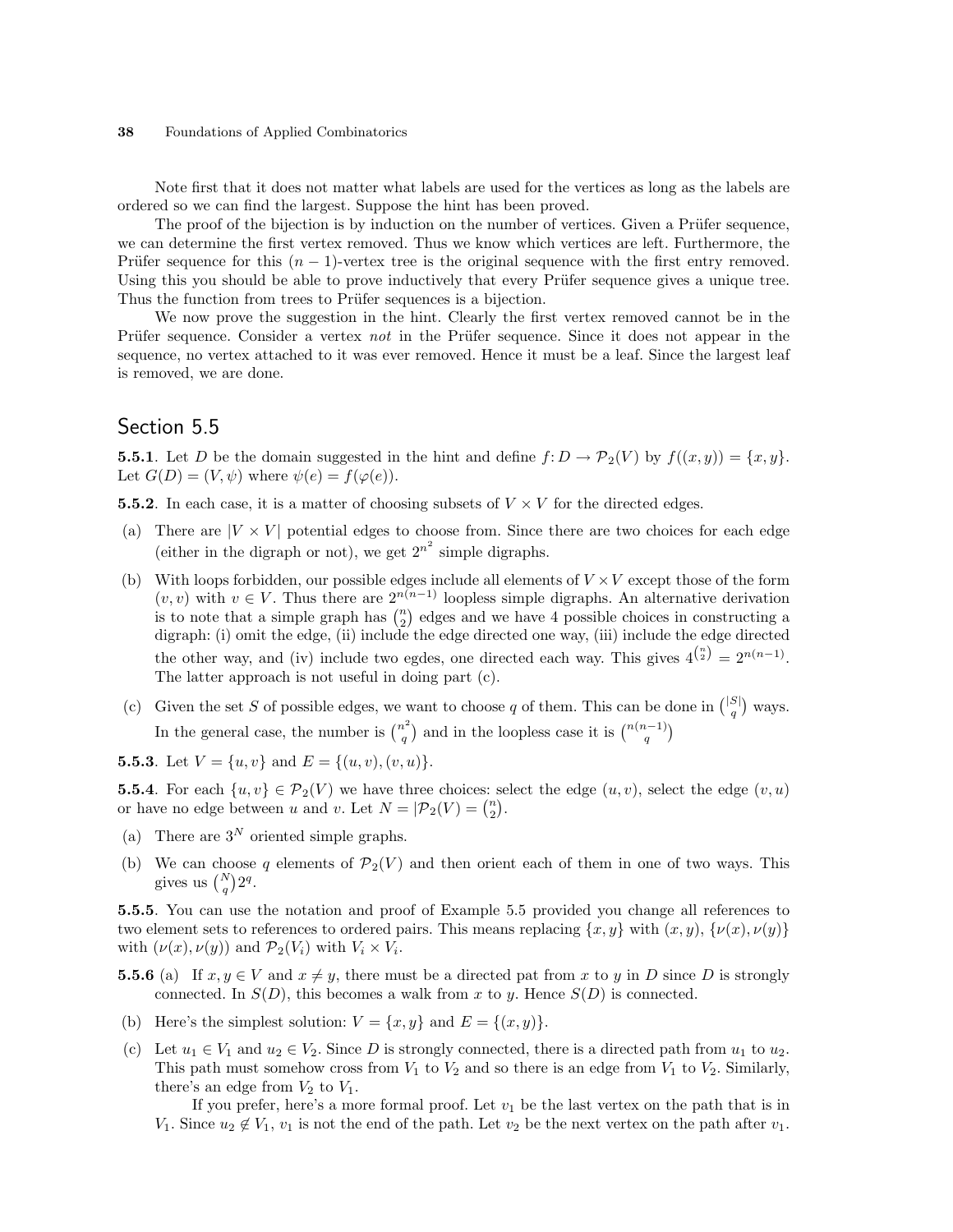By the definition of  $v_1$ , we have  $v_2 \notin V_1$  and so  $v_2 \in V_2$ . Since  $v_1, v_2$ ) is an edge of D, there is an edge from  $V_1$  to  $V_2$ . Interchanging the roles of  $V_1$  and  $V_2$  proves that there is also an edge from  $V_2$  to  $V_1$ .

(d) Here are two different proofs.

**First proof.** Let u be a vertex and let  $V_1$  contain all vertices that can be reached from u. Let  $V_2$  be the remaining vertices. If  $V_2 = \emptyset$ , we are done. We now suppose  $V_2 \neq \emptyset$  and obtain a contradiction. Since D is 2-way joined, there is an edge  $(w_1, w_2)$  with  $w_1 \in V_1$  and  $w_2 \in V_2$ . By the definition of  $V_1$ , either  $w_1 = u$  or there is a directed path from u to  $w_1$ . Since  $(w_1, w_2)$ is an edge, it follows that there is a directed path from  $u$  to  $w_2$ . This contradicts the definition of  $V_2$  as those those vertices which cannot be reached from u. It follows that the assumption  $V_2 \neq \emptyset$  is false.

Second proof. Suppose that D is not strongly connected. We will find a partition that is not 2-way joined. That will prove the result by proving the contrapositive. By assumption, there must be vertices  $v_1$  and  $v_2$  in D such that there is no directed path from  $v_1$  to  $v_2$ . Let  $V_1$  contain  $v_1$  and all vertices that can be reached from  $v_1$  via directed paths. Let  $V_2$  be the remaining vertices. Since  $v_2 \in V_2$ , we have a partition of V. If  $(v, w)$  were an edge from  $V_1$  to  $V_2$ , the path from  $v_1$  to v followed by the edge  $(v, w)$  would give us a contradiction. Since no such edge  $(v, w)$  can exist, the partition is not 2-way joined.

5.5.7. "The statements are all equivalent" means that, given any two statements v and w, we have a proof that  $v$  implies  $w$ . Suppose  $D$  is strongly connected. Then there is a directed path  $v = v_1, v_2, \ldots, v_k = w$ . That means we have proved  $v_1$  implies  $v_2$ , that  $v_2$  implies  $v_3$  and so on. Hence  $v_1$  implies  $v_k$ .

**5.5.8** (a) The value of  $d_{in}(\{v\})$  is the number of edges that have their "heads" at v.

- (b) Both sums equal the number of edges in D.
- (c) Suppose  $u \in U$ . Every edge  $(v, u)$  contributes 1 to  $d_{\text{in}}(\{v\})$  but it contributes 1 to  $d_{\text{in}}(U)$  only suppose  $u \in U$ . Every edge  $(v, u)$  contributes 1 to  $a_{\text{in}}(v)$  but it contributes 1 to  $a_{\text{in}}(v)$  only<br>when  $v \notin U$ . Hence  $\sum_{u \in U} d_{\text{in}}(\{u\})$  exceeds  $d_{\text{in}}(U)$  by the number of edges  $(v, u)$  with  $v \in U$ and  $u \in U$ , which is what we were asked to prove.
- (d) There is a result like (c) for  $d_{\text{out}}$ . Let  $e(U)$  be the number of edges in D that have both their end points in  $U$ . We have

$$
d_{\text{in}}(U) = \sum_{u \in U} d_{\text{in}}(\{u\}) - e(U)
$$
  
= 
$$
\sum_{u \in U} d_{\text{out}}(\{u\}) - e(U) = d_{\text{out}}(U).
$$

**5.5.9**. Let  $e = (u_1, u_2)$ . For  $i = 2, 3, \ldots$ , as long as  $u_i \neq u_1$  choose an edge  $(u_i, u_{i+1})$  that has not be used so far. It is not hard to see that  $d_{\text{in}}(u_i) = d_{\text{out}}(u_i)$  implies this can be done. In this way we obtain a directed trail starting and ending at  $u_1$ . This may not be a cycle, but a cycle cotaining e can be extracted from it by deleting some edges.

5.5.10. Use the idea in the previous exercise plus induction on the number of edges to partition the edges of  $D$  into directed trails with the starting vertex of each trail equal to its final vertex. We will prove that if there is more than one trail, then two of the trails can be combined into a single trail. It follows that we may assume there is only one trail. To prove our combining claim, note that since  $S(D)$  is connected, there must be two trails that have a vertex in common. It is not hard to see how to join them into one directed trail.

#### 5.5.11 $(a)$

(b) See Exercise 6.3.14 (p. 166).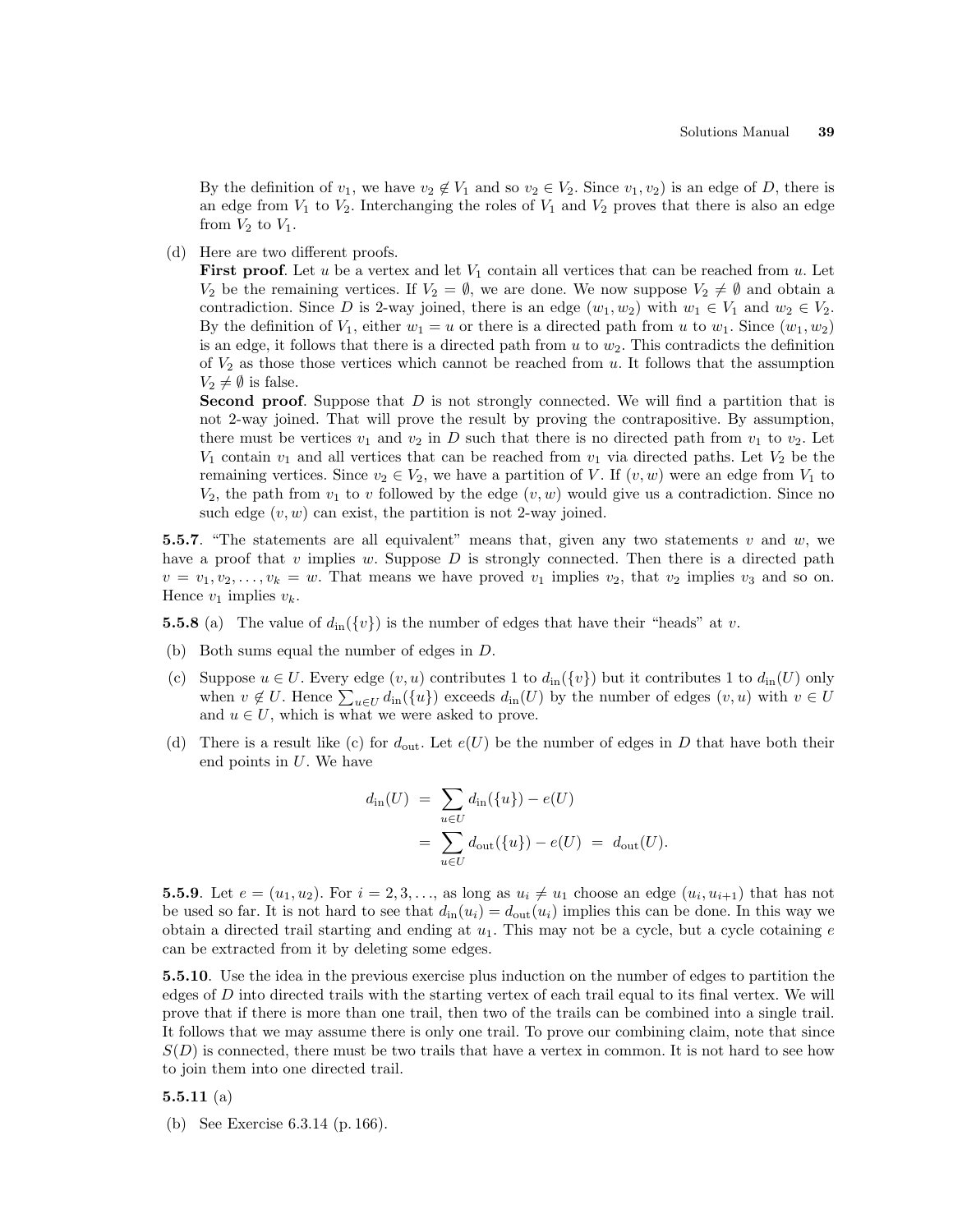**5.5.12** (a) There are  $2^{n^2-n}$  reflexive binary relation on a set of *n* elements.

- (b) There are  $2^{(n^2-n)/2}$  reflexive and symmetric relations R on a set of n elements.
- (c) There are  $2^{(n^2-n)/2}$  unreflexive and symmetric relations R on a set of n elements.
- (d) There are  $2^{(n^2+n)/2}$  symmetric relations and  $2^{(n^2-n)/2}$  reflexive and symmetric relations. Take the difference and you get  $2^{(n^2-n)/2}(2^n-1)$ .
- **5.5.13** (a) For all  $x \in S$ ,  $x|x$ . For all  $x, y \in S$ , if  $x|y$  and  $x \neq y$ , then y does not divide x. For all  $x, y, z \in S$ ,  $x|y, y|z$  implies that  $x|z$ .
- (b) The covering relation

 $H = \{(2, 4), (2, 6), (2, 10), (2, 14), (3, 6), (3, 9), (3, 15), (4, 8), (4, 12), (5, 10), (5, 15), (6, 12), (7, 14)\}.$ 

**5.5.14.** The transitive closure of  $H$  is the divides relation on  $S = \{2, 3, 4, 5, 6, 7, 8, 9, 10, 11, 12, 13, 14, 15, 16\}.$ 

**5.5.15** (a) There are  $n^{n-2}$  trees. Since a tree with n vertices has  $n-1$  edges, the answer is zero if  $q \neq n-1$ . If  $q = n-1$ , there are  $\binom{n}{n-1}$ ¢ graphs. Thus the answer is  $n^{n-2} {n \choose n-1}$  $\sqrt{-1}$ when  $q = n-1$ .

(b) We have

$$
\binom{\binom{n}{2}}{n-1} < \frac{\binom{n}{2}^{n-1}}{(n-1)!} = \frac{n^{n-1}(n-1)^{n-1}}{2^{n-1}(n-1)!} < \frac{n^{n-1}}{2^{n-1}/e^{n-1}} = \left(\frac{ne}{2}\right)^{n-1}.
$$

Using this in the answer to (a) gives the result we want. It turns out that

$$
n^{n-2} \binom{\binom{n}{2}}{n-1}^{-1} \sim \sqrt{\pi/2n} (2/e)^n,
$$

which differs from our estimate by a constant times  $n^{1/2}$ .

## Section 5.6

5.6.1. Let A and B be the partition of the vertices guaranteed by the definition of a bipartite graph. Let  $k = |A|$ , number the vertices in A with 1 to k and those is B with  $k + 1$  to n. Since no edges connect vertices in A to each other,  $A(G)$  has a  $k \times k$  block of zeroes in its upper left corner. Similarly B gives a block in the lower right corner.

**5.6.2.** Since there are no edges between connected components of  $G$ , we have lots of zeroes, more specifically,  $A(G)$  is a matrix of zeroes except for blocks along the diagonal. The *i*th block is the  $n_i \times n_i$  matrix  $A(G_i)$ .

- **5.6.3** (a)  $a_{i,j}^{(k)}$  is the sum over all  $t_1, \ldots, t_{k-1}$  of  $a_{i,t_1} a_{t_1,t_2} \cdots a_{t_{k-1},j}$ . Each of these products is 0 or 1, so the sum is nonzero if and only if some product is nonzero. This happens if and only if each factor in the product is nonzero. This happens if and only if the vertices  $i, t_1, \ldots, t_{k-1}, j$ form a walk.
- (b) We can construct a path from a walk by jumping over pieces that form cycles. Thus the shortest walk from i to j is a path. Here's a more formal argument. Suppose that  $W = (i, t, \ldots, v, j)$  is the shortest walk from  $i$  to  $j$ . If it is not a path, then there must be repeated vertices in the list. Let u be such a vertex. Remove all vertices from the sequence after the first occurence of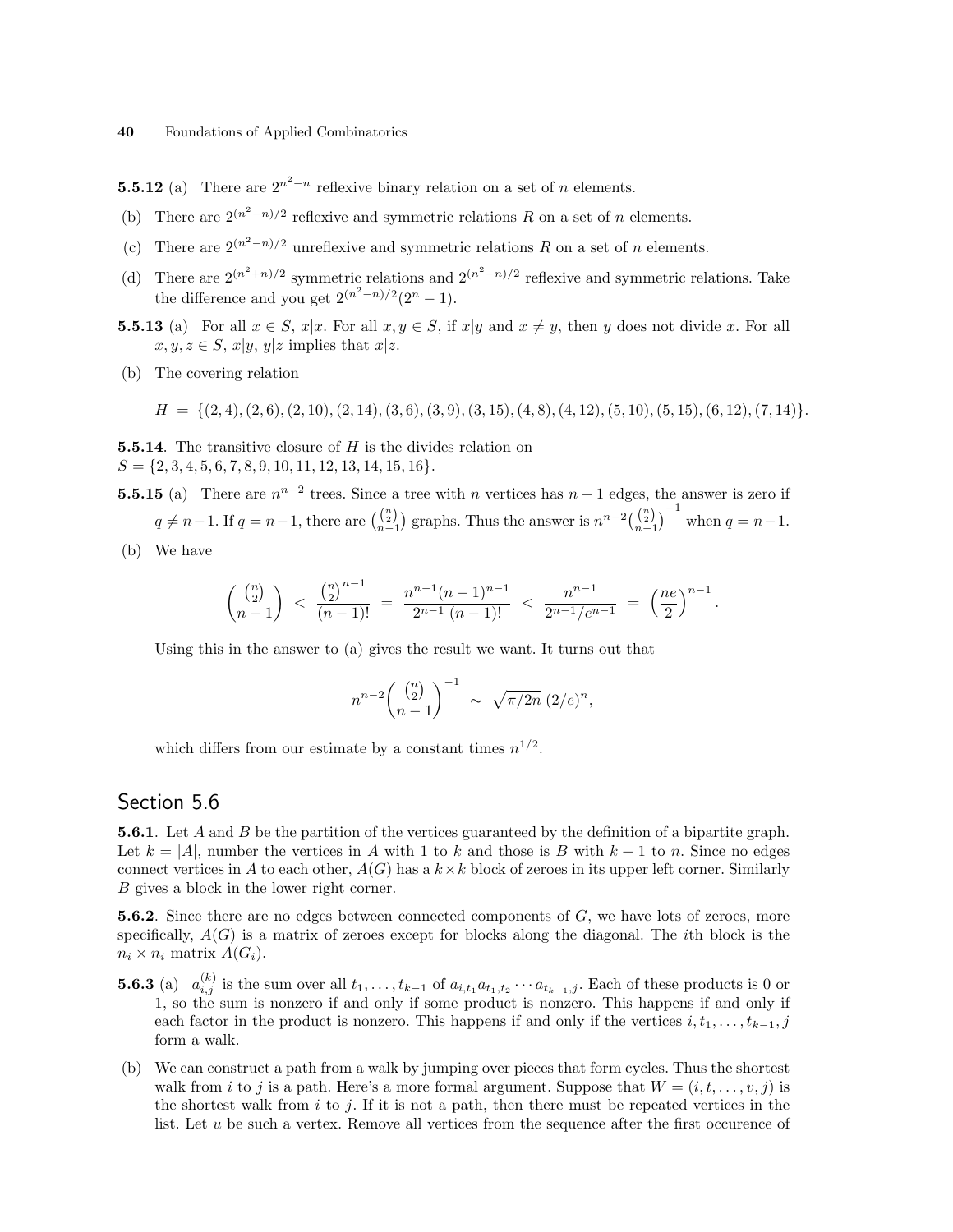$u$  up to and including the last occurence of  $u$ . The result is a shorter walk, contradicting the minimality of  $W$ .

(c) The obvious idea is to repeat the previous statement with  $i = j$ : "The shortest walk from i to i is a cycle." This is not true. If  $\{i, j\}$  is an edge, then i, j, i is the shortest walk from i to j but it is not a cycle. The result would be true if we were looking at oriented simple graphs because an edge can be traversed in only one direction. All we can claim is that any odd length walk from i to i contains a cycle.

We can modify the situation a bit by looking at an edge  $\{i, j\}$  of the graph. Let H be the graph obtained by removing it; i.e., by setting  $a_{i,j} = a_{j,i} = 0$ . The shortest walk from j to i in H together with the edge  $\{i, j\}$  is a cycle of G. This follows from the previous result and the definitions of path and cycle.

(d) Following the hint,  $B^k = \sum_{t=0}^k {k \choose t}$  $B^t$  by the binomial theorem. Since  $\binom{k}{t}$ ¢  $> 0, b_{i,j}^{(k)}$  is nonzero if and only if  $a_{i,j}^{(t)} \neq 0$  for some t with  $0 \le t \le k$ .  $t = 0$  gives the identity matrix, so  $b_{i,i}^{(k)} \neq 0$  for all k. For  $i \neq j$ ,  $b_{i,j}^{(k)}$   $\beta$  if and only if there is a walk from i to j for some  $t \leq k$ , and thus if and only if there is a path for some  $t \leq k$ . Since paths of length t contain  $t + 1$  distinct vertices, no path is longer than  $n-1$ . Thus there is a path from i to  $j \neq i$  if and only if  $b_{i,j}^{(k)} \neq 0$  for all  $k \geq n-1$ .

5.6.4. The arguments given for simple graphs carry over. Nothing can be said about cycles for simple directed graphs.

**5.6.5**. We claim that  $A(D)$  is nilpotent if and only if there is no vertex i such that there is a walk from  $i$  to  $i$  (except the trivial walk consisting of just  $i$ ).

First suppose that there is a nontrivial walk from i to i containing k edges. Let  $C = A(D)^k$ . It follows that all entries of C are nonnegative and  $c_{i,i} \neq 0$ . Thus  $c_{i,i}^{(m)} \neq 0$  for all  $m > 0$ . Hence  $A(D)$ is not nilpotent.

Conversely, suppose that  $A(D)$  is not nilpotent. Let n be the number of vertices in D and suppose that i and j are such that  $a_{i,j}^{(n)} \neq 0$ , which we can do since  $A(D)$  is not nilpotent. There must be a walk  $i = v_0, v_1, v_2, \ldots, v_n = j$ . Since this sequence contains  $n + 1$  vertices, there must be a repeated vertex. Suppose that  $k < l$  and  $v_k = v_l$ . The sequence  $v_k, v_{k+1}, \ldots, v_l$  is a nontrivial walk from  $v_k$  to itself.

### Section 6.1

- 6.1.1 (a) One description of a tree is: a connected graph such that removal of any edge disconnects the tree. Since an edge connects only two vertices, we will obtain only two components by removing it.
- (b) Note that  $T$  with  $e$  removed and  $f$  added is a spanning tree. Since  $T$  has minimum weight, the result follows.
- (c) The graph must have a cycle containing e. Since one end of e is in  $T_1$  and the other in  $T_2$ , the cycle must contain another connector besides e.
- (d) Since  $T^*$  with e removed and f added is a spanning tree, the algorithm would have removed f instead of e if  $\lambda(f) > \lambda(e)$ .
- (e) By (b) and (d),  $\lambda(f) = \lambda(e)$ . Since adding f connects  $T_1$  and  $T_2$ , the result is a spanning tree.
- (f) Suppose  $T^*$  is not a minimum weight spanning tree. Let T be a minimum weight spanning tree so that the event in (a) occurs as late as possible. It was proven in (e) that we can replace  $T$ with another minimum weight spanning tree such that the disagreement between  $T$  and  $T^*$ , if any, occurs later in the algorithm. This contradicts the definition of T.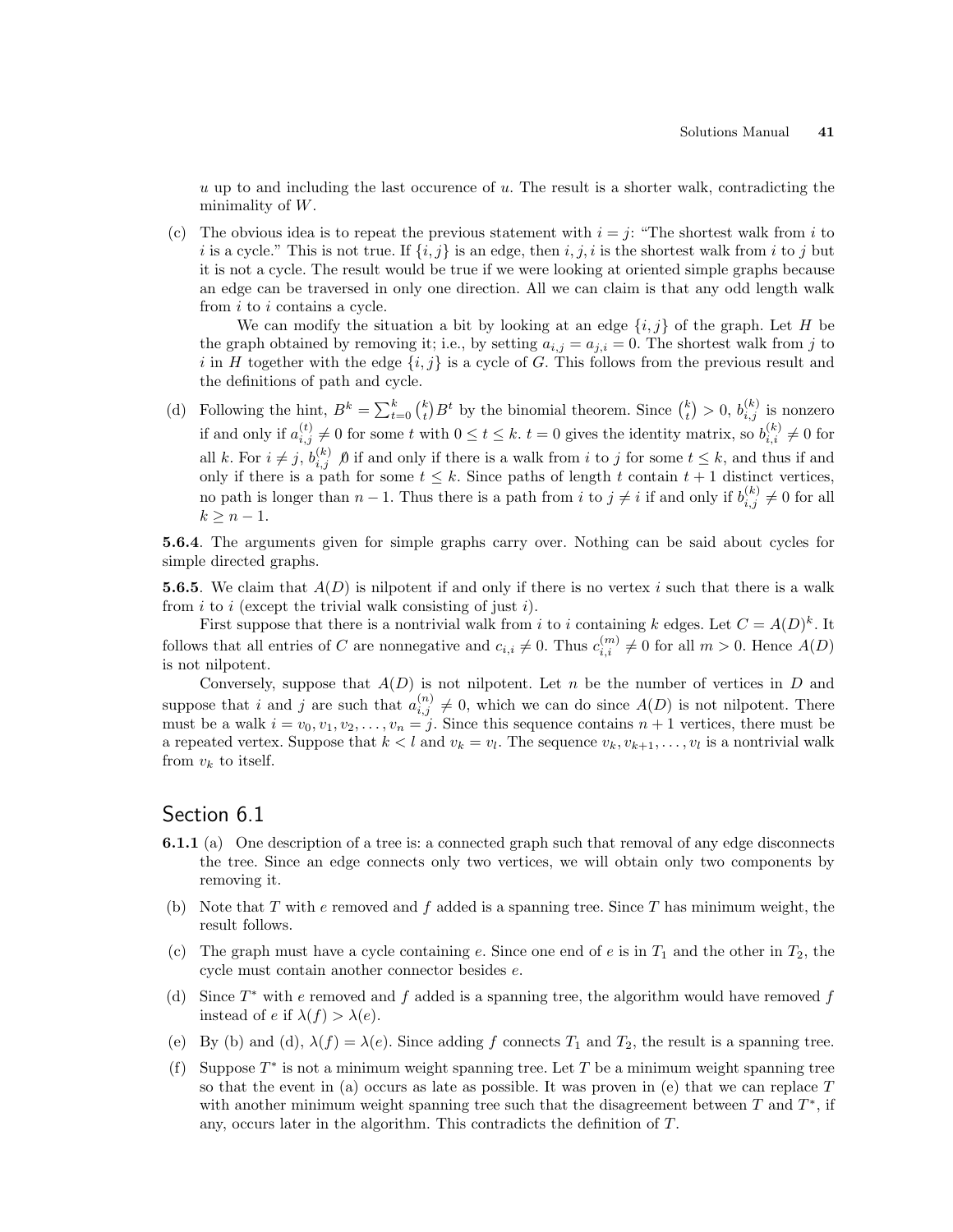**6.1.2.** Note that  $B_1$  and  $B_2$  cannot have any edges in common since they are different equivalence classes of edges. Suppose that u and v are vertices in  $B_1 \cap B_2$ . We will derive a contradiction by finding a cycle containing edges of  $B_1$  and edges of  $B_2$ . There exist vertices  $w_{i,1}$  such that  $e_i = \{u, w_{i,1}\}$  is an edge of  $B_i$ . There also exist edges  $f_i$  in  $B_i$  that have v as an end vertex. Since  $e_i \sim f_i$ , there is a cycle in  $B_i$  containing  $e_i$  and  $f_i$ . Let the vertices on the cycle in  $B_i$  be  $u, w_{i,1}, w_{i,2}, \ldots, v, \ldots$  Let x be the first vertex in the  $B_1$  cycle other that u which lies in the  $B_2$  cycle. (There must be one since both cycles contain v.) If  $x = w_{1,1} = w_{2,1}$ , we are done since then  $e_1 = e_2$  is in both  $B_1$  and  $B_2$ , a contradiction. Then

$$
u, w_{1,1}, \ldots, x, \ldots, w_{2,j}, w_{2,j-1}, \ldots, w_{2,1}, v
$$

is a cycle containing  $e_1$  and  $e_2$ . Thus  $e_1 \sim e_2$ , a contradiction.

**6.1.3** (b) Let  $Q_1$  and  $Q_2$  be two bicomponents of G, let  $v_1$  be a vertex of  $Q_1$ , and let  $v_2$  be a vertex of  $Q_2$ . Since G is connected, there is a path in G from  $v_1$  to  $v_2$ , say  $x_1, \ldots, x_p$ . You should convince yourself that the following pseudocode constructs a walk  $w_1, w_2, \ldots$  in  $\mathcal{B}(G)$  from  $Q_1$ to  $Q_2$ .

```
Set w_1 = Q_1, j=2, and k = 0.
While there is an x_i \in P(G) with i > k.
   Let i > k be the least i for which x_i \in P(G).
   If i = pSet Q = Q_2.
   Else
       Let Q be the bicomponent containing \{x_i, x_{i+1}\}.End if
   Set w_i = x_i, w_{i+1} = Q, k = i, and j = j + 2.
End while
```
- (c) Suppose there is a cycle in  $\mathcal{B}(G)$ , say  $v_1, Q_1, \ldots, v_k, Q_k, v_1$ , where the  $Q_i$  are distinct bicomponents and the  $v_i$  are distinct vertices. Set  $v_{k+1} = v_1$ . By the definitions, there is a path in  $Q_i$ from  $v_i$  to  $v_{i+1}$ . Replace each  $Q_i$  in the previous cycle with these paths after removing the endpoints  $v_i$  and  $v_{i+1}$  from the paths. The result is a cycle in G. Since this is a cycle, all vertices on it lie in the same bicomponent, which is a contradiction since the original cycle contained more than one  $Q_i$ .
- (d) Let v be an articulation point of the simple graph G. By definition, there are vertices x and y such that every path from x to y contains v. From this one can prove that there are edges  $e = \{v, x'\}$  and  $f = \{v, y'\}$  such that every path from x' to y' contains v. It follows that e and f are in different bicomponents. Thus  $v$  lies in more than one bicomponent.

Suppose that v lies in two bicomponents. There are edges  $e = \{v, w\}$  and  $f = \{v, z\}$  such that  $e \nsim f$ . It follows that every path from w to z contains v and so v is an articulation point.

**6.1.4.** When we removed  $e$  from the minimum weight spanning tree and added  $f$ , the result was still a minimum weight spanning tree. It follows that  $\lambda(e) = \lambda(f)$ , which contradicts  $e \neq f$ .

- **6.1.5** (a) Since there are no cycles, each component must be a tree. If a component has  $n_i$  vertices, then it has  $n_i - 1$  edges since it is a tree. Since  $\sum n_i$  over all components is n and  $\sum (n_i - 1)$ over all components is  $k$ ,  $n - k$  is the number of components.
- (b) By the previous part,  $H_{k+1}$  has one less component than  $G_k$  does. Thus at least one component C of  $H_{k+1}$  has vertices from two or more components of  $G_k$ . By the connectivity of C, there must be an edge e of C that joins vertices from different components of  $G_k$ . If this edge is added to  $G_k$ , no cycles arise.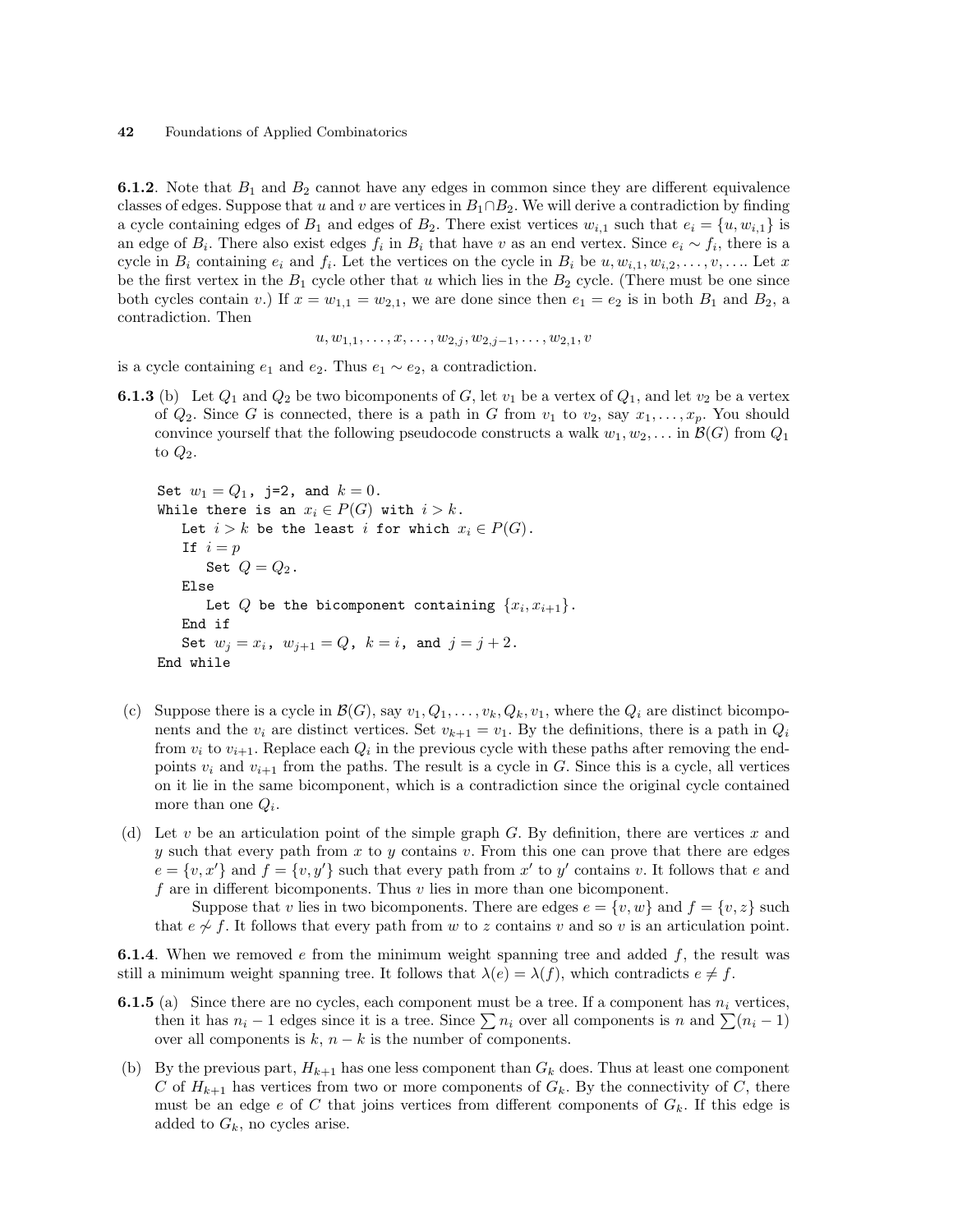(c) By the definition of the algorithm, it is clear that  $\lambda(g_1) \leq \lambda(e_1)$ . Suppose that  $\lambda(g_i) \leq \lambda(e_i)$ for  $1 \leq i \leq k$ . By the previous part, there is some  $e_j$  with  $1 \leq j \leq k+1$  such that  $G_k$  together with  $e_j$  has no cycles. By the definition of the algorithm, it follows that  $\lambda(g_{k+1}) \leq \lambda(e_j)$ . Since  $\lambda(e_j) \leq \lambda(e_{k+1})$  by the definition of the  $e_i$ 's, we are done.

**6.1.6**. In the notation of the previous exercise, the edges  $e_i$  belong to a minimum weight spanning tree if and only if  $\lambda(g_i) = \lambda(e_i)$  for  $1 \leq i < n$ . Since  $\lambda$  is an injection, it follows that  $g_i = e_i$  for  $1 \leq i \leq n$ .

- 6.1.7 (a) Hint: For (1) there are four spanning trees. For (2) there are 8 spanning trees. For (3) there are 16 spanning trees.
- (b) Hint: For (1) there is one. For (2) there are two. For (3) there are two.
- (c) Hint: For (1) there are two. For (2) there are four. For (3) there are 6.
- (d) Hint: For (1) there are two. For (2) there are three. For (3) there are 6.
- **6.1.8** (a) Hint: For  $(1)$  there are three minimal spanning trees. For  $(2)$  there are 2 spanning trees. For  $(3)$  there is 1 minimal spanning tree.
- (b) Hint: For  $(1)$  there is one. For  $(2)$  there are two. For  $(3)$  there is one.
- (c) Hint: (1) there is one. For (2) there is one. For (3) there are four.
- (d) Hint: For  $(1)$  there is one. For  $(2)$  there is one. For  $(3)$  there are four.
- 6.1.9 (a) Hint: There are 21 vertices, so the minimal spanning tree has 20 edges. Its weight is 30.
- (b) Hint: Its weight is 30..
- (c) Hint: Its weight is 30.
- (d) Hint: Note that K is a the only vertex in common to the two bicomponents of this graph. Whenever this happens (two bicomponents, common vertex), the depth-first spanning tree rooted at that common vertex has exactly two "principal subtrees" at the root. In other words, the root of the depth-first spanning tree has degree two. Finding depth first spanning trees of minimal weight is, in general, difficult. You might try it on this example.

#### Section 6.2

6.2.1. This is just a matter of a little algebra.

**6.2.2**. The answer is  $x(x-1)^{n-1}$  for a tree with *n* vertices. We'll give a three methods.

First method. Imagine the tree being rooted and color it working from the root. The root can be colored in  $x$  ways. When we reach another vertex, its parent is the only vertex adjacent to it which has been colored, so it can be colored in  $x - 1$  ways.

Second method. We'll use induction on the number of vertices.. One vertex is trivial. For more than one vertex, the tree T must have a leaf v. By induction,  $T - v$  can be colored in  $x(x - 1)^{n-2}$ ways. By definition, a leaf is a vertex which is joined to the rest of the tree by just one edge thus  $v$ can be colored in  $x - 1$  ways.

Third method. We'll use induction on the number of vertices.. One and two vertices are trivial. If there are more than two vertices in the tree  $T$ , it has a vertex  $v$  of degree greater than one. We can split T into two trees H and K which share only the vertex  $v$  and which each have less leaves than T. By Exercise 6.2.3 below, the result follows.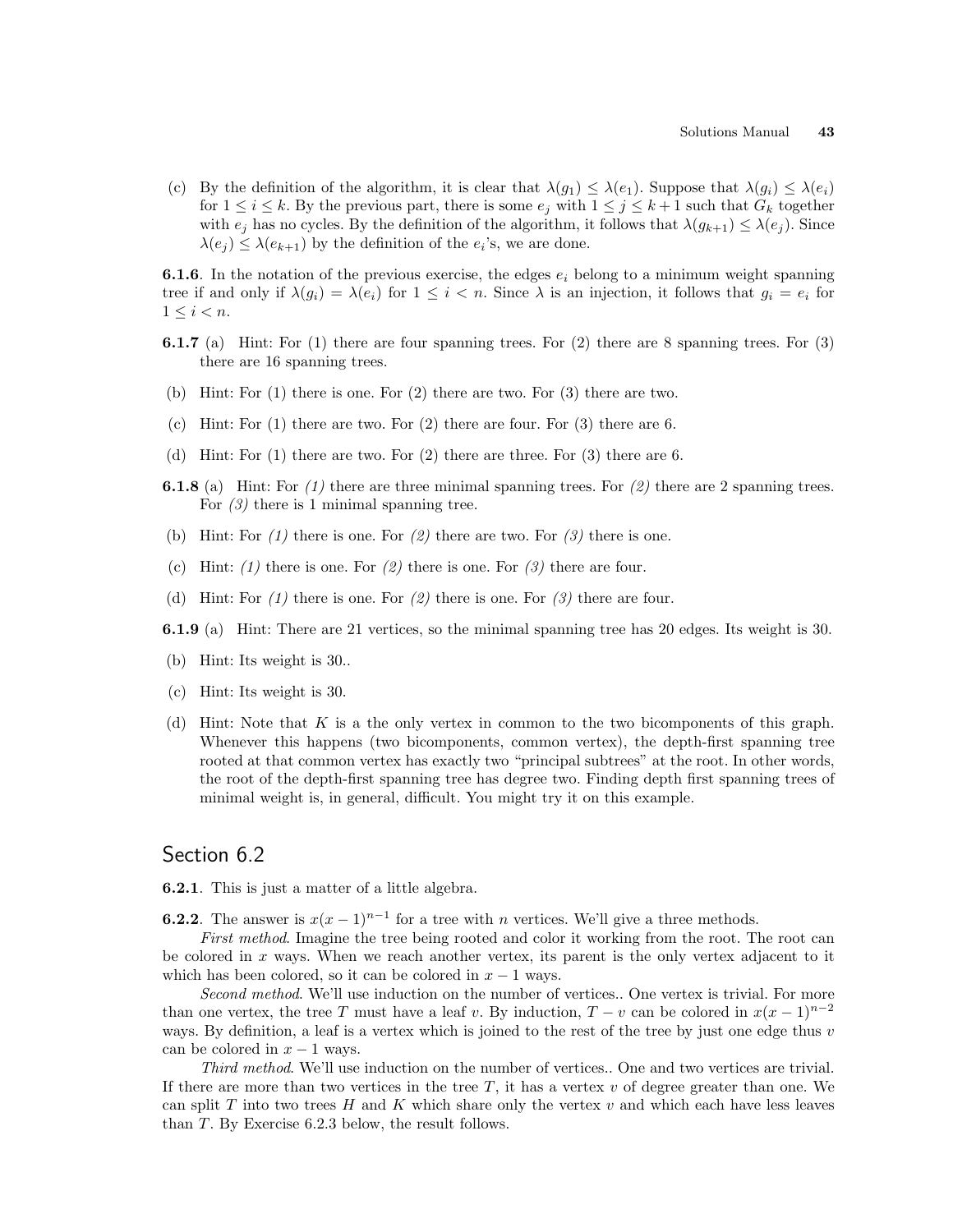- **6.2.3** (a) To color G, first color the vertices of H AND then color the vertices of K. By the Rule of Product,  $P_G(x) = P_H(x)P_K(x)$ .
- (b) Let v be the common vertex. There is an obvious bijection between pairs of colorings  $(\lambda_H, \lambda_K)$ of H and K with  $\lambda_H(v) = \lambda_K(v)$  and colorings of G. We claim the number of such pairs is or *H* and *K* with  $\lambda_H(v) = \lambda_K(v)$  and colorings of *G*. We claim the number of such pairs is  $P_H(x)(P_K(x)/x)$ . To see this, note that, in the colorings of *K* counted by  $P_K(x)$ , each of the x ways to color v occurs equally often and so  $1/x$  of the colorings will have  $\lambda_K(v)$  equal to the color given by  $\lambda_H(v)$ .
- (c) The answer is  $P_H(x)P_K(x)(x-1)/x$ . We can prove this directly, but we can also use (b) and (6.4) as follows. Let  $e = \{v, w\}$ . By the construction of G,  $P_{G-e}(x) = P_H(x)P_K(x)$ . By (b),  $P_{G_e}(x) = P_H(x)P_K(x)/x$ . Now apply (6.4).

**6.2.4**. By Exercise 6.2.3,  $P_G(x) = P_{Z_{k+1}}(x)P_{Z_{n-k+1}}(x)/x(x-1)$ .

**6.2.5**. Let the solution be  $P_n(x)$ . Clearly  $P_1(x) = x(x - 1)$ , so we may suppose that  $n \ge 2$ . Apply deletion and contraction to the edge  $\{(1, 1), (1, 2)\}.$  Deletion gives a ladder with two ends sticking out and so its chromatic polynomial is  $(x - 1)^2 P_{n-1}(x)$ . Contraction gives a ladder with the contracted vertex joined to two adjacent vertices. Once the ladder is colored, there are  $x - 2$  ways to color the contracted vertex. Thus we have

$$
P_n(x) = (x-1)^2 P_{n-1}(x) - (x-2)P_{n-1}(x) = (x^2 - 3x + 3)P_{n-1}(x).
$$

The value for  $P_n(x)$  now follows easily.

**6.2.6.** Use deletion and contraction on the edge  $\{(1, 2), (2, 2)\}$  and then on the edge  $\{(2, 2), (3, 2)\}.$ Two contractions give two easy graphs that have a common vertex. A contraction and a deletion in either order gives  $Z_6$  with two vertices joined. By coloring  $Z_6$  and then those two, you get the chromatic polynomial for  $Z_6$  times  $(x-2)^2$ . After two deletions, use the edge  $\{(2,1),(2,2)\}$ . Deletion gives  $Z_9$  with a vertex joined to it by a single edge. Contraction gives two copies of  $Z_5$  sharing an edge. All the graphs we have obtained have chromatic polynomials that are easy to compute by previous results.

6.2.7. The answer is

$$
x^8 - 12x^7 + 66x^6 - 214x^5 + 441x^4 - 572x^3 + 423x^2 - 133x.
$$

There seems to be no really easy way to derive this. Here's one approach which makes use of Exercise 6.2.3 and  $P_{Z_n}(x)$  for  $n = 3, 4, 5$ . Label the vertices reading around one face with  $a, b, c, d$ and around the opposite face with  $A, B, C, D$  so that  $\{a, A\}$  is an edge, etc. If the edge  $\{a, A\}$  is contracted, call the new vertex  $\alpha$ . Introduce  $\beta$ ,  $\gamma$  and  $\delta$  similarly.

Let  $e_1 = \{a, A\}$  and  $e_2 = \{b, B\}$ . Note that  $G - e_1 - e_2$  consists of three squares joined by common edges and that  $H = G_{e_1} - e_2$  is equivalent to  $(G - e_1)_{e_2}$ . We do H in the next paragraph. In  $K = G_{e_1e_2}$ , let  $f = {\alpha, \beta}$ .  $K - f$  is two triangles and a square joined by common edges and  $K_f$ is a square an a vertex  $v$  joined to the vertices of the square. By first coloring  $v$  and then the square, we see that  $P_{K_f}(x) = x P_{Z_4}(x-1)$ .

Let  $f_1 = \{c, C\}, f_2 = \{d, D\}$  and  $f_3 = \{\beta, \gamma\}.$  Then

- $H f_1 f_2$  is two  $Z_5$ 's sharing  $\beta$ ;
- $(H f_1)_{f_2}$  is easy to do if you consider two cases depending on whether  $\beta$  and  $\delta$  have the same or different colors, giving  $x(x-1)(x-2)^4 + x(x-1)^4$ ;
- $H_{f_1} f_3$  is a  $Z_5$  and a triangle with a common edge and
- $H_{f_1f_3}$  are three triangles joined by common edges.

**6.2.8**. A term of the sum on the right hand side of  $(6.5)$  counts the number of functions from  $\underline{n}$  to  $\underline{x}$  for which  $|\text{Image}(f)| = k$ .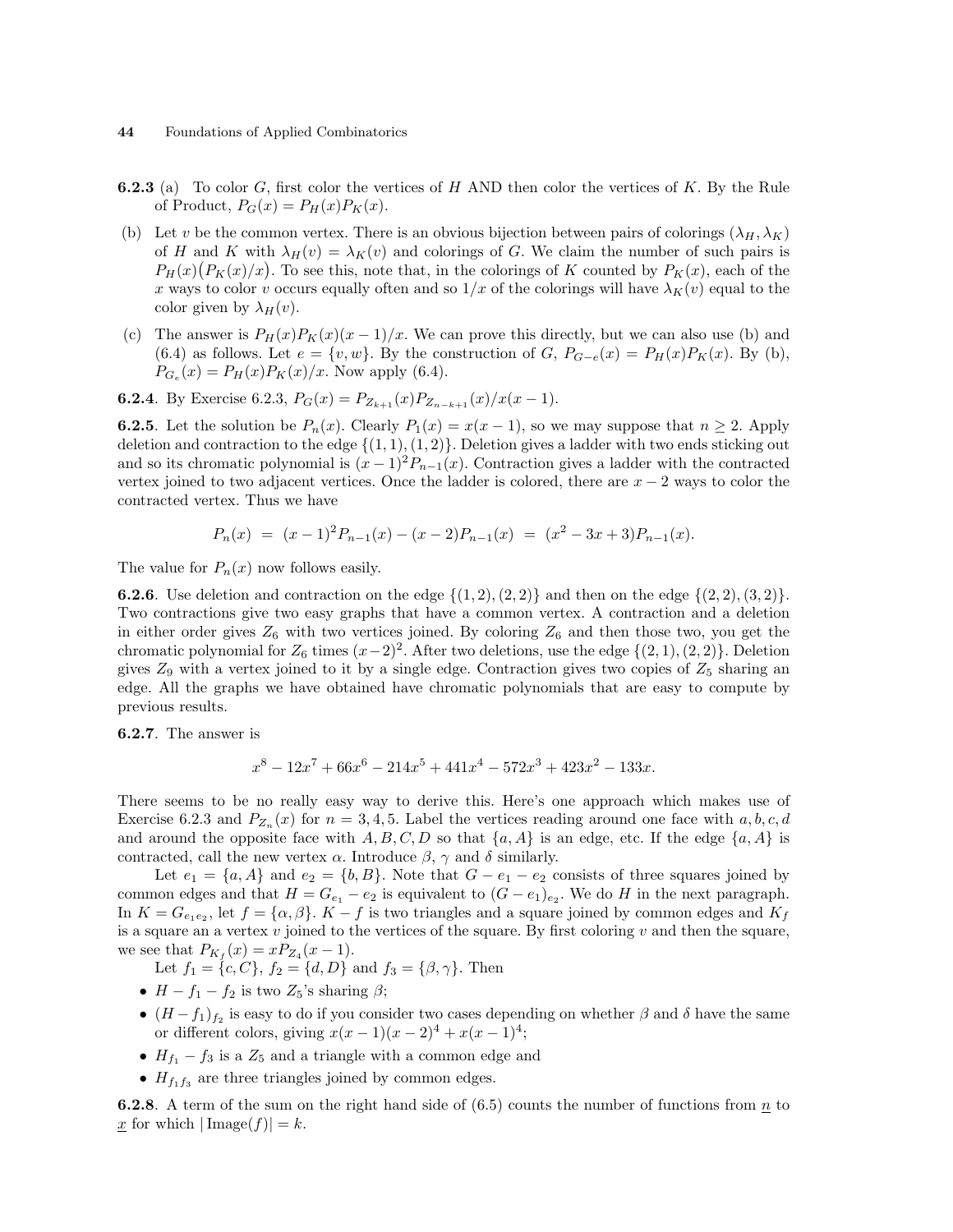6.2.9. This can be done by induction on the number of edges. The starting situation involves some number *n* of vertices with no edges. Since the chromatic polynomial is  $x^n$ , the result is proved for the starting condition.

Now for the induction. Deletion does not change the number of vertices, but reduces the number of edges. By induction, it gives a polynomial for which the coefficient of  $x^k$  is a nonnegative multiple of  $(-1)^{n-k}$ . Contraction decreases both the number of vertices and the number of edges by 1 and so gives a polynomial for which the coefficient of  $x^k$  is a nonnegative multiple of  $(-1)^{n-1-k}$ . Subtracting the two polynomials gives one where the coefficient of  $x^k$  is an nonnegative multiple of  $(-1)^{n-k}$ .

#### Section 6.3

6.3.1. Every face must contain at least four edges and each side of an edge contributes to a face. Thus  $4f \geq$  (edge sides) = 2e. From Euler's relation,

$$
2 = v - e + f \ge v - e + e/2 = (2v - e)/2
$$

and so  $e > 2v - 4$ .

6.3.2. One can see that it contains no cycle of length 3. (Either study it or note that it is bipartite.) By the previous exercise, we must have  $e \leq 2v - 4$  if it is planar; however,  $v = 6$  and  $e = 9$ .

**6.3.3** (a) We have  $2e = fd_f$  and  $2e = vd_v$ . Use this to eliminate v and f in Euler's relation.

- (b) They are cycles.
- (c) If  $d_f \geq 4$  and  $d_v \geq 4$ , we would have  $0 < 2/d_f + 2/d_v 1 \leq 0$ , a contradiction. Thus at least one of  $d_v$  and  $d_f$  is 3. Since  $d_v \geq 3$ , we have  $2/d_v \leq 2/3$ . Thus

$$
0 \ < \ \frac{2}{d_f} + \frac{2}{d_v} - 1 \ \leq \ \frac{2}{d_f} - \frac{1}{3}
$$

and so  $d_f < 2/(1/3) = 6$ . Since  $d_f$  is an integer,  $d_f \le 5$ . Since  $d_f \ge 3$  for a simple graph, interchanging f and v in the above gives us  $d_v \leq 5$ .

(d) Altogether there are 5 possibilities for the pair  $(d_v, d_f)$  by the previous part of the exercise. Given  $d_f$  and  $d_v$ , we can solve (6.9) for e. Then  $vd_v = 2e$  and  $fd_f = 2e$  give v and f. The five graphs turn out to be the Platonic solids with the interiors removed. (They are the tetrahedron, cube, octahedron, dodecahedron and icosohedron.)

6.3.4. This pattern actually appears on a soccer ball, so one could simply get a soccer ball and count. We'll use Euler's relation.

Since each carbon atom is joined to 3 others it lies on 3 edges, there are  $3v = 180$  ends of edges. Since each edge has 2 ends,  $2e = 180$  and so  $e = 90$ . Suppose there are  $f_5$  pentagons and  $f_6$  hexagons. Since each edge appears on two faces,  $5f_5 + 6f_6 = 2e = 180$ . By Euler's relation,  $f_5 + f_6 = e - v + 2 = 32$ . Solving the pair of equations

$$
5f_5 + 6f_6 = 180
$$
 and  $f_5 + f_6 = 32$ ,

we obtain 12 pentagons and 20 hexagons.

**6.3.5.** The value of c is zero. Suppose when we cut as directed we cut through k edges. Each of these edges now becomes two, giving us  $k$  new edges. The same happens with the  $k$  faces. On each of the circles that we fill in with, we also get  $k$  edges and  $k$  vertices. The two circles give us 2 new faces. In summary, if we originally had |V| vertices,  $|E|$  edges and f faces on the torus, we now have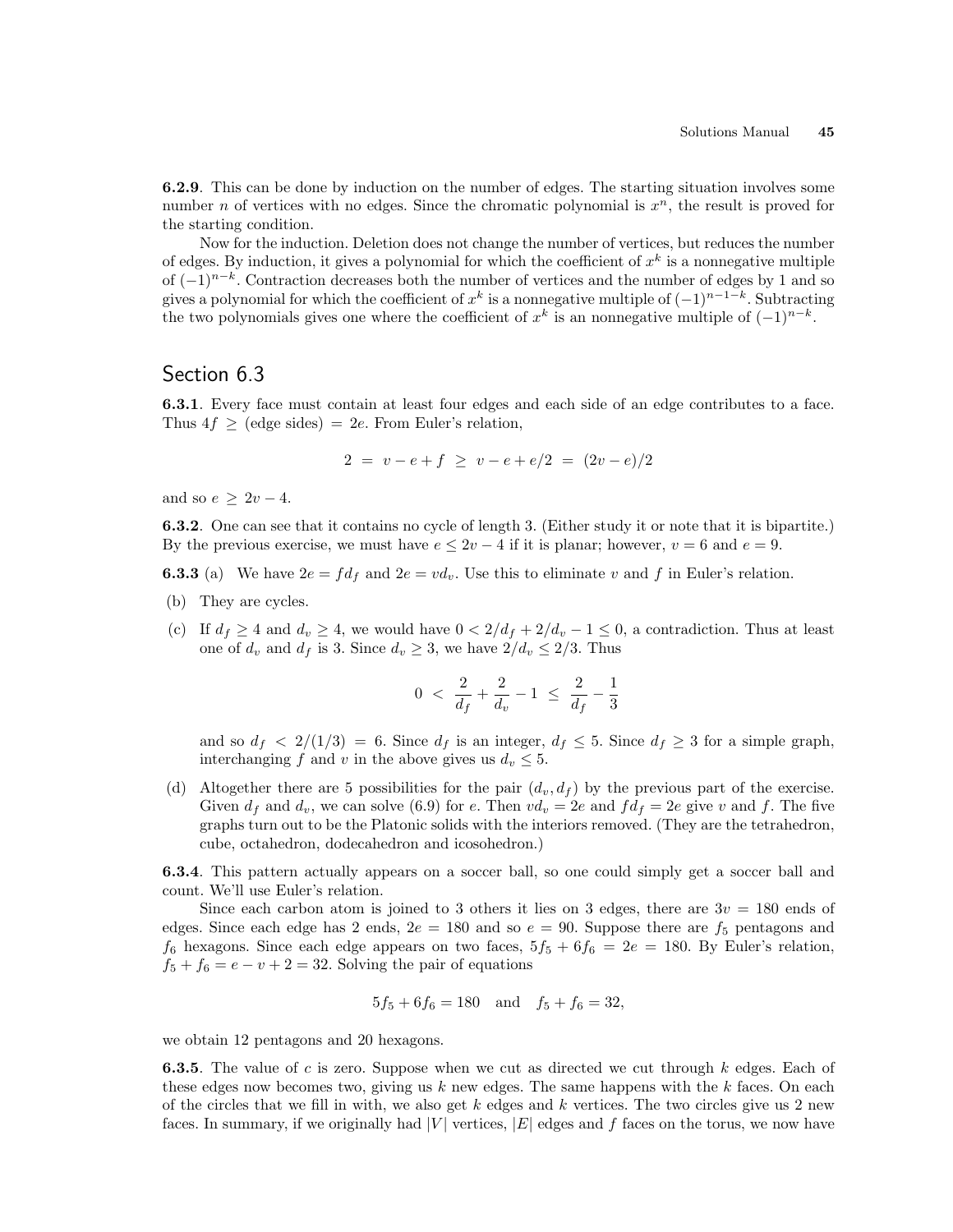a graph embedded on the sphere with  $V | + 2k$  vertices,  $|E| + k + 2k$  edges, and  $f + k + 2$  faces. From Euler's relation on the sphere,

$$
2 = (|V| + 2k) - (|E| + 3k) + (f + k + 2) = |V| - |E| + f.
$$

Thus  $|V| - |E| + f = 0$ .

There's a subtle issue here: We described the cut as if each edge and face it encountered was different. This may not be the case, an edge (and face) can twist around the torus so that the cut meets it more than once; however, the counts are still correct. One way to see this is to imagine what happens if we cut around the face and stretch it flat. Stretching will distort our "bracelet cut" into some sort of curve that may cut through the face several times. Every time it passes through the face it creates another face, two edges and two vertices.

**6.3.6** (b) *abcdace*.

(c) abcdadc.

**6.3.7.** One method is to list all the simple planar graphs with  $V = 5$  and find the least colorings for them. We use a theoretical argument instead.

The lex least proper coloring of  $\underline{k} \subseteq V$  uses at most the first k colors. If it uses all k colors, then vertex k must be connected to each of the other vertices and the first  $k-1$  vertices must use all of the first  $k - 1$  colors.

Let's apply these observations with  $k = 5, 4, 3$  and 2 to a graph whose lex least coloring takes 5 colors. With  $k = 5$ , we see that vertex 5 is connected to each of the first 4 vertices and they use 4 different colors. Now, with  $k = 4$ , we see that vertex 4 is connected to each of the first 3 vertices and they use 3 different colors. Doing the same thing with  $k = 3$  and  $k = 2$ , we finally see that every vertex is connected to every other; i.e., the graph is  $K_5$ , which is not planar.

6.3.8. A solution is

$$
E = \{ \{1, 2\}, \{1, 3\}, \{1, 6\}, \{2, 3\}, \{2, 4\}, \{2, 5\}, \{2, 6\}, \{3, 4\}, \{3, 5\}, \{3, 6\}, \{4, 5\}, \{5, 6\} \}.
$$

6.3.9. The argument for degree 4 is correct. For degree 5, we can assume, perhaps after rotating and or flipping the graph, that  $y_1, \ldots, y_5$  are assigned colors  $c_1, c_2, c_3, c_4$  and  $c_2$ , respectively. Suppose we look at  $y_1$  and  $y_3$  as in the text. The argument given there is okay if we get  $y_1$  and  $y_3$ in separate components. If they are in the same component, we end up switching colors  $c_2$  and  $c_4$ in the component of the subgraph colored by  $c_2$  and  $c_4$  that contains  $v_4$ . The colors of  $y_1, \ldots, y_4$ are now  $c_1$ ,  $c_2$ ,  $c_3$  and  $c_2$ . If  $y_5$  was not in the same component with  $y_4$ , it is colored  $c_2$  and we are done. Unfortunately, if  $y_4$  and  $y_5$  are in the same component, its color is switched to  $c_4$ . You should convince yourself that there is no way to arrange things to avoid this possibility.

6.3.10. The figure on the torus is essentially unique, but if we try to draw it in the plane, there are many possibilities. Figure S.6.1 shows one possible picture.

**6.3.14** (a) Direct each edge  $\{u, v\}$  with  $\lambda(u) < \lambda(v)$  as follows: If  $\{u, v\} = \{s, t\}$ , the edge is  $(v, u)$ ; otherwise, it is  $(u, v)$ . We must show that, for all vertices x, y, there is a directed path from x to y. It suffices to prove that there is a directed walk from x to y. To do this, it suffices to show that for any vertex u there is a directed walk from s to t that contains u, for then we can walk from  $u$  to  $t$ , use the edge  $(t, s)$  and, finally, walk from  $s$  to  $v$ .

We now construct a directed walk from s to t through u. If  $u = s$  or  $u = t$ , it suffices to replace u by any other vertex of  $G$ . (Such a vertex exists because  $G$  has at least two edges and so must have more than two vertices.) To get a walk from s to u, induct on  $k = \lambda(u) - 1$ and to get one from u to t, induct on  $k = n - \lambda(u)$ . Definition 6.4(c) can be used to start the induction at  $k = 1$  and to carry out the induction step.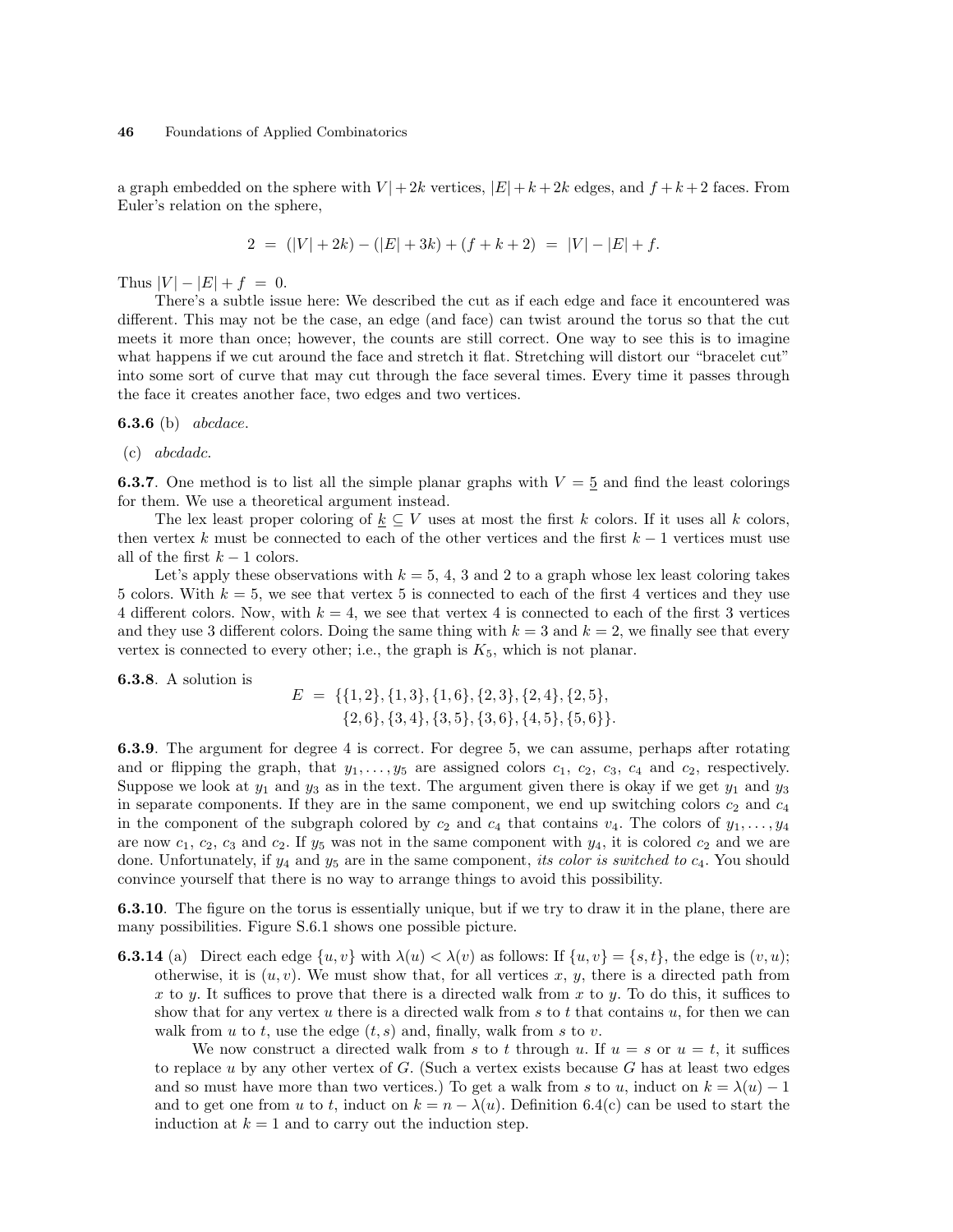

Figure S.6.1 A seven-color map on the torus for Exercise 6.3.10. Cut the square along the dashed lines and tape opposite sides together to form a torus. (To do this, the figure must be on stretchable material, like a rubber sheet.) Partial extra copies of the square are shown above and to the right of the square so you can more easily see where graph edges go.

- (b) Suppose that  $\{u, v\}$  is a bicomponent of G. Then no cycle contains  $\{u, v\}$  and so removing the edge  $\{u, v\}$  disconnects G; that is,  $\{u, v\}$  is an isthmus of G.
- (c) Let u and v be vertices of the graph G. Since G is connected, there is a path  $u = u_1, \ldots, u_k = v$ in G. We will induct on k. If  $k = 2$ , then  $\{u, v\}$  is an edge and belongs to some bicomponent of G and we are done by (a). Otherwise, let i be as large as possible so that  $u_i$  is in the same bicomponent as u. Then  $i \geq 2$ , there is a directed path from u to  $u_i$  by (a) and there is a directed path from  $u_i$  to  $u_k$  by the induction hypothesis. This gives us a directed walk from u to v.

**6.3.15**. We know from the text that a biconnected graph has an st-labeling. If  $|V| = 2$ , the result is trivial. Suppose that we have an st-labeling and that  $\{x, y\}$  is an edge different from  $\{s, t\}$ . We may assume that  $\lambda(x) < \lambda(y)$ . By (iii) in the definition of st-labeling, we can find a sequence  $y = w_1, w_2, \ldots = t$  such that  $\lambda(w_i)$  is strictly increasing and such that  $\{w_i, w_{i+1}\} \in E$ . Similarly, we can find  $x = u_1, u_2, \ldots = s$ . These two paths with  $\{s, t\}$  and  $\{x, y\}$  form a cycle of G and so  $\{x, y\}$ and  $\{s, t\}$  are in the same bicomponent.

## Section 6.4

**6.4.1** (a) The value of a maximum flow is 45. Every maximum flow f will have  $f(q, f) = 10$ . Some other values of f are also determined uniquely, but many are not; for example, the flow into  $r$  can have any value from 15 to 20. Of course, the flows on the minimum cut set are unique. There are four minimum cut sets. The one found using  $\mathcal{A}(f)$  is

$$
\{\{r,h\},\{f,a\},\{k,e\},\{y,u\},\{z,u\}\}.
$$

The others are obtained

- (i) by deleting  $\{r, h\}$  and adding  $\{h, a\}$  and  $\{h, c\}$ ,
- (ii) by deleting  $\{y, u\}$  and  $\{z, u\}$  and adding  $\{u, n\}$ , or
- (iii) by doing both (i) and (ii).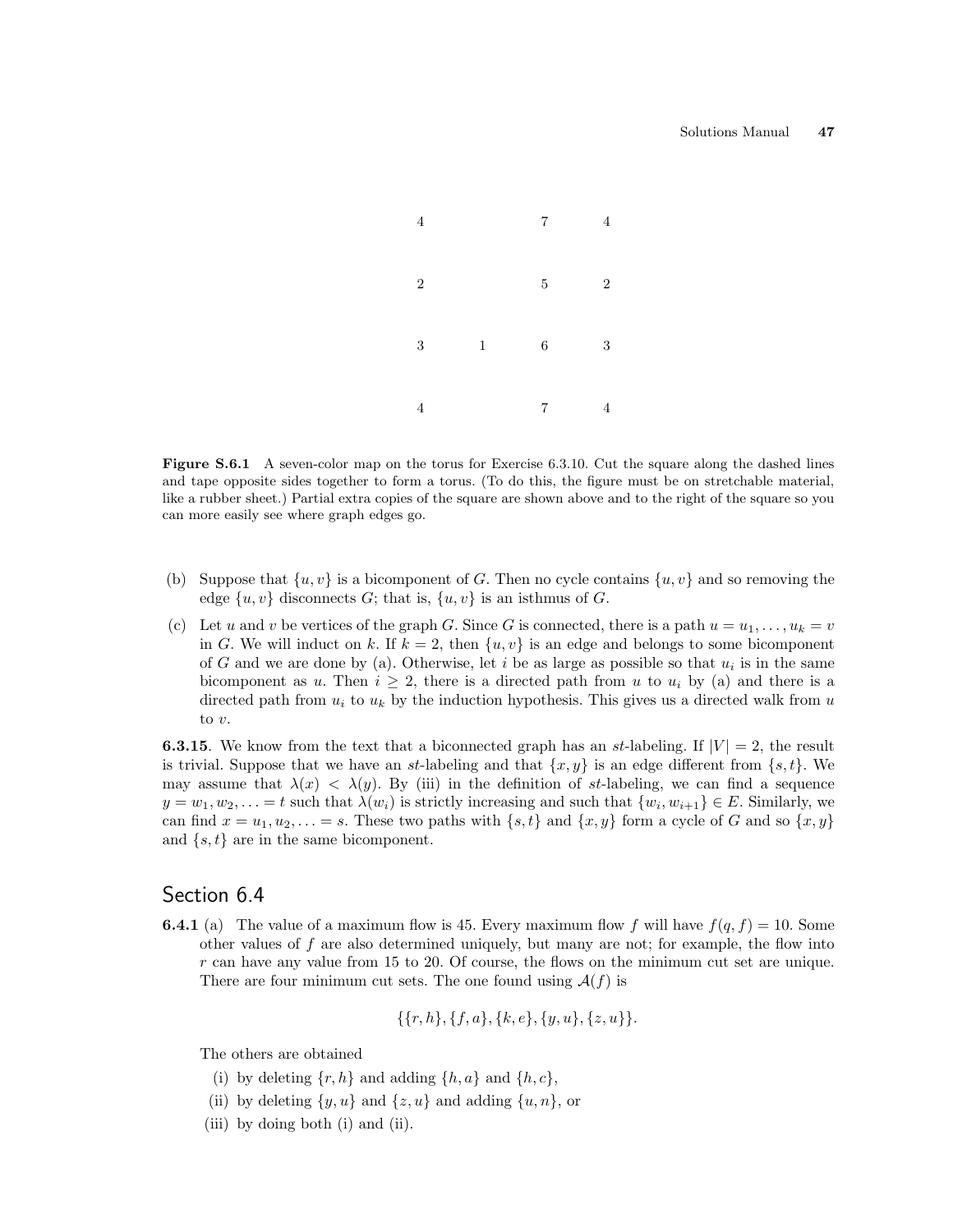- (b) See the previous solution.
- (c) The value of a maximum flow is 25. Every maximum flow f will have  $f(v, q) = 10$ . Some other values of  $f$  are also determined uniquely, but many are not. There is just one minimum cut set:

$$
\{\{c,d\},\{k,e\},\{r,x\},\{w,x\}\}.
$$

(d) See the previous solution. Since we do not have tools for finding all minimum cut sets, you may not have been able to prove that the minimum cut set was unique.

**6.4.2**. Let  $(a, b) \in \text{FROM}(A, B)$  with  $f(a, b) < c(a, b)$ . By the definition of A, there is an augmentable path from some  $D \in \mathcal{D}_{\text{in}}$  to a. Let  $\delta$  be its increment. Since  $b \notin A$ , b is not on this path. By appending b to this path, we obtain an augmentable path with increment  $\min(\delta, c(a, b) - f(a, b)) > 0$ , implying that  $b \in A$ , a contradiction.

Now suppose that  $(b, a) \in \text{FROM}(B, A)$  and  $f(b, a) > 0$ . As before, there is an augmentable path with end a and increment  $\delta$  to which we can append b to obtain an augmentable path with increment min $(\delta, f(b, a))$ .

**6.4.3**. Since no complete augmentable path exists,  $\mathcal{D}_{in} \subseteq A \subseteq V - \mathcal{D}_{out}$ . Since  $b(v) = 0$  for  $v \notin \mathcal{D}$ , it **6.4.3**. Since no complete augmentable path exists,  $\nu_{\text{in}} \\\le A \\\le v - \nu_{\text{out}}$ . Since  $v(v) = 0$  for  $v \notin \nu$ , it follows that  $\sum_{v \in A} b(v) = \sum_{v \in \mathcal{D}_{\text{in}}} b(v)$ , which is the definition of the value of a flow. Recall that is the sum of all flows out of v minus the sum of all flows into v. It follows that for  $e = (x, y) \in E$ ,  $b(x)$  has a contribution of  $f(x, y)$  and  $b(y)$  has a contribution of  $-f(e)$ . We distinguish four cases  $a(x)$  has a contribution of  $f(x, y)$  and  $o(y)$  has a contribution of  $-f(e)$ . We distance according as x and y are in A or B and ask what  $f(e)$  contributes to  $\sum_{v \in A} b(v)$ .

- (i)  $x \in B$ ,  $y \in B$ : Then  $f(e)$  contributes nothing to the sum.
- (ii)  $x \in A$ ,  $y \in A$ : Then  $f(e)$  contributes both  $f(e)$  and  $-f(e)$ , which gives a net contribution of zero.
- (iii)  $x \in A, y \in B$ ; i.e.,  $(e) \in \text{FROM}(A, B)$ : Then  $f(e)$  contributes  $f(e)$  to the sum.
- (iv)  $x \in B$ ,  $y \in A$ ; i.e.,  $(e) \in \text{FROM}(B, A)$ : Then  $f(e)$  contributes  $-f(e)$  to the sum.

**6.4.4**. A maximum flow will have 5 liters/sec flowing into  $D_3$  and 2 liters/sec flowing into  $D_4$  from  $P_2$ . When the pumps worked better, we could put a greater demand on  $P_1$  and so get 8 liters/sec flowing into  $D_3$ .

- **6.4.5** (a) Without examining the network in detail, we would need to let  $c'_1$  and  $c'_2$  (resp.  $c'_3$  and  $c'_4$ ) be the sum of the capacities of edges leaving (resp. entering) the corresponding  $P_i'$ . That way we can guarantee the capability of supplying (resp. removing) as much fluid as the pump could possibly send out to (resp. get in from) other other sources. If we know all the maximum flows for the original network, we may be able to improve on this: We need to set  $c_i'$  to the largest net flow out of (resp. into)  $D_i$  for all maximum flows in the original network. This leads to no improvement in this case.
- (b) Yes. Let  $f'$  be a flow in the new network shown for the exercise. With the  $c'_i$  edges removed and the  $P_i'$  pumps converted back to depots. If we eliminate these edges from  $f'$  we obtain a flow f in the network of Figure 6.6. We'll have value $(f)$  = value $(f')$  because the sum of the net flows out of  $D_1$  and  $D_2$  for f equals the net flow out of  $D_0$  for f' because  $b(P'_1) = b(P'_2) = 0$ for  $f'$ .

**6.4.6**. Let  $(A, B)$  be a cut partition and consider any directed path P from a source to a sink. The path starts in A and end in B. If x is the last vertex of P that is in A and y is the next vertex of P, then  $(x, y) \in \text{FROM}(A, B)$ . Since any path P from a source to a sink has an edge in  $\text{FROM}(A, B)$ , this is a cut set.

Conversely, suppose that F is a cut set. Let A consist of  $\mathcal{D}_{\text{in}}$  and all vertices that can be reached from  $\mathcal{D}_{\text{in}}$  along a directed path containing no edges of F. Since F is a cut set, A contains no sinks and so  $(A, B)$  with  $B = V - A$  is a cut partition. Suppose  $e = (x, y) \in \text{FROM}(A, B)$ . Since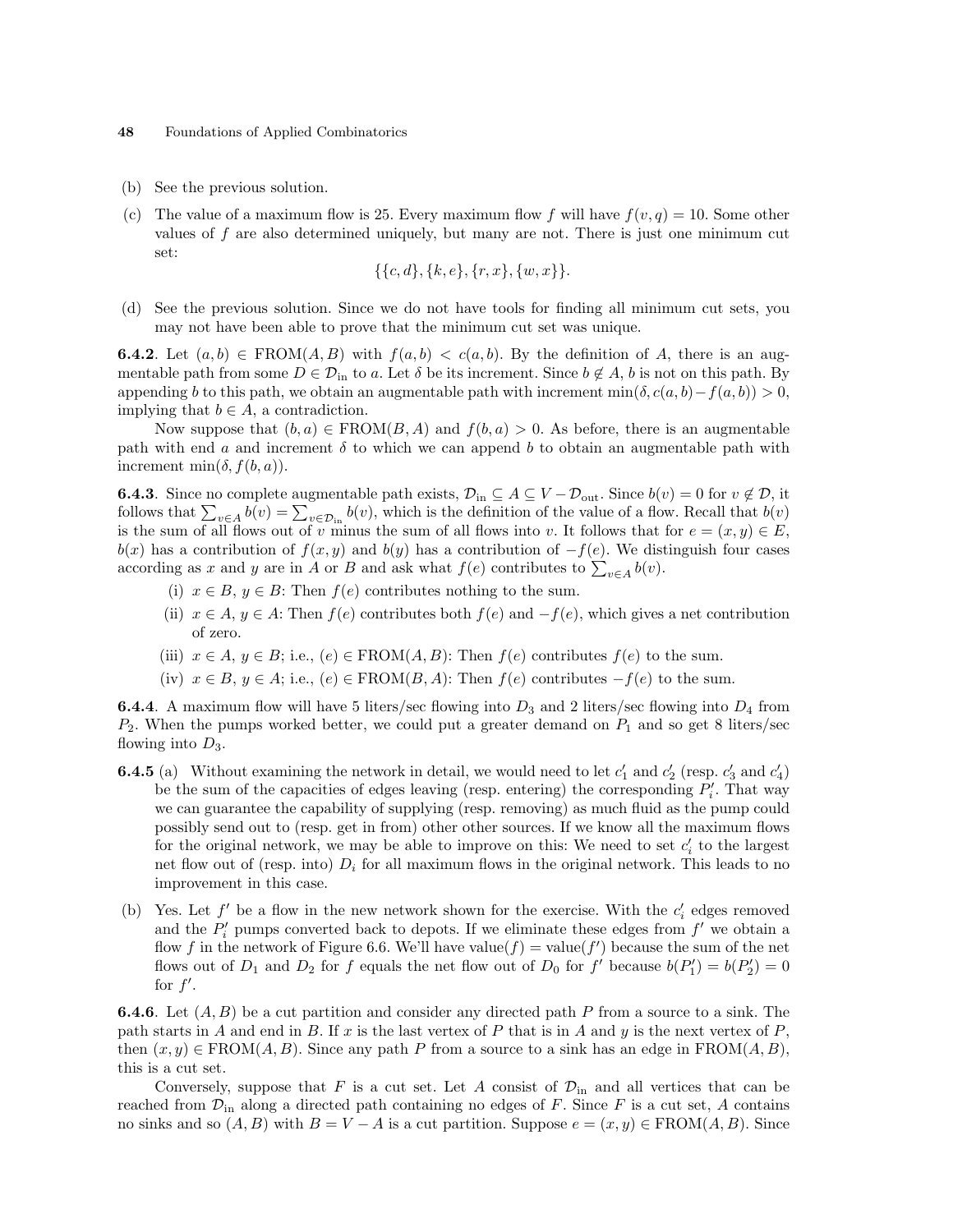$x \in A$ , there is a path P from a source to x that contains no edge of F. Append e to this path. Since  $y \notin A$ , the new path contains an edge in F. Thus  $e \in F$  and so  $\text{FROM}(A, B) \subseteq F$ . (Note that we generally do not have equality because F may be "too large;" e.g., we could have  $F = E$ .)

**6.4.7.** Let f and g be two maximum flows and let  $A = \mathcal{A}(f)$ . By the proof of the Augmentable Path Theorem, we see that  $value(g) = value(f)$  if and only if  $g(e) = c(e)$  for all  $e \in \text{FROM}(A, B)$ and  $g(e) = 0$  for all  $e \in \text{FROM}(B, A)$ . It is tempting to conclude that therefore  $A = \mathcal{A}(g)$ , but this does not follow immediately.

Here is a correct proof. As above, let  $A = \mathcal{A}(f)$ . If  $A \neq \mathcal{A}(g)$ , we can assume that there is some  $v \in \mathcal{A}(g)$  with  $v \notin A$ . (If not, interchange the names of f and g.) Let  $u_1, u_2, \ldots$  be an augmentable path for g that ends at v. Let  $\delta$  be its increment. Since  $v \notin A$ , and  $u_1 \in \mathcal{D}_{in} \subseteq A$ , there is an i with  $u_i \in A$  and  $u_{i+1} \in B$ . If  $e = (u_i, u_{i+1})$  is the directed edge of G, then  $g(e) \leq c(e) - \delta$  and  $e \in \text{FROM}(A, B)$ . If  $e = (u_{i+1}, u_i)$  is the directed edge of G, then  $g(e) \geq \delta$  and  $e \in \text{FROM}(B, A)$ . In either case, the idea in the previous paragraph proves that value $(g) <$  value $(f)$ , contradicting the assumption that  $q$  is a maximum flow.

- **6.4.8** (a) Let  $a_1, \ldots, a_n$  be a system of distinct representatives. Since they are distinct, they must be a permutation of  $\underline{n}$ . Since  $a_i \in A_i$ , it is different from all other entries in the *i*th column of L.
- (b) We have  $s \in A_i$  if and only if s does not appear in the *i*th column of L. Since s appears once in each row, it appears exactly  $r$  times in  $L$ . Since each appearance is in a different column, it appears in r columns and so does *not* appear in exactly r of the  $A_i$ 's.
- (c) (Since the *i*th column contains r distinct integers  $|A_i| = n-r$ .) We use the Philip Hall Theorem. Suppose that  $I \subseteq n$ . Form a list (ordered or not) by including the elements of each  $A_i$  for  $i \in I$ . Since  $|A_i| = n-r$ , the list has  $(n-r)|I|$  elements, not all of By the previous part, each element appears on the list exactly  $n - r$  times. Thus the list contains  $(n - r)|I|/(n - r) = |I|$  distinct elements. (When  $n = r$ , this breaks down because we have  $0/0$ .)
- (d) Suppose L is an  $r \times n$  Latin rectangle. It can trivially be completed when  $n r = 0$ , since it is already a square. Suppose that  $r < n$ . By the previous part of the exercise, we can add a row to L to obtain an  $(r+1) \times n$  Latin rectangle L'. Since  $n - (r+1) < n - r$ , L' can be completed by induction.
- **6.4.9** (c) By induction, there is an SDR for the  $A_i$ ,  $i \in I$ . If the claimed inequality is true, then there is also an SDR for the  $B_i$ ,  $i \in \underline{n} - X$ . Taken together, these give us our representatives. It remains to prove the inequality. We have

$$
\bigcup_{i \in I \cup R} A_i = \left( \bigcup_{i \in R} B_i \right) \cup X,
$$

where the last union is disjoint. Thus

$$
\left|\bigcup_{i\in R}B_i\right| = \left|\bigcup_{i\in R\cup I}A_i\right| - |X| \geq |R\cup I| - |I| = |R|.
$$

**6.4.10**. Following the hint, we make a network with one source u and one sink v. Let each edge have capacity 1. Given a set of directed edge disjoint paths, define a flow f by setting  $f(e) = 1$  if e belongs to any of the paths in the set and  $f(e) = 0$  otherwise. You should be able to see that this is indeed a flow and that value( $f$ ) is the number of paths. Thus the maximum number of edge disjoint paths does not exceed the value of the network's maximum flow. We will show how to associate value $(g)$ edge disjoint paths an integer valued flow g. The Integer Flow and Max-Flow Min-Cut Theorems will complete the proof.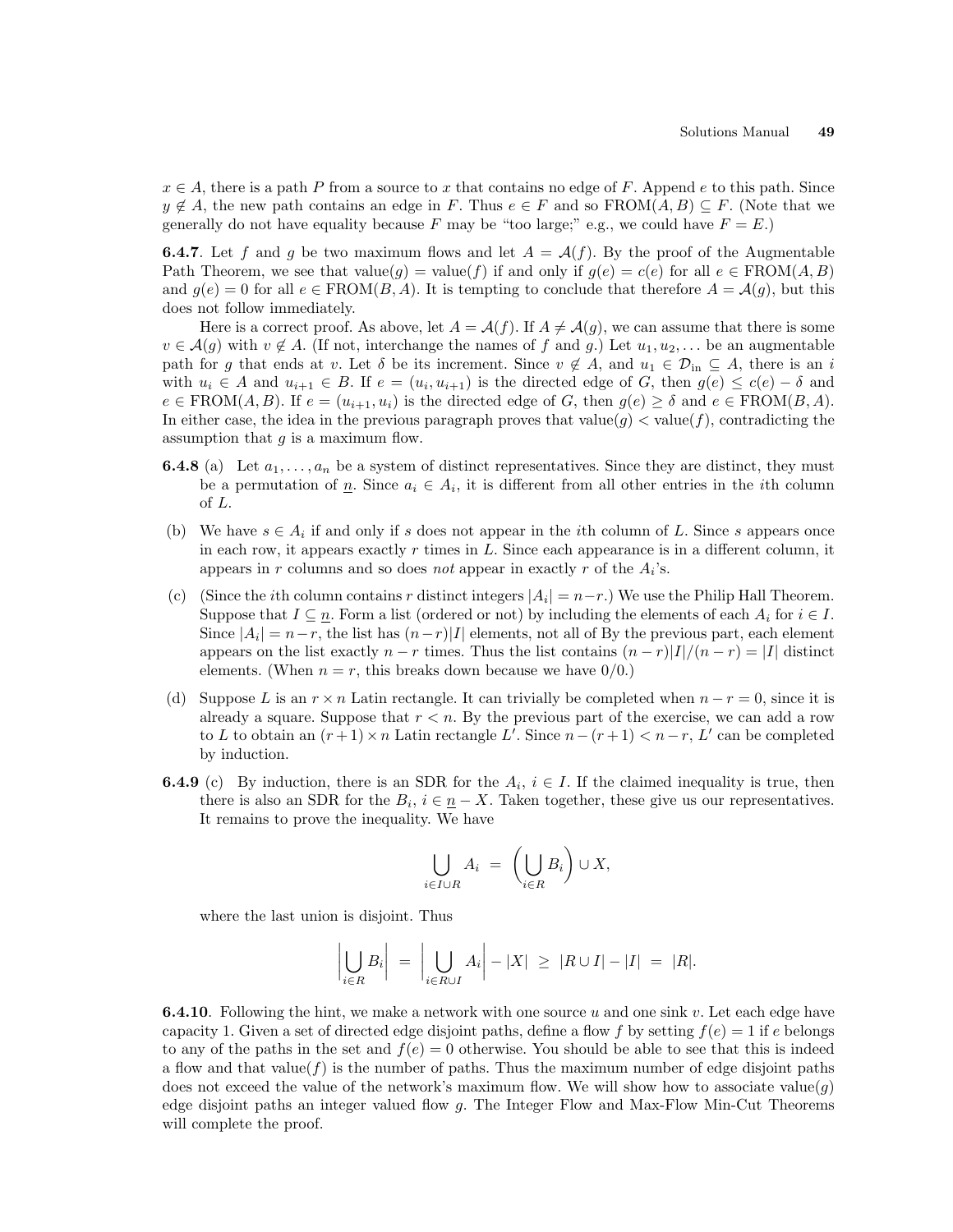We'll show how to build up a set of edge disjoint paths from g. Choose an edge  $e_1 = (u, u_1)$ with  $u_1 \in \mathcal{D}_{\text{in}}$  and  $g(e_1) = 1$ . Since g is a flow, either  $u_1 \in \mathcal{D}$  or there is an edge  $e_2 = (u_1, u_2)$ with  $g(e_2) = 1$ . Proceeding in this manner, we obtain a directed path  $e_1, \ldots, e_k = (u_{k-1}, u_k)$  with  $u_k \in \mathcal{D}$ . Set  $g'(e_i) = 0$  for  $1 \leq i \leq k$  and  $g'(e) = g(e)$  otherwise to obtain a new flow. If  $u_k = u$ , value(g') = value(g). If  $u_k = v$ , value(g') = value(g) - 1 and we add the path to our set of paths. Iterating this process, we eventually reach a flow of with value zero and a set of value(g) edge disjoint paths from  $u$  to  $v$ .

6.4.11. The result in the previous exercise is valid when all edges are taken to be undirected. To see this, construct a directed graph by replacing each edge  $\{x, y\}$  of G with the two edges  $(x, y)$  and  $(y, x)$ . The first part of the previous proof goes through. If a directed path  $e_1, e_2, \ldots$  is constructed from a flow, replace each edge  $(x, y)$  in the directed path with  $\{x, y\}$ . This gives what we will call a pseudo-path. The same edge may appear twice in the pseudo-path because there may be two directed edges  $e_i = (x, y)$  and  $e_j = (y, x)$  which give the same undirected edge. We may assume that  $i < j$ . Replace the pseudo-path with the pseudo-path obtained from  $e_1, \ldots, e_{i-1}, e_{j+1}, \ldots$  Iterating this process eventually leads to a path from  $u$  to  $v$ . (You may want to fill in some details about that.)

6.4.12. The problem pretty well states what is to be proved. For the undirected case, first convert it to a directed graph as done in the previous exercise. For the directed case, split each vertex  $x$ as done in Exercise 6.4.4 to obtain a pair of vertices and an edge  $(x', x'')$  connecting them. Let the source be  $u''$  and the sink  $v'$ . When a directed path is obtained, reverse the steps. Note that each vertex can appear in at most one directed path because  $c(x', x'') = 1$  in the altered graph.

# Section 6.5

- **6.5.1** (a) The probability that a vertex v has degree d is  $\binom{n-1}{d}$ ¢  $p^{d}(1-p)^{n-1-d}$  since we must choose d of the remaining  $n-1$  vertices to connect to v, then multiply by the probability of an edge being present (p) or absent  $(1-p)$ . Probabilities multiply since edges are independent in  $\mathcal{G}_p(n)$ . being present (p) or absent  $(1-p)$ . Probabilities multiply since edges are independent in  $\mathcal{G}_p(n)$ .<br>Using linarity of expectation and summing over all n vertices, we get  $n\binom{n-1}{d}p^d(1-p)^{n-1-d}$ .
- (b) If C is a potential 4-cycle of 4 vertices, let  $X_C = 1$  if the cycle is present and  $X_C = 0$  if it is not. Then  $\mathbf{E}(X_C) = p^4$ . We must multiply this by the number of choices for C; that is, the number Then  $E(XC) - p$ . We must multiply the of potential 4-cycles. This number is  $\binom{n}{4}$  $\phi$   $\times$  3 =  $\frac{n(n-1)(n-2)(n-3)}{4\times2}$ , which can be derived in at least two ways:
	- Note that there are 3 ways to make a 4-cycle out of a set of 4 vertices.
	- Choose an ordered list of 4 vertices that represent walking around a cycle. There are 4 vertices that could have been chosen as the starting vertex and 2 ways we could have gone around the cycle.
- (c) This is the same as the previous situation, except that now we must make sure the two edges This is the same as the previous situation, except that now we must make sure that cut across the 4-cycle are not present. Hence the answer is  $3\binom{n}{4}p^4(1-p)^2$ .
- **6.5.2** (a) For each injection  $\varphi: V_H \to \underline{n}$ , let  $X_{\varphi} = 1$  if the injection is an embedding of H into the random graph and let  $X_{\varphi} = 0$  otherwise. Then  $\mathbf{E}(X_{\varphi}) = p^{|E_H|}$ . The number of choices for  $\varphi$ is  $n(n-1)\cdots(n-|V_H|+1) = \frac{n!}{(n-|V_H|)!}$ .
- (b) The number of possible edges in a set of  $|V_H|$  vertices is  $\binom{|V_H|}{2}$ ¢ . Call this number  $H_2$ . The answer is  $\frac{n!}{(n-|V_H|)!} p^{|E_H|} (1-p)^{H_2-|E_H|}$ .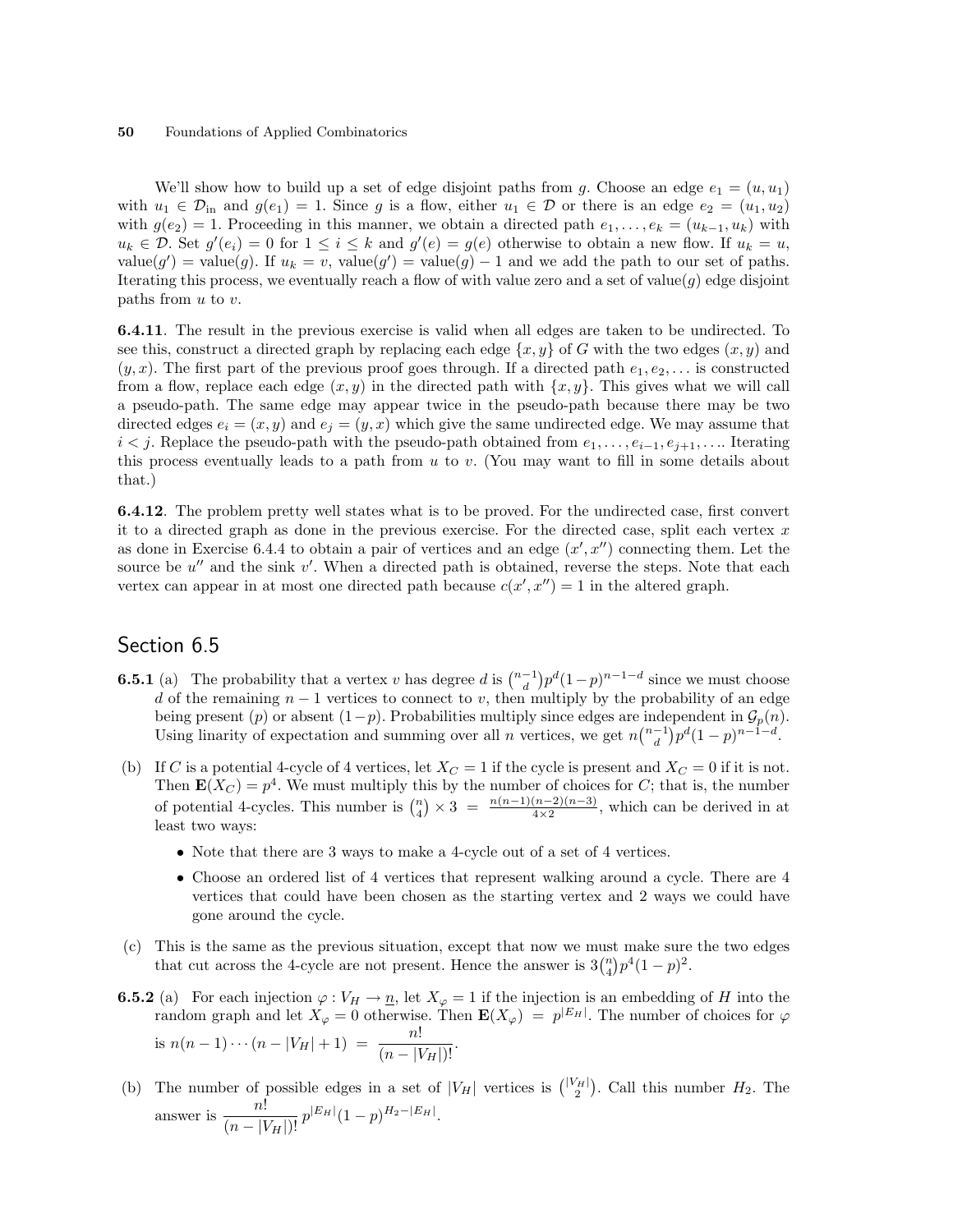- (c) Suppose  $V_H = \{a, b, c\}$  and that  $\{p, q, r\}$  are the vertices of a triangle in a random graph. The triangle formed by  $\{p,q,r\}$  in counted once in Example 6.13. In part (a) it is counted 6 times because there are 6 injections  $\varphi: \{a, b, c\} \to \{p, q, r\}.$
- **6.5.3** (a) The probability of a cycle is the probability of the union of the sets  $\mathcal{G}_C$ . The probability of the union of sets, is less than or equal to the sum of their separate probabilities; that is,  $Pr(A \cup B \cup \cdots) \leq Pr(A) + Pr(B) + \cdots$
- (b) The denominator is  $|\mathcal{G}(n, k)|$ . The numerator counts graphs as follows. There are  $(c 1)!$ directed cycles. Since each cycle can be made directed in two ways, there are  $(c-1)!/2$  cycles. Since we have used up c edges making the cycle, we must choose  $k-c$  edges from the remaining  $N - c$  unused edges. ¢
- (c) Collect terms in (a) according to  $c = |C|$  and use (b). There are  $\binom{n}{c}$ c-subsets of  $\underline{n}$ .
- (d) The left side comes from writing  $\binom{x}{m}$ ¢  $=\frac{x(x-1)\cdots(x-m+1)}{m!}$  $\frac{m(n-m+1)}{m!}$  and doing some algebra. The inequality comes from  $\frac{k!}{(k-c)!} < k^c$  and  $\frac{x-j}{y-j} < \frac{x}{y}$  when  $y > x \geq j$ .
- **6.5.4** (a) We need k edges. Since each has probability p and they are independent in  $\mathcal{G}_p(n)$ , the answer is  $p^k$ .
- (b) There are less than  $n^k/k$  possible cycles. By (a), each has probability less than  $p^k$ .
- (c) By (b), the probability of a cycle is less than

$$
\sum_{k\geq 3} (pn)^k / k \ \leq \ \sum_{k\geq 3} (pn)^k / 3 \ = \ \frac{(pn)^3}{3(1 - pn)} \ \leq \ (pn)^3.
$$

- **6.5.5** (a) Let T contain a close to half the vertices as possible. If  $|V| = 2n$ ,  $|T| = n$  and  $|V T| = n$ . Since G contains all edges, this choice of T gives us a bipartite subgraph with  $n^2$  edges. When  $|V| = 2n+1$ , we take  $|T| = n$  and  $|V - T| = n+1$ , obtaining a bipartite subgraph with  $n(n+1)$ edges.
- (b) The example bound is  $|E|/2$  and  $|E| = |\mathcal{P}_2(V)| = |V|(|V|-1)/2$ . For  $|V| = 2n$ , we have  $|E|/2 = n(2n-1)/2 = n^2 - n/2$ . Hence the bound is off by  $n/2$ . This may sound large, but the relative error is small: Since  $(n^2 - n/2)/n^2 = 1 - 1/2n$ , the relative error is  $1/|V|$ . We omit similar calculations for  $|V| = 2n + 1$ .
- (c) The idea is to construct the largest possible complete graph and then add edges in any manner The idea is to construct the largest possible complete graph and then add edges in any manner<br>whatsoever. Let m be the largest integer such that  $k \geq {m \choose 2}$ , choose  $S \subseteq V$  with  $|S| = m$ , whatsoever. Let *m* be the largest integer such that  $\kappa \geq \binom{2}{2}$ , choose  $\beta \subseteq V$  with  $|\beta| = m$  construct a complete graph on *m* vertices using  $\binom{m}{2}$  edges, and insert the remaining  $k - \binom{m}{2}$ edges in any manner to form a simple graph  $G(V, E)$ . By (a), the number of edges in a bipartite subgraph of the complete graph on T has at least  $(m/2)^2 - m$  edges for some constant C Since m is as large as possible,  $k < \binom{m+1}{2}$  $\check{\phantom{a}}$  $\frac{(m+1)^2}{2}$  $\frac{+1}{2}$ . Thus  $m+1$ √  $\overline{2k}$ . Also, since  $k \geq {m \choose 2}$ ¢  $> \frac{(m-1)^2}{2}$ e as possible,  $k < \binom{m+1}{2} < \frac{(m+1)^2}{2}$ . Thus  $m+1 > \sqrt{2k}$ . Also, since  $k \geq \binom{m}{2} > \frac{(m-1)^2}{2}$ ,  $m-1 < \sqrt{2k}$ . Hence the number of edges in bipartite subgraph is at least

$$
(m/2)^2 - m > \frac{(\sqrt{2k} - 1)^2}{4} - \sqrt{2k} - 1,
$$

Which equals k minus terms involving  $k^{1/2}$  and constants.

(d) Call the colors 1,2,3. Let  $V_i$  be the set of vertices colored with color i and let  $E_{i,j}$  be the set of edges in G that connect vertices in  $V_i$  to vertices in  $V_j$ . Since  $|E| = |E_{0,1}| + |E_{0,2}| + |E_{1,2}|$ , at least one of  $|E_{i,j}|$  is at most  $|E|/3$ . Suppose it is  $E_{1,2}$ . The bipartite subgraph whose edges connect vertices in  $V_0$  to vertices in  $V_1 \cup V_2$  contains  $E - |E_{1,2}| \geq 2|E|/3$  edges.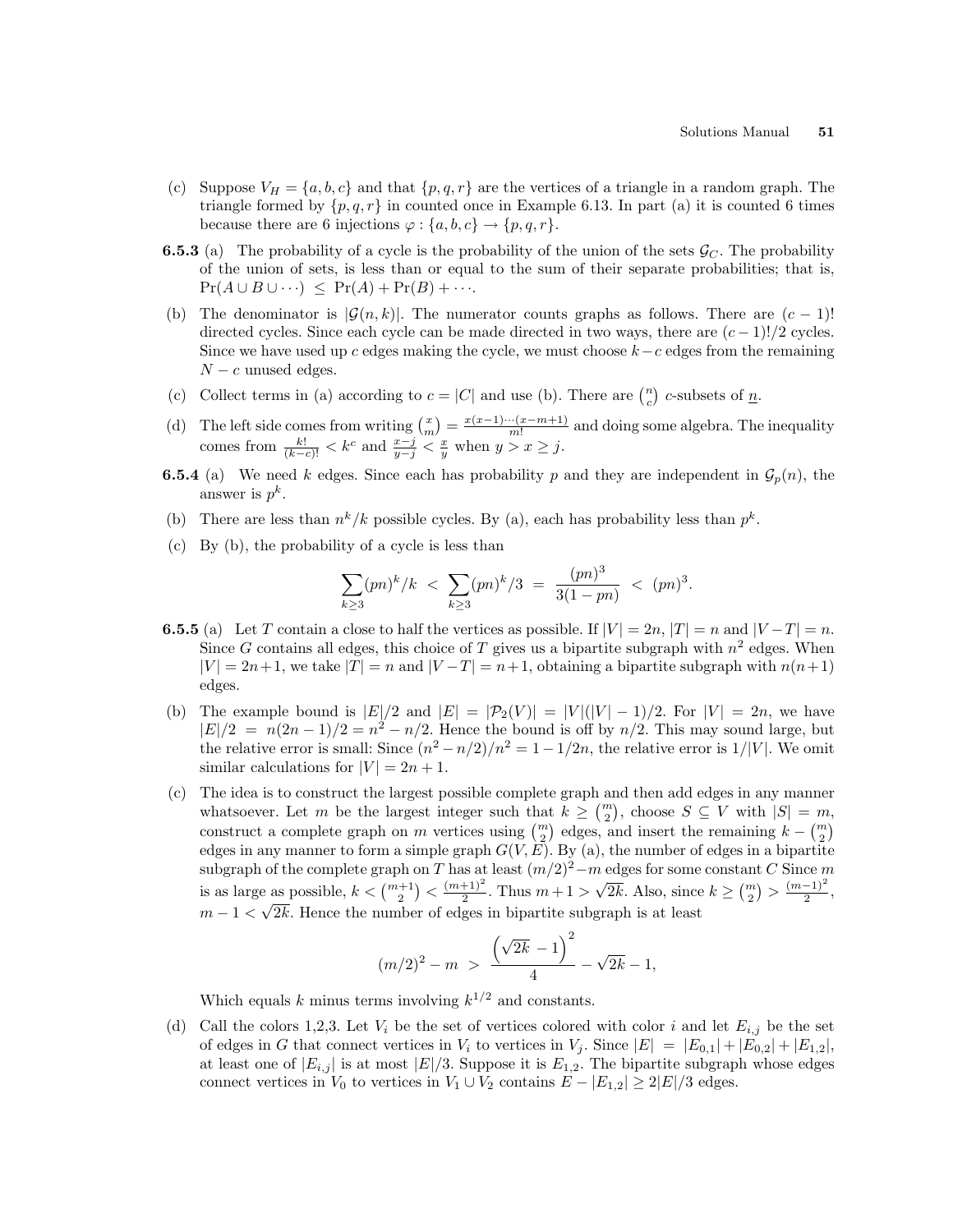## Section 6.6

6.6.1. The left column gives the input and the top row the states.

$$
\begin{array}{c|cccc}\n & 0 & 1 & 2 & 3 & 4 \\
\hline\n0 & 0 & 2 & 4 & 1 & 3 \\
1 & 1 & 3 & 0 & 2 & 4\n\end{array}
$$

6.6.2 (a) and (b) The digraph can be drawn from the transition table. There will be 3 states, 0,1,2, corresponding to the remainder after dividing the number by 3. Thus the starting and accepting state are both 0. Here's the transition table.

$$
\begin{array}{c|cc}\n & 0 & 1 \\
\hline\n0 & 0 & 1 \\
1 & 2 & 0 \\
2 & 1 & 2\n\end{array}
$$

(c) Here's the transition table. The starting and accepting states are both 0.

|  |  | $\begin{array}{c cccccccc} 0&1&2&3&4&5&6&7&8&9\\ \hline 0&0&1&2&0&1&2&0&1&2&0\\ 1&2&0&1&2&0&1&2&0&1&2\\ 2&1&2&0&1&2&0&1&2&0&1 \end{array}$ |  |  |  |
|--|--|--------------------------------------------------------------------------------------------------------------------------------------------|--|--|--|
|  |  |                                                                                                                                            |  |  |  |
|  |  |                                                                                                                                            |  |  |  |
|  |  |                                                                                                                                            |  |  |  |

- (d) What follows is probably the easiest and most natural way to think about the problem, but there is a more general idea that is found in the next part. Since 10 has a remainder of 1 when divided by 3, the remainder of  $a_k10^k$  when divided by 3 is the same as the remainder of  $a_k$ . Thus processing a number from left to right will be the same as from right to left. Consequently the previous transition table works.
- (e) If we attempt to use the idea of the previous part, we see that the remainder of dividing  $2^k$  by 3 depends on whether  $k$  is odd or even. This suggests that our state consist of two parts, one for the parity of  $k$  and one for the remainder so far. There is another way to think about this that works in general. Suppose that we are working in base b and looking at divisibility by  $d$ . Also suppose that B is such that  $bB$  has remainder 1 when divided by d. Note that a number N is divisible by d if and only if  $NB<sup>n</sup>$  is divisible by d and that

$$
B^{n}(a_{n}b^{n}+\cdots+a_{1}b^{1}+a_{0}b^{0}) = a_{0}B^{n}+a_{1}B^{n-1}(bB)+\cdots+a_{n}B^{0}(bB)^{n}.
$$

Using the fact the  $(bB)^k$  has remainder 1 when divided by d, This number has the same remainder as  $a_0B^n + \cdots + a_nB^0$ . This means that our original number is divisible by d if and only if the number we get by switching right and left and changing to base  $B$  is divisible by  $d$ . With  $b = 10$  and  $d = 3$ , we can take  $B = 10$  since dividing  $bB = 100$  by 3 gives remainder 1. Hence the solution for left to right works for right to left. As a further example, suppose the base is still 10 but now  $d = 7$ . Since 50 has a remainder of 1, we can set  $B = 5$ .

6.6.3. The states are 0, O1, E1 and R. In state 0, a zero has just been seen; in O1, an odd number of ones; in E1, an even number. The start state is 0 and the accepting states are 0 and O1. The state R is entered when we are in E1 and see a 0. Thereafter, R always steps to R regardless of input. You should be able to finish the machine.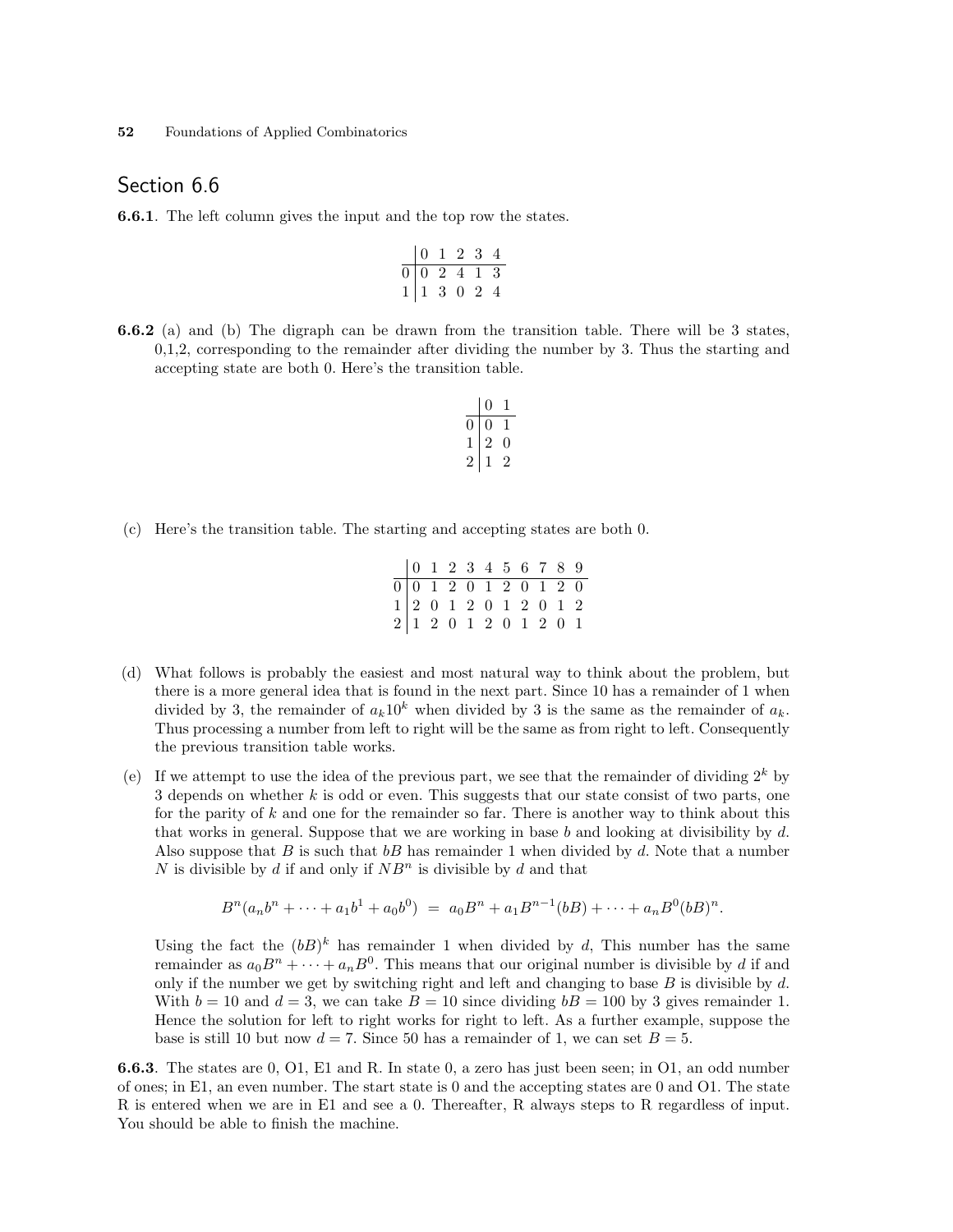|                | $\sigma \bullet \to \delta$ | comments on state               |
|----------------|-----------------------------|---------------------------------|
| b              | s1 sd z -1a                 | starting                        |
| s1             | z sdz 1a                    | part 1 sign seen                |
| 1a             | z 2 e 1a                    | part 1 digits seen; accepting   |
| sd             | z z z 1b                    | decimal seen, no digits yet     |
| 1b             | zze 1 b                     | part 1 after decimal; accepting |
| $\overline{e}$ | s2 z z 2                    | E seen                          |
| s2             | $z \, z \, z \, 2$          | part 2 sign seen                |
| $\overline{2}$ | $z \, z \, z \, 2$          | part 2 digits seen; accepting   |
| z              | z<br>Z<br>- 7<br>z          | error seen                      |

Figure S.6.2 The transition table for a finite automaton that recognizes floating point numbers, the possible inputs are sign  $(\sigma)$ , decimal point  $(\bullet)$ , digit  $(\delta)$  and exponent symbol (E). The comments explain the states.

6.6.4. If you understand what this automaton is recognizing and the significance of the states, it makes the problem easier. It is looking for strings of digits which may have a sign to begin with. The state b corresponds to having seen nothing, s to having seen a sign, d a digit and z something illegal.

- (b) It recognizes all nonempty strings of digits with an optional sign at the start. Thus it would not recognize the string "+".
- (c) It recognizes all nonempty strings that consist of an optional sign followed by digits. Thus it would recognize the string "+".

**6.6.5.** In our input, we let  $\delta$  stand for any digit, since the transition is independent of which digit it is. Similarly,  $\sigma$  stands for any sign. There is a bit of ambiguity as to whether the integer after the E must have a sign. We assume not. The automaton contains three states that can transit to themselves: recognizing digits before a decimal, recognizing digits after a decimal and recognizing digits after the E. We call them 1a, 1b and 2. There is a bit of complication because of the need to assure digits in the first part and, if it is present, in the second part. The transition table is given in Figure S.6.2.

6.6.6 (a) Our states will be 0, 1, p, and i, where p indicates that we have just seen what could be an isolated 1 and i indicates that we have seen an isolated one. The start state is 0 and the accepting states are p and i. Here's the transition table.

|   | i) |   |
|---|----|---|
|   |    | р |
| 1 | IJ |   |
|   | i  |   |
| i | i  | i |
|   |    |   |

(b) We can join together what look roughly like two copies of the previous machine. The states in the second one are postfixed with an r and are used to look for a second isolated one. The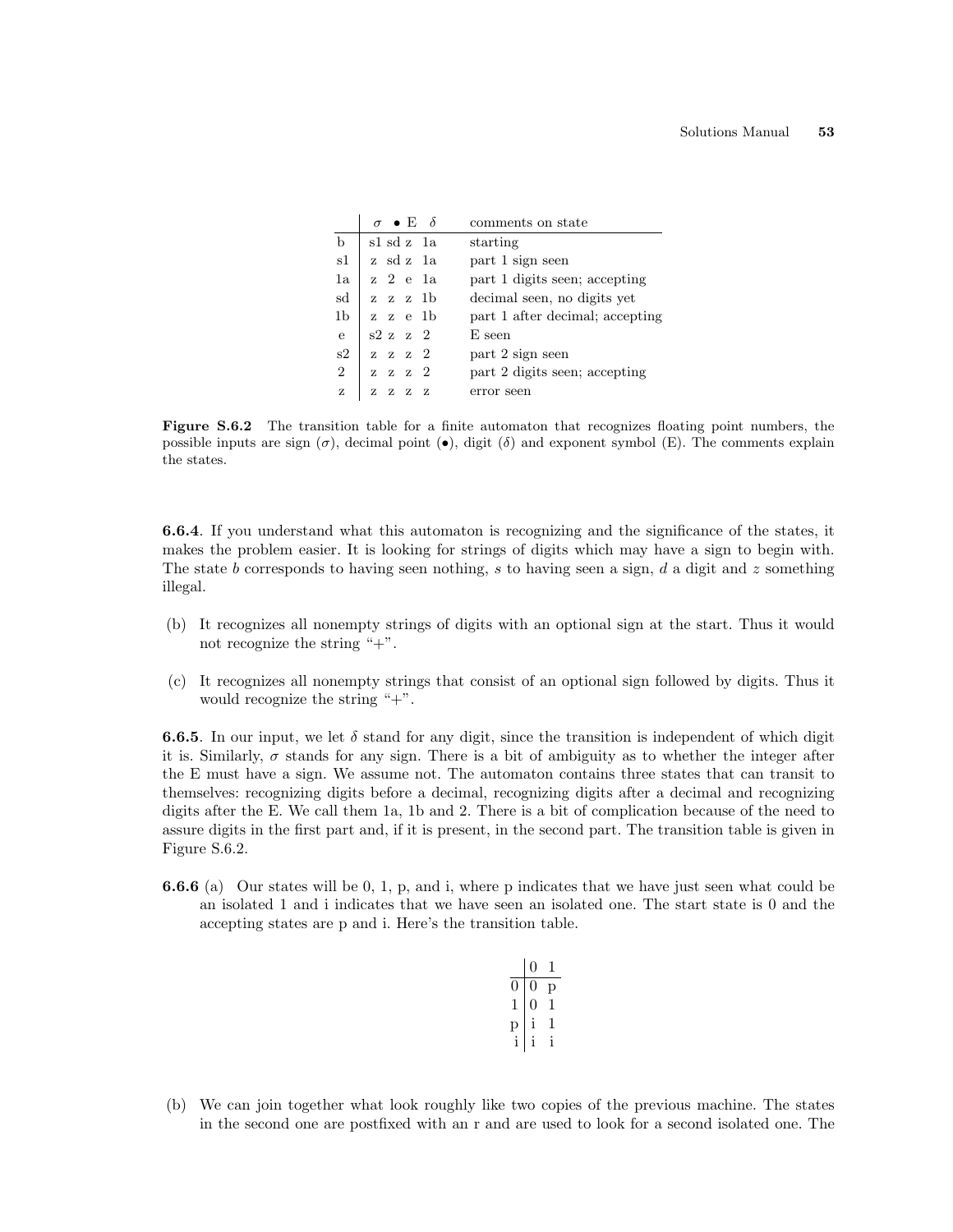|          | 5  | 10                                                                                                                                    | 25                                                                                                                | A  | В            | С  | R                  |
|----------|----|---------------------------------------------------------------------------------------------------------------------------------------|-------------------------------------------------------------------------------------------------------------------|----|--------------|----|--------------------|
| $\Omega$ | 5  | 10                                                                                                                                    | 25                                                                                                                |    | $\mathbf{0}$ |    |                    |
| - 5      | 10 | 15                                                                                                                                    | 30                                                                                                                | 5  | 5            | 5  | 0, R5              |
| 10       | 15 | 20                                                                                                                                    | 10, R25                                                                                                           | 10 | 10           | 10 | 0, R10             |
| 15       | 20 | 25                                                                                                                                    | 15, R25, 0, A0                                                                                                    |    | 15           | 15 | 0, R <sub>15</sub> |
| 20       | 25 | 30                                                                                                                                    | 20, R <sub>25</sub> 0, A <sub>5</sub> 0, B <sub>0</sub>                                                           |    |              | 20 | 0, R20             |
| 25       | 30 |                                                                                                                                       | 25, R <sub>10</sub> 25, R <sub>25</sub> 0, A <sub>10</sub> 0, B <sub>5</sub> 0, C <sub>0</sub> 0, R <sub>25</sub> |    |              |    |                    |
| 30       |    | 30, R <sub>5</sub> 30, R <sub>10</sub> 30, R <sub>25</sub> 0, A <sub>15</sub> 0, B <sub>10</sub> 0, C <sub>5</sub> 0, R <sub>30</sub> |                                                                                                                   |    |              |    |                    |

Figure S.6.3 The transitions and outputs for an automaton that behaves like a vending machine. The state is the amount of mone held and the input is either money, a purchase choice (A, B, C) or a refund request (R).

accepting states are p, 0r, and 1r.

| $\begin{pmatrix} 0 & 1 \end{pmatrix}$                             |  | $\begin{array}{cc} 0 & 1 \end{array}$                                                                       |  |
|-------------------------------------------------------------------|--|-------------------------------------------------------------------------------------------------------------|--|
| $\overline{0 0}$ p                                                |  | $\begin{tabular}{ c c } \hline \hline 0r & 0r & pr \\ 1r & 0r & 1r \\ pr & ir & 1r \\ \hline \end{tabular}$ |  |
|                                                                   |  |                                                                                                             |  |
| $\begin{bmatrix} 0 & 1 \\ 1 & 0 \\ 0 & 1 \end{bmatrix}$<br>p or 1 |  |                                                                                                             |  |
|                                                                   |  | $ir$ ir ir                                                                                                  |  |

- 6.6.7 (a) We need states that keep track of how much money is held by the machine. This leads us to states named  $0, 5, \ldots, 30$ . The output of the machine will be indicated by An, Bn, Cn and  $n$ , where  $n$  indicates the amount of money returned and A, B and C indicate the item delivered. There may be no output. The start state is 0.
- (b) See Figure S.6.3.

6.6.8 (a) Let

$$
\mathcal{M} \times \mathcal{M}' = (S \times S', I, f \times f', (s_o, s'_o), A \times A')
$$

where  $(f \times f')(s, s', i) = (f(s, i), f'(s', i)).$ 

- (b) There is an edge from  $(s, s')$  to  $(t, t')$  if and only if there is an  $i \in I$  such that  $f(s, i) = t$  and  $f'(s', i) = t'$ . The edge is associated with the input *i*.
- (c) A number is divisible by 15 if and only if it is divisible by 5 and divisible by 3. If the two given machines are called M and M', we simply look at  $M \times M'$ .
- (d) The machine in the previous part can be used; however, the accepting states must be those for which either remainder is zero.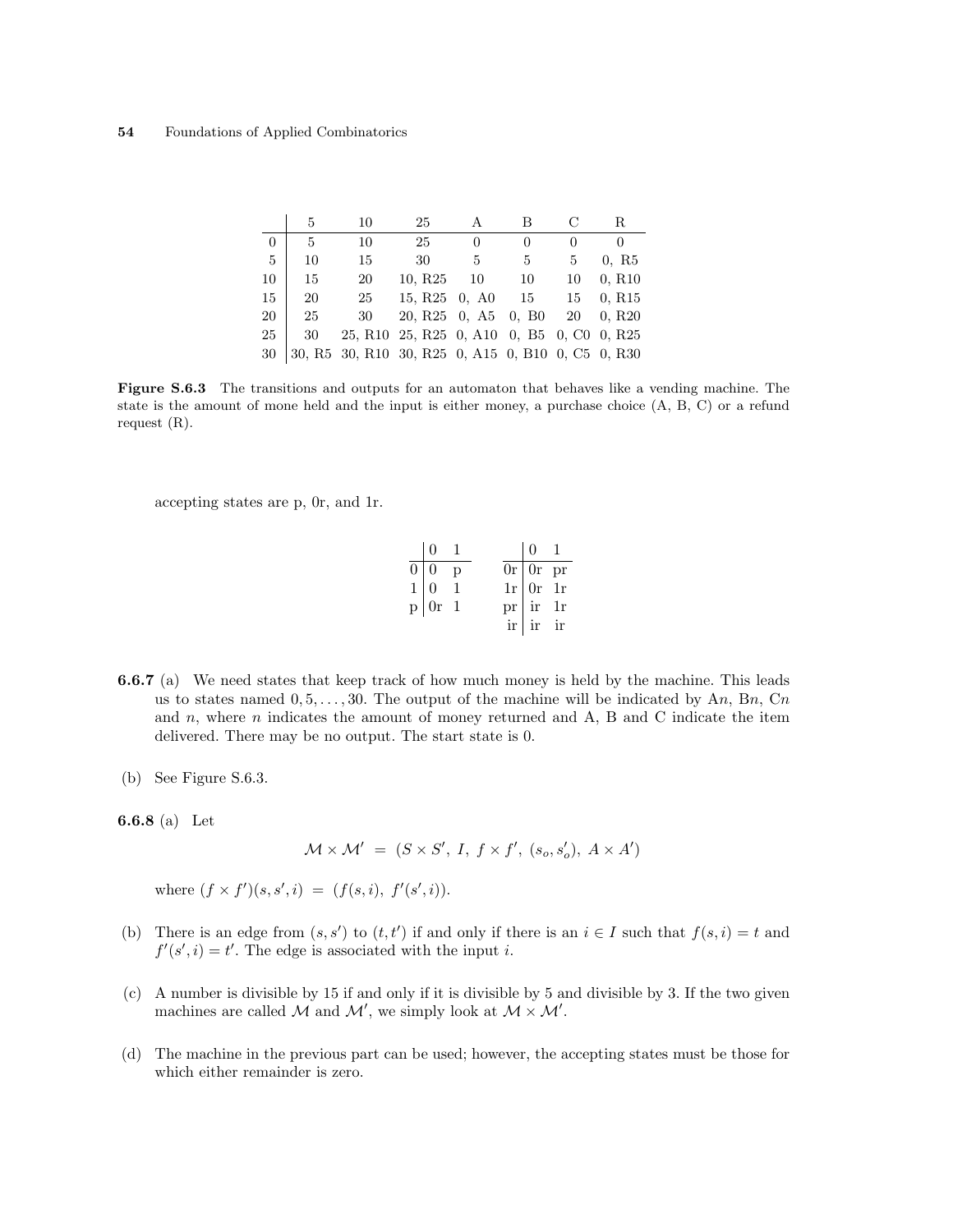## Section 7.1

7.1.1.  $\mathcal{A}(m)$  (note m, not n) is the statement of the rank formula. The inductive step and use of the inductive hypothesis are clearly indicated in the proof.

7.1.2.  $\mathcal{A}(n)$  is the claim that  $D_1, D_2, \ldots, D_n$  has been chosen by the greedy algorithm and is part of the correct path. The inductive hypothesis is used in the assumption that  $D_1, \ldots, D_{i-1}, D'_i$  is part of the correct path for some  $D_i'$ .

**7.1.3**. Let  $\mathcal{A}(k)$  be the assertion that the coefficient of  $y_1^{m_1} \cdots y_k^{m_k}$  in  $(y_1 + \cdots + y_k)^n$  is  $n!/m_1! \cdots m_k!$ if  $n = m_1 + \cdots + m_k$  and 0 otherwise.  $\mathcal{A}(1)$  is trivial. We follow the hint for the induction step. Let  $x = y_1 + \cdots + y_{k-1}$ . By the binomial theorem, the coefficient of  $x^m y_k^{m_k}$  in  $(x + y_k)^n$  is  $n!/m!m_k!$  if  $n = m + m_k$  and 0 otherwise. By the induction hypothesis, the coefficient of  $y_1^{m_1} \cdots y_{k-1}^{m_{k-1}}$  in  $x^m$  is  $m!/m_1! \cdots m_{k-1}!$  if  $m = m_1 + \cdots + m_{k-1}$  and zero otherwise. Combining these results we see that the coefficient of  $y_1^{m_1} \cdots y_k^{m_k}$  in  $(y_1 + \cdots + y_k)^n$  is

$$
\frac{n!}{m! \; m_k!} \; \frac{m!}{m_1! \cdots m_{k-1}!}
$$

if  $n = m_1 + \cdots + m_k$  and 0 otherwise.

7.1.4 (a) Since (ii) starts at  $n = 2$ , the case  $D_1 = 1D_0 + (-1)^1$  must be proved directly. That's easy. For  $n \geq 2$  we have, with a bit of trickiness,

$$
D_n = nD_{n-1} + (-1)^n = (n-1)D_{n-1} + (-1)^n + D_{n-1}
$$
 by (i) at  $n$   
=  $(n-1)D_{n-1} + (-1)^n + (n-1)D_{n-2} + (-1)^{n-1}$  by (i) at  $n-1$   
=  $(n-1)(D_{n-1} + D_{n-2}).$ 

(b) Let  $\mathcal{A}(n)$  be the claim that  $D_n = nD_{n-1} + (-1)^n$ .  $\mathcal{A}(1)$  is easily checked. Now for the inductive step.

$$
D_n = (n-1)(D_{n-1} + D_{n-2}) = nD_{n-1} + (n-1)D_{n-2} - D_{n-1}
$$
  
=  $nD_{n-1} + (n-1)D_{n-2} - ((n-1)D_{n-2} + (-1)^{n-1})$  by  $\mathcal{A}(n-1)$   
=  $nD_{n-1} + (-1)^n$ .

(c) Let  $\mathcal{A}(n)$  be the desired equation. It is easy to verify  $\mathcal{A}(0)$ . Now for the induction step when  $n \geq 1$ . We have

$$
D_n = nD_{n-1} + (-1)^n = n (n - 1)! \sum_{k=0}^{n-1} \frac{(-1)^k}{k!} + n! \frac{(-1)^n}{n!} = n! \sum_{k=0}^{n} \frac{(-1)^k}{k!},
$$

where the second equality used  $\mathcal{A}(n-1)$ .

(d) Using (iii) twice we have

$$
D_n = n! \sum_{k=0}^n \frac{(-1)^k}{k!} = n! \sum_{k=0}^{n-1} \frac{(-1)^k}{k!} + (-1)^n = nD_{n-1} + (-1)^n.
$$

- 7.1.5 (a)  $x'_1x'_2 + x'_1x_2 = x'_1.$ (b)  $x'_1x_2 + x_1x'_2$ .
- (c)  $x'_1x'_2x_3 + x'_1x_2x_3 + x_1x'_2x'_3 + x_1x_2x'_3 = x'_1x_3 + x_1x'_3.$
- (d)  $x'_1x'_2x_3 + x'_1x_2x'_3 + x'_1x_2x_3 + x_1x'_2x'_3 = x'_1x_2 + x'_1x_3 + x_1x'_2x'_3.$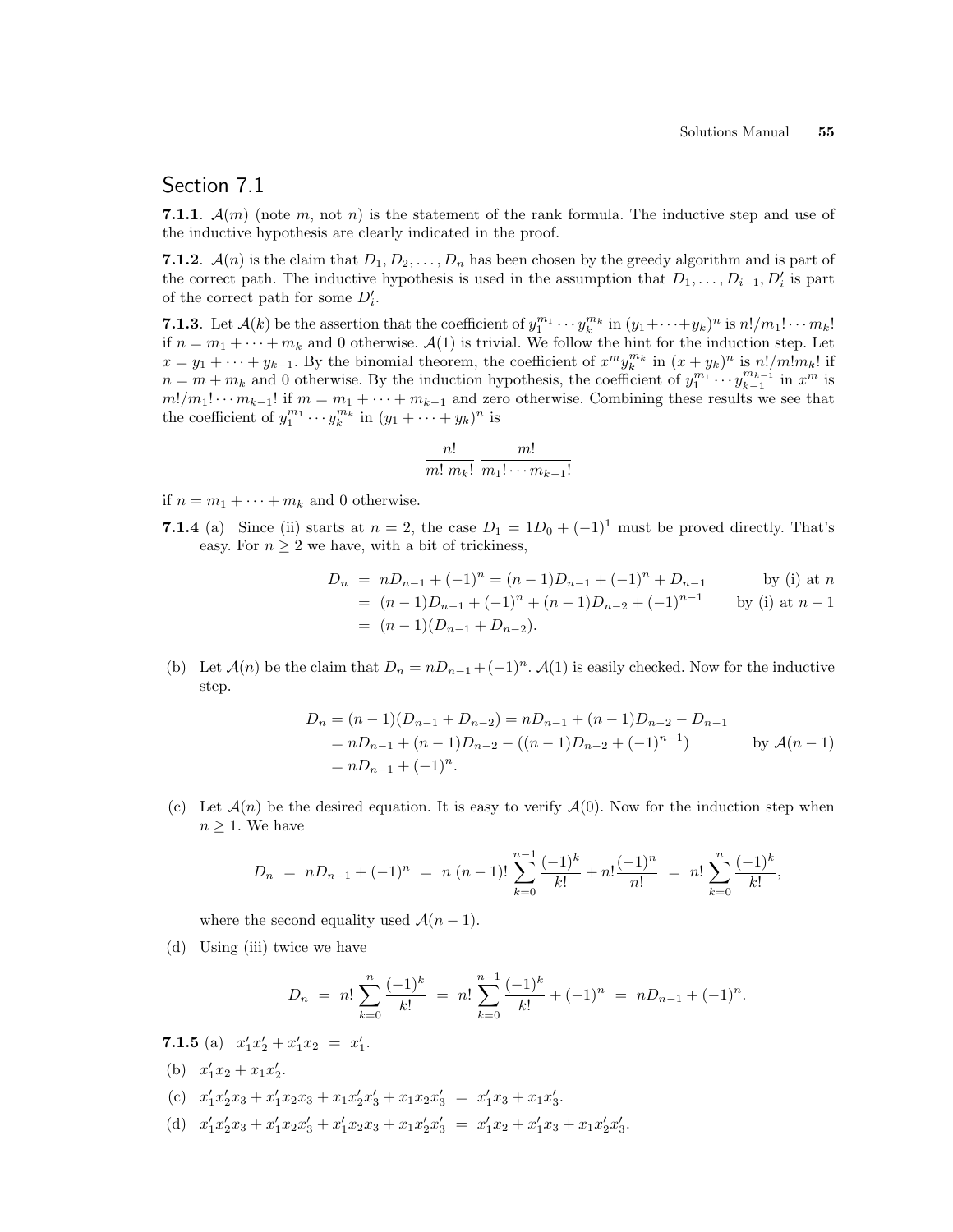7.1.6. This can be done in various ways. One possible approach is to use the distributive law to expand the products. Another is to use the method that was used in proving the theorem.

(a) By the distributive law:  $x_1x_2 + x_1x_4 + x_3x_4$ . By the proof of the theorem:

$$
(x_1 + x_3)(x_2 + x_4) = (x_1 + x_3)(x_2 + 0)x'_4 + (x_1 + x_3)(x_2 + 1)x_4
$$
  
=  $(x_1 + x_3)x_2x'_4 + (x_1 + x_3)x'_2x_4$   
=  $(x_1 + 0)x'_3x_2x'_4 + (x_1 + 1)x_3x_2x'_4 + (x_1 + 0)x'_3x'_2x_4 + (x_1 + 1)x_3x'_2x_4$   
=  $x_1x'_3x_2x'_4 + x'_1x_3x_2x'_4 + x_1x'_3x'_2x_4 + x'_1x_3x'_2x_4$ .

(b) By the distributive law, remembering that  $xx = x$  and  $x + xy = x$ :

$$
(x_1 + x_2 x_3)(x_2 + x_3) = x_1 x_2 + x_1 x_3 + x_2 x_3.
$$

There are a variety of forms with more terms.

7.1.7. If you are familiar with de Morgan's laws for complementation, you can ignore the hint and give a simple proof as follows. By Example 7.3, one can express  $f'$  in disjunctive form:  $f' = M_1 +$  $M_2+\cdots$ . Now  $f=(f')'=M'_1M'_2\cdots$  by de Morgan's law and, if  $M_i=y_1y_2\cdots$ , then  $M'_i=y'_1+y'_2+\cdots$ by de Morgan's law.

To follow the hint, replace (7.5) with

$$
f(x_1,...,x_n) = (g_1(x_1,...,x_{n-1}) + x'_n) (g_0(x_1,...,x_{n-1}) + x_n)
$$

and practically copy the proof in Example 7.3.

7.1.9. We can induct on either k or n. It doesn't matter which we choose since the formula we have to prove is symmetric in n and k. We'll induct on n. The given formula is  $\mathcal{A}(n)$ . For  $n = 0$ , the formula becomes  $F_{k+1} = F_{k+1}$ , which is true.

$$
F_{n+k+1} = F_{(n-1)+(k+1)+1}
$$
 using the hint  
\n
$$
= F_n F_{k+2} + F_{n-1} F_{k+1}
$$
 by  $\mathcal{A}(n-1)$   
\n
$$
= F_n (F_{k+1} + F_k) + F_{n-1} F_{k+1}
$$
 by definition of  $F_{k+2}$   
\n
$$
= (F_n + F_{n-1}) F_{k+1} + F_n F_k
$$
 by the definition of  $F_{n+1}$ .  
\nby definition of  $F_{n+1}$ .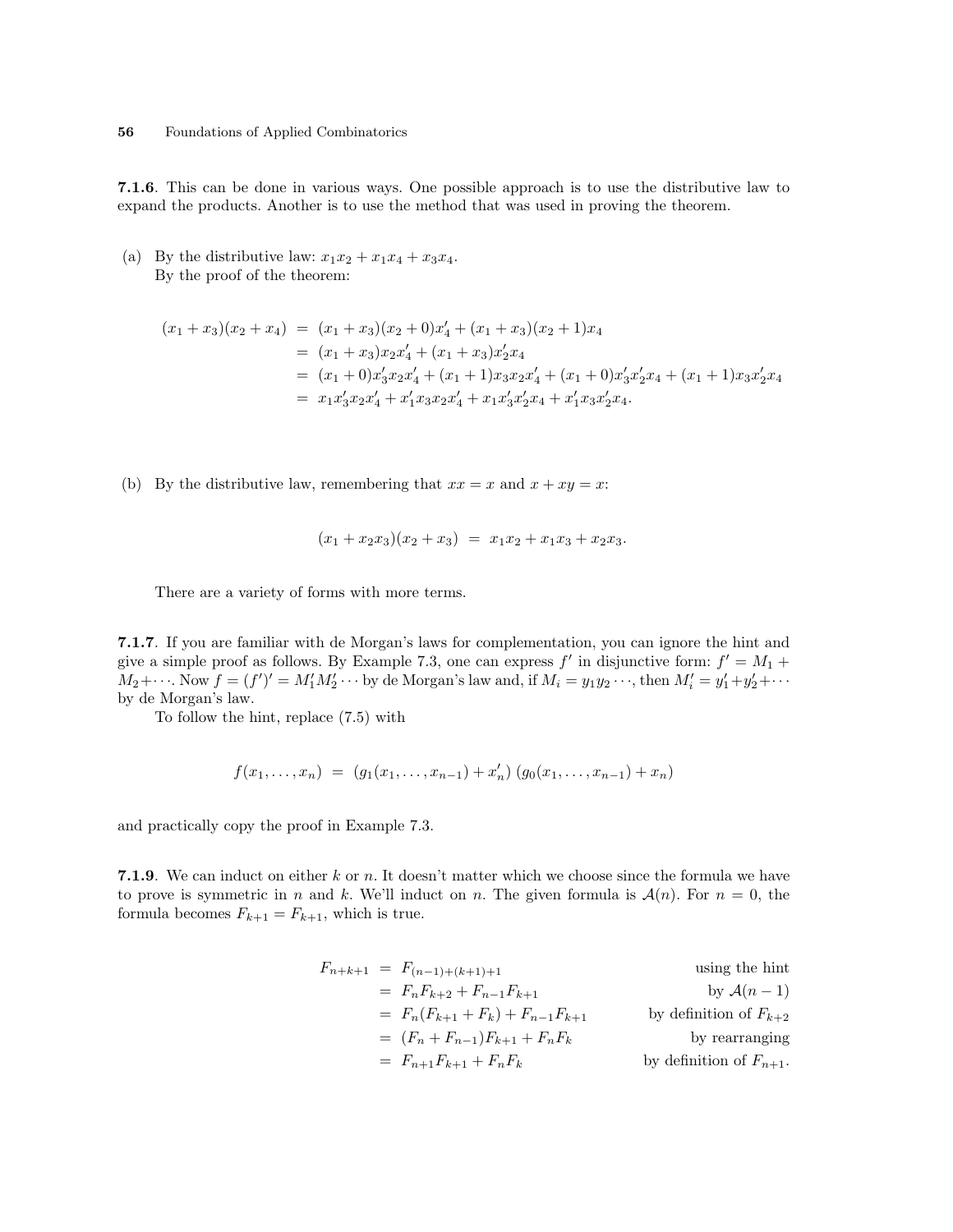## Section 7.2

**7.2.1**. Given that p and q are positive integers, it does not follow that  $p'$  and  $q'$  are positive integers. (For example, let  $p = 1$ .) Thus  $\mathcal{A}(n-1)$  may not apply.

7.2.2. The last sentence in the proof is quite vague: It does not explain how one is going to actually use the drawing. Any attempt to make the sentence more precise is bound to fail because one cannot carry out the idea described there.

7.2.3. You may object that the induction has not been clearly phrased, but this can be overcome: Let I be the set of interesting positive integers and let  $\mathcal{A}(n)$  be the assertion  $n \in I$ . If  $\mathcal{A}(1)$  is false, then even 1 is not interesting, which is interesting. The inductive step is as given in the problem: If  $\mathcal{A}(n)$  is false, then since  $\mathcal{A}(k)$  is true for all  $k < n$ , n is the smallest uninteresting number, which is interesting.

Then what is wrong? It is unclear what "interesting" means, so the set of interesting positive integers is not a well defined concept. Proofs based on foggy concepts are always suspect.

7.2.4. There is not reduction of the problem to a simpler case. We could overcome this by assigning numbers to the students and making sure that a person always asks someone with a lower number, but then student number 1 would have no one in the class to turn to.

# Section 7.3

7.3.1 (a) We must compare as long as both lists have items left in them. After all items have been removed from one list, what remains can simply be appended to what has been sorted. All items will be removed from one list the quickest if each comparison results in removing an item from the shorter list. Thus we need at least  $\min(k_1, k_2)$  comparisons.

On the other hand, suppose we have  $k_1+k_2$  items and the smallest ones are in the shorter list. In this case, all the items are removed from the shorter list and none from the longer in the first  $\min(k_1, k_2)$  comparisons, so we have achieved the minimum.

(b) Here's the code. Note that the two lists have lengths m and  $n-m$  and that  $\min(m, n-m) = m$ because  $m \leq n/2$ .

```
Procedure c(n)c = 0If (n = 1), then Return c
     Let m be n/2 with remainder discarded
     c = c + c(m)c = c + c(n-m)c = c + mReturn c
```
End

(c) We have  $c(2^0) = 0$  and  $c(2^{k+1}) = 2c(2^k) + 2^k$  for  $k \ge 0$ . The first few values are

$$
c(20) = 0, \quad c(21) = 20, \quad c(22) = 2 \times 21, \quad c(23) = 3 \times 22, \quad c(24) = 4 \times 23.
$$

This may be enough to suggest the pattern  $c(2^k) = k \times 2^{k-1}$ ; if not, you can compute more values until the pattern becomes clear.

We prove it by induction. The conjecture  $c(2^k) = k \times 2^{k-1}$  is the induction assumption.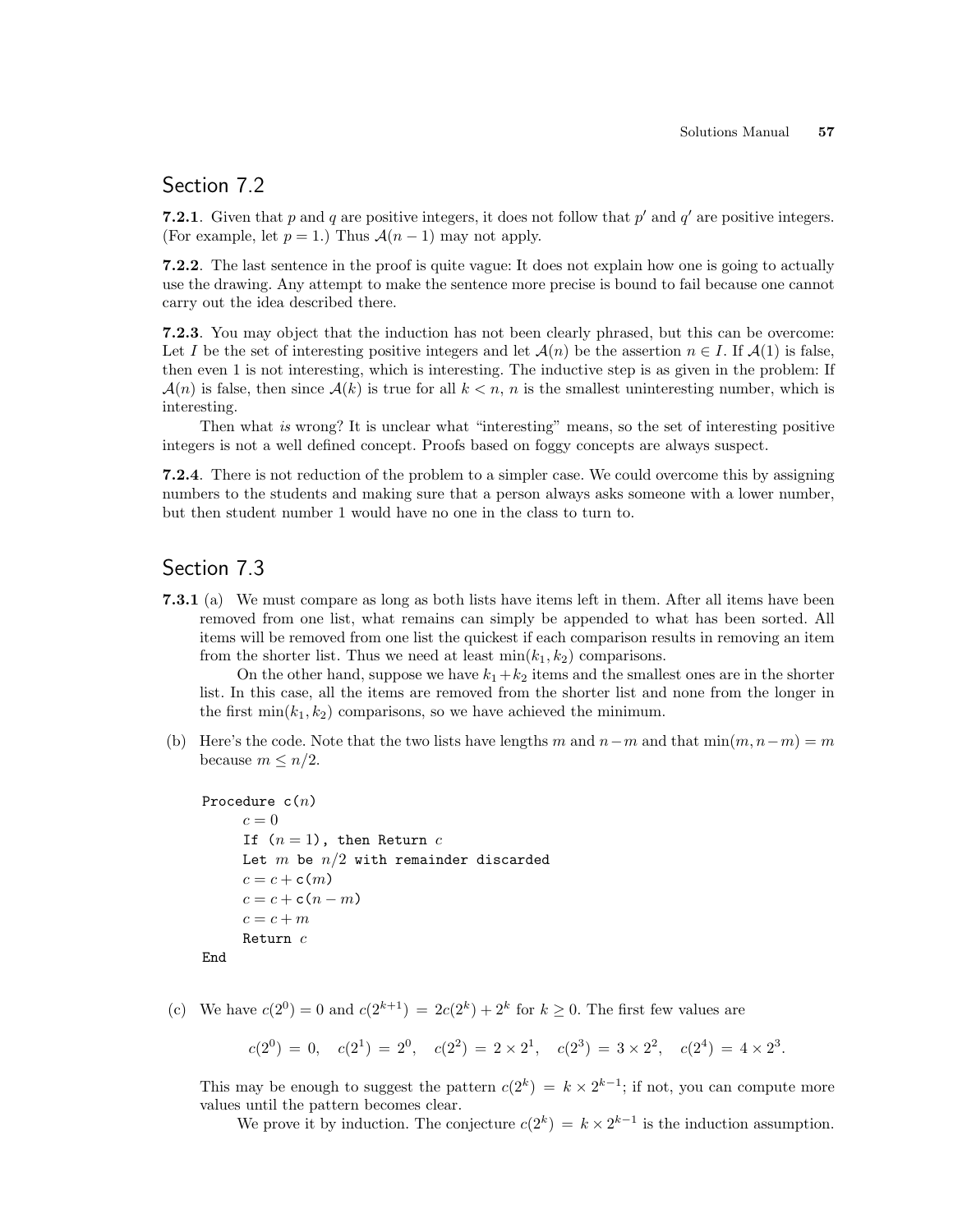For  $k = 0$ , we have  $c(2^0) = 0$ , and this is what the formula gives. For  $k > 0$ , we use the recursion to reduce  $k$  and then use the induction assumption:

$$
c(2k) = 2c(2k-1) + 2k-1 = 2 \times (k-1) \times 2k-2 + 2k-1 = k \times 2k-1,
$$

which completes the proof.

When  $k$  is large,

$$
\frac{c(2^k)}{C(2^k)} = \frac{k \times 2^{k-1}}{(k-1)2^k + 1} = \frac{k/2}{k-1+2^{-k}} \sim 1/2.
$$

This shows that the best case and worst case differ by about a factor of 2, which is not very large.

7.3.2. We have

D(n, 1): • . . . <sup>1</sup> <sup>2</sup> · · · <sup>n</sup> D(n, k): • . . . k, D(k−1,k−1) <sup>k</sup>+1, D(k,k−1) · · · n, D(n−1,k−1)

7.3.3. Here is code for computing the number of moves.

```
Procedure M(n)M = 0If (n = 1), then Return M
    Let m be n/2 with remainder discarded
    M = M + M(m)M = M + M(n - m)M = M + nReturn M
```
End

This gives us the recursion  $M(2^k) = 2M(2^{k-1}) + 2^k$  for  $k > 0$  and  $M(2^0) = 0$ . The first few values are

$$
M(2^0) = 0
$$
,  $M(2^1) = 2^1$ ,  $M(2^2) = 2 \times 2^2$ ,  $M(2^3) = 3 \times 2^3$ ,  $M(2^4) = 4 \times 2^4$ .

Thus we guess  $M(2^k) = k2^k$ , which can be proved by induction.

7.3.4. We specified that Find was to always report a counterfeit coin, but when we used it recursively we assumed that it could also report that there was no counterfeit coin. To allow for this, we must alter "Else report C." C must be compared with some other coin to determine whether or not it is counterfeit. The corrected algorithm requires  $n-1$  weighings, which is very poor since only about  $log_2 n$  weighings are needed.

7.3.5 (a) Here's one possible procedure. Note that the remainder must be printed out after the recursive call to get the digits in the proper order. Also note that one must be careful about zero: A string of zeroes should be avoided, but a number which is zero should be printed.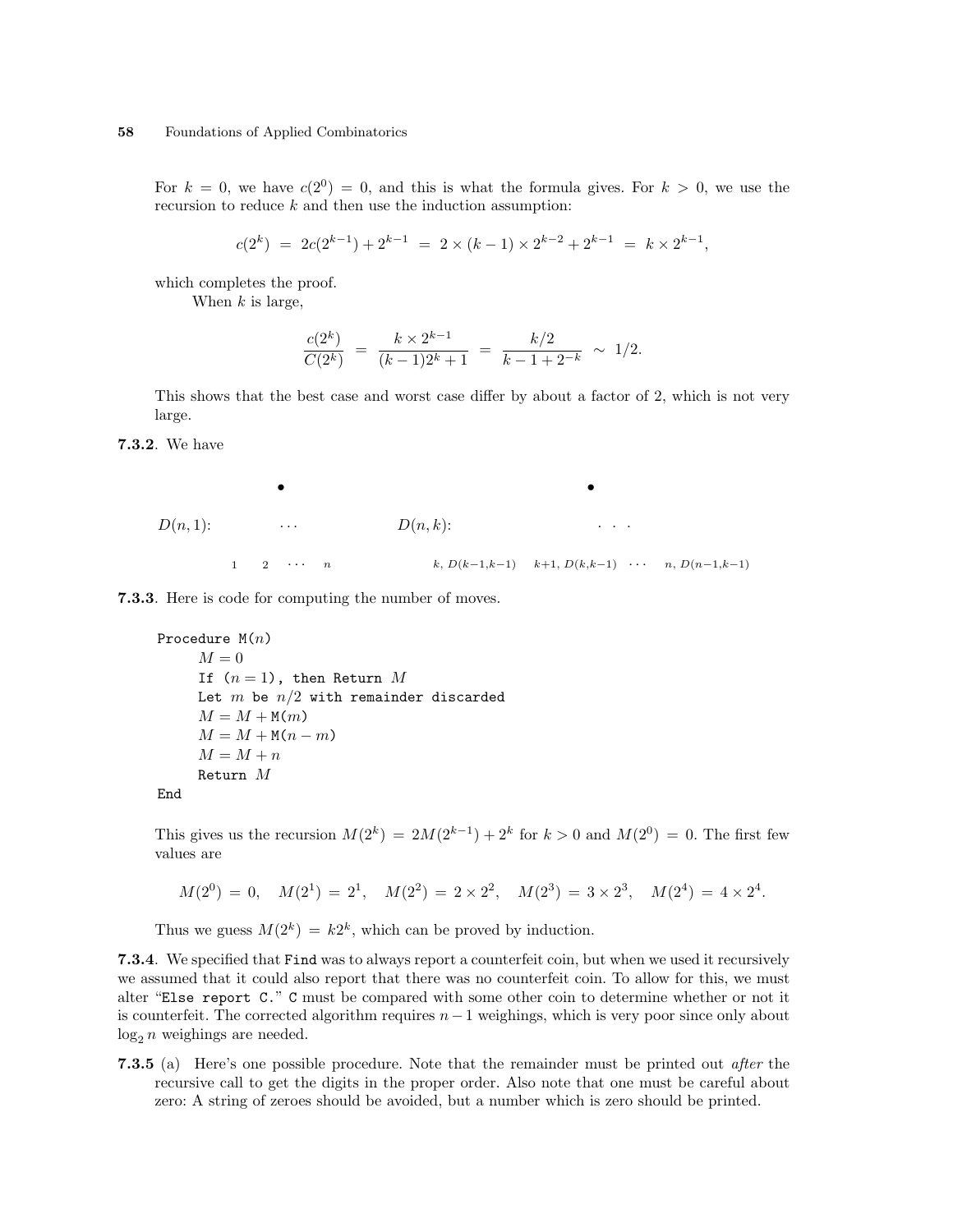```
OUT(m)If m < 0, then
          Print ''−''
          Set m = -mEnd if
     Let q and 0 \le r \le 9 be determined by m = 10q + rIf q > 0, then OUT(q)Print r
End
```
- (b) Single digits
- (c) When OUT calls itself, it passes an argument that is smaller in magnitude than the one it received, thus  $OUT(m)$  must terminate after at most |m| calls.

```
7.3.6 (a)
```

```
DSUM(n)If n = 0, Return 0.
     Let q and 0 \le r \le 9 be determined by n = 10q + r.
     Return DSUM(q) + r.
End
```
- (b) Zero
- (c) Same as previous exercise.
- **7.3.7**. The description for  $k = 1$  is on the left and that for  $k > 1$  is on the right:

$$
\frac{n^{\underline{1}}}{1 \cdots n} \qquad k, \frac{k-1}{\underline{k-1}} \cdots n, \frac{n-1}{\underline{k-1}}
$$

**7.3.8**. We will not draw the trees. The moves for  $n = 2$  are  $S \rightarrow E$ ,  $S \rightarrow G$  and  $E \rightarrow G$ . The moves for  $n = 4$  are (reading row by row)

$$
\begin{array}{ccccccccc}\nS^{\_} \to E & & S^{\_} \to G & & E^{\_} \to G & & S^{\_} \to E & & G^{\_} \to S & & G^{\_} \to E & & S^{\_} \to E & & S^{\_} \to G \\
E^{\_} \to G & & E^{\_} \to S & & G^{\_} \to S & & E^{\_} \to G & & S^{\_} \to E & & S^{\_} \to G & & E^{\_} \to G\n\end{array}
$$

- 7.3.9 (a) Let  $\mathcal{A}(n)$  be the assertion "H $(n, S, E, G)$  takes the least number of moves." Clearly  $\mathcal{A}(1)$ is true since only one move is required. We now prove  $\mathcal{A}(n)$ . Note that to do  $S \longrightarrow G$  we must first move all the other washers to pole  $E$ . They can be stacked only one way on pole  $E$ , so moving the washers from  $S$  to  $E$  requires using a solution to the Tower of Hanoi problem for  $n-1$  washers. By  $\mathcal{A}(n-1)$ , this is done in the least number of moves by  $H(n-1, S, G, E)$ . Similarly,  $H(n-1, E, S, G)$  moves these washers to G in the least number of moves.
- (b) Simply replace  $H(m, \ldots)$  with  $S(m)$  and replace a move with a 1 and adjust the code a bit to get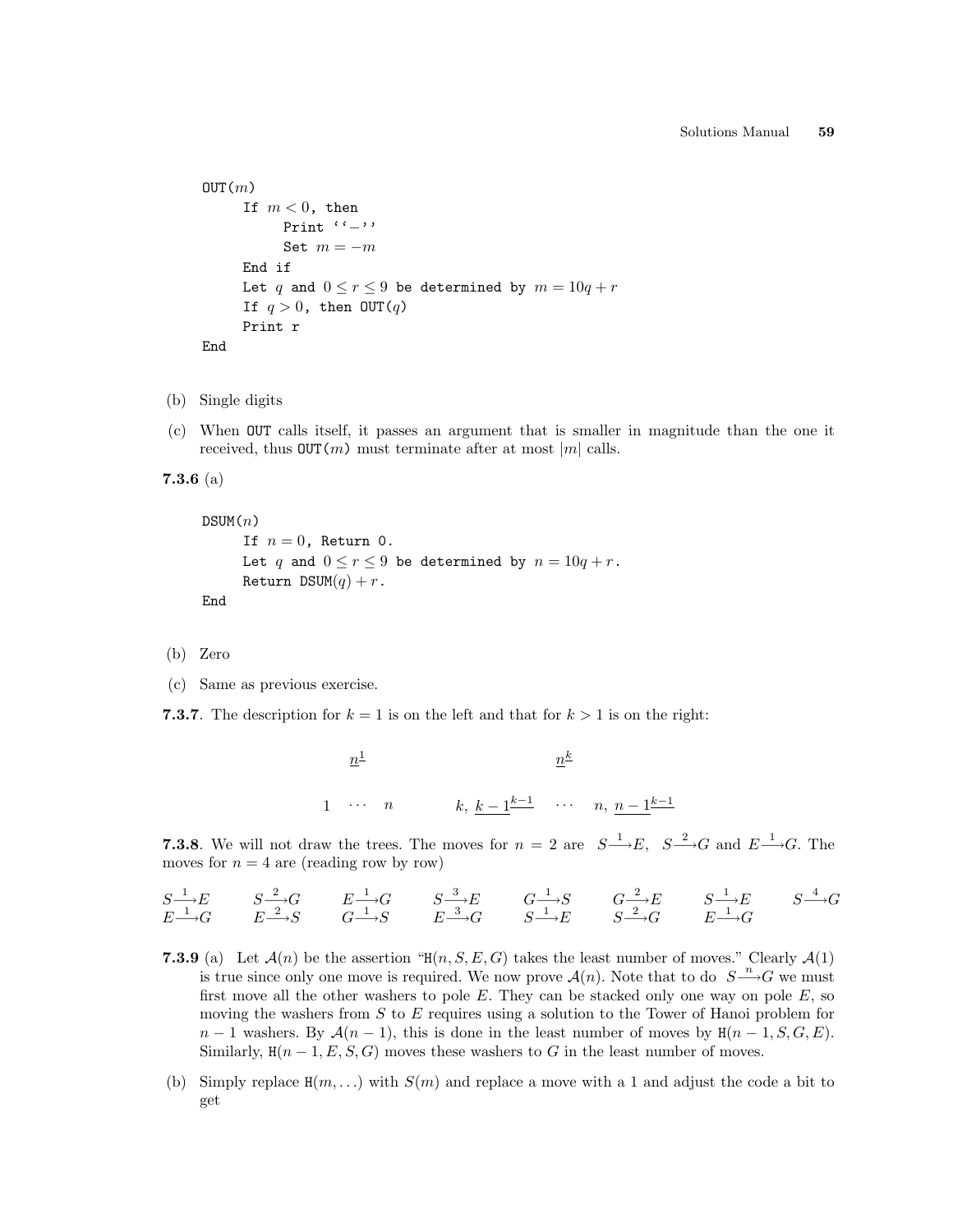```
Procedure S(n)If (n = 1) Return 1.
    M = 0M = M + S(n - 1)M = M + 1M = M + S(n - 1)Return M
```
End

The recursion is  $S(1) = 1$  and  $S(n) = 2S(n-1) + 1$  when  $n > 1$ .

- (c) The values are 1, 3, 7, 15, 31, 63, 127.
- (d) Let  $\mathcal{A}(n)$  be " $S(n) = 2^n 1$ ."  $\mathcal{A}(1)$  asserts that  $S(1) = 1$ , which is true. By the recursion and then the induction hypothesis we have

$$
S(n) = 2S(n-1) + 1 = 2(2^{n-1} - 1) + 1 = 2^n - 1.
$$

(e) By studying the binary form of k and the washer moved for small n (such as  $n = 4$ ) you could discover the following rule.

> If  $k = \cdots b_3b_2b_1$  is the binary representation of k,  $b_j = 1$ , and  $b_i = 0$  for all  $i < j$ , then washer j is moved.

(This simply says that  $b_j$  is the lowest nonzero binary digit.) No proof was requested, but here's one. Let  $\mathcal{A}(n)$  be the claim for  $H(n, \ldots)$ .  $\mathcal{A}(1)$  is trivial. We now prove  $\mathcal{A}(n)$ . If  $k < 2^{n-1}$ , it follows from  $S(m)$  that  $H(n-1,...)$  is being called and  $A(n-1)$  applies. If  $k=2^{n-1}$ , then we are executing  $S \xrightarrow{n} G$  and so this case is verified. Finally, if  $2^{n-1} < k < 2^n$ , then  $H(n-1,...)$ is being executed at step  $k - 2^{n-1}$ , which differs from k only in the loss of its leftmost binary bit.

(f) Suppose that we are looking at move  $k = \cdots b_3b_2b_1$  and that washer j is being moved. (That means  $b_j$  is the rightmost nonzero bit.) You should be able to see that this is move number  $\cdots b_{j+2}b_{j+1} = (k-2^{j-1})/2^j$  for the washer. Call this number k'. To determine source and destination, we must study move patterns.

The pattern of moves for a washer is either

$$
P_0: S \to G \to E \to S \to G \to E \to \cdots
$$
 repeating or  
 $P_1: S \to E \to G \to S \to E \to G \to \cdots$  repeating.

Which washer uses which pattern? Consider washer  $j$  it is easily verified that it is moved a total of  $2^{n-j}$  times, after which time it must be at G. A washer following  $P_i$  is at G only after move numbers of the form  $3t + i + 1$  for some t. Thus  $i + i$  is the remainder when  $2^{n-j}$  is divided by 3. The remainder is 1 if  $n-j$  is even and 0 otherwise. Thus washer j follows pattern  $P_i$  where i and  $n - j$  have the same parity. If we look at the remainder after dividing k' by 3, we can see what the source and destination are by looking at the start of  $P_i$ . For those of you familiar with congruences, the remainder is congruent to  $(-1)^{j}k + 1$  modulo 3.

7.3.10. We are not actually reducing to a simpler problem because we cannot ignore the presence of washer k on a pole and move larger washers on top of it.

In the text, we ignored the presence of the largest washer. This is actually reducing to a simpler problem because we can pile other washers on top of it as if it were not there.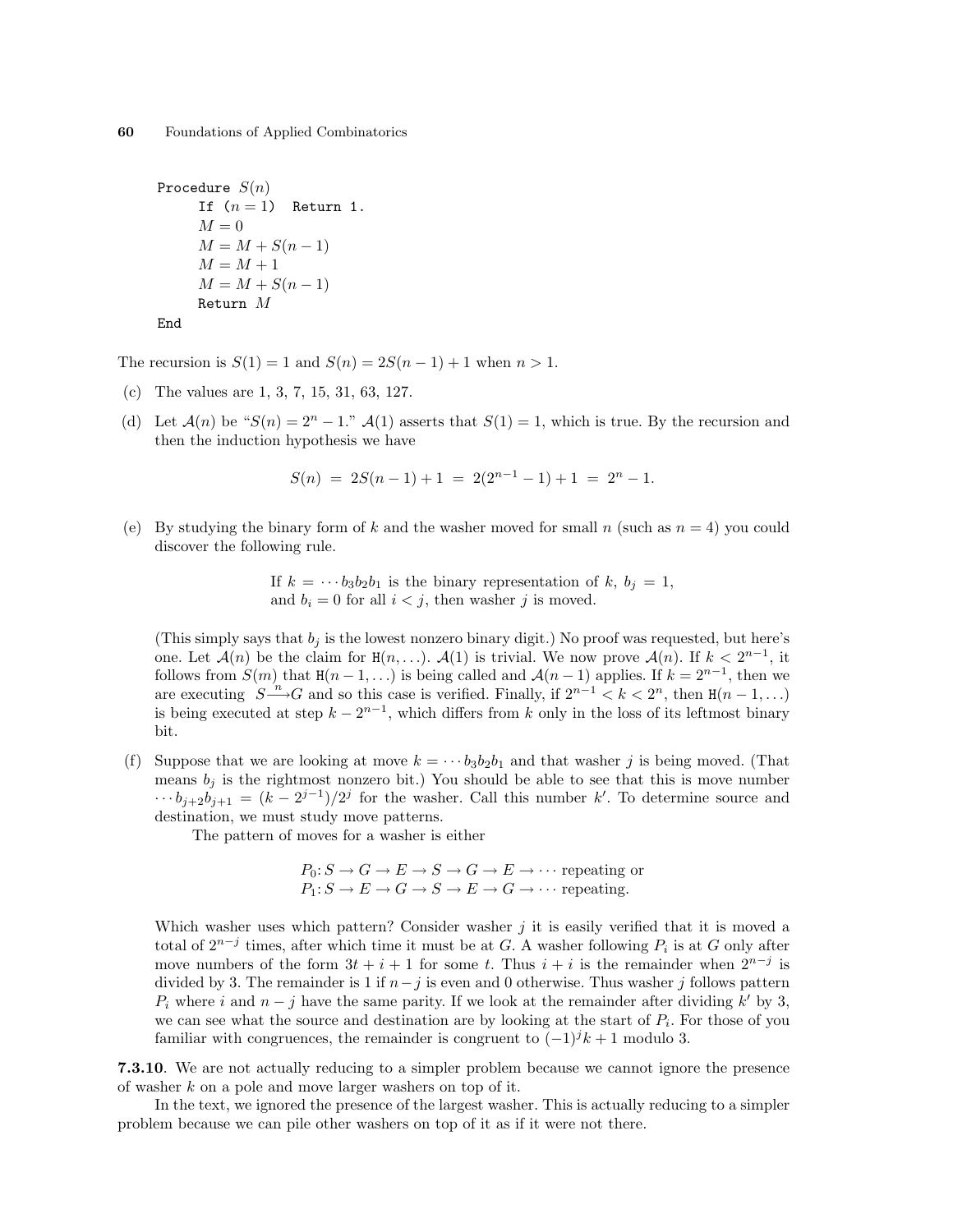7.3.11 (a) We have

$$
H^*(n, S, E, G)
$$

$$
H^*(n-1, S, E, G) \qquad S \xrightarrow{n} E \qquad H^*(n-1, G, E, S) \qquad E \xrightarrow{n} G \qquad H^*(n-1, S, E, G)
$$

- (b) The initial condition is  $h_1^* = 2$ . For  $n > 1$  we have  $h_n^* = 3h_{n-1}^* + 2$ . Alternatively,  $h_0^* = 0$  and, for  $n > 0$ ,  $h_n^* = 3h_{n-1}^* + 2$ .
- (c) The general solution is  $h_n^* = 3^n 1$ . To prove it, use induction. First, it is correct for  $n = 0$ . Then, for  $n > 0$ ,

$$
h_n^* = 3h_{n-1}^* + 2 = 3(3^{n-1} - 1) + 2 = 3^n - 1.
$$

7.3.12 (a) You may not have taken care of all the initial conditions in your code if you didn't state the recursion carefully. We'll use

$$
S(n,k) = S(n-1,k-1) + kS(n-1,k) \quad \text{when} \quad n > 0 \text{ and } k > 1
$$

with the initial conditions  $S(0, k) = 0$  for  $k > 0$  and  $S(n, 1) = 1$  for  $n > 0$ .

It will be useful to define two operations. Let  $P$  be a collection of partitions of a set not containing t. Define  $\text{Add}(\mathcal{P}, t)$  to be the collection of partitions  $P \cup \{t\}$  where  $P \in \mathcal{P}$ ; that is, the result of adding the block  $\{t\}$  to each partition in P. Define  $\text{Ins}(\mathcal{P}, t)$  to be the collection of partitions  $(P - B) \cup \{B \cup \{t\}\}\$  where  $B \in P \in \mathcal{P}$ ; that is, the result of adding t to one of the blocks of each partition in P. Note that if  $P$  has  $k$  blocks, then  $t$  is added to each in turn producing k new partitions.

 $S(T, k)$ /\* Do the  $S(0, k)$  case. \*/ If  $T = \emptyset$ , Return  $\emptyset$ . /\* Do the  $S(n,1)$  case. \*/ If  $k = 1$ , then Return  $\{T\}$ . Select  $t \in T$  and let  $U = T - \{t\}.$ Return Add(S $(U, k - 1), t$ ) ∪ Ins(S $(U, k), t$ ) End

(b) The three cases show here ar  $T = \emptyset$ ,  $k = 0$  and the rest; i.e.,  $T \neq \emptyset$  and  $k > 0$ . As in the code,  $U = T - \{t\}$  for some  $t \in T$ .

$$
S(\emptyset, k) \qquad S(T, 1) \qquad S(T, k)
$$

 $\emptyset$  $\{T\}$  Add $(S(U, k-1), t)$  Ins $(S(U, k), t)$ 

- 7.3.13 (b) Induct on n. It is true for  $n = 1$ . If  $n > 1$ ,  $a_2, \ldots, a_n \in G(k_2, \ldots, k_n)$  by the induction hypothesis. Thus  $a_1, a_2, \ldots, a_n$  is in  $a_1, H$  and  $a_1, R(H)$ .
- (c) Induct on n. It is true for  $n = 1$ . Suppose  $n > 1$  and let the adjacent leaves be  $b_1, \ldots, b_n$  and  $c_1, \ldots, c_n$ , with c following b. If  $b_1 = c_1$ , then apply the induction hypothesis to  $G(k_2, \ldots, k_n)$ and the sequences  $b_2, \ldots, b_n$  and  $c_2, \ldots, c_n$ . If  $b_1 \neq c_1$ , it follows from the local description that  $c_1 = b_1 + 1$ , that  $b_2, \ldots, b_n$  is the rightmost leaf in H (or  $R(H)$ ) and that  $c_2, \ldots, c_n$  is the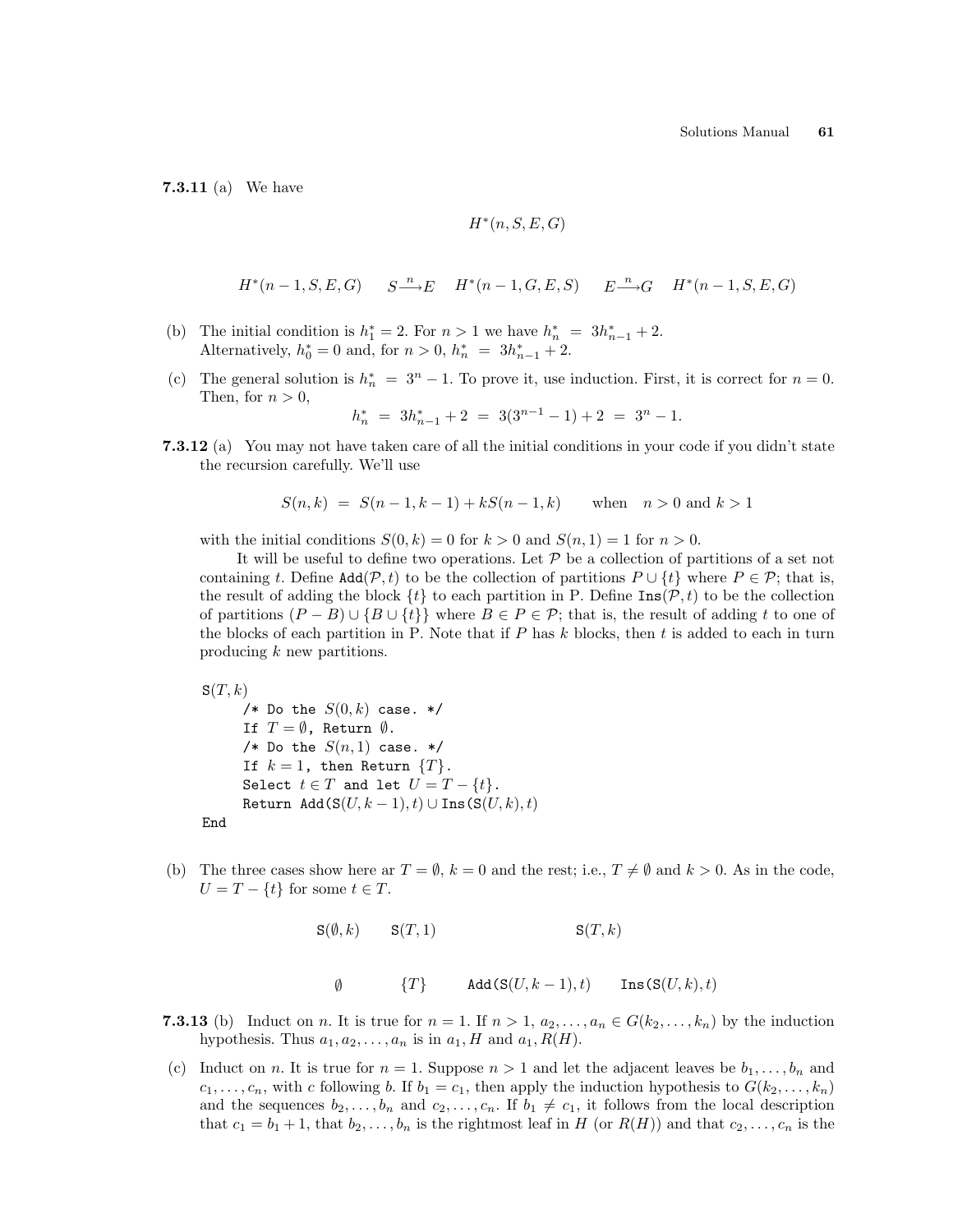leftmost leaf in  $R(H)$  (or H, respectively). In either case,  $b_2, \ldots, b_n$  and  $c_2, \ldots, c_n$  are equal because they are the same leaf of H.

(d) Let  $R_n(\alpha)$  be the rank of  $\alpha_1, \ldots, \alpha_n$ . Clearly  $R_1(\alpha) = \alpha_1 - 1$ . If  $n > 1$  and  $\alpha_1 = 1$ , then  $R_n(\alpha) = R_{n-1}(\alpha_2, ..., \alpha_n)$ . If  $n > 1$  and  $\alpha_1 = 2$ , then  $R_n(\alpha) = 2^n - 1 - R_{n-1}(\alpha_2, ..., \alpha_n)$ . Letting  $x_i = \alpha_i - 1$ , we have  $R_n(\alpha) = (2^n - 1)x_1 + (-1)^{x_1}R_{n-1}(\alpha_2, \ldots, \alpha_n)$  and so

$$
R_n(\alpha) = (2^n - 1)x_1 + (-1)^{x_1}(2^{n-1} - 1)x_2 + (-1)^{x_1 + x_2}(2^{n-2} - 1)x_3 + \dots + (-1)^{x_1 + x_2 + \dots + x_{n-1}}x_n.
$$

(e) If you got this, congratulations. Let j be as large as possible so that  $\alpha_1, \ldots, \alpha_j$  contains an even number of 2's. Change  $\alpha_i$ . (Note: If  $j = 0, \alpha = 2, 1, \ldots, 1$ , the sequence of highest rank, and it has no successor.)

7.3.14. Your answer here will depend on exactly how you set up your procedures. In the procedures we have written, information on where to return, perhaps some temporary storage for compiler generated variables, and the following variables will all go onto the stack.

- 1. The integers  $m, q$  and  $r$ .
- 2. The integers  $n, q$  and  $r$ .
- 4. The integer n.
- 7. The sets T and U, the integer k and the element t. This pseudocode is rather far from actual code in many languages because the procedure returns a set whose elements are partitions of a set. There will undoubtedly be some storage associated with this, perhaps in the form of a linked list of pointers. As a result of replacing the pseudocode with code, we would probably create a few additional variables that are pointers.

## Section 7.4

7.4.1. Let  $M(n)$  be the minimum number of multiplications needed to compute  $x^n$ . We leave it to you to verify the following table for  $n \leq 9$ 

| n   2 3 4 5 6 7 8 9 15 21 47 49  |  |  |  |  |  |  |  |
|----------------------------------|--|--|--|--|--|--|--|
| $M(n)$   1 2 2 3 3 4 3 4 5 6 8 7 |  |  |  |  |  |  |  |

Since  $15 = 3 \times 5$ , it follows that  $M(15) \leq M(3) + M(5) = 5$ . Likewise,  $M(21) \leq M(3) + M(7) = 6$ . Since the binary form of 49 is  $110001_2$ ,  $M(49) \le 7$ . Since  $47 = 101111_2$ , we have  $M(47) \le 9$ , but we can do better. Using  $47 = 2 \times 23 + 1$ , gives  $M(47) \leq M(23) + 2$ , which we leave for you to work out. A better approach is given by  $47 = 5 \times 9 + 2$ . Since  $x^2$  is computed on the way to finding  $x^5$ , it is already available and so  $M(49) \leq M(5) + M(9) + 1 = 8$ . It turns out that these are minimal, but we will not prove that.

**7.4.2** (a) Starting with  $F_0$ , the values are 0, 1, 1, 2, 3, 5, 8 and 13.

(b) The equations follow immediately from the recursion and the definition of  $M$ . To compute  $F_n$ , use the ideas in Example 7.21 to calculate  $P = M^{n-1}$  rapidly. Then  $F_n = (P\vec{v}_0)_2 = P_{2,2}$ .

Another approach is to use linear algebra. If 
$$
\lambda_1, \lambda_2
$$
 are the eigenvalues of M, then  $M = Q \begin{pmatrix} \lambda_1 & 0 \\ 0 & \lambda_2 \end{pmatrix} Q^{-1}$  for some matrix Q and so  $M^n = Q \begin{pmatrix} \lambda_1^n & 0 \\ 0 & \lambda_2^n \end{pmatrix} Q^{-1}$ .

(c) Write  $R = M^n$ . Since  $(F_n, F_{n+1})^{\text{t}} = R(0, 1)^{\text{t}}$ ,  $F_n = R_{1,2}$  and  $F_{n+1} = R_{2,2}$ . Since

$$
(F_{n+1}, F_{n+2})^{\mathsf{t}} = R\vec{v}_1 = R(1, 1)^{\mathsf{t}},
$$

 $F_{n+1} = R_{1,1} + R_{1,2}$  and  $F_{n+2} = R_{2,1} + R_{2,2}$ . Subtract the two earlier equations from these and use the recursion for the Fibonacci numbers.

(d) This follows from the previous part and, for  $F_{2n}$ , the rearranged recursion  $F_n = F_{n+1} - F_{n-1}$ .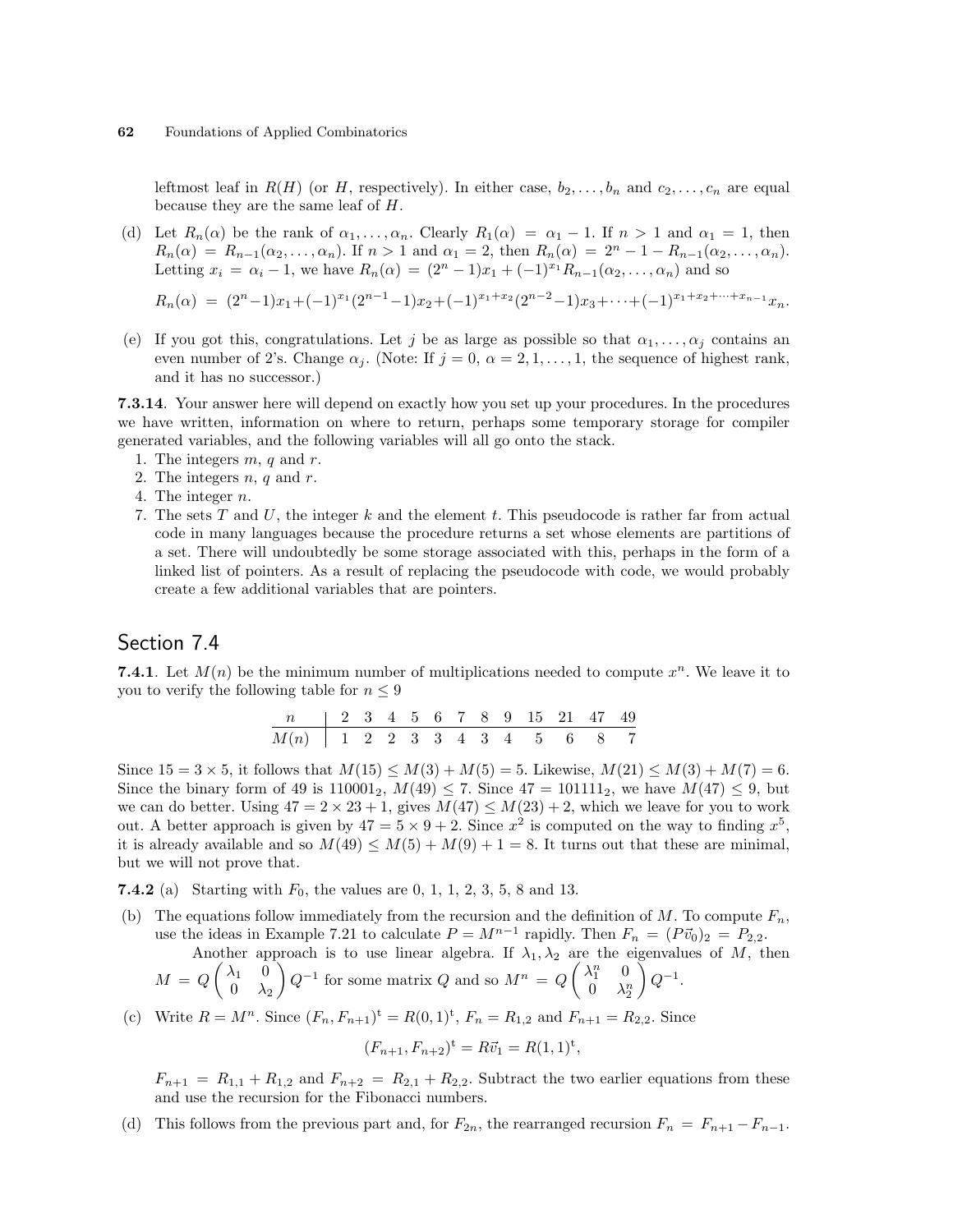**7.4.3**. Let  $\vec{v}_n$  be the transpose of  $(a_n, \ldots, a_{n+k-1})$ . Then  $\vec{v}_n = M\vec{v}_{n-1}$  where

$$
M = \begin{pmatrix} 0 & 1 & 0 & \cdots & 0 \\ 0 & 0 & 1 & \cdots & 0 \\ \vdots & \vdots & \vdots & \cdots & \vdots \\ 0 & 0 & 0 & \cdots & 1 \\ a_k & a_{k-1} & a_{k-2} & \cdots & a_1 \end{pmatrix}.
$$

- **7.4.4** (a) Divide the coins into three nearly equal piles,  $P_1$ ,  $P_2$  and  $P_3$  in such a way that the first two piles have an equal number of coins. Compare the first two piles in the scales. If they differ in weight, the counterfeit coin is in the lighter pile. If they have the same weight, the counterfeit coin is in  $P_3$ .
- (b) There are n possibilities for the counterfeit coin. Construct the decision tree for the algorithm, labeling the leaves with the identity of the counterfeit coin. Thus, there must be at least  $n$ leaves. Since weighing has three possible outcomes (equal, heavier and lighter), each vertex in the tree has at most three sons. In the best possible case, each nonleaf vertex will have three sons with at most one exception which has two sons. Also, the sons of this exception are leaves and no leaves differ in height by more than one. (These facts can be proved as they are for sorting.) The rest of the argument is like the proof of the sorting theorem.
- (c) Proceed as in the known case; however, compare  $P_1$  with  $P_2$  and compare  $P_1$  with  $P_3$ . This determines if the counterfeit is lighter or heavier and which of the three piles it is in. The rest of the weighings now proceed as in the case where the counterfeit was known to be lighter. To see that the relative weight of the counterfeit is determined simply consider the possible cases as shown in the table, where  $w_i$  is the weight of  $P_i$  and an entry  $i, j$  indicates that the counterfeit is in pile  $P_i$  and it is lighter or heavier according as  $j = L$  or  $j = H$ .

|             | $w_1 < w_3$ | $w_1 = w_3$ | $w_1 > w_3$ |  |
|-------------|-------------|-------------|-------------|--|
| $w_1 < w_2$ | 1.L         | 2.H         | never       |  |
| $w_1 = w_2$ | 3.H         | never       | 3.L         |  |
| $w_1 > w_2$ | never       | 2.L         |             |  |

(d) One possibility is to again divide the coins into three piles. If  $w_1 \neq w_2$ , the heavier pile contains no counterfeits and so can be removed. Merge the other two piles and start again. If  $w_1 = w_2$ , then either  $w_1 > w_3$  or  $w_1 < w_3$ . In the former case, both counterfeit coins are in  $P_3$ , so we can start again with  $P_3$ . If  $w_1 < w_3$ , one coin is in each of  $P_1$  and  $P_2$  and they can be searched separately by our earlier strategy.

**7.4.5.** Finding a maximum of n items can be done in  $\Theta(n)$ , so it's the computation of all the different  $F(v)$  values is the problem. Thus we could compute the values of F separately from finding the maximum. However, since it's convenient to compute the maximum while we're computing the values of  $F$ , we'll do it.

The root r of T has two sons, say  $s<sub>L</sub>$  and  $s<sub>R</sub>$ . Observe that the answer for the tree rooted at r must be either the answer for the tree rooted at  $s_L$  or the answer for the tree rooted at  $s_R$  or  $F(r)$ . Also

$$
F(r) = f(r) + F(s_L) + F(s_R).
$$

Here's an algorithm that carries out this idea.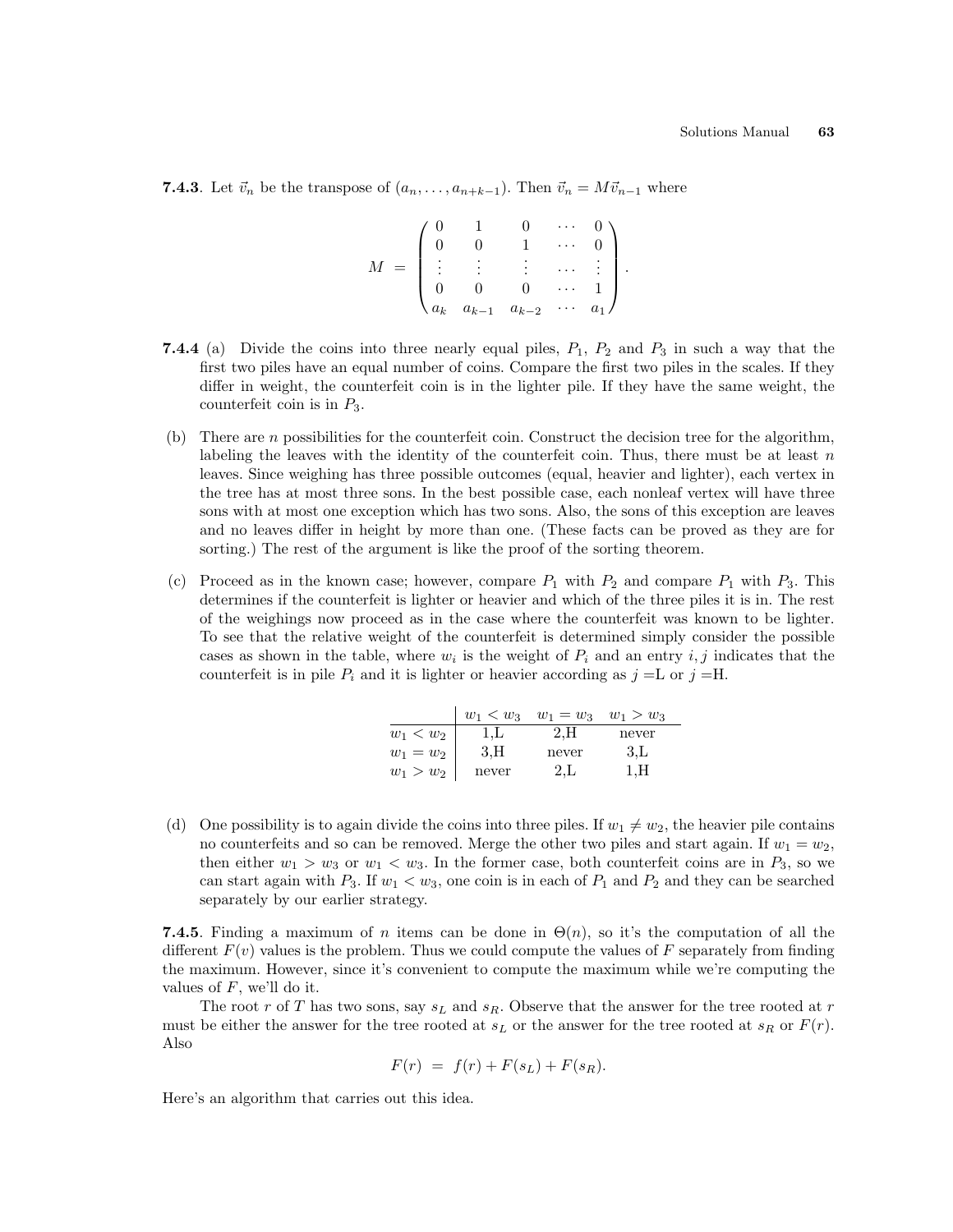```
/* r is the root of the tree in what follows. */
Procedure BestSum(r)
     Call Recur(r, Fvalue, best)Return best
End
Procedure Recur(r, F, best)If r is a leaf then
           F = f(r)best = f(r)Else
           Let s_L and s_R be the sons of r.
           \text{Recur}(s_L, F_L, b_L)\text{Recur}(s_R, F_R, b_R)F = f(r) + F_L + F_Rbest = max(F, b_L, b_R)End if
     Return
End
```

```
Since f(r) is only used once, the running time of this algorithm is \Theta(n) for n vertices, an improvement
over Θ(n \ln n).
```
7.4.6. Now instead of an interval that is divided into two pieces, a fast algorithm will have to allow for a rectangular region that can be divided in two either horizontally or vertically. If you imagine putting together the results of a horizontal and a vertical division, you will see that the best rectangular region to sum over may lie entirely within one of the pieces, may overlap two of them or may overlap all four of them. To allow for all this efficiently, it turns out that vectors of information are needed. We'll leave it to you to work further if you're interested.

#### Section 8.1

8.1.1. This is exactly the situation in the text, except that there is now one additional question when one reaches a leaf.

8.1.2. There are only two rooted binary trees with 4 leaves. (These are just rooted—not planar.)

They are  $\bullet \bullet$  and  $\bullet \bullet$ . Every path to a leaf in the first tree has length two and so  $AC(T) = 2$ . If the

frequencies are  $f_1, \ldots, f_4$  from left to right, the average cost for the second tree is  $3f_1 + 3f_2 + 2f_3 + f_4$ , which in our case is  $1.9 < 2$ .

- **8.1.3** (a) If T is not a full binary tree, there is some vertex v that has only one child, say s. Shrink the edge  $(v, s)$  so that v and s become one vertex and call the new tree T'. If there are k leaves in the subtree whose root is v, then  $TC(T') = TC(T) - k$ .
- (b) We follow the hint. Let k be the number of leaves in the subtree rooted at v. Since  $T$  is a binary tree and v is not a root,  $k \ge 2$  Let  $d = h(v) - h(l_2)$  and note that  $d = (h(l_1) - 1) - h(l_2) \ge 1$ . The distance to the root of every vertex in the subtree rooted at  $v$  is decreased by  $d$  and the distance of  $l_2$  to the root is increased by d. Thus TC is decreased by  $kd - d > 0$ .
- (c) By the discussion in the proof of the theorem, we know that the height of T must be at least m because a binary tree of height  $m-1$  or less has at most  $2^{m-1}$ . Suppose T had height  $M > m$ .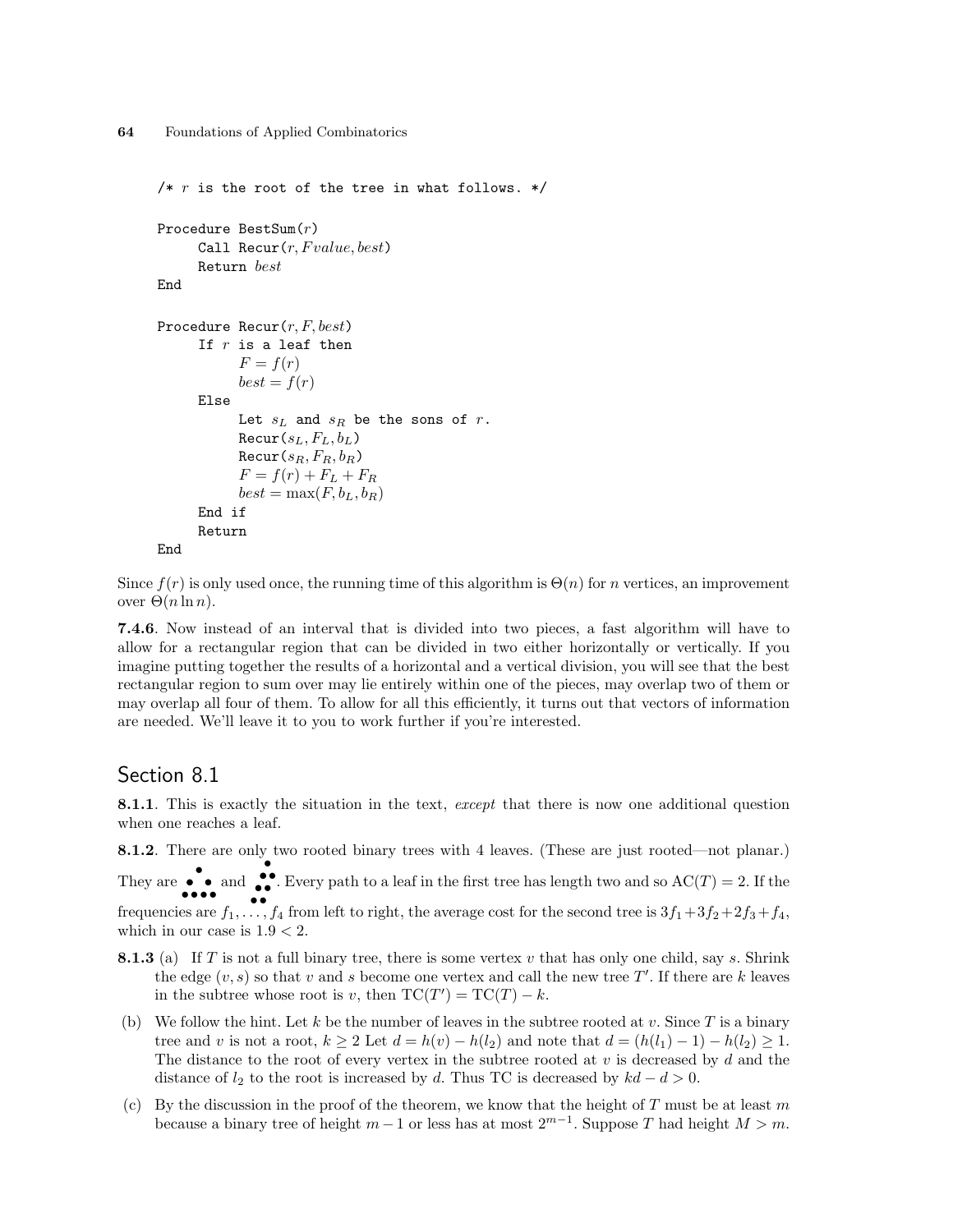By the previous part of this exercise, the leaves of T have heights M and, perhaps,  $M - 1$ . Thus, every vertex of v with  $h(v) < M-1$  has two children. It follows that T has  $2^{M-1}$  vertices w with  $h(w) = M - 1$ . If these were all leaves, T would have  $2^{M-1} \geq 2^m$  leaves; however, at least one vertex u with  $d(u) = M - 1$  is not a leaf. Since it has two children, T has at least  $2^m + 1$  leaves, a contradiction.

(d) By the previous two parts, all leaves of T have height at most  $m$ . If  $T'$  is principal subtree of T, its leaves have height at most  $m-1$  in T'. Hence T' has at most  $2^{m-1}$  leaves.

The argument hints at how to construct the desired tree: Construct  $T'$ , a principal subtree of T, having all its leaves at height  $m-1$  in T'. Construct a binary tree T'' having  $n-2^{m-1}$ such that  $TC(T'')$  is as small as possible. The principal subtrees of T will be T' and T''.

**8.1.4.** With one exception, the proof in the text can be used with  $k$  replacing 2. The exception occurs when we consider the principal subtrees of  $T$ . As in the text, we can dismiss the case of only one principal subtree. We must deal with d principal subtrees where  $1 < d \leq k$ . (When  $k = 2$ , it follows that  $d = 2$  as in the text.) The function whose minimum is given in the exercise replaces  $f(x)$  in the text.

**8.1.5** (a) Suppose the answer is  $S_n$ . Clearly  $S_0 = 1$  since the root is the only vertex. We need a recursion for  $S_n$ . One approach is to look at the two principal subtrees. Another is to look at what happens when we add a new "layer" by replacing each leaf with  $\bullet$ 

For the first approach,  $S_n = 1 + 2S_{n-1}$ , where each  $S_{n-1}$  is due to a principal subtree and the 1 is due to the root. The result follows by induction:

$$
S_n = 1 + 2S_{n-1} = 1 + 2(2^n - 1) = 2^{n+1} - 1.
$$

For the second approach,  $S_n = S_{n-1} + 2^n$  and so  $S_n = (2^n - 1) + 2^n = 2^{n+1} - 1$ . By the way, if we have both recursions, we can avoid induction since we can solve the two equations

$$
S_n = 1 + 2S_{n-1} \quad \text{and} \quad S_n = S_{n-1} + 2^n
$$

to obtain the formula for  $S_n$ . Thus, by counting in two ways (the two recursions), we don't need to be given the formula ahead of time since we can solve for it.

(b) Let the value be  $TC^*(n)$ . Again, we use induction and there are two approaches to obtaining a recursion. Clearly  $TC^*(1) = 0$ , which agrees with the formula.

The first approach to a recursion: Since the principal subtrees of T each store  $S_{n-1}$  keys and since the path lengths all increase by 1 when we adjoin the principal subtrees to a new root,  $TC^*(n) = 2(S_{n-1} + TC^*(n-1))$ . Thus

$$
TC^{*}(n) = 2(2^{n} - 1 + (n - 2)2^{n} + 2) = 2((n - 1)2^{n} + 1) = (n - 1)2^{n+1} + 2.
$$

For the second approach,  $TC^*(n) = TC^*(n-1) + n2^n$ . Again, we can prove the formula for  $TC^*(n)$  by induction or, as in (a), we can solve the two recursions directly.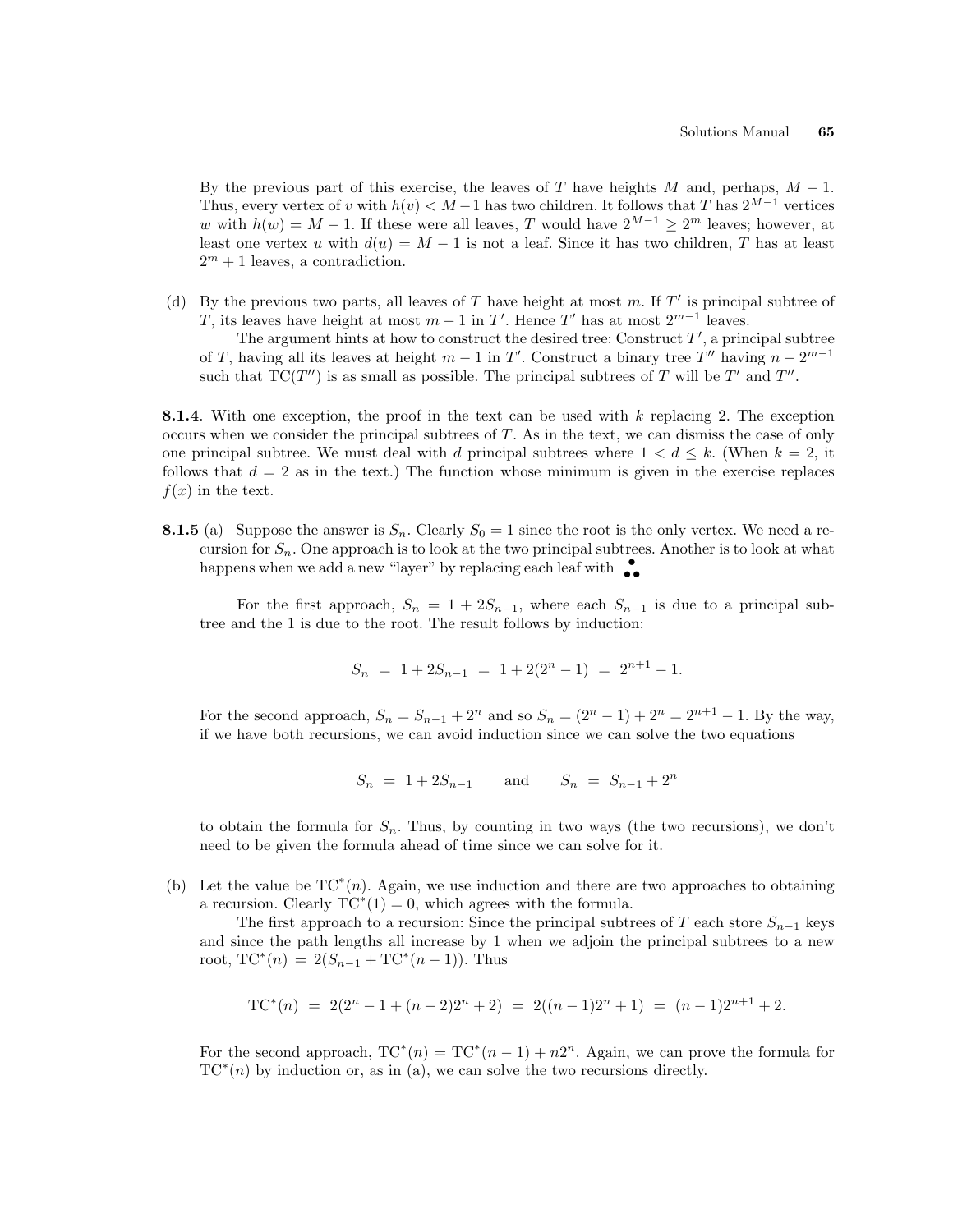

**Figure S.8.1** The decision trees for binary insertion sorts. Go to the left at vertex  $i : j$  if  $u_i < s_j$  and to the right otherwise. (You may have done the reverse and gotten the mirror images. That's fine.)

## Section 8.2

8.2.1. Here are the first few and the last.

- 1. Start the sorted list with 9.
- 2. Compare 15 with 9 and decide to place it to the right giving 9, 15.
- 3. Compare 6 with 9 to get 6, 9, 15.
- 4. Compare 12 with 9 and then with 15 to get 6, 9, 12, 15.
- 5. Compare 3 with 9 and then with 6 to get 3, 6, 9, 12, 15.
- . . . . . .
- 16. We now have the sorted list 1, 2, 3, 4, 5, 6, 7, 9, 10, 11, 12, 13, 14, 15, 16. Compare 8 with 7, with 12 with 10 and then with 9 to decide where it belongs.

8.2.2. At each comparison, we roughly halve the number of places in which  $u_t$  could belong. This halving process must continue until just one position is left. After c comparisons, we have about  $(\cdots((t/2)/2)\cdots/2) = t/2^c$  positions left. Thus  $t/2^c$  is about 1 and so c is about  $\log_2 t$ . (This will be  $(\cdots((\iota/2)/2)\cdots/2) = \iota/2$  positions left. Thus  $\iota/2$  is about 1 and so c is about  $\log_2 \iota$ . (This will be exact if t is a power of 2.) The total number of comparisons needed is about  $\sum_{t=1}^n log_2 t$ , which is exact if t is a power of 2.) The total num<br>about  $\int_1^n \log_2 t \, dt$ , which is about  $n \log_2 n$ .

**8.2.3.** See Figure S.8.1. To illustrate, suppose the original list is 3,1,2. Thus  $u_1 = 3$ ,  $u_2 = 1$  and  $u_3 = 2.$ 

- We start by putting  $u_1$  in the sorted list, so we have  $s_1 = 3$ .
- Now  $u_2$  must be inserted into the list  $s_1$ . We compare  $u_2$  with  $s_1$ , the 2:1 entry. Since  $s_1 = 3 > 1 = u_2$ , we go to the left and our sorted list is 1,3 so now  $s_1 = 1$  and  $s_2 = 3$ .
- Now  $u_3$  must be inserted into the list  $s_1, s_2$ . Since we are at 3:1, we compare  $u_3 = 2$  with  $s_1 = 1$  and go to the right. At this point we know that  $u_3$  must be inserted into the list  $s_2$ . We compare  $u_3 = 2$  with  $s_2 = 3$  at 3:2 and go to the left.

8.2.4. First we sort on the units digit with 4 buckets:

 $1: 41, 21$   $2: empty$   $3: 33$   $4: 14, 24$ .

Collect these in a list, preserving the order: 41, 21, 33, 14, 24. Now sort on the tens digit, preserving order:

 $1: 14$   $2: 21, 24$   $3: 33$   $4: 41$ .

Collect these in a list, preserving the order: 14, 21, 24, 33, 31.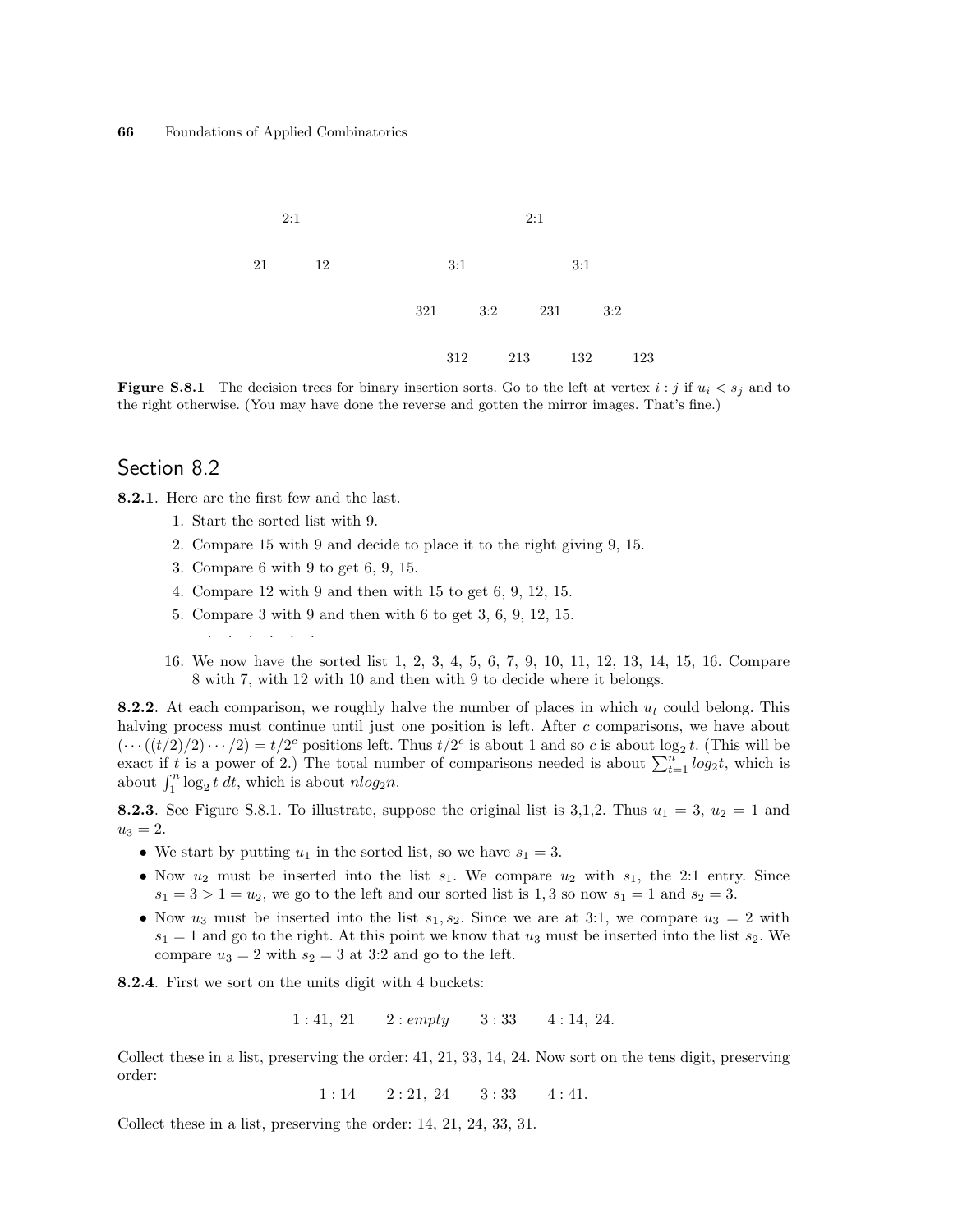**8.2.5** (a) Suppose that the alphabet has L letters and let the *i*th letter (in order) be  $a_i$ . Let  $u_j$  be a word with exactly k letters. The following algorithm sorts  $u_1, \ldots, u_n$  and returns the result as  $x_1, \ldots, x_n$ .

```
BUCKET(u_1, \ldots, u_n)Copy u_1, \ldots, u_n to x_1, \ldots, x_n.
     /* t is the position in the word. */
     For t = k to 1
     /* Make the buckets. */
           Create L empty ordered lists.
           For j=1 to nIf the tth letter of x_j is a_i,
                      then place x_j at the end of the ith list.
                End for
           Copy the ordered lists to x_1, \ldots, x_n, starting with
                the first item in the first list and ending with the
                last item in the Lth list.
           End for
End
```
(b) Extend all words to k letters by introducing a new letter called "blank" which precedes all other letters alphabetically. Apply the algorithm in (a).

**8.2.6**. We only do the first algorithm since the second is built from it in a simple fashion. Let  $\mathcal{A}(p)$ be the assertion that after p steps the words  $x_1, \ldots, x_n$  are in order if we ignore the first  $k - p$  letters of each word. To prove  $\mathcal{A}(0)$ , note that we are ignoring all the letters and so any order is fine. We now prove  $\mathcal{A}(p)$  for  $k \geq p > 0$  using  $\mathcal{A}(p-1)$ . Look at the situation after arranging the  $x_i$ 's in the L ordered lists. If two words have different pth letters, they appear in different lists, the one with the alphabetically earlier letter appearing in the earlier list. Therefore, they will be in proper order when the L lists are copied into the  $x_i$ 's. If two words have the same pth letter, they appear in the same list and their order in that list is the same as it was before they were placed there. Since that order was correct for their last  $p-1$  letters by  $\mathcal{A}(p-1)$ , they will be in the proper order when copied into the  $x_i$ 's.

8.2.7. First divide the list into two equally long tapes, say

A: 9, 15, 6, 12, 3, 7, 11 5 B: 14, 1, 10, 4, 2, 13, 16, 8.

Think of each tape as containing a series of 1 long (sorted) lists. (The commas don't appear on the tapes, they're just there to help you see where the lists end.) Merge the first half of each tape, list by list, to tape C and the last halves to D. This gives us the following tapes containing a series of 2 long sorted lists:

C: 9 14, 1 15, 6 10, 4 12 D: 2 3, 7 13, 11 16, 5 8.

Now we merge these 2 long lists to get 4 long lists, writing the results on A and B:

A: 2 3 9 14, 1 7 13 15 B: 6 10 11 16, 4 5 8 12.

Merging back to C and D gives

C: 2 3 6 9 10 11 14 16 D: 1 4 5 7 8 12 13 15.

These are merged to produce one 16 long list on A and nothing on B.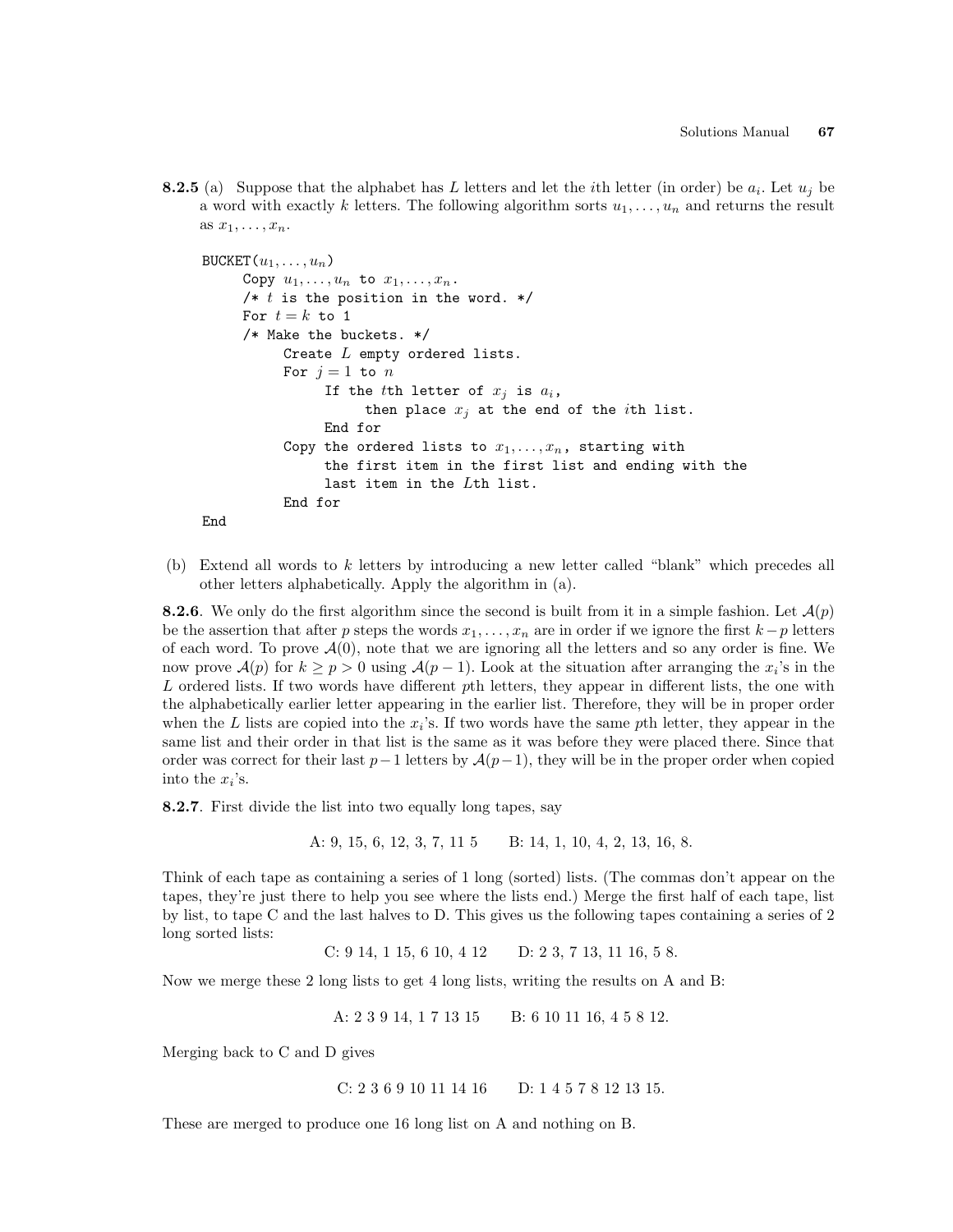**8.2.8.** Read the items in k at a time, sort the k items and write them out onto tapes A and B, the first k onto A, the next k onto B, the next k onto A, etc. Now do a merge sort using A and B, starting with k long lists on each tape instead of 1 long lists. Note that if  $k = 2^m$ , then we have avoided m iterations of the merge sort.

8.2.9. A split requires  $n-1$  comparisons since the chosen item must be compared with every other item in the list In the worst case, we may split an  $n \times n$  long list into one of length 1 and another of length  $n-1$ . We then apply Quicksort to the list of length  $n-1$ . If  $W(n)$  comparisons are needed, then  $W(1) = 0$  and  $W(n) = n - 1 + w(n - 1)$  for  $n > 1$ . Thus  $W(n) = \sum_{k=1}^{n-1} k = n(n-1)/2$ .

Suppose that  $n = 2^k$  and the lists are split evenly. Let  $E(k)$  be the number of comparisons. Since Quicksort is applied to two lists of length  $n/2$  after splitting,  $E(k) = n - 1 + 2E(k - 1)$  for  $k > 0$  and  $E(0) = 0$ . A little computation gives us  $E(1) = 1$ ,  $E(2) = 5$ ,  $E(3) = 17$ ,  $E(4) = 49$  and  $E(5) = 129$ . From the statement of the problem we expect  $E(k)$  to be near  $k2^k$ , which has the values 0, 2, 8, 24 and 64. Comparing these sequences we discover that  $E(k) = 2(k-1)2^{k-1} + 1$  for  $k < 6$ . This is easily proved by induction

- **8.2.10** (a) The number of comparisons is actually  $(n-1) + Q(rn) + Q((1-r)n)$  by the same argument used in the previous exercise.
- (b) Suppose the claim is true for rn and  $(1 r)n$ , which are both less than n. By the previous part,  $Q(n)$  is about

$$
n + a r n \ln(r n) + a (1 - r) n \ln((1 - r) n)
$$
  
=  $n + a r n \ln n + a r n \ln r + a (1 - r) n \ln n + a (1 - r) n \ln(1 - r)$   

$$
an \ln n + n [1 + a r \ln r + a (1 - r) \ln(1 - r)].
$$

If this is to equal an ln n, the factor  $[\cdots]$  must be 0. (This is not a rigorous inductive proof because we've loosely thrown around the word "about.")

- (c) By the previous problem, the answer is about  $n \log_2 n$ . Our formula for a is  $1 + a \ln(1/2)$  and so  $a = 1/\ln 2$ . Since  $(n \ln n)/(\ln 2) = n \log_2 n$ , we are done.
- (d) The equation for a is  $1 a(\ln 3 + 2 \ln(3/2))/3 = 0$  and so  $a = 3/\ln(27/4)$ . If we are using natural logarithms,  $a = 1.57$ .

## Section 8.3

8.3.1. Since there are only 3 things, you cannot compare more than one pair of things at any time. By the Theorem 8.1, we need at least  $log_2(3!)$  comparisons; i.e., at least three. A network with three comparisons that sorts is given in Figure 8.2.

**8.3.2**. See the previous solution. We need at least  $log_2(4!)$  comparisons (i.e., we need five or more). We can compare two pairs at the same time, so the fastest network must take at least three time units. Here is a network that does it.

To prove that it sorts you could look at all  $4! = 24$  possible permutations of the inputs. It's easier to use the Zero-One Principle.

8.3.3. As argued in the previous two solutions, we will need at least seven comparisons and we can do at least two per time. This means it will take at least four time units. It has been shown (but not in this text!) that at least five time units are required. A brick wall sort works.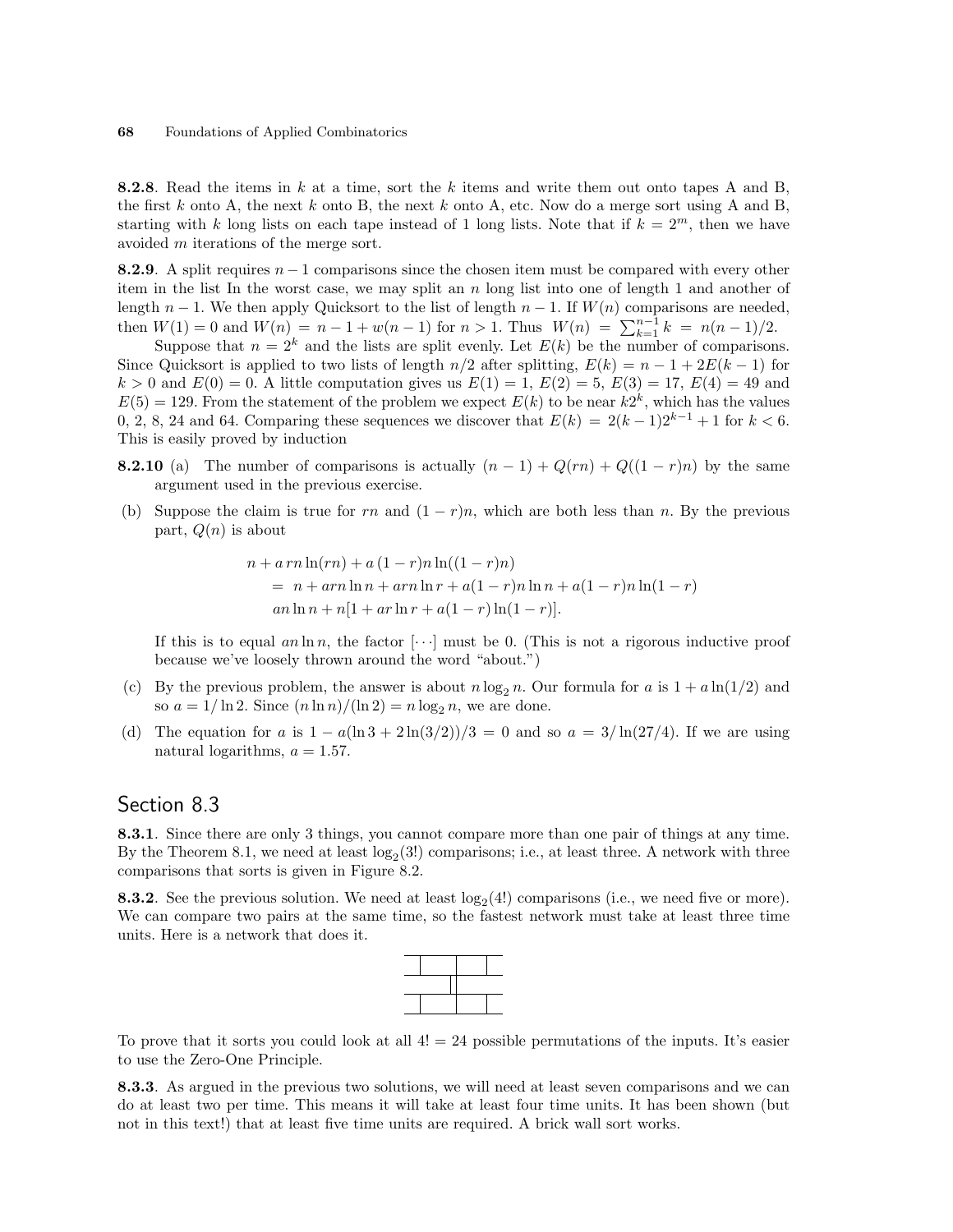8.3.4. If you have an upper or lower bound on the values to be sorted, you can "pad out" the list with one of these values to obtain  $n$  items. The added items will be at one end. What if you don't know such a bound? Now it depends on your situation a bit more. By one pass through the items one can find an upper (or lower) bound. If this is not desirable, you can pad the list with copies of anything and then pass the sorted items through a hardware or software device to remove the pads.

8.3.5. One possibility is the type of network shown in Figure 8.3. For  $n$  inputs, this has

$$
1 + 2 + \cdots + (n - 1) = \frac{n(n - 1)}{2}
$$

comparators. It was noted in the text that a brick wall for n items must have length n. If n is even there are  $(n/2)(n-1)$  comparators and if n is odd there are  $n((n-1)/2)$  comparators. Thus this is the same as Figure 8.3. We don't know if it can be done with less.

- **8.3.6** (a) If the network is used k times, it is the same as  $2k$  time units of the brick wall. To see this, write down a new copy of the network each time you are supposed to feed it back in. For sorting to have taken place for all inputs, we must have  $2k \geq n$ . It follows that  $f(n) = n$  for *n* even and  $f(n) = n + 1$  for *n* odd.
- (b) This problem was discussed in the first exercise for a general network. There is a new twist here though. Suppose we wish to sort m items. Feed them in as the top m inputs and pad out the last  $n - m$  inputs with an upper bound. The network will be done after being run  $f(m)$ times. Another twist: forget the padding and disable the appropriate lower comparators. This works because the network for the first  $m$  lines is also a brick wall.
- (c) If you write down what the comparators are, you will see that this is the brick wall again in disguise; however, the wires are now "rotating" around. We need to know when they've gotten back to their starting positions. That happens after  $n$  shifts. Thus we have sorted output after  $n$  time units provided we read what would be fed in as new input next time. If we read the output,  $n + 1$  time units are required.

**8.3.7.** By the Adjacent Comparisons Theorem, we need only check the sequence  $n, \ldots, 2, 1$ . Using the argument that proves the Zero-One Principle, it follows that this sequence is sorted if and only if all sequences that consist of a string of ones followed by a string of zeroes are sorted.

8.3.8 (a)

 $5 \rightarrow 4 \rightarrow 4 \rightarrow 2 \rightarrow 1$  $\begin{array}{ccccccccccccccccc} 4 & \perp & 5 & \perp & 2 & \perp & 4 & \perp & 1 & \perp & 2 \end{array}$  $3 \rightarrow 2 \rightarrow 5 \rightarrow 1 \rightarrow 4 \rightarrow 3$  $2$   $\longrightarrow$  3  $\longrightarrow$  1  $\longrightarrow$  5  $\longrightarrow$  3  $\longrightarrow$  4  $1 \longrightarrow 1 \longrightarrow 3 \longrightarrow 3 \longrightarrow 5 \longrightarrow 5$ 

If you start at the leftmost 5, you can follow vertical and horizontal lines so that you pass just the fives and end at the rightmost 5. Imagine that the network is made of bars and standing upright as it is pictured. Now remove all the bars along which you have travelled and gently lower the upper portion so that it rests on the lower one at the same time sliding it to the left one time unit (or comparator). The result is a network that is sorting the sequence  $4, 3, 2, 1$  by adjacent comparisons; in fact, the network is a brick wall. This will be clearer if you copy the network to a piece of paper, cut it along the path and slide the pieces together.

**8.3.9.** It is evident that the idea in the solution to (a) of the previous exercise works for any  $n$ . This can be used as the basis of an inductive proof.

An alternative proof can be given using sequences that consist of ones followed by zeroes. (See Exercise 8.3.7.) Note that when the lowest 1 starts moving down through the comparators, it moves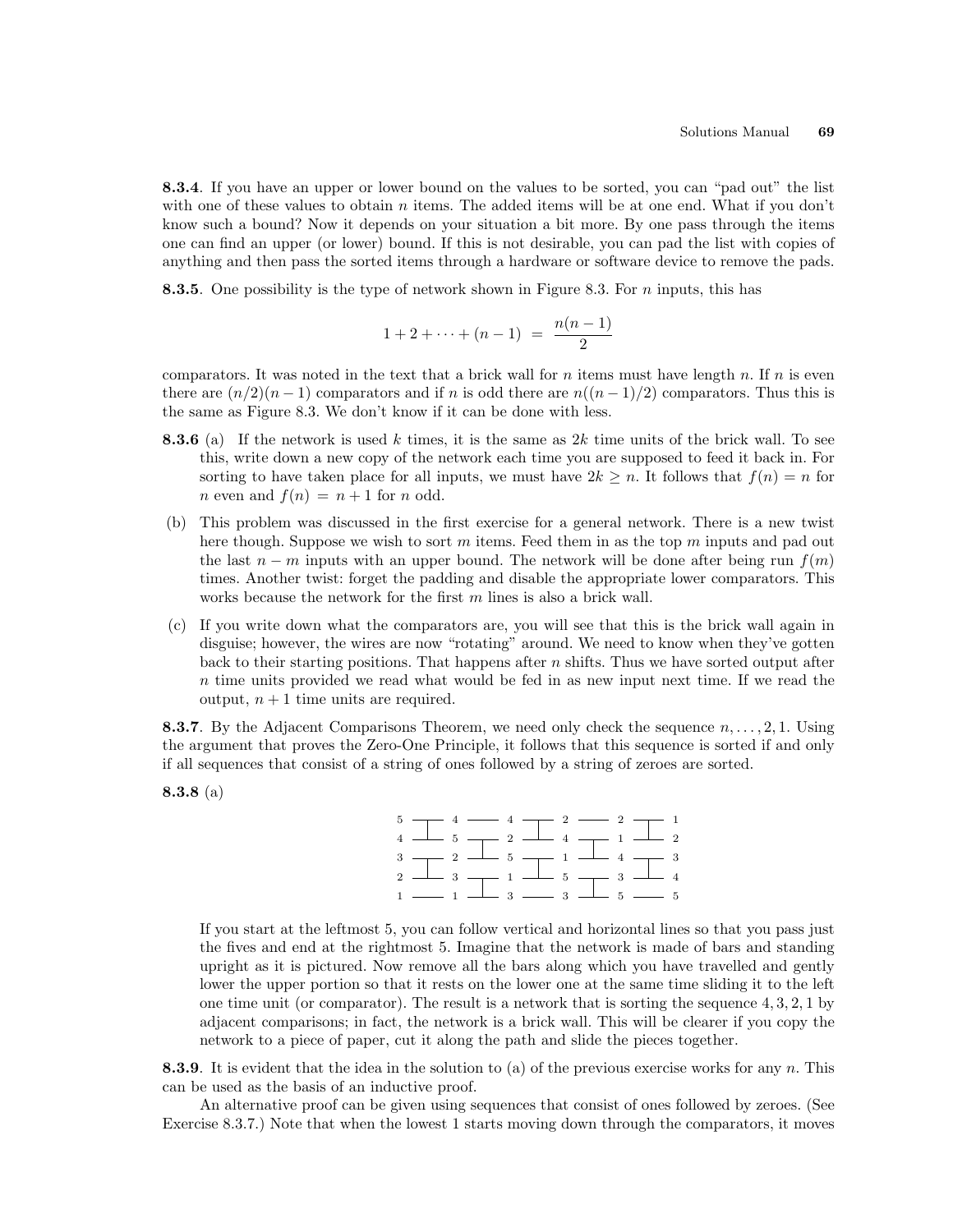down one line each time unit until it reaches the bottom. The 1 immediately above it starts the same process one time unit later. The 1 immediately above this one starts one more time unit later, and so forth. If there are  $j$  ones and the lowest 1 reaches the bottom after an exchange at time t, then the next 1 reaches proper position after an exchange at time  $t + 1$ . Continuing in this way, all ones are in proper position after the exchanges at time  $t + j - 1$ . Suppose the jth 1 (i.e., lowest 1) starts moving by an exchange at time i. Since it reaches position after  $n-j$  exchanges,  $t = i + (n-j)-1$ . Thus all ones are in position after the exchanges at time  $(i + (n - j) - 1) + j - 1 = n + i - 2$ . The jth 1 starts moving when it is compared with the line below it. This happens at time 1 or 2. Thus  $n + i - 2 \leq n$ .

**8.3.11**. Use induction on n. For  $n = 2<sup>1</sup>$ , it works. Suppose that it works for all powers of 2 less than  $2<sup>t</sup>$ . We use the variation of the Zero-One Principle mentioned in the text. Suppose that the first half of the  $x_i$ 's contains  $\alpha$  zeroes and the second half contains  $\beta$  zeroes. BMERGE calls BMERGE2 with  $k = j = 2^{t-1}$  By the induction assumption, BMERGE2 rearranges the "odd" sequence  $x_1, x_3, \ldots, x_{2^t-1}$ in order and the "even" sequence  $x_2, x_4, \ldots, x_{2^t}$  in order. The number of zeroes in the odd seqence minus the number of zeroes in the even sequence in 0, 1 or 2; depending on how many of  $\alpha$  and  $\beta$ are odd. When the difference is 0 or 1, the result of BMERGE2 is sorted. Otherwise, the last zero in the odd sequence,  $x_{\alpha+\beta+1}$ , is after the first one in the even sequence,  $x_{\alpha+\beta}$ , and all other  $x_i$ 's are in order. The comparator in BMERGE with  $i = (\alpha + \beta)/2$  fixes this.

8.3.12. This is essentially the same as when n is a power of 2; however, one must be a bit careful with the indices  $k$  and  $j$ .

- **8.3.13** (a) Since a one long list is sorted, nothing is done and so  $S(0) = 0$ . The two recursive calls of BSORT can be implemented by a network in which they run during the same time interval. This can then be followed by the BMERGE and so  $S(N) \leq S(N-1) + M(N)$ .
- (b) As for  $S(0) = 0$ ,  $M(0) = 0$  is trivial. Since all the comparators mentioned in BMERGE and be run in parallel at the same time,  $M(N) \leq M(N-1) + 1$ .
- (c) From the previous part, it easily follows by induction on N that  $M(N) \leq N$ . Thus  $S(N) \leq S(N-1) + N$  and the desired result follows by induction on N.
- (d) If  $2^{N-1} < n \leq 2^N$ , then the above ideas show that  $S(n) \leq N(N+1)/2$ . Thus

$$
S(n) \; < \; \frac{1}{2} \; (1 + \log_2 n)(2 + \log_2 n).
$$

### Section 9.1

```
9.1.1. We do PREV(T).
```

```
PREV(T)Let r be the root of TLet T_1, \ldots, T_k be the principal subtrees of TOutput rFor i = 1, \ldots, k Prev(T_i)End
```
9.1.2. In the theorem, Step 4 corresponds to a return from a recursive call and Step 5 corresponds to a recursive call.

9.1.3. We give pseudocode for vertex visitation.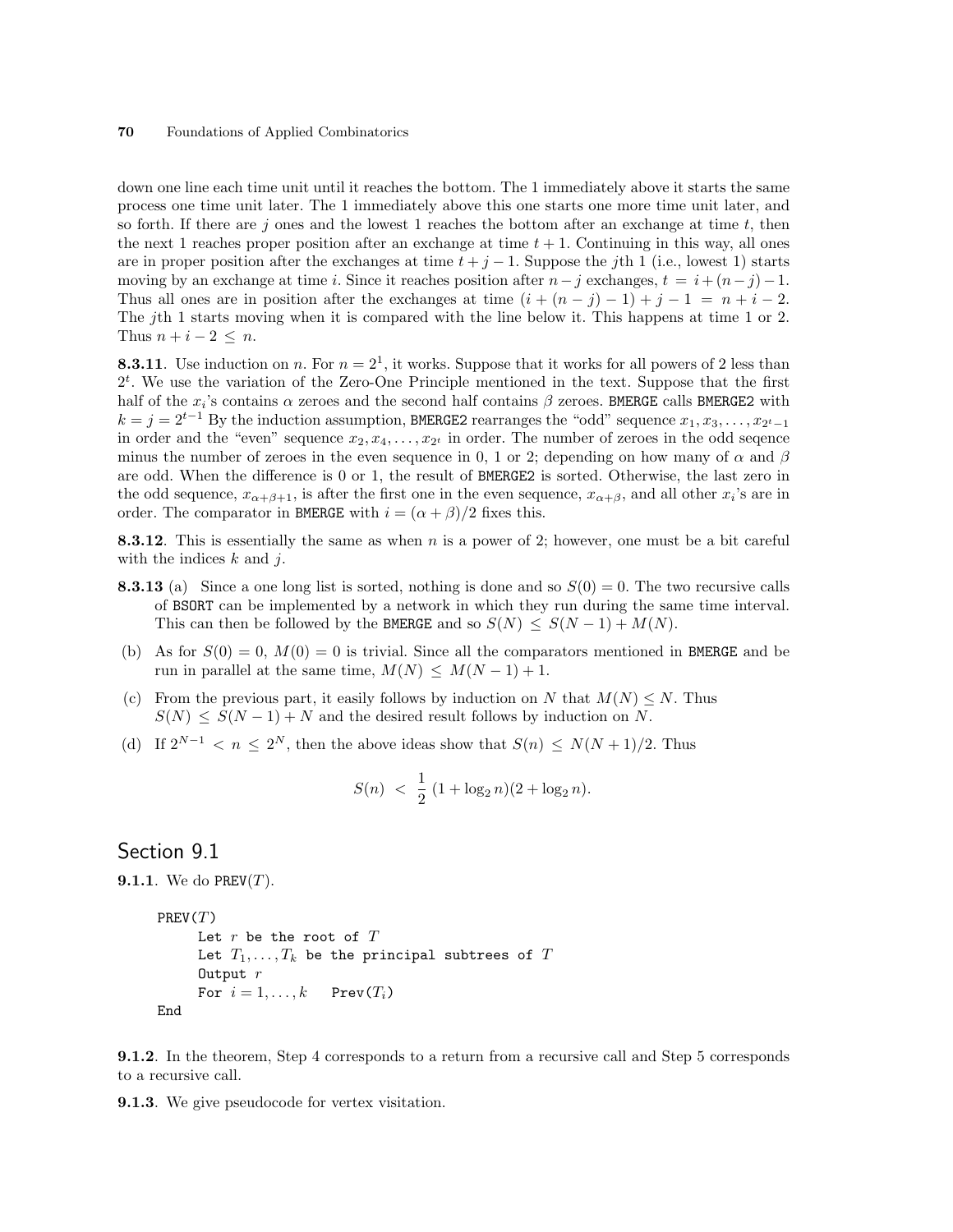```
BFV(T)Initialize queue
     INQUEUE(T)While queue not empty
          S = 0UTQUEUE( )Let r be the root of SLet S_1, \ldots, S_k be the principal subtrees of S
          Output rFor i = 1, ..., k INQUEUE(S_i)End while
End
```
9.1.4. Here is the pseudocode.

```
PREV(T)Initialize stack
     PUSH(T)While stack not empty
           S = POP()Let r be the root of SLet S_1, \ldots, S_k be the principal subtrees of S
           Output rFor i = k, \ldots, 1 PUSH(S_i)End while
End
```
**9.1.5.** The proof can be done by induction on the size of the tree by showing that the comments in the algorithm are correct. To do this, we need to notice a couple of things.

- By removing  $r$  from  $G$  before constructing  $S$ , we guarantee that  $S$  will not contain  $r$ . Thus it will contain precisely the vertices that are reachable on a path from  $r$ , starting with the edge  $\{r, s\}.$
- Because we remove the root vertex of the tree from  $G$  and do this recursively, whenever a tree is ready to return, all its vertices have been removed from G. As a result, none of the vertices in  $S$  are left in  $G$  when we construct  $R$ .

**9.1.6** (a) There is only one tree with vertex set V when  $|V| = 1$ .

- (b) After the root v of T, the next vertex visited in a depth-first traversal is the root of  $T_1$ .
- (c) The root of  $T_1$  will be listed in POSTV after all the other vertices of  $T_1$  have been visited. The vertices listed previous to this will be exactly the other vertices of  $T_1$  since they will not be visited again but all other vertices of  $T$  will be visited again.
- (d) From the previous part,  $T_1$  has t vertices. After listing the root v of T, PREV lists the t vertices of  $T_1$  and then list other vertices of T.
- (e) U is simply T with  $T_1$  removed. Thus we can obtain the traversal sequences for U by traversing  $T$  and "forgetting" to list any vertices of  $T_1$  that we encounter.
- (f) Since  $T_1$  and U have fewer vertices than T, they can both be reconstructed by induction. To get T, simply adjoin  $T_1$  to U as a new leftmost child of v.
- 9.1.8. Here is the pseudocode.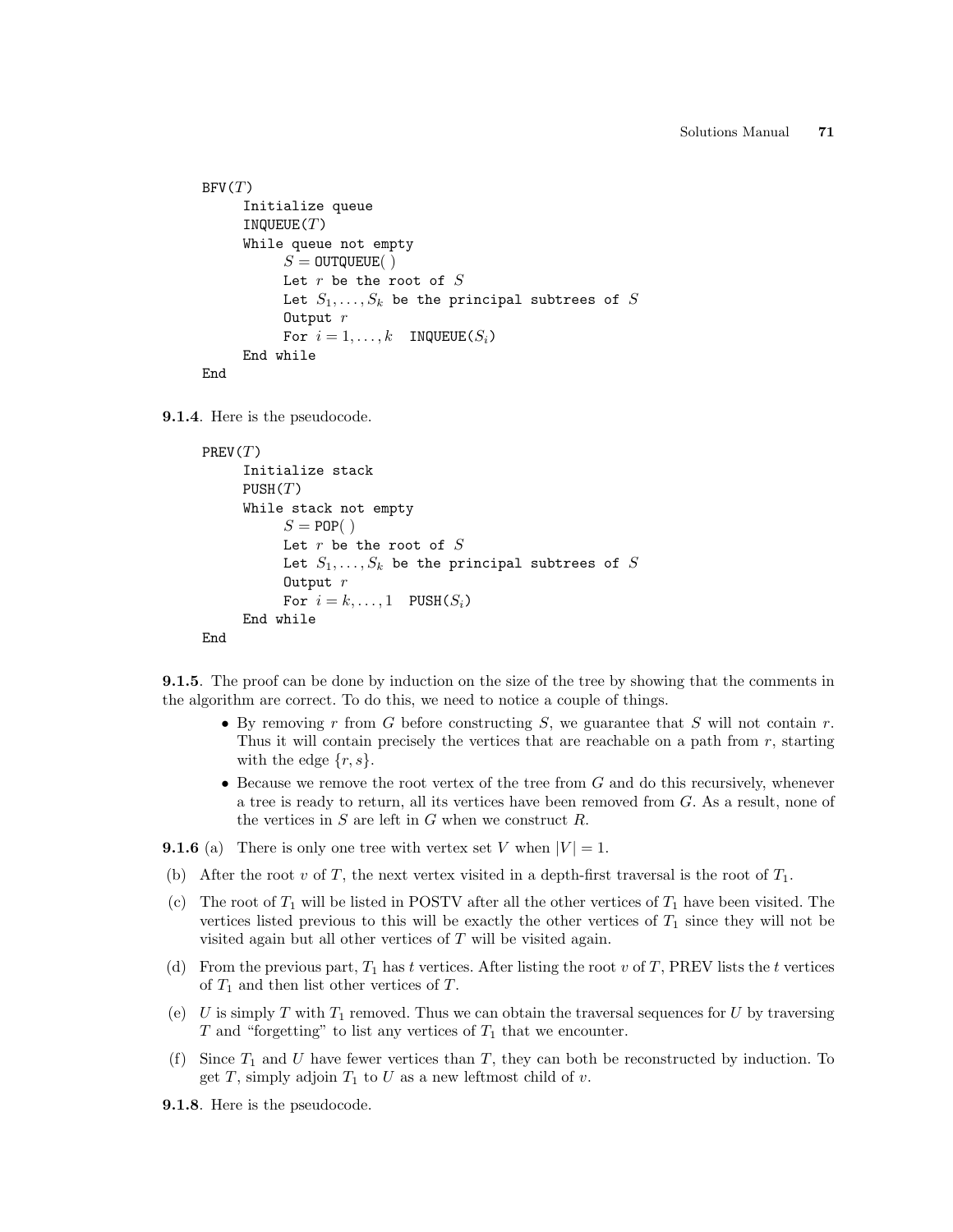```
PREVandPOSTV(a_1, \ldots, a_n; z_1, \ldots, z_n)If n=1Return the single vertex tree a_1End if
      Define t by z_t = a_2T_1 =PREVandPOSTV(a_2, \ldots, a_{t+1}; z_1, \ldots, z_t)
      U =PREVandPOSTV(a_1, a_{t+2}, \ldots, a_n; z_{t+1}, \ldots z_n)T is the tree obtained by
             adding T_1 to U as a new leftmost child of a_1Return T
End
```
**9.1.9** (a)  $D(T)$  is  $+1$ ,  $D(T_1)$ ,  $-1$ ,  $+1$ ,  $D(T_2)$ ,  $-1$ ,  $\ldots$ ,  $+1$ ,  $D(T_m)$ ,  $-1$ .

- (b) Each edge is traversed twice, proving the sum. The rest can be proved by induction on the number of vertices using the formula in (a). Actually, one can show more: The sum up to k is the length of the path from the root to the vertex that is reached after  $k$  steps.
- (c) The "if" part follows from (b). The "only if" part can be done by showing that there is a unique way to construct a tree associated with such a sequence. This can be done recursively if we use the observation that the sum up to  $k$  is 0 if and only if we have returned to the root after k steps: Let k be the first index for which the sum is 0. We must have  $s_1 = +1$ ,  $s_k = -1$ and the subsequences  $s_2, \ldots, s_{k-1}$  and  $s_{k+1}, \ldots, s_n$  are associated with unique RP-trees. There is just one way to piece these trees together.

## Section 9.2

9.2.1.

|             | (a) + (b) + (c) + (d) /                   |                   | $(e) +$ |  |
|-------------|-------------------------------------------|-------------------|---------|--|
|             | $+ 5$ $+ 5$ $1 +$ $+$ $  *$               |                   |         |  |
|             | $+$ 4 + $+$ 2 + $X \times Y \times 3 X +$ |                   |         |  |
|             | $+$ 3 1 2 3 4                             | $3 + 5 Y$ X Y X 1 |         |  |
| $1 \quad 2$ |                                           | 4 5               |         |  |

9.2.2. After "End if" insert

If  $exp = -exp1$ Return the RP-tree with root ''−'' and son INTERPRET $(exp1)$ .

**9.2.3**. We use  $value(\cdots)$  to indicate the value of a variable or constant.

(a) The first method:

```
EVALUATE(exp)If (exp \text{ has no } op) Return value(exp).
     If (exp = -exp1) Return -value(exp1).
     Let exp = (exp1 \text{ op} ; exp2).Return EVALUATE(exp1) op EVALUATE(exp2).
End
```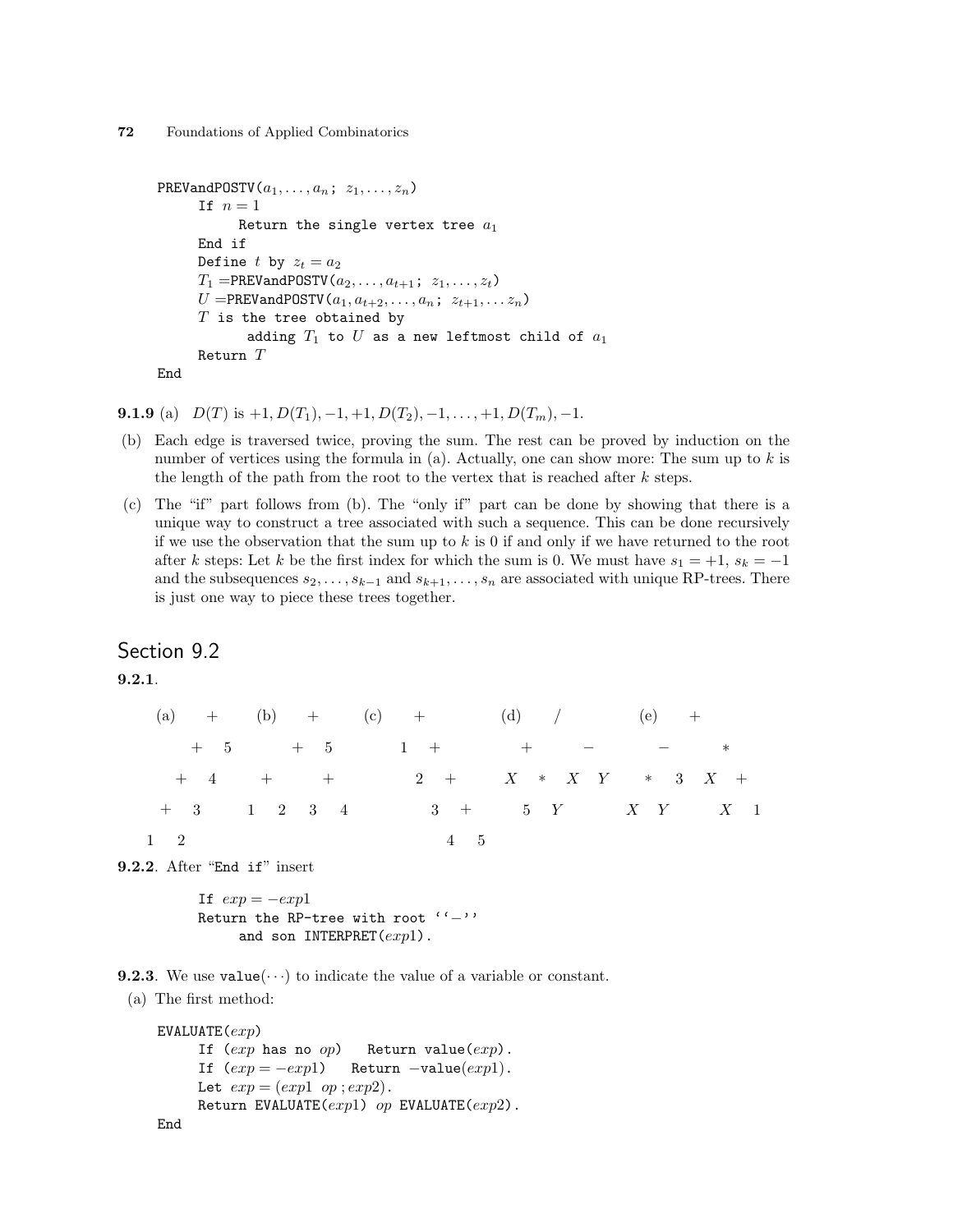(b) The second method:

```
EVALUATE(T)Let r be the root of T.
     Let k be the number of principal subtrees of Tand let T_i be the ith of them.
     If (k = 0), Return value(r).
     For i = 1, ..., k Let v_i = EVALUATE(T_i).
     /* If k = 1, r should be unary minus. */
     If k = 1, Return r v_1.
     If k = 2, Return v_1 r v_2.
End
```
9.2.5. We will indicate what needs to be added. Other solutions are possible.

- (a)  $exp \rightarrow term$
- (b) term  $\rightarrow$  power and power  $\rightarrow$  factor | factor \*\* power
- (c) Let subst be the start symbol now and add  $\textit{subst} \rightarrow \textit{exp}$  | id :=  $\textit{exp}$
- (d) This is a bit trickier because the := must reach as far to the right as possible. In particular, you cannot replace the last three items in the following list with just factor  $\rightarrow$  subst. Let start be the start symbol.

|  | $start \rightarrow exp \mid subst$                                                          |                    |
|--|---------------------------------------------------------------------------------------------|--------------------|
|  | $\textit{subst} \rightarrow \textbf{id} := \textit{exp} \mid \textbf{id} := \textit{subst}$ |                    |
|  | $exp \rightarrow exp+subst$ $exp-subst$                                                     |                    |
|  | $term \rightarrow termsubst$                                                                | $\vert$ term/subst |
|  | $factor \rightarrow (subst)$                                                                |                    |

- **9.2.6** (a) It consists of all strings of the form  $\alpha_1 \pm \alpha_2 \cdots \pm \alpha_n$  where  $n \geq 1$ ,  $\alpha_i$  is **x** or **y** and  $\pm$  is either "+" or "−", except that y cannot follow "−".
- (b)  $G'$  is G. The grammar for  $G''$  is

 $s \rightarrow \mathbf{x} t$  |  $\mathbf{y} t$  $t \rightarrow +(t, +\mathbf{x}t, 2)$  |  $-(t, -\mathbf{x}t, 2)$  |  $+(t, +\mathbf{y}t, 2)$  | the-empty-string  $(t, +\mathbf{x}t, 2) \rightarrow \mathbf{x}t$  $(t, -\mathbf{x}t, 2) \rightarrow \mathbf{x}t$  $(t, +\mathbf{v}t, 2) \rightarrow \mathbf{v}t$ 

The machine has four states corresponding to the left sides of the four productions just given. The start state is  $s$  and the accepting state is  $t$ . You should be able to draw it.

- (c) The machine is deterministic.
- (d) Yes. One can construct a three state machine with start state s and accepting state t as shown here.

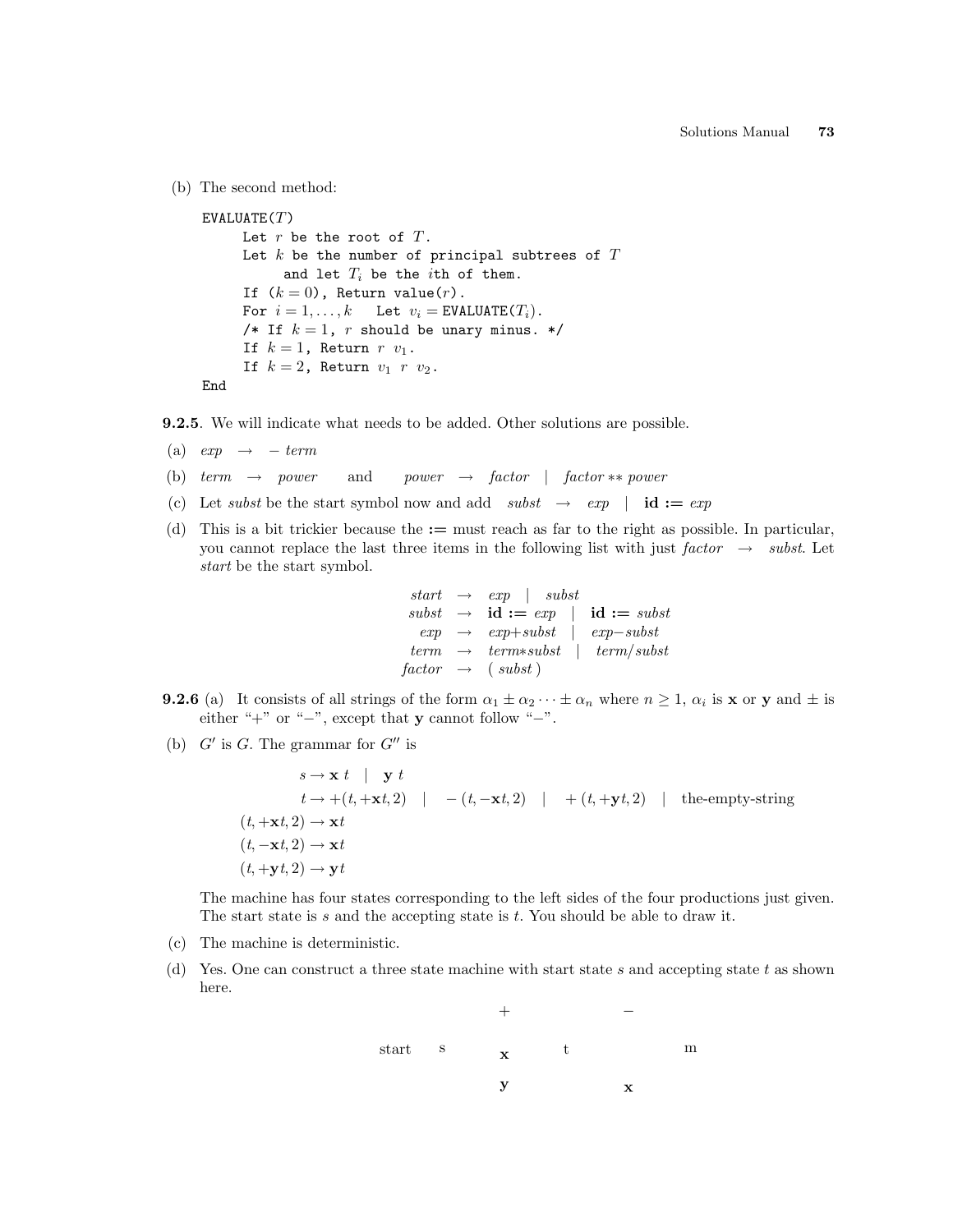## Section 9.3

**9.3.1**. The construction starts with  $\bullet$ . The first iteration gives  $\bullet$  and all trees that have children produced in the starting step. Thus we get

•

• •

• • •

• •

In the next iteration, we obtain the following new trees with at most 4 vertices.

• •



In the next step, the only new tree is a 4-vertex tree consisting of a path from the root to a single leaf. After this, no new trees with less than 5 vertices are obtained.

9.3.2. The construction gives the trees in Figure 9.5, then the next step produces 4 new trees. After that, no new trees with less than 5 leaves are obtained.

**9.3.3**. For  $k \le 7$ , the values are in the text.  $b_8 = 429$ ,  $b_9 = 1430$  and  $b_{10} = 4862$ .

9.3.4. Here are the calculations:

$$
(b_1b_4 + b_2b_3) + 0 \times b_2 + 0 = 7
$$
  
\n
$$
(b_1b_5 + b_2b_4) + (b_1b_2 + 0 \times b_1 + 0) \times b_3 + 0 = 21
$$
  
\n
$$
(b_1b_5 + b_2b_4) + 0 \times b_2 + 0 = 19.
$$

**9.3.5.** We'll use n: r to mean a tree with n leaves and rank r and  $(n_1: r_1, n_2: r_2)$  to mean a tree with left son  $n_1: r_1$  and right son  $n_2: r_2$ . We use formula (9.4) and the greedy approach: First make  $|T_1|$  as large as possible, then make  $\text{RANK}(T_1)$  as large as possible. Here are the calculations. You should be able to construct the trees easily from the results as long as you remember (a) that  $n:0$  describes a tree in which all the left sons are leaves (since that is the leftmost tree in the list of trees) and (b) that since there is only one tree with 1 leaf and only one with 2 leaves, they each have rank 0.

|                       |                   | 8:100 = (1:0, 7:100) since $b_1b_7 = 132 > 100$ , we have $ T_1  = 1$ and $100 = 0b_7 + 100$ |
|-----------------------|-------------------|----------------------------------------------------------------------------------------------|
| $7:100 = (6:10, 1:0)$ |                   | since $b_1b_6 + \cdots + b_5b_2 = 90$ and $10 = 10b_1 + 0$                                   |
| $6:10 = (1:0, 5:10)$  |                   | since $b_1b_5 = 14 > 10$ and $10 = 0b_5 + 10$                                                |
| $5:10 = (4:1, 1:0)$   |                   | since $b_1b_4 + \cdots + b_3b_2 = 9$ and $1 = 1b_1 + 0$                                      |
| $4:1 = (1:0, 3:1)$    |                   |                                                                                              |
| $3:1 = (2:0, 1:0)$    |                   |                                                                                              |
|                       |                   |                                                                                              |
|                       |                   | 8:200 = (3:1, 5:12) since $b_1b_7 + b_2b_6 = 174$ and $26 = 1b_5 + 12$                       |
|                       | $5:12=(4:3, 1:0)$ | since $b_1b_4 + b_2b_3 + b_3b_2 = 9$                                                         |

4:3 = (3:0, 1:0)  
\n
$$
1:3 = (1:0, 1:0)
$$
\n
$$
1:3 = (1:0, n - 1:3)
$$
\n
$$
1:3 = (3:0, 1:0)
$$
\n
$$
1:3 = (3:0, 1:0)
$$
\n
$$
1:3 = (3:0, 1:0)
$$
\nfor  $n \ge 5$  since  $b_1b_{n-1} > 3$ 

$$
8:400 = (7:103, 1:0) \quad 7:103 = (6:13, 1:0) \quad 6:13 = (1:0, 5:13)
$$

$$
5:13 = (4:4, 1:0) \quad 4:4 = (3:1, 1:0)
$$

**9.3.6.** We will induct on *n*. The result is true for  $n = 1$ .

Suppose that T is a tree with  $n > 1$  leaves. The root of T has a left son with, say  $k > 0$  leaves. Thus the right son has  $n - k > 0$  leaves. It follows that  $k < n$  and  $n - k < n$  and so by induction, the left and right sons have a total of  $(k-1) + (n-k-1) = n-2$  other vertices. Counting the root, we see that T has  $(n-2)+1 = n-1$  other vertices.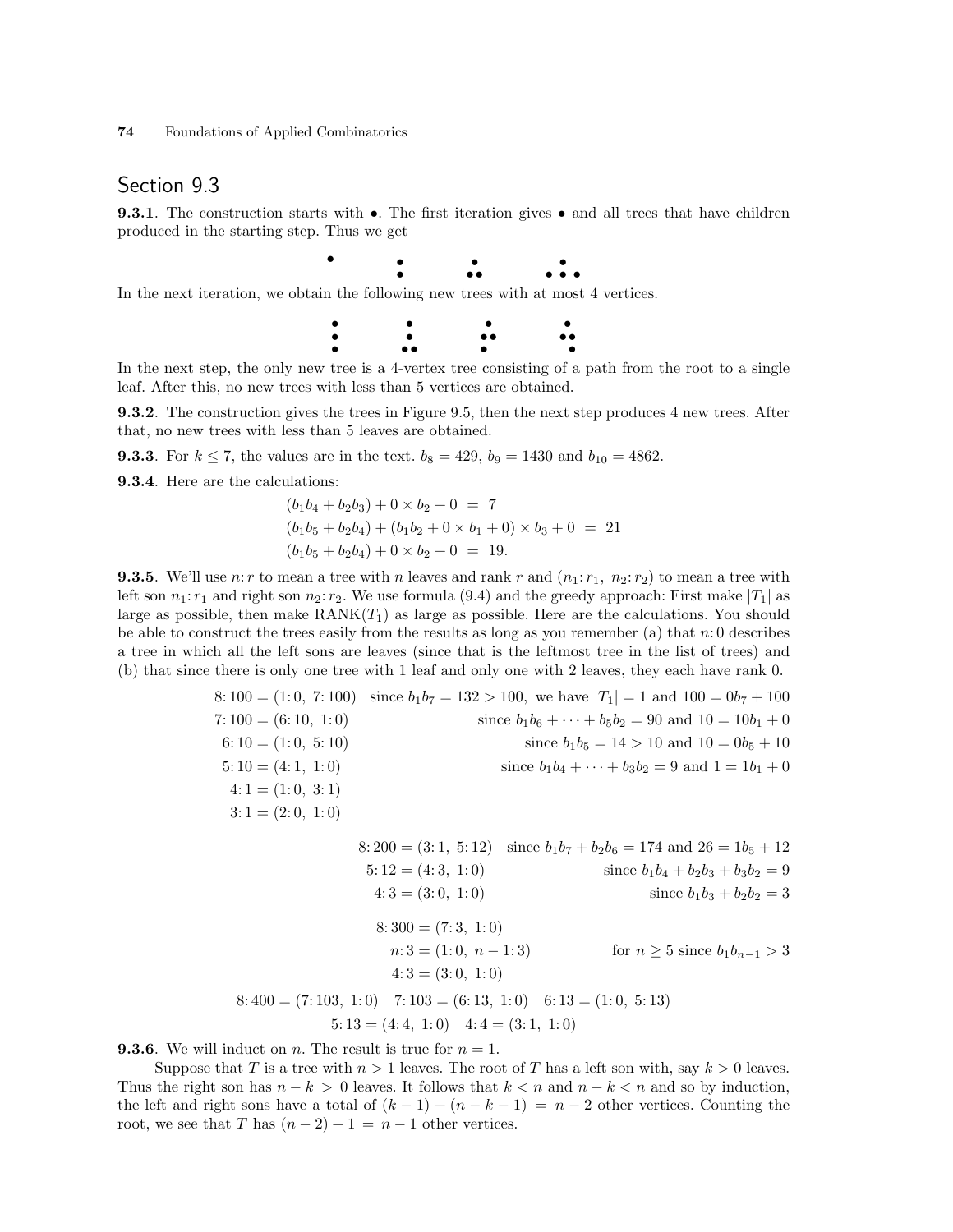**9.3.7** (b) In the notation introduced in Exercise 9.3.5, with  $n = 2m + 1$  and  $k = b_n/2$ , we claim that  $\mathcal{M}_n = n: k = (m + 1: 0, m: 0)$ . To prove this, note that the rank of this tree is  $b_1b_{2m} + \cdots + b_mb_{m+1}$  and that

$$
b_n = b_1 b_{2m} + \dots + b_{2m} b_1 = 2(b_1 b_{2m} + \dots + b_m b_{m+1}).
$$

(c) If  $n = 2m$ , then  $b_n = 2(b_1b_{2m-1} + \cdots + b_{m-1}b_{m+1}) + b_m^2$ , which is divisible by 2 if and only if  $b_m$  is. Thus there is no such tree unless  $b_m$  is even. In this case you should be able to show that  $M_{2m} = (m:b_m/2, m:0)$ .

**9.3.8**. Let the function in one line form be  $(f_1, \ldots, f_k)$  and denote the rank by  $\text{RANK}(f_1, \ldots, f_k)$ . **9.3.8**. Let the function in one line form be  $(f_1, \ldots, f_k)$  and denote the rank by  $\text{KANK}(f_1, \ldots, f_k)$ .<br>Then  $\text{RANK}(n) = n - 1$  and, for  $k > 1$  arguments,  $\text{RANK}(a, b, \ldots, z) = \binom{a-1}{k} + \text{RANK}(b, \ldots, z)$ . **9.3.10**. If f is a permutation of <u>k</u>, define  $f^*$ , a permutation of  $k-1$ , by

$$
f^*(i) = f(i+1) - H(f(i+1) - f(1)),
$$
 where  $H(x) = \begin{cases} 0, & \text{if } x < 0, \\ 1, & \text{otherwise.} \end{cases}$ 

In effect,  $f^*$  is  $f$  with the first value removed and the rest pushed down so that the range becomes  $k-1$ . Let p be a permutation of  $\underline{n}$ . Define

$$
\text{Lex}(p,n) = \begin{cases} 0, & \text{if } n = 1, \\ (n-1)! (p(1)-1) + \text{Lex}(p^*, n-1), & \text{if } n > 1. \end{cases}
$$

We leave it to you to convince yourself that this function does compute the lex order rank of  $p$ .

- **9.3.11** (a) An  $x_i$  belongs in a parenthesis pair that has nothing inside it. Number the empty pairs from left to right and insert  $x_i$  into the  $i<sup>th</sup>$  pair.
- (b) This is just a translation of what has been said. If you are confused, remember that  $B(n)$  should is to be thought of as all possible parentheses patterns for  $x_1, \ldots, x_n$ .
- (c) This simply involves the replacement described in (b): Make correspond to ( ) and make the tree with sons  $T_1$  and  $T_2$  correspond to  $(P_1P_2)$ , where  $P_i$  is the parentheses pattern corresponding to  $T_i$ .
- **9.3.12** (a) We prove by induction on the number of vertices that f maps a tree with n vertices to one with n leaves. This is certainly true for the single vertex tree,  $| = \bullet|$ . Let  $L(T)$  and  $V(T)$ be the number of leaves and vertices of a tree. We have  $\overline{a}$ ´

$$
L(f([T_1,\ldots,T_k]) = L(f(T_1)) + L(f([T_2,\ldots,T_k]))
$$
by (9.5);  
=  $V(T_1) + V([T_2,\ldots,T_k])$  by induction;  
=  $V([T_1,\ldots,T_k]).$ 

An easy way to see that f is a bijection is to exhibit its inverse. Let  $g(\bullet) = \bullet$  and g ¡  $[B_1, B_2]$  =  $[g(B_1), S_1, \ldots, S_j]$ , where  $[B_1, B_2]$  is an unlabeled full binary RP-tree and  $g(B_2) = [S_1, \ldots, S_j]$ . One can prove by induction that  $g(f(T)) = T$  and  $f(G(B)) = B$ . We do the latter using the above definition of the  $S_i$ 's. ´

$$
f(g(B)) = f\Big([g(B_1), S_1, \ldots, S_j]\Big) \qquad \text{by defn. of } g;
$$

$$
= \left[ f(g(B_1)), f([S_1, \ldots, S_j]) \right]
$$
 by defn. of  $f$ ;

$$
= \left[ f(g(B_1)), f(g(B_2)) \right]
$$
 by defn. of  $S_i$ 's;

$$
= [B_1, B_2] = B
$$
 by induction.

(b) We have introduced an operation called JOIN for two full binary RP-trees. Redefine it for any two RP-trees S and  $T = [T_1, \ldots, T_k]$  to be  $[S, T_1, \ldots, T_k]$ .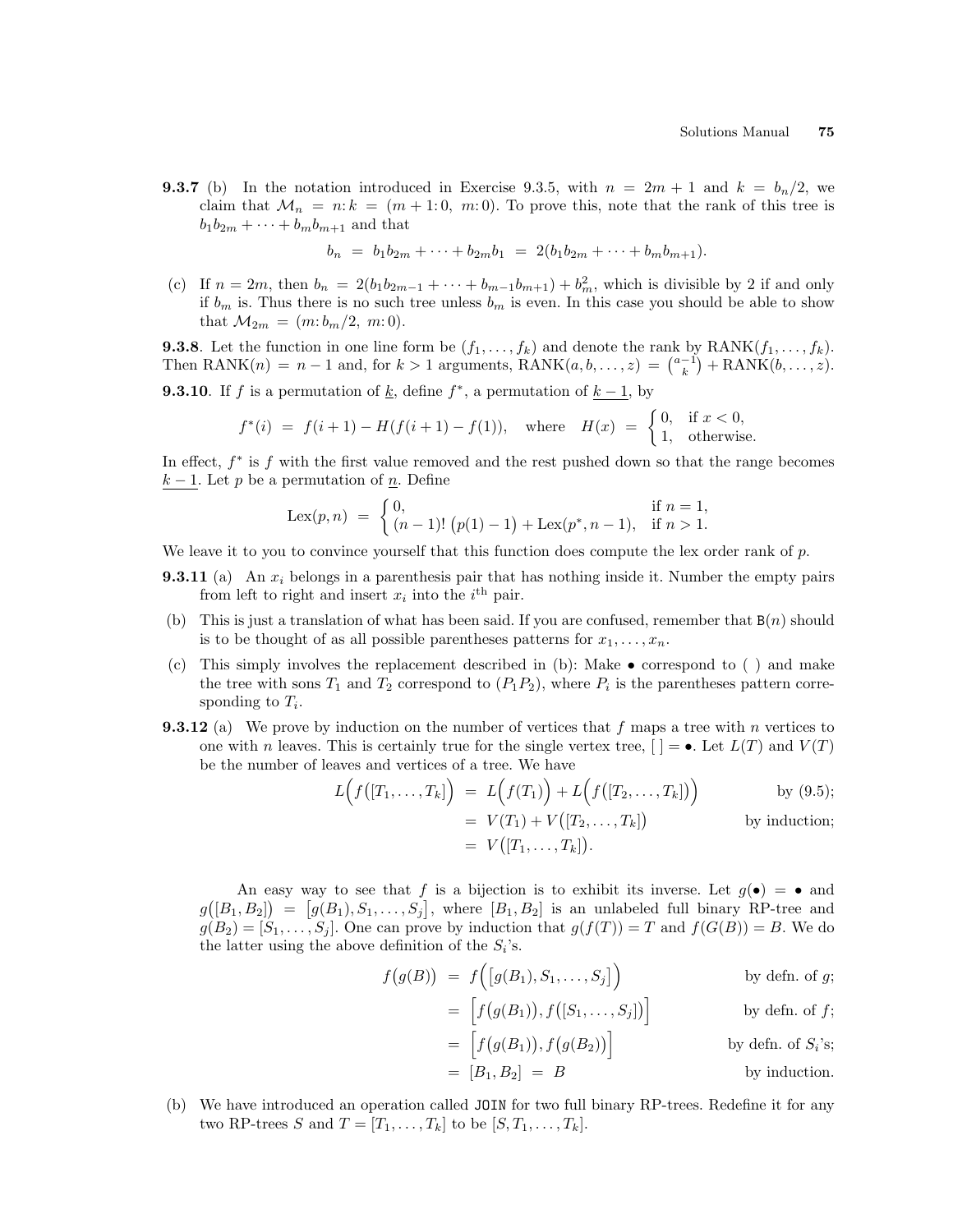- **9.3.13** (a) The leaves in an RP-tree are distinguishable because the tree is ordered. Thus, each marking of the n leaves leads to a different situation. The same comments applie to vertices and there are  $2n - 1$  vertices by Exercise 9.3.6.
- (b) Mark the single vertex that arises in this way to obtain an element of  $\mathcal{V}_n$  Interchanging x and the tree rooted at b gives a different element of  $\mathcal{L}_{n+1}$  that gives rise to the same element of  ${\cal V}_n$ .

Conversely, given any element of  $\mathcal{V}_n$ , the marked vertex should be split into two, f and b with b a son of f. Introduce another son x of f which is a marked leaf. There are two possibilities–make f a left son or a right son.

- (c) By (a),  $|\mathcal{L}_n| = nb_n$  and  $|\mathcal{V}_n| = (2n-1)b_n$ . By (b),  $|\mathcal{L}_{n+1}| = 2|\mathcal{V}_n|$ .
- (d) By the recursion,

$$
b_n = \frac{2(2n-3)}{n}b_{n-1} = \frac{2(2n-3)}{n} \frac{2(2n-5)}{n-1} b_{n-2} = \cdots = \frac{2^{n-1}(2n-3)(2n-5)\cdots 1}{n(n-1)\cdots 2} b_1.
$$

Using  $b_1 = 1$ , we have a simple formula; however, it can be written more compactly:

$$
b_n = \frac{2^{n-1}(2n-3)(2n-5)\cdots 1}{n!} = \frac{2^{n-1}(n-1)! (2n-3)(2n-5)\cdots 1}{(n-1)! n!}
$$
  
= 
$$
\frac{(2n-2)!}{(n-1)! n!} = \frac{1}{n} {2n-2 \choose n-1}.
$$

## Section 10.1

**10.1.1** (d) Note that  $r = 1 + x + x^2 + x^3 + \cdots$ . Whenever you add, subtract or multiply power series and look for the coefficient of some power of x, say  $x^n$ , only those powers of x that do not exceed *n* in the original series matter. Each of *p*, *q* and *r* begin  $1 + x + x^2 + x^3$ .

**10.1.2**. We can neglect all terms above  $x^2$  at each step of our calculations. We'll use  $\approx$  to indicate that we've neglected such terms.

- (a)  $(2+x+x^2)(1+2x+x^2)(1+x+2x^2) \approx (2+5x+5x^2)(1+x+2x^2)$  and so the answer is 14.
- (b)  $(1+2x+x^2)^2 \approx 1+4x+6x^2$ ,  $(1+x+2x^2)^3 \approx 1+3x+9x^2$ ,  $(1+4x+6x^2)(1+3x+9x^2) \approx$  $1 + 7x + 27x^2$ , and so the answer is 62.
- (c) This is the same as the coefficient of x in  $(1+x)^{43}(2-x)^5$ , so we need keep only constant and linear terms. Thus  $(1+x)^{43} \approx 1+43x$  and  $(2-x)^5 \approx 2^5-5 \times 2^4x = 32-80x$ . The answer is  $32 \times 43 - 80 = 1296$ .

10.1.3. We have

$$
(x^{2} + x^{3} + x^{4} + x^{5} + x^{6})^{8} = x^{16}(1 + x + x^{2} + x^{3} + x^{4})^{8} = x^{16} \left(\frac{1 - x^{5}}{1 - x}\right)^{8}.
$$

The coefficient of  $x^{21}$  in this is the coefficient of  $x^5$  in the eighth power on the right hand side. Since  $(1-x^5)^8 = 1-8x^5+\cdots$ , this is simply the coefficient of  $x^5$  in  $(1-x)^{-8}$  minus 8 times the coefficient of  $x^0$  (the constant term) in  $(1-x)^{-8}$ . Thus our answer is

$$
(-1)^5 \binom{-8}{5} - 8 = \binom{12}{5} - 8 = 784.
$$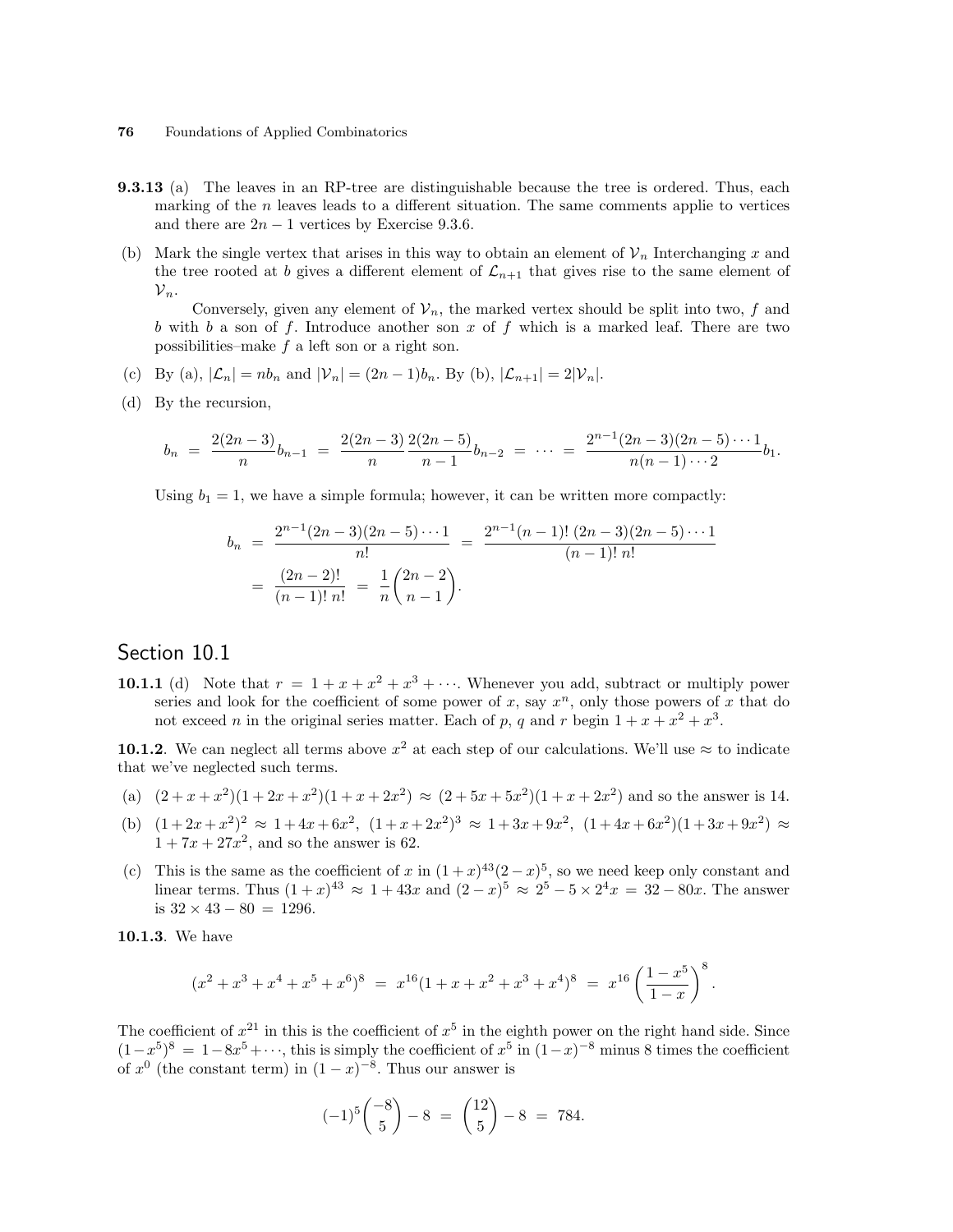10.1.4 (a) Let  $f(z) = (1+z)^r$ . It is easy to show that

$$
f^{(k)}(z) = r(r-1)\cdots(r-k+1)(1+z)^{r-k}.
$$

Thus  $f^{(k)}(0)/k! = {r \choose k}$ ¢ . Taylor's Theorem completes the derivation as long as we ignore convergence.

To prove convergence, we need to verify that the remainder term in Taylor's formula goes to 0 as  $k \to \infty$ . We'll do this for  $C = 1/3$ . Taylor's Theorem with remainder states that

$$
f(x) = \sum_{n=0}^{k-1} \frac{f^{(n)}(0)x^n}{n!} + R_k(x) \quad \text{where} \quad |R_k(x)| \le \frac{|x|^k}{k!}M
$$

and  $M = \max_{|t| \leq |x|} |f^{(k)}(t)|$ . From the above calculations,  $f^{(k)}(t)/k!$ ,  $= \binom{r}{k}$ ¢  $(1+t)^{r-k}.$ 

We first bound the binomial coefficient. Since we are interested in convergence, we can assume that k is as large as we wish. If  $r \geq 0$ , then  $|r - k| \leq k$  when k is large enough and so

$$
\left| \binom{r}{k} \right| \ = \ \left| \frac{r}{1} \right| \ \left| \frac{r-1}{2} \right| \cdots \left| \frac{r-k}{k} \right|
$$

is bounded because all but the first few factors are 1 or less. On the other hand, if  $r < 0$  let m be an integer greater than  $-r$  and note that

$$
\left| {r \choose k} \right| < \frac{1}{(m-1)!} \frac{-r}{m} \frac{-r+1}{m+1} \cdots \frac{-r+k-m}{k} (k-r)^{m-1}.
$$

Since all but the last factor is at most 1, it follows that this expression is bounded by a constant (depending on r) times  $k^{m-1}$ . Putting all this together, there are constants A and B depending on r so that  $\frac{r}{\binom{r}{k}}$ for times  $k^{m-1}$ . Putting all  $|k|$ .<br> $\Big| < Ak^B$  when k is large.

Now suppose that  $|t| \leq |x| \leq 1/3$ . Then for large k,  $k - r > 0$  and

$$
|R_k(x)| \leq Ak^B \frac{\max_x |x|^k}{\min_t (1+t)^{k-r}} \leq Ak^B \frac{(1/3)^k}{(1-1/3)^{k-r}} = A(2/3)^r k^B (1/2)^k,
$$

which goes to 0 as  $k \to \infty$ .

- (b) In the previous result, set  $r = -1$ . Then  $\binom{r}{k}$ ¢  $=$   $\binom{-1}{k}$  $= (-1)^k$  and  $z^k = (-1)^k z^k$ . Thus In the previous result, set  $r = -1$ . Then  $\binom{k}{k} = \binom{k}{k} = \binom{-1}{k}$ <br> $(1-z)^{-1} = \sum (-1)^k (-1)^k z^k = \sum z^k$ . Multiply both sides by a.
- (c) You may be familiar with this formula: it's the sum of a (finite) geometric series. There are various ways to do obtain the result. We'll give two.

is ways to do obtain the result. We if give two.<br>First, from scratch. Let  $S = \sum_{k=0}^{n} az^k$ . Note that the  $k^{\text{th}}$  term of  $zS$  equals the  $(k+1)^{\text{st}}$ term of S. Thus almost all terms cancel if we subtract zS from S. In fact,  $S - zS = a - az^{n+1}$ . Solve this for S.

Second, from (b). Note that with S as above and  $i = k - (n + 1)$ ,

$$
\sum_{k\geq 0} az^k = S + \sum_{k\geq n+1} az^k = S + \sum_{i\geq 0} (az^{n+1})z^i.
$$

By (b), the leftmost sum is  $a/(1-z)$  and the rightmost sum is  $\frac{ax^{n+1}}{1-z}$ . Solve this for S.

(d) Use (a) with  $(z, r) = (-ax, -2)$ . Note that  $\binom{-2}{k}$  $= (-1)^k (k+1)$ . Thus the coefficient of  $x^n$  is  $(n+1)a^n$ .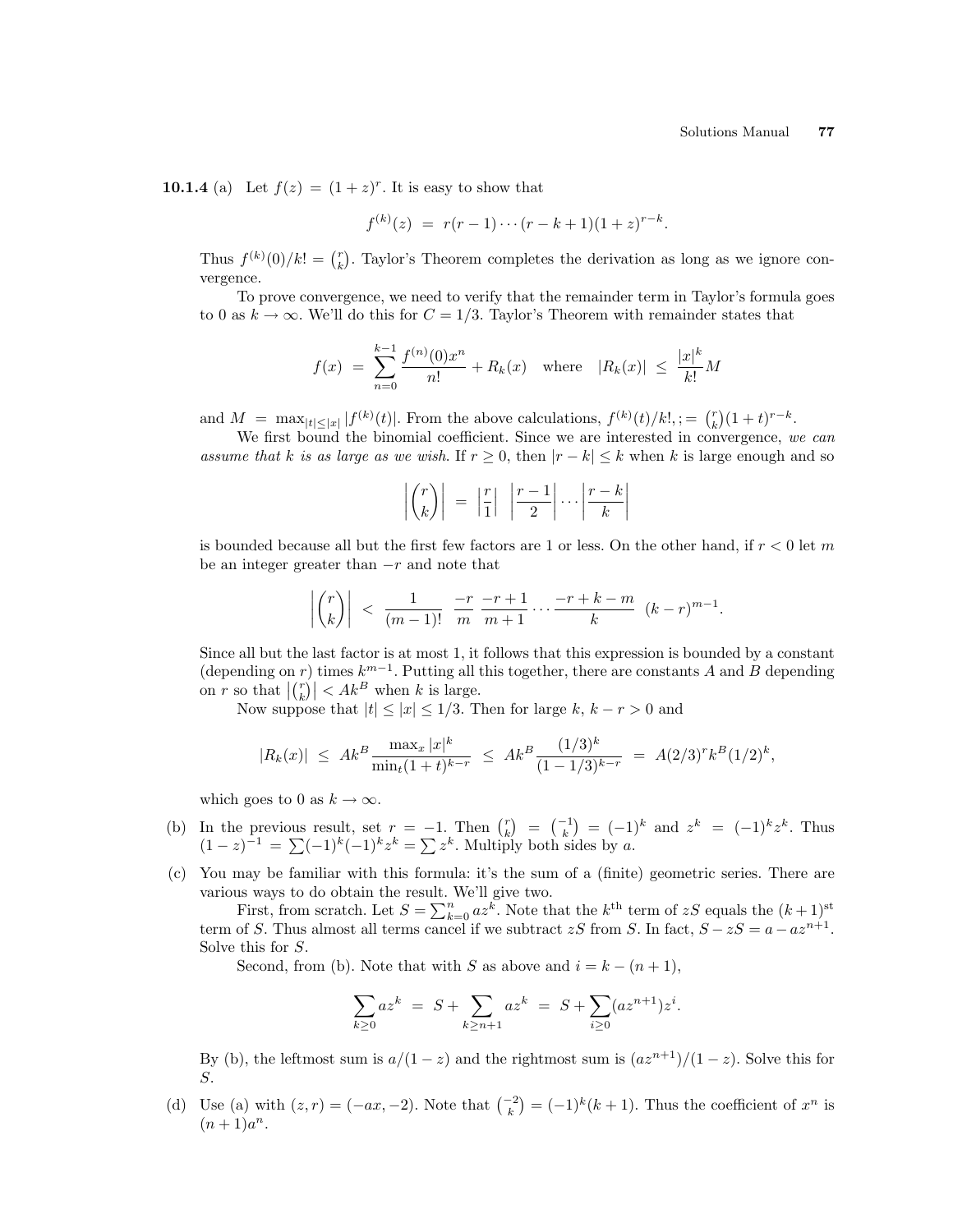10.1.5. We'll do just the general  $k$ .

(a) We have 
$$
x^k A(x) = \sum_{m\geq 0} a_m x^{m+k} = \sum_{n\geq k} a_{n-k} x^n
$$
. Thus the coefficient of  $x^n$  is 0 for  $n < k$ 

and  $a_{n-k}$  for  $n \geq k$ .

(b) We have

$$
\left(\frac{d}{dx}\right)^k A(x) = \sum_{m=0}^{\infty} a_m \left(\frac{d}{dx}\right)^k x^m = \sum_{m=k}^{\infty} a_m(m)(m-1)\cdots(m-k+1)x^{m-k}.
$$

Set  $n = m - k$  to obtain the answer:  $a_{n+k}(n+k)(n+k-1)\cdots(n+1) = a_{n+k}\frac{(n+k)!}{n!}$  $\frac{+\kappa}{n!}$ .

(c) Since  $\left(x\frac{d}{dx}\right)A(x) = \sum_{m=0}^{\infty} ma_mx^m$ , repeating the operation k times leads to  $\sum_{m=0}^{\infty} m^k a_mx^m$ .

Thus the answer is  $n^k a_n$ .

10.1.6 (a) Let  $b_n = 1$  for all  $n \ge 0$  in the theorem. Then  $C(x) = A(x)/(1-x)$ .

- (b) Since we are summing on k, not n, this may be a bit confusing. We apply (a) with the n in Since we are summing on k, not n, this may be a bit confusing. We apply (a) with the n in (a) replaced by k and  $a_j = (-1)^j {n \choose j}$ . Thus the generating function for the sum is  $C(x)$  =  $A(x)/(1-x)$ . By the Binomial Theorem (p. 17),  $A(x) = (1-x)^n$ . Thus  $B(x) = (1-x)^{n-1}$  and  $A(x)/(1-x)$ . By the Binomial Theorem (p. 17),  $A(x) = (1-x)$ <br>so, by the Binomial Theorem again, the answer is  $(-1)^k {n-1 \choose k}$ .
- (c) You should be able to see that

$$
d_n = \sum_{i=0}^{n} a_i e_{n-i} \text{ where } e_m = \sum_{j=0}^{m} b_j c_{m-j}.
$$

Thus  $D(x) = A(x)E(x)$  and  $E(x) = B(x)C(x)$ , and so  $D(x) = A(x)B(x)C(x)$ .

10.1.7. This is simply the derivation of  $(10.4)$  with r used instead of 1/3. The generating function for the sum is  $S(x) = 1/(1 - r(1 + x))$  and the coefficient of  $x^k$  is

$$
\frac{(r/(1-r))^{k}}{1-r} = \frac{(r/(1-r))^{k+1}}{r}.
$$

To verify convergence, let  $a_n = \binom{n}{k}$ ¢  $r^n$  and note that

$$
\lim_{n \to \infty} \left| \frac{a_{n+1}}{a_n} \right| \ = \ \lim_{n \to \infty} \frac{(n+1)|r|}{n-k+1} \ = \ |r| \ < \ 1.
$$

10.1.8. The main difficulty here is understanding what corresponds to what. In the convolution formula, an index k ranges from 0 to n in the summation and here i ranges from 0 to k. Thus  $(n, k)$  in the convolution formula corresponds to  $(k, i)$  here. The values of n and m here are simply constants. Let's choose the unused variable j for an index in hopes of avoiding some confusion. We constants. Let s choose the unused variable j for an index in hopes or avoiding some confusion. We<br>have  $a_j = \binom{m}{j}$  and  $b_j = \binom{n}{j}$ . By the Binomial Theorem,  $A(x) = (1 + x)^m$  and  $B(x) = (1 + x)^n$ . Thus  $C(x) = A(x)B(x) = (1+x)^{m+n}$ . By the Binomial Theorem,  $c_j = {m+n \choose j}$ .

**10.1.9** This is very similar to the Exercise 10.1.8 With  $a_j = (-1)^j {m \choose j}$ ¢ and  $b_j = {m \choose j}$ ¢ , we can apply the convolution formula. The result is  $C(x) = (1-x)^m(1+x)^m = (1-x^2)^m$ . By the binomial the convolution formula. The result is  $C(x) = (1 - x)^{m}(1 + x)^{m} = (1 - x^{-})^{m}$ . By the binomial theorem,  $(1 - x^{2})^{m} = \sum (-1)^{j} {m \choose j} x^{2j}$ . Thus, the sum we are to simplify is zero if k is odd and  $(1)^{j} {m \choose j}$  if  $k = 2j$ .  $(-1)^{j} \binom{m}{j}$  if  $k = 2j$ .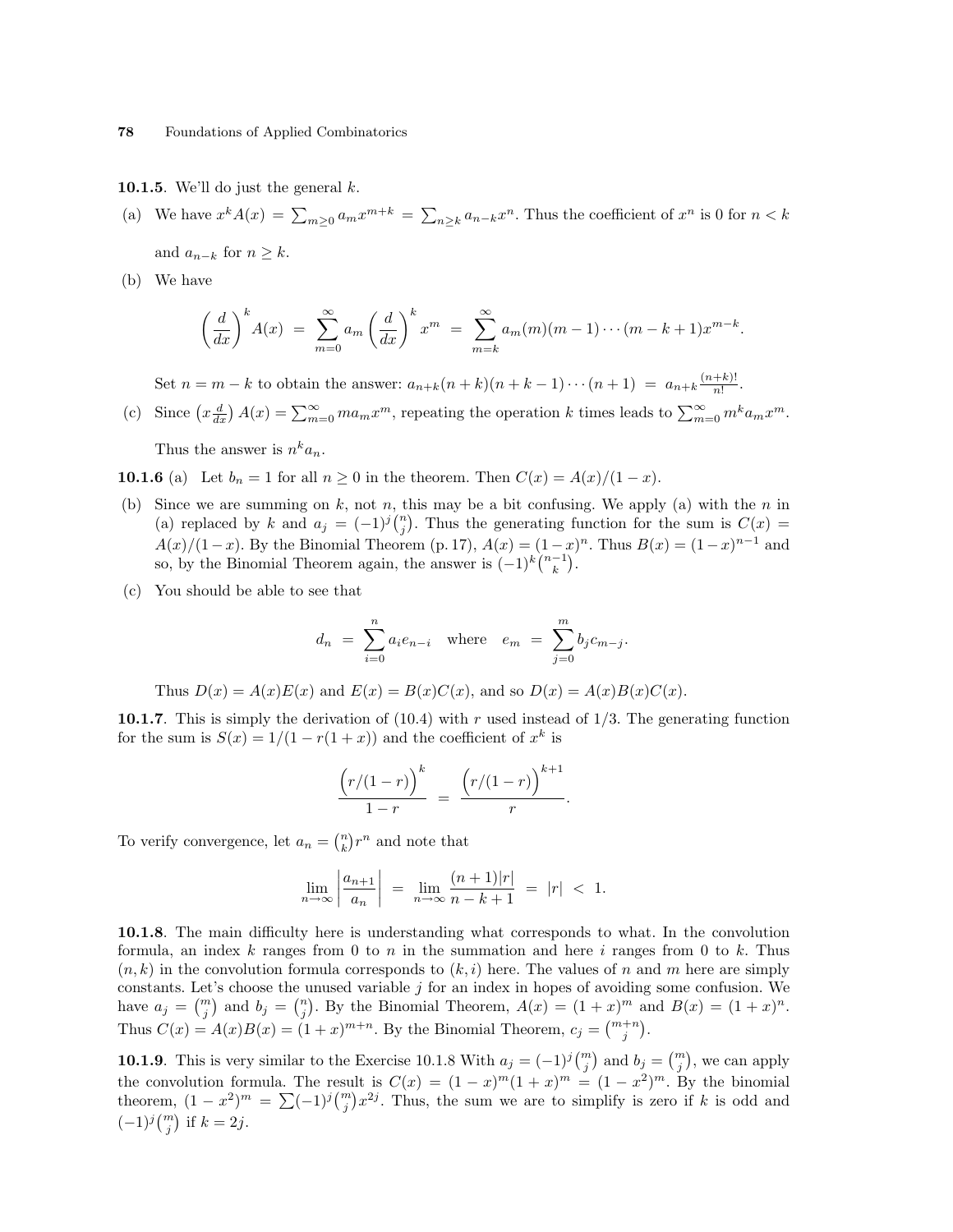10.1.10. It's simply a matter of expanding generating functions and looking at coefficients, realizing that  $(-1)^n$  is  $+1$  or  $-1$  according as n is even or odd. The answer for (b) is  $(A(x) - A(-x))/2$ . To answer (c), use (a) with  $A(x) = (1+x)^n$ . The result is  $\frac{1}{2}((1+x)^n + (1-x)^n)$ . When  $x = 1$  we obtain  $2^{n-1}$ .

**10.1.11**. The essential fact is that  $\sum_{s=0}^{k-1} \omega^{rs}$  is k if r is multiple of k and 0 otherwise.

**10.1.12**. As a first method, we'll follow the example in the text. If  $F(x, y) = \sum_{n,k} {2n \choose k}$ ¢  $x^k y^n$ , then the generating function for  $s_k$  is  $S(x) = F(x, 1/2)$ . We have

$$
F(x,y) = \sum_{n=0}^{\infty} (1+x)^{2n} y^n = \sum_{n=0}^{\infty} ((1+x)^2 y)^n = \frac{1}{1 - (1+x)^2 y}.
$$

Hence  $S(x) = 2/(1-2x-x^2)$ . This can be done by partial fractions as discussed in the next section.  $\mathcal{B}(x) = 2/(1-2x-x^2)$ . This can be done by partial fractions as discussed in the next section.<br>Now we do the problem using bisection of series Let  $G(x, y) = \sum_{n,k} {n \choose k} x^k y^n = (1 - (1 +$ 

 $f(x,y)$ <sup>-1</sup>. We use bisection to extract the part with n even and then set  $y = 1/2$ √  $\overline{2}$  to obtain  $S(x)$ :

$$
S(x) = \frac{G(x, y) - G(x, -y)}{2} \Big|_{y=1/\sqrt{2}}
$$
  
= 
$$
\frac{\left(1 - (1+x)/\sqrt{2}\right)^{-1} + \left(1 + (1+x)/\sqrt{2}\right)^{-1}}{2}
$$
  
= 
$$
\frac{\sqrt{2}}{\sqrt{2} - 1} \frac{1}{1 - x/(\sqrt{2} - 1)} + \frac{\sqrt{2}}{\sqrt{2} + 1} \frac{1}{1 + x/(\sqrt{2} + 1)}
$$
  
= 
$$
\frac{\sqrt{2}(\sqrt{2} + 1)}{1 - (\sqrt{2} + 1)x} - \frac{\sqrt{2}(1 - \sqrt{2})}{1 - (1 - \sqrt{2})x}.
$$

By the formula for geometric series,  $s_k =$  $\sqrt{2} (1 + \sqrt{2})^{k+1} - \sqrt{2}$ 2 (1 −  $\sqrt{2})^{k+1}$ .

Now we do the problem using the bisection of series idea of the previous paragraph and the result of Exercise 10.1.7. If we call the answer there  $a_k(r)$ , then we have

$$
s_k = \frac{1}{2} \Big( a_k (1/\sqrt{2}) + a_k (-1/\sqrt{2}) \Big) = \frac{1}{2} \Big( \sqrt{2} (1 + \sqrt{2})^{k+1} - \sqrt{2} (1 - \sqrt{2})^{k+1} \Big).
$$

10.1.13. This is multisection with  $k = 3$  and  $j = 0, 2, 1$ , respectively. The basic facts that are needed are  $e^{i\theta} = \cos \theta + i \sin \theta$  and the sine and cosine of various angles in the 30°-60°-90° right triangle. 10.1.14 (a) By definition

$$
N_r = \sum \Big| S_{i_1} \cap \ldots \cap S_{i_r} \Big|.
$$

Thus any object is counted in  $N_r$  as many times as we can choose a set of r  $S_i$ 's each of which contains the object. If an object lies in exactly  $j$  of  $S_i$ 's, the number of times we can make this contains the object. If an object hes in exactly j or  $S_i$  s, the number of times we calchoice is  $\binom{j}{r}$ . Partition the objects according to j to obtain the result  $(k = j - r)$ .

(b) Multiplying by  $x^r$ , summing on r:

$$
N(x) = \sum_{j,r} E_j \binom{j}{r} x^r = \sum_j E_j (1+x)^r.
$$

(c) Replace x by  $x-1$  in (b) and equate coefficients of  $x^k$  in  $E(x) = N(x-1)$  to obtain the result.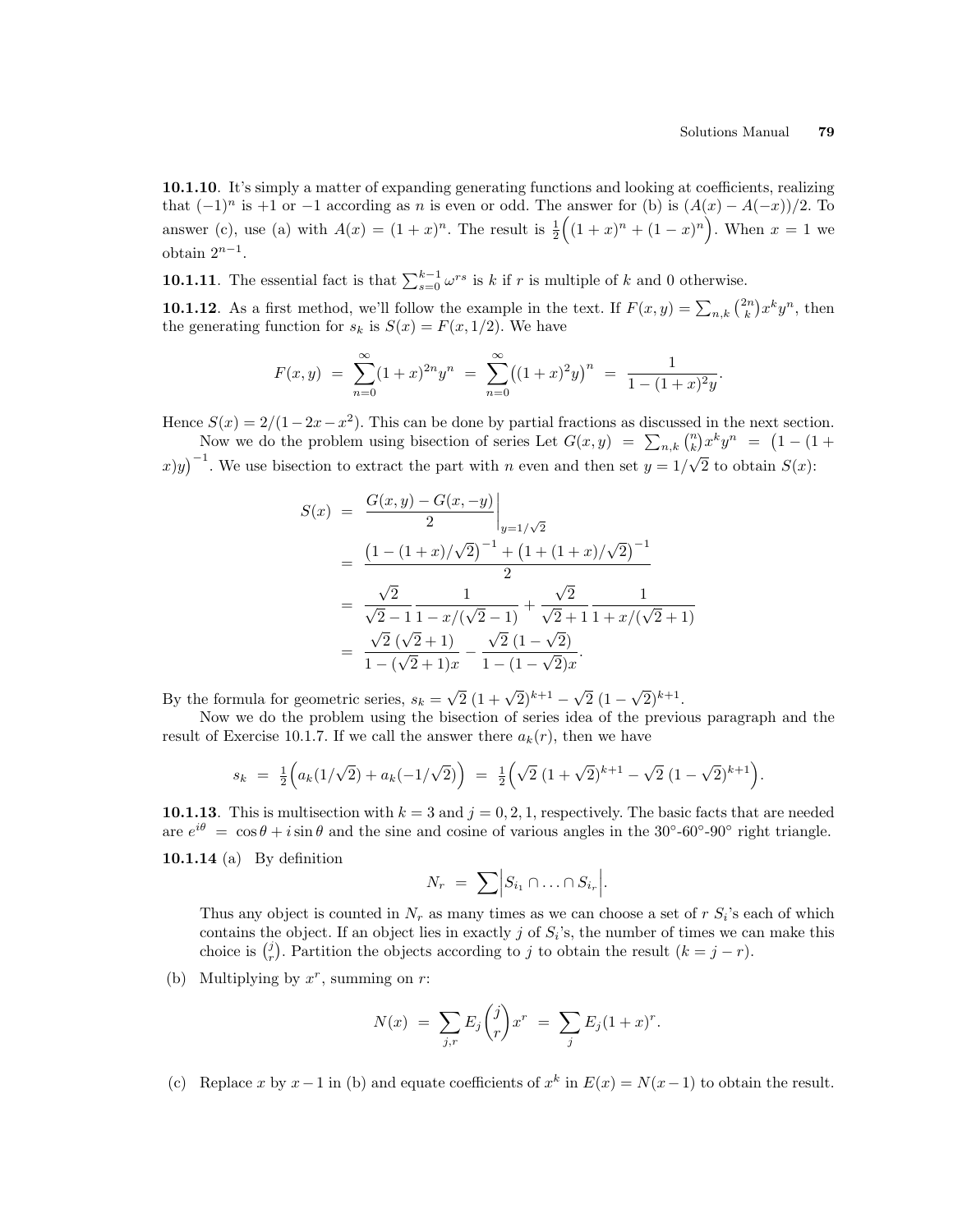## Section 10.2

10.2.1 (a) Let  $a_n = 5a_{n-1} - 6a_{n-2} + b_n$  where  $b_1 = 1$  and  $b_n = 0$  for  $n \neq 1$ . Then

$$
A(x) = \sum_{k=0}^{\infty} (5x a_{k-1} x^{k-1} - 6x^2 a_{k-2} x^{k-2}) + x = 5xA(x) - 6x^2 A(x) + x.
$$

Thus

$$
A(x) = \frac{x}{1 - 5x + 6x^2} = \frac{1}{1 - 3x} - \frac{1}{1 - 2x}
$$

and  $a_n = 3^n - 2^n$ .

(b) To correct the recursion, add  $c_{n+1}$  to the right side, where  $c_0 = 1$  and  $c_n = 0$  for  $n \neq 0$ . Multiply both sides by  $x^{n+1}$  and sum to obtain  $A(x) = xA(x) + 6x^2A(x) + 1$ . With some algebra,

$$
A(x) = \frac{1}{1 - x - 6x^2} = \frac{3/5}{1 - 3x} + \frac{2/5}{1 + 2x}
$$

and so  $a_n = (3^{n+1} - (-2)^{n+1})/5$ .

(c) To correct the recursion, add  $b_n$  where  $b_1 = 1$  and  $b_n = 0$  otherwise.  $A(x) = xA(x) + x^2A(x) +$  $2x^3A(x) + x$  and so

$$
A(x) = \frac{x}{1 - x - x^2 - 2x^3} = \frac{x}{(1 - 2x)(1 + x + x^2)}.
$$

By the quadratic formula, we can factor  $1+x+x^2$  as  $(1-\omega x)(1-\overline{\omega}x)$ , where  $\omega = (-1+\sqrt{-3})/2$ and  $\bar{\omega}$  is the complex conjugate of  $\omega$ . Using partial fractions,

$$
A(x) = \frac{2/7}{1 - 2x} - \frac{(3 - 2\sqrt{-3})/21}{1 - \omega x} - \frac{(3 + 2\sqrt{-3})/21}{1 - \overline{\omega}x}
$$

and so

$$
a_n = \frac{2^{n+1}}{7} - \frac{(3 - 2\sqrt{-3})\omega^n}{21} - \frac{(3 + 2\sqrt{-3})\overline{\omega}^n}{21}.
$$

The last two terms are messy, but they can be simplified considerably by noting that  $\omega^3 = 1$ and so they are periodic with period 3. Thus

$$
a_n = \frac{2^{n+1}}{7} + \begin{cases} (-2/7) & \text{if } n/3 \text{ has remainder 0;}\\ 3/7 & \text{if } n/3 \text{ has remainder 1;}\\ (-1/7) & \text{if } n/3 \text{ has remainder 2.} \end{cases}
$$

(d) The recursion holds for  $n = 0$  as well. From the recursion,  $A(x) = 2xA(x)+\sum nx^n$ . By Exercise 1 ne recursion notes for  $n = 0$  as well. From the recursion<br>10.1.5, the sum is  $x \frac{d}{dx} \sum x^n$ , which is  $x/(1-x)^2$ . Thus

$$
A(x) = \frac{x}{(1-x)^2(1-2x)} = \frac{2}{1-2x} - \frac{1}{1-x} - \frac{1}{(1-x)^2}.
$$

After some algebra with these, we obtain  $a_n = 2^{n+1} - n - 2$ .

**10.2.2**. We can write  $S(n) = 2S(n-1) + 1 + a_n$  for all  $n \ge 0$  if we define  $S(0) = 0$ ,  $a_0 = -1$ , and **10.2.2** We can write  $S(n) = 2S(n-1) + 1 + a_n$  for an  $n \ge 0$ <br>  $a_n = 0$  for  $n \ne 0$ . Let  $s(x) = \sum_{n \ge 0} S(n)x^n$ . From the recursion,

$$
s(x) = 2xs(x) + \sum_{n\geq 0} x^n - 1 = 2xs(x) + x/(1 - x).
$$

Thus  $s(x) = x/(1-x)(1-2x)$ . By partial fractions,  $s(x) = (1-2x)^{-1}-(1-x)^{-1}$  and so  $S(n) = 2<sup>n</sup> - 1$ .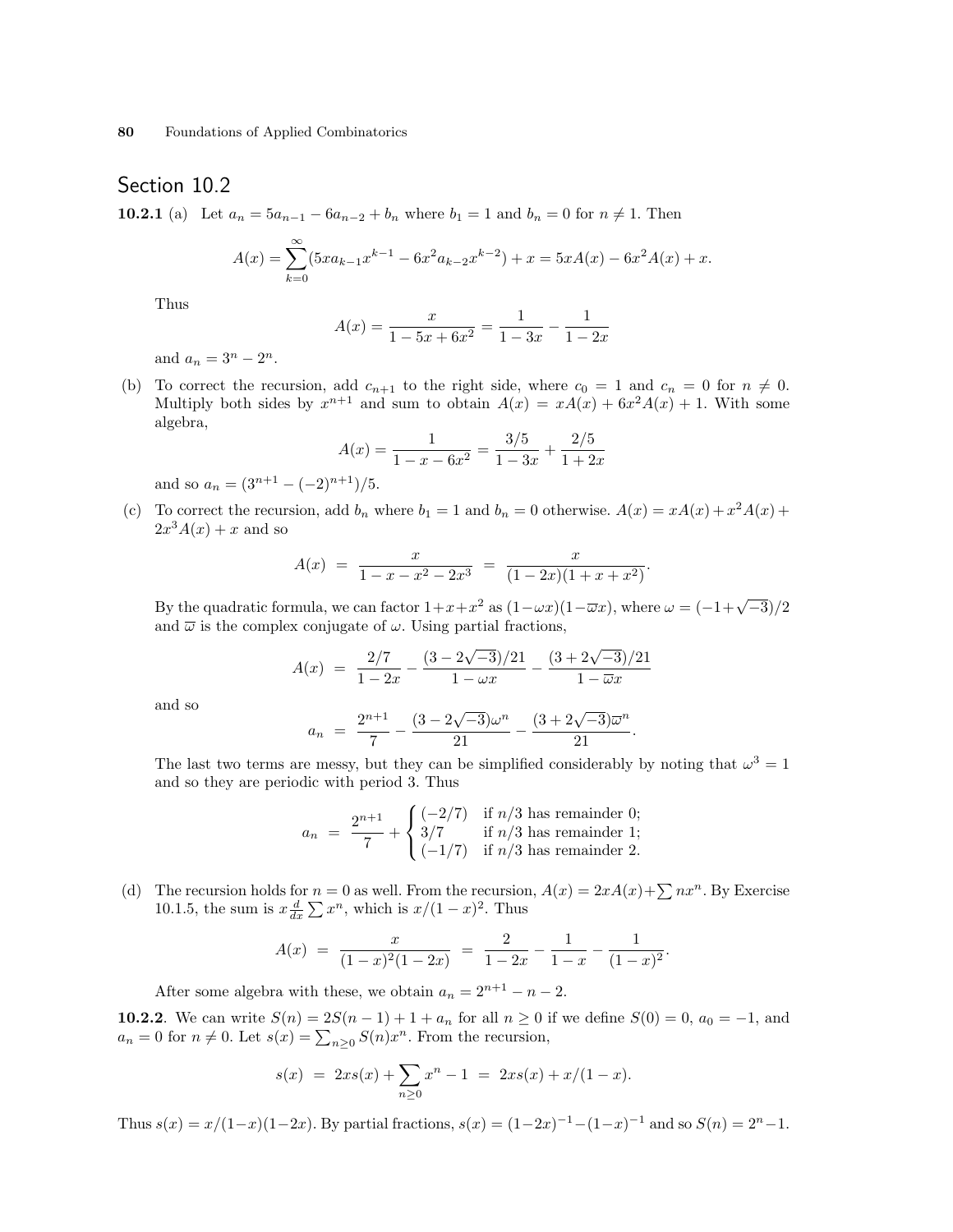10.2.3. Start with a string of  $n - i$  zeroes. Choose without repetition i of the  $n + 1 - i$  positions (before all the zeroes or after any zero) and insert a one in each position chosen. The result is an  $n \text{ long string with } i \text{ ones, none of them adjacent. The process is reversible: The position of a one is }$ the number of zeroes preceding it. The formula for  $F_n$  follows immediately.

- 10.2.4 (a) The elements past the last zero must alternate one and two since there can be no adjacent ones or adjacent twos. There are  $n - k$  such terms. The first k elements in the sequence can be anything as long as there are no adjacent ones or twos. Since the  $k<sup>th</sup>$  element is a zero, removing it leads to  $k - 1$  elements that must satisfy the same conditions. (Ending in zero is critical: If the  $k^{\text{th}}$  element had been one, removing it would lead to  $k-1$  elements with the additional condition that the last element could not be one.)
- (b) The sequence can be divided into a first part (up to the last zero) and a last part (after the last zero). If  $k \neq 0$ , the first part is an arbitrary sequence of the same sort containing  $k - 1$ terms. If  $0 < k < n$ , the last part is either  $1212 \cdots$  or  $2121 \cdots$  and so there are  $2s_{k-1}$  such sequences. If  $k = n$ , the last part is empty and so there are  $s_{n-1}$  such sequences. If  $k = 0$ , the first part is empty and the last part is an  $n$  long sequence of ones and twos. There are  $2$  such sequences. Putting all this together gives the recursion.
- (c) Let  $b_0 = 1$ ,  $b_n = 2$  for  $n > 0$ ,  $a_0 = 1$ ,  $a_n = s_{n-1}$  for  $n > 0$  and  $c_n = s_n$ . With this definition,  $c_n = \sum_{k=0}^n a_k b_{n-k}$  for all n. Thus  $C(x) = A(x)B(x)$ .

(e) 
$$
1 - 2x - x^2 = (1 - (1 + \sqrt{2})x)(1 - (1 - \sqrt{2})x)
$$
 and

$$
\frac{1+x}{1-2x-x^2} = \frac{(1+\sqrt{2})/2}{1-(1+\sqrt{2})x} + \frac{(1-\sqrt{2})/2}{1-(1-\sqrt{2})x}.
$$

Thus  $2a_n = (1 + \sqrt{2})^{n+1} + (1 - \sqrt{2})^{n+1}$ .

Checking: This gives  $s_0 = 1$ ,  $s_1 = 3$  and  $s_2 = 7$ , which are correct because we defined  $s_0 = 1$ , there are clearly three sequences of length 1, and the sequences of length two are all of the  $3<sup>2</sup>$ 2-long sequences of  $\{0, 1, 2\}$  except 1,1 and 2,2.

(f) This follows from the previous part since  $|1 -$ √  $|2| < 1.$ 

**10.2.5** (a) Replacing  $A$ ,  $B$  and  $C$  with their definitions and rearranging leads to

$$
L_1L_2 + L_1H_2x^m + L_2H_1x^m + H_1H_2x^{2m} = (L_1 + H_1x^m)(L_2 + H_2x^m).
$$

- (b) The number of multiplications required by any procedure is an upper bound on  $M(2m)$ . There are three products of polynomials of degree  $m$  or less in our "less direct" procedure. If they are done as efficiently as possible, we will have  $M(2m) \leq 3M(m)$ .
- (c) Let  $s_k = M(2^k)$ . We have  $s_0 = 1$  and  $s_k \le 3s_{k-1}$  for  $k > 0$ . If we set  $t_0 = 1$  and  $t_k = 3t_{k-1}$ for  $k > 0$ , then  $s_k \le t_k$ . The recursion gives  $T(x) = 3xT(x) + 1$  and so  $t_k = 3^k$ . Thus, with  $n = 2^k$ ,  $M(n) \leq 3^k = (2^{\log_2 3})^k = n^{\log_2 3}$ . From tables or a calculator,  $\log_2 3 = 1.58 \cdots$ .
- (d) To begin with  $L_1(x) = 1 + 2x$ ,  $H_1(x) = -1 + 3x$ ,  $L_2(x) = 5 + 2x$  and  $H_2(x) = -x$ . The product  $L_1L_2 = (1 + 2x)(5 + 2x)$  is computed using the algorithm. The values are  $m = 1$ ,  $A = (2)(2) = 4, B = (1)(5) = 5$  and  $C = (1+2)(5+2) = 21$ . Thus  $L_1L_2 = 5+12x+4x^2$ . In a similar way, the products  $(-1+3x)(-x) = x-3x^2$  and  $(5x)(5+x) = 25x+5x^2$  are computed these are combined to give the final result:

$$
(5+12x+4x2)+(x-3x2)x4+((25x+5x2)-(5+12x+4x2)-(x-3x2))x2,
$$

which is  $5 + 12x - x^2 + 12x^3 + 4x^4 + x^5 - 3x^6$ .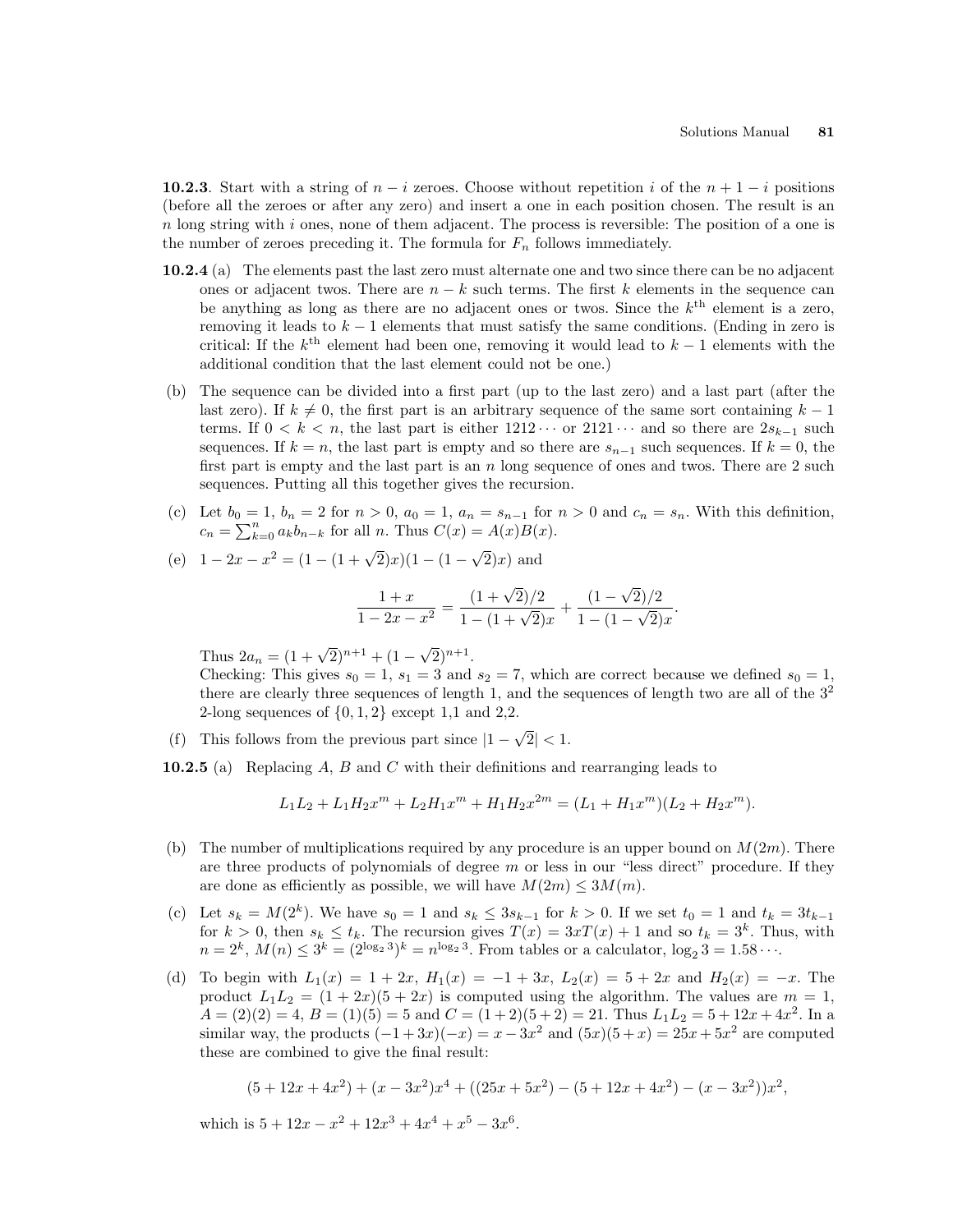(e) We'll just look at the case in which  $n = 2m = 2<sup>k</sup>$ . Let  $a_k$  be the number of additions and subtractions needed. We have  $a_0 = 0$  and, for  $k > 0$ ,  $a_k$  equals  $3a_{k-1}$  plus the number of additions and subtractions needed to prepare for and use the three multiplications. Preparation requires two additions of polynomials of degree  $m - 1$ . The results are three polynomials of degree  $2m - 2$ . We must perform two subtractions of such polynomials. Finally, the multiplication by  $x^m$  and  $x^{2m}$  arranges things so that there is some overlap among the coefficients. In fact, there will be  $2m - 2$  additions required because of these overlaps (unless some coefficients happen to turn out zero). Since a polynomial of degree d has  $d+1$  coefficients, there are a total of

$$
2(m - 1 + 1) + 2(2m - 2 + 1) + (2m - 2) = 4n - 4.
$$

Thus  $a_k = 3a_{k-1} + 4 \times 2^k - 4$  and so  $A(x) = 3xA(x) + 4\sum_{k>0} (2x)^k - 4\sum_{k>0}$  $_{k>0} x^k$ . Consequently,  $A(x) = 4x/(1-x)(1-2x)(1-3x)$  and  $a_k = 2 \times 3^{k+1} - 2^{k+3} + 2$ . Comparing this with the multiplication result, we see that we need about three times as many additions and/or subtractions as we do multiplications, which is still much smaller than  $n^2$  for large n.

- 10.2.6 (a) A tree is either a single vertex  $(t_1 = 1)$  or it has  $n+1$  vertices consisting of a root joined to either one *n*-vertex tree or two trees having a total of *n*-vertices.
- (b) The recursion  $t_{n+1} = a_{n+1} + t_n + \sum_{k=0}^{n} t_k t_{n-k}$ , where  $a_1 = 1$  and  $a_n = 0$  otherwise, is valid for all *n*. Multiply by  $x^{n+1}$  and sum to obtain  $T(x) = x + xT(x) + xT(x)^2$ .
- (c) The equation in (b) can be written as  $xT^2 (1-x)T + x = 0$ , a quadratic in  $T = T(x)$ . The result follows from the quadratic formula. As  $x \to 0$ ,  $T(x) \to t_0 = 0$ . The denominator in the solution approaches zero and the numerator approaches  $1 \pm 1$ , thus the minus sign is correct.

## Section 10.3

**10.3.1** (a)  $(1-x)D' - D = -e^{-x} = -(1-x)D$  and so  $(1-x)D' - xD = 0$ .

(b) The coefficient of  $x^n$  on the left of our equation in (a) is

$$
\frac{D_{n+1}}{n!} - \frac{D_n}{(n-1)!} - \frac{D_{n-1}}{(n-1)!}.
$$

The initial conditions are  $D_0 = 1$  and  $D_1 = 0$ .

**10.3.2** (b) Looking at the coefficient of  $x^n$  in the differential equation gives

$$
(n+1)a_{n+1} - 2na_n - 3(n-1)a_{n-1} = a_n + 3a_{n-1}.
$$

Rearrangement leads to the recursion. The initial conditions require that we specify  $a_0$  and  $a_1$ , the first two coefficients in the power series for  $A(x)$ . Thus  $a_0 = A(0) = 1$  and  $a_1 = A'(0) = 1$ .

(c) Following the instructions we have

$$
A(x) = (1 - (2x + 3x^{2}))^{-1/2} = \sum_{k=0}^{\infty} {\binom{-1/2}{k}} (-1)^{k} (2x + 3x^{2})^{k}
$$
  
= 
$$
\sum_{k=0}^{\infty} {\binom{-1/2}{k}} (-1)^{k} \sum_{i=0}^{k} {\binom{k}{i}} (2x)^{i} (3x^{2})^{k-1}
$$
  
= 
$$
\sum_{i,k} {\binom{-1/2}{k}} (-1)^{k} {\binom{k}{i}} 2^{i} 3^{k-i} x^{2k-i}.
$$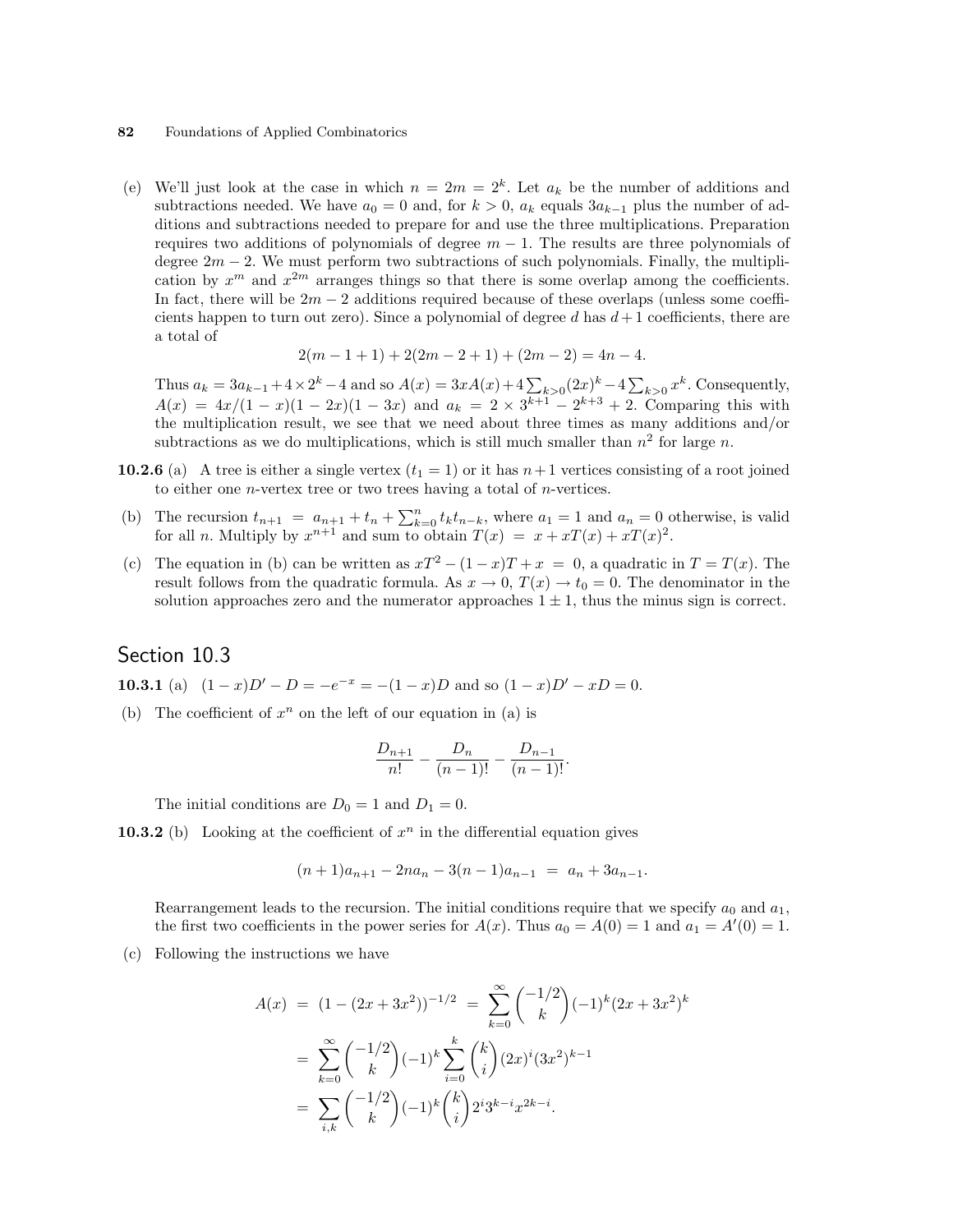If we set  $2k - i = n$  so that  $i = 2k - n$ , the last sum can be rewritten:

$$
A(x) = \sum_{n,k} {\binom{-1/2}{k}} (-1)^k {\binom{k}{2k-n}} 2^{2k-n} 3^{n-k} x^n.
$$

Thus

$$
a_n = \sum_{k} {\binom{-1/2}{k}} (-1)^k {\binom{k}{2k-n}} 2^{2k-n} 3^{n-k}.
$$

What values of k does the sum range over? In the expansion we obtained for  $A(x)$  summing on i and k, these indices could range over all nonnegative integers with  $i \leq k$  Hence k can range over all nonnegative integers such that  $2k - n \leq k$ . In other words,  $k \leq n$ . The fractional binomial coefficient can be rearranged:

$$
(-1)^k \binom{-1/2}{k} = \frac{(1/2)(1/2+1)\cdots(1/2+(k-1))}{k!} = \frac{1\cdot 3\cdots (2k-1)}{k!} = \binom{2k}{k} 2^{-k}.
$$

We can also write  $\binom{k}{2k-n}$ =  $\binom{k}{k-(2k-n)}$ =  $\binom{k}{n-k}$ . Thus we have the nicer looking formula  $\overline{a}$  $\mathbf{r}$ 

$$
a_n = \sum_{k=0}^n {2k \choose k} {k \choose n-k} (3/2)^{n-k}.
$$

**10.3.3** (b) We have  $-2\ln(1-x) - 2x = \sum$  $_{k\geq 2} 2x^{k}/k$  and  $\frac{1}{2}$ 

$$
(1-x)^{-2} = \sum_{k\geq 0} \binom{-2}{k} (-x)^k = \sum_{k\geq 0} (k+1)x^k.
$$

By the formula for the coefficients in a product of generating functions,

$$
q_n = \sum_{k=2}^n \frac{2(n-k+1)}{k} = 2(n+1) \sum_{k=2}^n \frac{1}{k} - \sum_{k=2}^n 2
$$
  
= 2(n+1)  $\sum_{k=1}^n \frac{1}{k} - 2(n+1) - 2(n-1)$   
= 2(n+1)  $\sum_{k=1}^n \frac{1}{k} - 4n$ .

**10.3.4**. We multiply by  $x$  and differentiate:

$$
(xT(x))' = \frac{-1}{2} + \frac{1+3x}{2\sqrt{1-2x-3x^2}}
$$

Next we multiply by  $1 - 2x - 3x^2$ :

$$
(1-2x-3x^2)(xT(x))' = \frac{3x^2+2x-1}{2} + (1+3x)\frac{\sqrt{1-2x-2x^2}}{2} = \frac{(3x^2+2x-1)+(1+3x)(1-x)}{2} - (1+3x)xT(x).
$$
  
Extracting coefficients using  $[x^n](xT(x))' = (n+1)t_n$ :

.

$$
(n+1)t_n - 2nt_{n-1} - 3(n-1)t_{n-2} = a_n - t_{n-1} - 3t_{n-2} \text{ where } a_n = \begin{cases} 2, & \text{if } n = 1, \\ 0, & \text{otherwise.} \end{cases}
$$

Rearranging:

$$
t_n = \frac{(2n-1)t_{n-1} + 3(n-2)t_{n-2} + a_n}{n+1}
$$

for  $n\geq 0$  with the understanding that  $t_n=0$  when  $n<0.$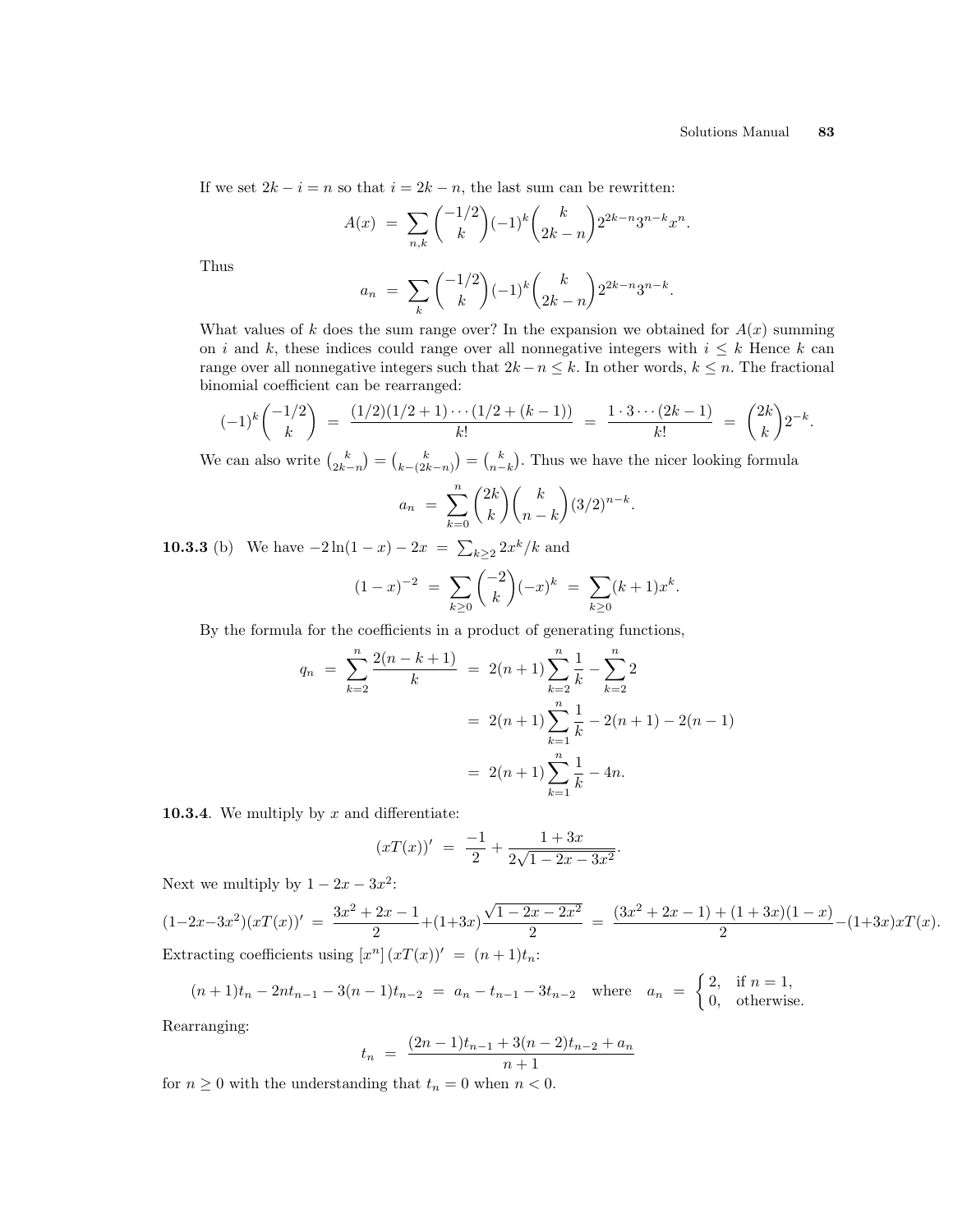## Section 10.4

- 10.4.1 (a) This is nothing more than a special case of the Rule of Product—at each time we can choose anything from  $\mathcal{T}$ .
- (b) Simply sum the previous result on k.
- (c) The hint tells how to do it. All that is left is algebra.
- (d) The solution is like that in the previous part, except that we start with

$$
\prod_{T\in\mathcal{T}}\biggl(\sum_{i=0}^\infty \Bigl(\mathbf{x}^{\mathbf{w}(T)}\Bigr)^i\biggr)=\prod_{T\in\mathcal{T}}(1-\mathbf{x}^{\mathbf{w}(T)})^{-1}.
$$

10.4.2. The rewriting should be fairly obvious. If  $A(x)$  is the generating function for the alternating sequences, the Rules of Sum and Product give us  $S(x) = A(x) + S(x)xA(x)$ . As in Exercise 10.2.4,

$$
A(x) = 1 + 2x + 2x^{2} + 2x^{3} + \dots = 1 + \frac{2x}{1 - x} = \frac{1 + x}{1 - x}.
$$

**10.4.3** (a) This is simply  $2^* \{0, 12^*\}^*$ . Thus the generating function is

$$
A(x) = \frac{1}{1-x} \frac{1}{1-\left(x+x\frac{1}{1-x}\right)} = \frac{1}{1-3x+x^2}.
$$

Multiply both sides by  $1 - 3x + x^2$  and equate coefficients of  $x^n$  to obtainl the recursion

$$
a_n = 3a_{n-1} - a_{n-2}
$$
 for  $n > 1$ 

with initial conditions  $a_0 = 1$  and  $a_1 = 3$ .

(b) You should be able to see that this is described by  $0^*(11^*0^k0^*)^*$ . Since

$$
\mathsf{G}_{11^*0^k0^*} = x \frac{1}{1-x} x^k \frac{1}{1-x} = \frac{x^{k+1}}{(1-x)^2},
$$

the generating function we want is

$$
A(x) = \frac{1}{1-x} \frac{1}{1-x^{k+1}/(1-x)^2} = \frac{1-x}{1-2x+x^2-x^{k+1}}.
$$

Clearing of fractions and equating coefficients, we obtain the recursion

$$
a_n = 2a_{n-1} - a_{n-2} + a_{n-k-1} \text{ for } n > 1
$$

with the understanding that  $a_j = 0$  for  $j < 0$ . The initial conditions are  $a_0 = a_1 = 1$ .

(c) A possible formulation is

$$
0^* (1(11)^* 00^*)^* \{\lambda, 1(11)^*\}.
$$

This says, start with any number of zeroes, then append any number of copies of the patterns of type Z (described soon) and then follow by either nothing or an odd number of ones. A pattern of type Z is an odd number of ones followed by one or more zeroes. The translation to a generating function gives

$$
\frac{1}{1-x}\frac{1}{\mathsf{G}_Z(x)}\left(1+x\frac{1}{1-x^2}\right) \quad \text{where} \quad \mathsf{G}_Z(x) = x\frac{1}{1-x^2}x\frac{1}{1-x}.
$$

After some algebra, the generating function reduces to

$$
A(x) = \frac{1 + x - x^2}{1 - x - 2x^2 + x^3},
$$

which gives  $a_n = a_{n-1} + 2a_{n-2} - a_{n-3}$  for  $n > 2$ , with initial conditions  $a_0 = 1$ ,  $a_1 = 2$  and  $a_2 = 3.$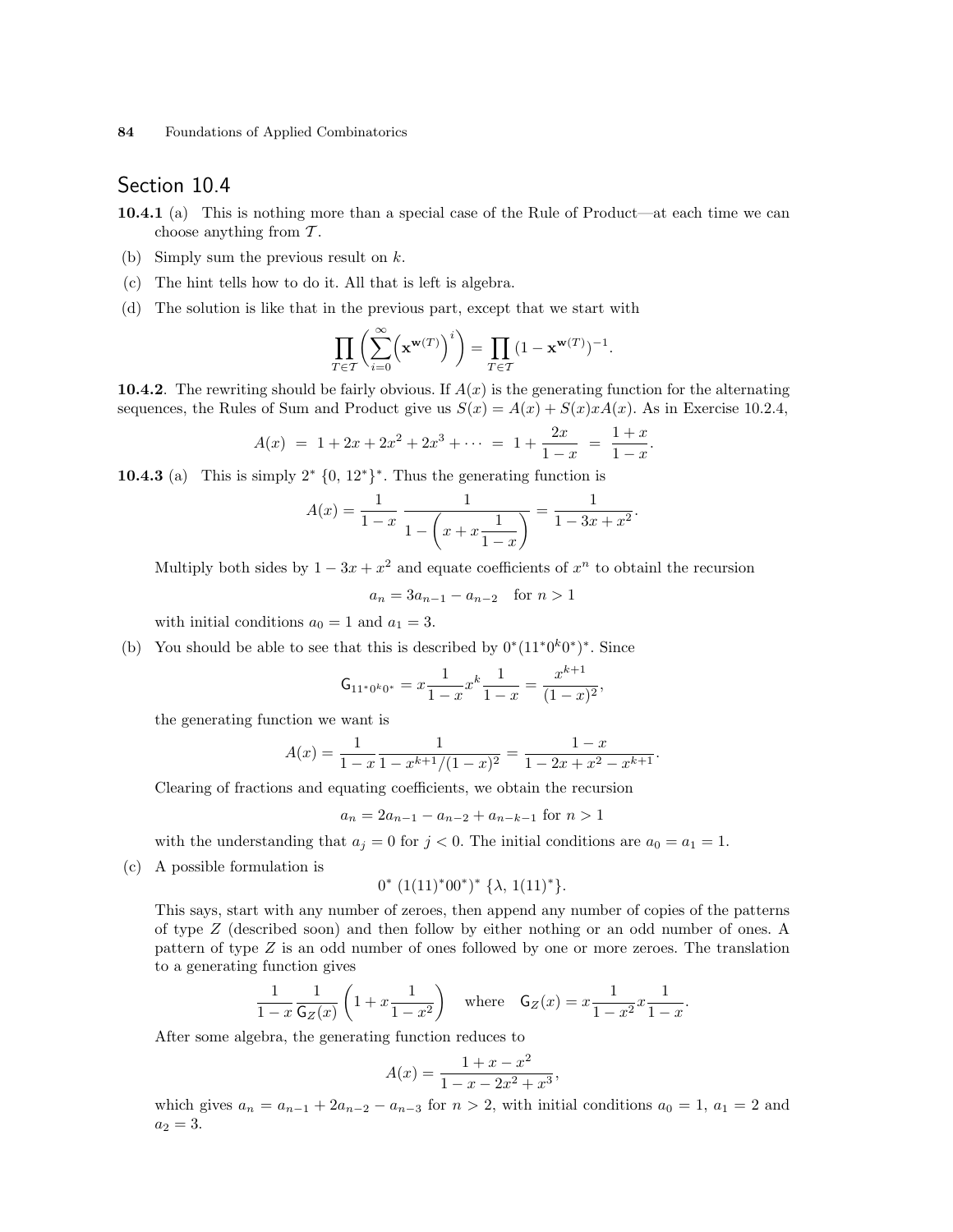10.4.4. The generating functions can be worked out just as was done for  $p_n$  in the text: Place balls into boxes with the number in the  $i<sup>th</sup>$  box being a multiple of i. If repeated parts are not allowed, the  $i<sup>th</sup>$  box receives either zeor or i balls.

(b) The coefficient of  $x^n$  of the right hand side is zero and of the left hand side is  $\sum_{k=0}^n (-1)^k q_k p_{n-k}$ . Rearranging gives

$$
\sum_{k=0}^{n/2} q_{2k} p_{n-2k} = \sum_{k=0}^{n/2} q_{2k+1} p_{n-2k-1}.
$$

One way to describe this is that if we look at all pairs of partitions such that (i) the first partition has distinct parts and (ii) the sum of all the parts in both partitions is  $n$ , then for exactly half of the pairs the first partition is a partition of an odd number. We don't have a direct proof.

(c) The answers are

$$
\prod_{i=1}^k (1+x^i) \qquad \text{and} \qquad \prod_{i=1}^k \frac{1}{1-x^i}.
$$

10.4.5. Here's a way to construct a pile of height h. Look at the number of blocks in each column. The numbers increase to h, possibly stay at h for some time, and then fall off. The numbers up to but not including the first h form a partition of a number with largest part at most  $h-1$  and the numbers after the first h form a partition of a number with largest part at most h. The structures are these partitions. By the Rule of Product and Exercise 10.4.4

$$
\sum_{n\geq 0} s_{n,h}(x) = \left(\prod_{i=1}^{h-1} \frac{1}{1-x_i}\right) x^h \left(\prod_{i=1}^h \frac{1}{1-x_i}\right) = \frac{x^h}{(1-x^h)\prod_{i=1}^{h-1} (1-x^i)^2}.
$$

Summing this over all  $h > 0$  and adding 1 gives  $\sum s_n x^n$ . No simple formula is known for the sum.

- **10.4.6** (a) Define a map f by  $b_1 = a_1$  and  $b_i = a_i a_{i-1}$  for  $i > 1$ . Then  $b_i > 0$  for  $i \le i \le k$ . Note that  $b_1 + b_2 + \cdots + b_j = a_j$ . Thus the sum of the  $b_i$ 's does not exceed n. Also, the map f is invertible and any positive k  $b_j$ 's will give k strictly increasing  $a_i$ 's. Thus f is a bijection.
- (b) Let your jth choice be  $b_j$  for  $1 \leq j \leq k$ . Then choose the amount by which n will exceed the sum. Keep track of the  $b_j$  values and the difference between n and the sum. Adding these together gives n. Since there is exactly one way to make  $b_i = i$  for  $i > 0$  and there is exactly one way to choose the difference between n and the sum to be i for  $i \geq 0$ , the result follows.
- (c) Note that i and  $a_i$  have the same parity for all i if and only if all the  $b_i$ 's are odd. Reasoning as in the previous part we obtain

$$
T(x) = \left(\sum_{i\geq 0} x^{2i+1}\right) (1-x)^{-1} = \left(\frac{x}{1-x^2}\right)^k \frac{1}{1-x} = \frac{x^k (1+x)}{(1-x^2)^{k+1}}.
$$

- (d) Expand the generating function. The coefficient of  $x^n$  is  $(-1)^j$  $\binom{-k-1}{j}$ ¢ where  $j = (n - k)/2$ when  $n - k$  is even and  $j = (n - k - 1)/2$  otherwise. Thus  $j = \lfloor (n - k)/2 \rfloor$ . Use  $(-1)^{j} {k-1 \choose j} =$  ${k+j \choose j} = {k+j \choose k}.$
- (e) We have a succession for  $(a_{j-1}, a_j)$  if and only if  $b_j = 1$ . Note that  $j > 1$ .
- (f) By the binomial theorem applied to  $(x + (1-x)y)^{k-1}$ , the coefficient of  $y^j$  in the previous generating function is the given expression.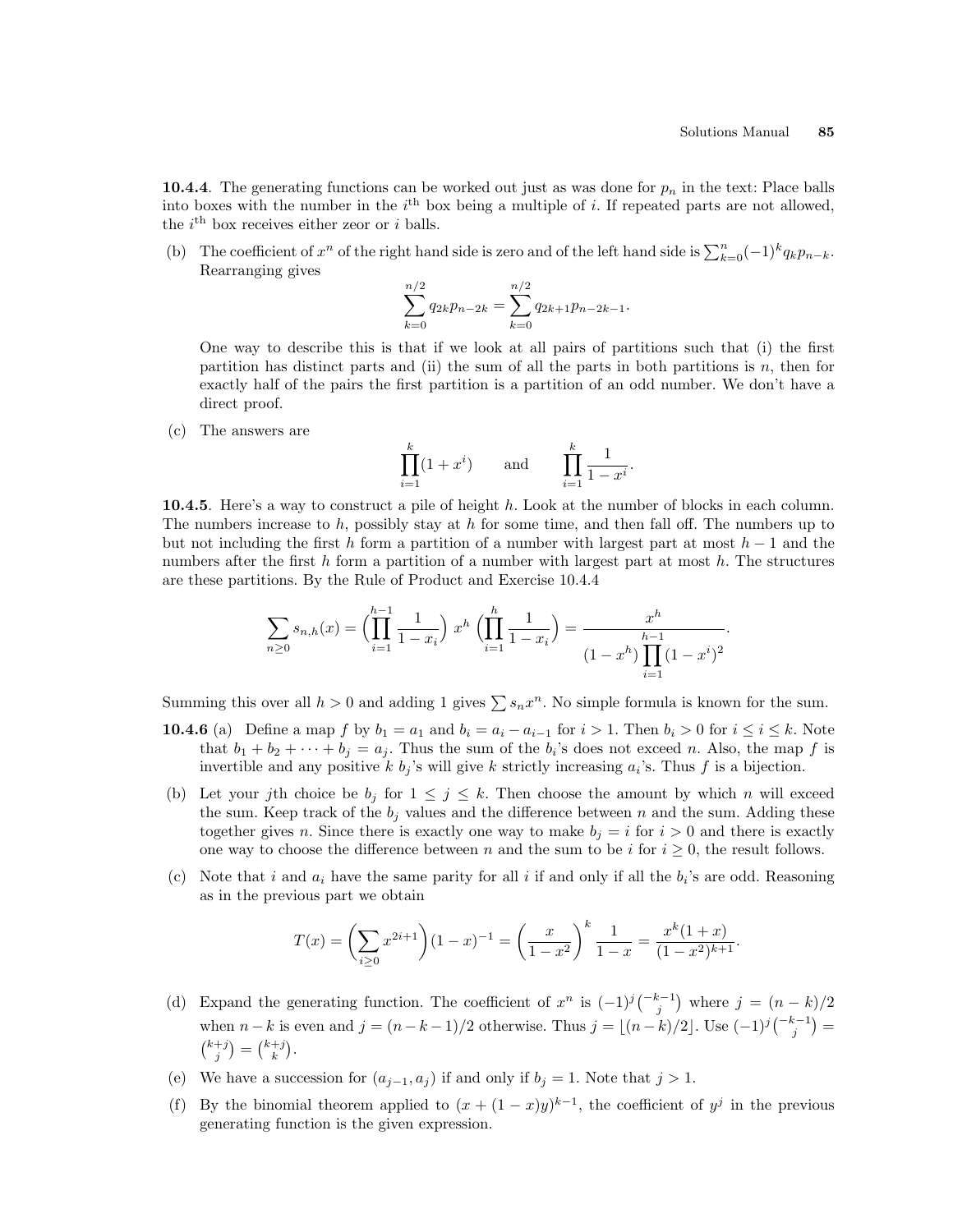- (g) The answer is  $\binom{k-1}{j}$  $(-1)^t \binom{-k-1+j}{t}$ ¢ =  $\binom{k-1}{j}\binom{t+k-j}{k-j}$ ¢ The answer is  $\binom{k-1}{j}(-1)^t \binom{-k-1+j}{t} = \binom{k-1}{j} \binom{t+k-j}{k-j}$  where  $t + 2k - j - 1 = n$ . Thus  $t = n - 2k + j + 1$  and so the answer is  $\binom{k-j}{j} \binom{n-k+1}{k-j}$ . There are 15 subsets the three subsets 1246,  $\frac{k}{\sqrt{2}}$ . There are 15 subsets the three subsets 1246, 1346 and 1356 each have one succession and the three subsets 1234, 2345 and 3456 each have three successions. The remainder have two successions. Thus, with  $k = 4$ , we have  $s_{6,1} = 3$ ,  $s_{6,2} = 9$ ,  $s_{6,3} = 3$  and all other  $s_{n,j}$ 's are zero, which agrees with the formula.
- 10.4.7 (a) We can build the trees by taking a root and joining to it zero, one or two binary RP-trees. This gives us  $T(x) = x(1 + T(x) + T(x)^2)$ .
- (b) There is no simple expansion for the square root; however, various things can be done. One There is no simple expansion for the square root; nowever, various things can be done. One possibility is to use  $\sqrt{1-2x-3x^2} = \sqrt{1-3x}\sqrt{1+x}$ . You can then expand each square root and multiply the generating functions together. This leads to a summation of about  $n$  terms for  $p_n$ . The terms alternate in sign. A better approach is to write

$$
\sqrt{1-2x-3x^2} = \sum_{k} \binom{1/2}{k} (-1)^k (2x+3x^2)^k = \sum_{k,j} (-1)^k \binom{1/2}{k} \binom{k}{j} 2^{k-j} 3^j x^{k+j}.
$$

This leads to a summation of about  $n/2$  positive terms for  $p_n$ . It's also possible to get a recursion by constructing a first order, linear differential equation with polynomial coefficients for  $T(x)$ as done in Exercise 10.2.6. Since the recursion contains only two terms, it's the best approach if we want to compute a table of values. It's also the easiest to program on a computer.

**10.4.8**. Let the number be  $q_n$ . We can build the trees by taking a root and using nothing or a binary RP-tree for each of its sons. This gives us  $Q(x) = x(1+Q(x))^2$ . Solving the quadratic and using  $q_0 = 0$ :  $Q(x) = (1 - 2x - \sqrt{1 - 4x})/2x$ . Comparing this with the generating function for full binary RP-trees, we see that  $q_n$  is the number of full binary RP-trees with  $n + 1$  leaves when  $n > 0$ .

There is a simple bijection that proves this equality. If a node has less than two sons, add sons to bring the total to two. This gives a full binary RP-tree. The procedure is clearly reversible. What happens to the number of nodes? All nodes of the original tree become internal nodes in the full tree. Since a full binary RP-tree has one more leaf that internal vertex, we are done.

10.4.9. The key to working this problem is to never allow the root to have exactly one son.

(a) Let the number be  $r_n$ . The generating function for those trees whose root has degree k is  $R(x)^k$ . Let the number be  $r_n$ . The generating function for those trees whose root has degree  $\kappa$  is  $R(x)$ .<br>Since  $\sum_{k\geq 0} R(x)^k = 1/(1-R(x))$ , we have  $R(x) = x\frac{1}{1-R(x)} - xR(x)$ . Clearing of fractions and solving the quadratic: √

$$
R(x) = \frac{1 + x - \sqrt{1 - 2x - 3x^2}}{2(1 + x)}
$$

.

.

(The minus sign is the correct choice for the square root because  $R(0) = r_0 = 0$ .) These numbers are closely related to  $p_n$  in Exercise 10.4.7. By comparing the equations for the generating functions,

$$
(1+x)R(x) = x(P(x) + 1)
$$

and so  $r_n + r_{n-1} = p_{n-1}$  when  $n > 1$ .

(b) We modify the previous idea to count by leaves:  $R(x) = x + \sum_{k \geq 2} R(x)^k = x + R(x)^2/(1 - R(x)).$ Solving the quadratic: √

$$
R(x) = \frac{1 + x - \sqrt{1 - 6x + x^2}}{4}
$$

(c) From (a) we have  $2(1+x)R-1-x = -$ √  $1-2x-3x^2$  and so

$$
2xR' + 2R - 1 = \frac{1 - 3x}{\sqrt{1 - 2x - 3x^2}}.
$$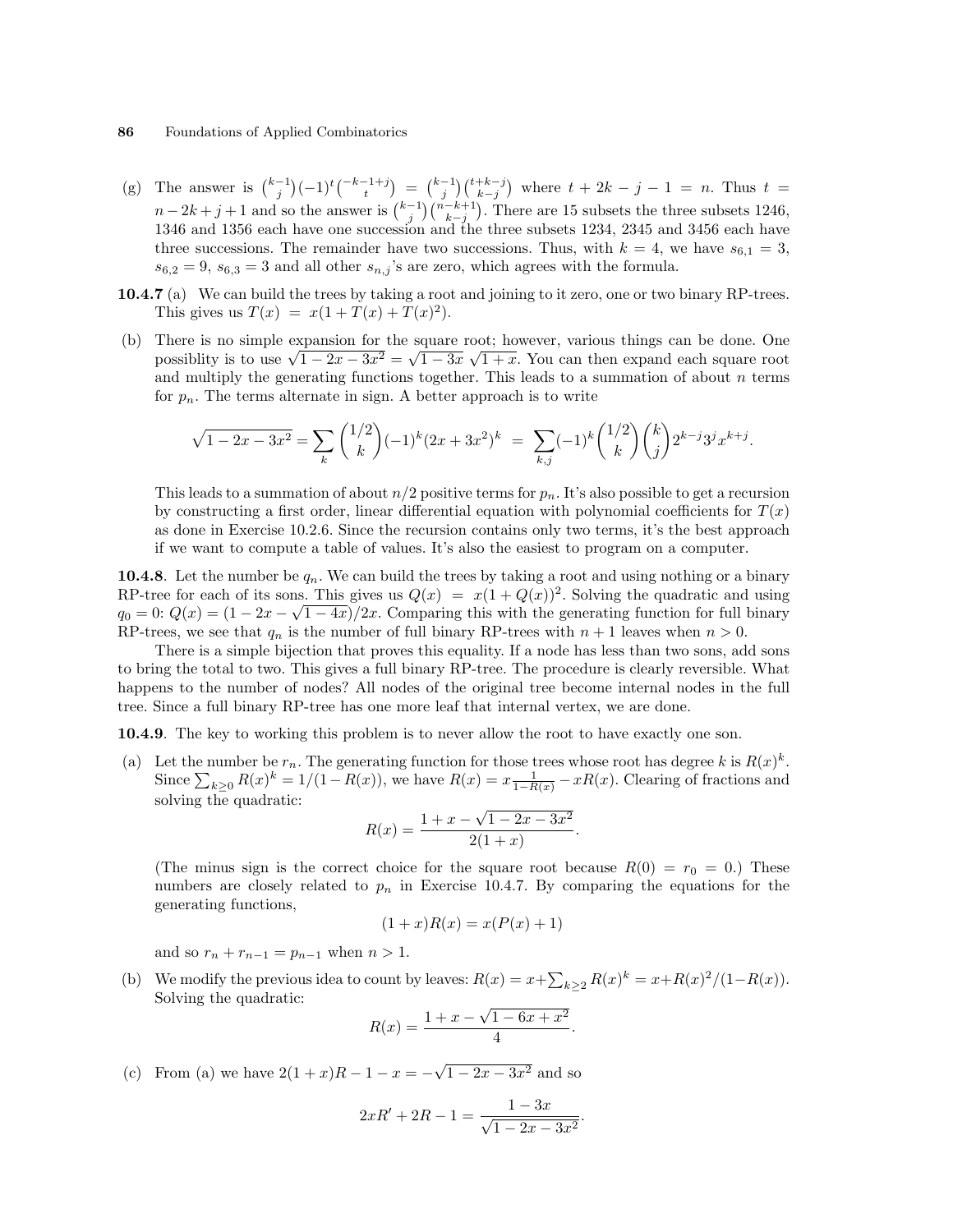Thus  $(1 - 2x - 3x^2)(2xR' + R - 1) = -2(1 + x)R + 1 + x$ . Equating coefficients of  $x^n$  gives us  $(2n + 1)r - (4n - 2)r$ <sub>n</sub>  $(6n - 9)r_{n-2} = -2r_n - 2r_{n-1}$  for  $n \ge 3$ .

$$
(2n+1)r_n - (4n-2)r_{n-1} - (6n-9)r_{n-2} = -2r_n - 2r_{n-1} \text{ for } n \ge 3
$$

Rearranging and checking initial conditions we have

$$
r_{n+1} = \frac{4nr_n + 3(2n-1)r_{n-1}}{2n+5} \quad \text{for } n \ge 2,
$$

with  $r_0 = r_2 = 0$  and  $r_1 = 1$ . You should be able to treat (b) in a similar manner. The result is  $r_0 = 0$ ,  $r_1 = r_2 = 1$  and, for  $n \geq 2$ ,

$$
r_{n+1} = \frac{3(2n-1)r_n - (n-2)r_{n-1}}{n+1}.
$$

10.4.10 (a) By the Rules of Sum and Product and our usual recursive method for building trees,

$$
T(x,y) = x + y \sum_{k=1}^{\infty} T(x,y)^k = x + \frac{yT(x,y)}{1 - T(x,y)}.
$$

Clearing of fractions and rearranging gives the quadratic  $T^2 - (1 + x - y)T + x = 0$ , which has the solutions ³ p ´

$$
T(x,y) = \frac{1}{2} \Big( 1 + x - y \pm \sqrt{1 - 2x - 2y + (x - y)^2} \Big),
$$

and  $t_{0,0} = 0$  shows that the minus sign is correct.

- (b) Since the expression inside square root is unchanged when x and y are interchanged;  $U(x, y) =$  $T(x,y) - \frac{1+x-y}{2}$  satisfies  $U(x,y) = U(y,x)$ . Equating coefficients of  $x^n y^k$  gives  $u_{n,k} = u_{k,n}$ . Since  $u_{n,k} = t_{n,k}$  whenever  $n + k > 1$ , we are done.
- (c) Let f be the map. Define  $f(\bullet) = \bullet$ . Let T be a tree whose sons are the roots of  $T_1, \ldots, T_k$ . The following picture is a local (or recursive) description of  $f(T)$ .

$$
f\begin{pmatrix} \bullet \\ T_1 & \cdots & T_k \end{pmatrix} = \begin{pmatrix} \bullet & f(T_1) \\ \bullet & f(T_2) \end{pmatrix}
$$

•

- 10.4.11 (a) A tree of outdegree D, consists of a root and some number  $d \in D$  of trees of outdegree D joined to the root. Use the Rules of Sum and Product.
- (b) Let  $f_0(x) = 1$ . Define  $f_{n+1}(x) = x \sum_{d \in D} f_n(x)^d$ . We leave it to you to prove by induction that  $f_n(x)$  agrees with  $T_D(x)$  through terms of degree n.
- (c) Except for the  $1 \in D$  question, this is handled as we did  $T_D(x)$ . Why must we have  $1 \notin D$ ? You should be able to see that there are an infinite number of trees with exactly one leaf—construct a tree that is just a path of length  $n$  from the root to the leaf.

10.4.12. We can place zero balls in  $(1, *), (2, *)$ ,  $(3, *)$  in just one way—leave them empty. We can place 5 balls there in five ways, the placements being

$$
5,0,0 \quad 3,2,0 \quad 2,0,3 \quad 1,4,0 \quad 0,2,3.
$$

Working out similar results for 1, 2, 3 and 4 balls, we get from the hint that the answer is

$$
(1 + x + 2x^2 + 3x^3 + 4x^4 + 5x^5)^n.
$$

10.4.13. We can build these trees up the way we built the full binary RP-trees: join two trees at a root. If we distinguish right and left sons, every case will be counted twice, except when the two sons are the same. Thus  $B(x) = x + (B(x)^2 - E(x))/2 + E(x)$ , where  $E(x)$  counts the situation where both sons are the same and nonempty. We get this by choosing a son and then duplicating it. Thus each leaf in the son is replaced by two leaves and so  $E(x) = B(x^2)$ .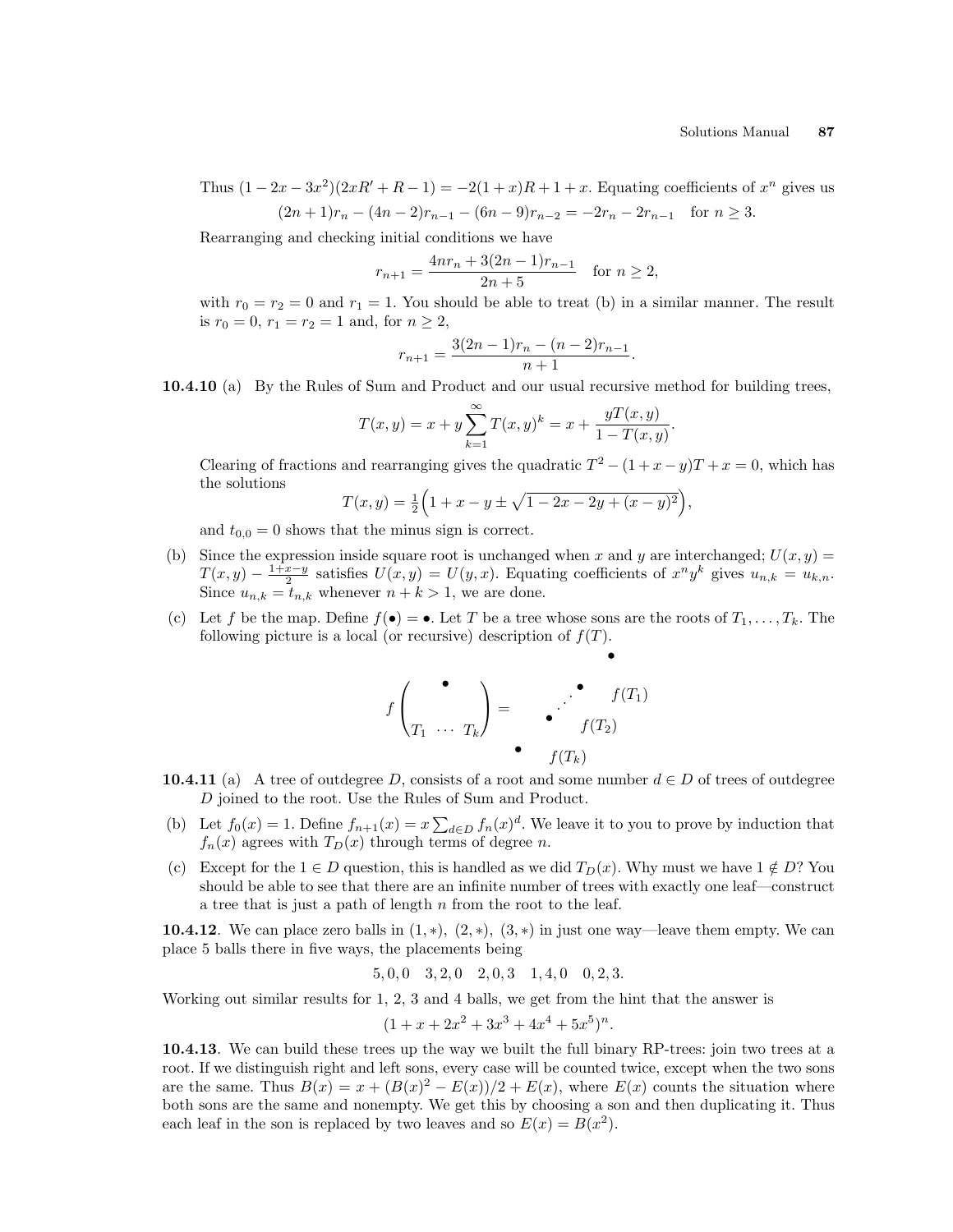- **10.4.14** (a) There is a bijection between the sequences and  $2n$ -long sequences of  $(1,0)$  and  $(0,1)$ containing an equal number of  $(1, 0)$  and  $(0, 1)$  and satisfying one more property to stay above  $y = x$ . The x coordinate is the number of  $(1,0)$ 's used and the y coordinate, which must be larger, is the number of  $(0, 1)$ 's. If we replace  $(1, 0)$  with  $-1$  and  $(0, 1)$  with  $+1$ , the difference in coordinates is the sum of the  $+1$ 's and  $-1$ 's up to that point.
- (b) Call the original sequence type I and the new sequence (end values deleted) type II. We must have  $s_1 = 1$  and  $s_{2n} = -1$ . The generating function for type I sequences is x times the generating function for type II sequences since there is a bijection between type I sequences of length 2n and type II sequences of length  $2(n - 1)$ . The partial sums of a type II sequence are nonnegative and the entire sum is 0. Suppose the partial sums are 0 at  $k = j_1, j_2, \ldots 2n - 1$ . Break the sequence into subsequences between  $s_{j_t}$  and  $s_{j_t} + 1$  for all t. The resulting subsequences all sum to 0 and have partial sums strictly positive, thus they are type I. Hence all type II sequences are the juxtaposition of several type I sequences. Translating these ideas into generating functions gives the formula.
- (c) We have  $S = x/(1-S)$  and so by algebra  $S = x + S^2$ , the equation for unlabeled full binary RP-trees by leaves and unlabeled RP-tress by vertices. Thus  $s_n = b_n$ , which we've already computed.
- (d) Here is a recursive construction of a bijection  $f: \mathcal{T}_n \to \mathcal{S}_n$ . Suppose that T is an RP-tree and that the sons of the root are  $T_1, \ldots, T_k$  in order. (We allow  $k = 0$ , which corresponds to  $T = \bullet$ .) Let  $f(T) = 1, f(T_1), \ldots, f(T_k), -1$ . It is easily seen by induction on the number of vertices that the length of  $f(T)$  is twice the number of vertices in T. Here is an important observation for later use. If  $f(T) = s_1, \ldots, s_m$ , then  $s_2 + \cdots + s_j \geq 0$ , with equality if and only if  $s_j$  is the last term in the sequence of one of the  $f(T_i)$ 's. This observation is easily proved by induction on the length of the sequence.

We now indicate how to prove that  $f$  is a bijection. One way to do this is to exhibit a function  $g: \mathcal{S}_n \to \mathcal{T}_n$  such that  $g = f^{-1}$ ; i.e.,  $g(f(T)) = T$  for all  $T \in \mathcal{T}_n$  and  $f(g(S)) = S$  for all  $S \in \mathcal{S}_n$ . We'll define g recursively. The proof that  $g = f^{-1}$  is then done by induction. Let  $S = s_1, \ldots, s_{2n}$  be a sequence in  $S_n$ . If  $n = 1$ , define  $g(S) = \bullet$ . Define  $j_0 = 1 \lt j_1 \lt \cdots \lt j_t =$  $2n-1$  by the condition that this sequence contain every  $2 < j < 2n$  such that  $s_2 + \cdots + s_j = 0$ . Let  $g(S)$  be a tree whose root has t sons, the kth son being  $g(s_{j_{k-1}+1}, \ldots, s_{j_k})$ . A key fact in proving  $g = f^{-1}$  by induction is the important observation we previously made. Using it, one can show that  $g(f(T))$  constructs a tree such that the kth son of the root is  $g(f(T_k))$ , where  $T_k$  is the kth son of the root of T. That allows one to proceed by induction. Similarly, it one can use induction to compute  $f(g(S))$ .

- 10.4.15 (a) Either the list consists of repeats of just one item OR it consists of a list of the proper form AND a list of repeats of one item. In the first case we can choose the item in s ways and use it any number of times from 1 to k. In the second case, we can choose the final repeating item in only  $s - 1$  ways since it must differ from the item preceding it.
- (b) After a bit of algebra,

$$
A_k(x) = \frac{s/(s-1)}{1-(s-1)(x+x^2+\cdots+x^k)} - \frac{s}{s-1} = \frac{s(1-x)/(s-1)}{1-sx+(s-1)x^{k+1}} - \frac{s}{s-1}.
$$

- (c) Multiplying both sides of the formula just obtained for  $A_k(x)$  by  $1-sx+(s-1)x^{k+1}$  gives the desired result.
- (d) Call a sequence of the desired sort acceptable. Add anything to the end of an  $n$ -long acceptable sequence. This gives  $sa_{n,k}$  sequences. Each of these is either an acceptable sequence of length  $n+1$  or an  $(n-k)$ -long acceptable sequence followed by  $k+1$  copies of something different from the last entry in the  $(n - k)$ -long sequence.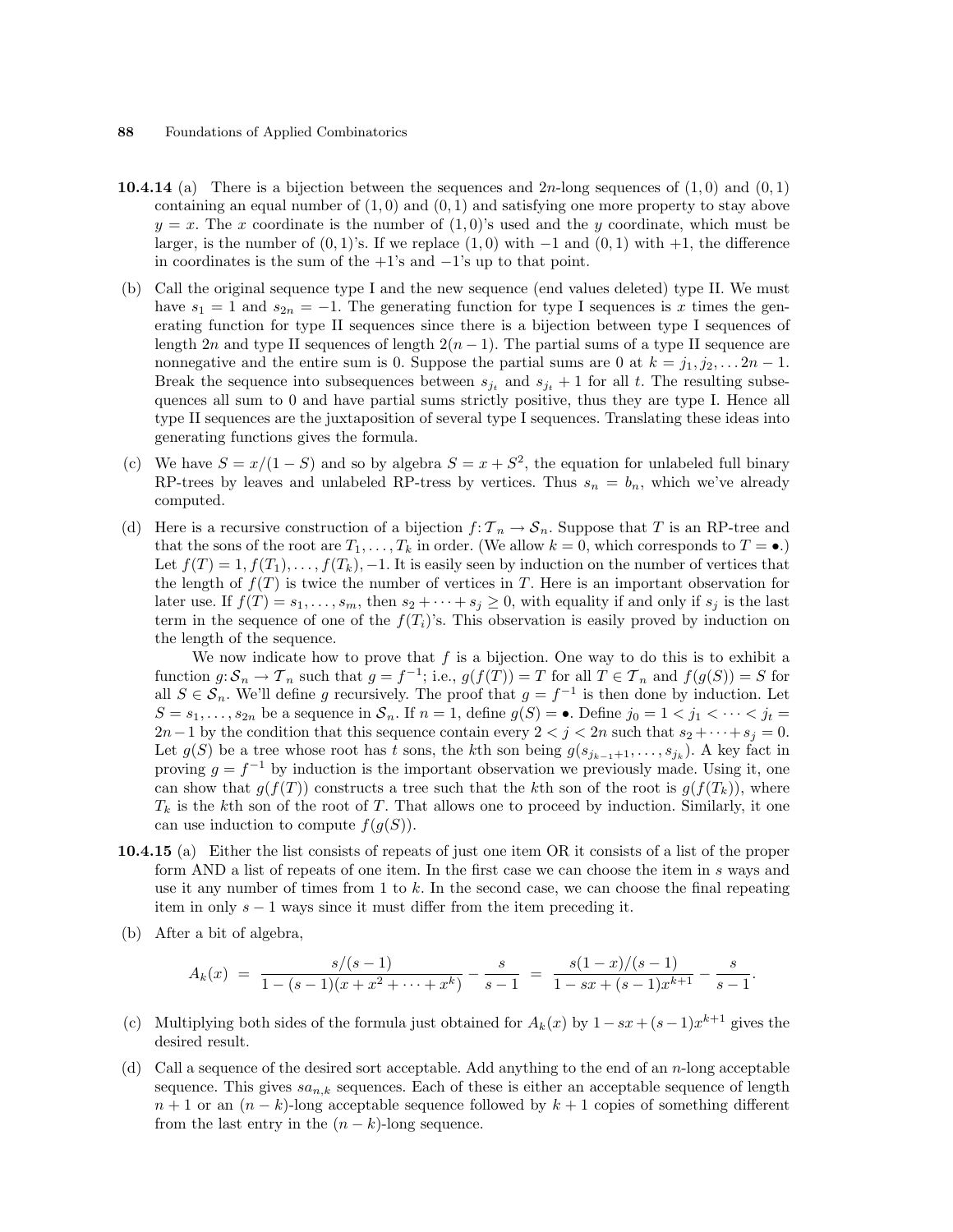10.4.16 (a) We have

$$
0^* \qquad \frac{1}{1-x}
$$
  
\n
$$
000^* \qquad \frac{x^2}{1-x}
$$
  
\n
$$
1 \cup 11 \qquad x + x^2
$$
  
\n
$$
Z = 000^*(1 \cup 11) \qquad \frac{x^2}{1-x}(x+x^2) = \frac{x^3 + x^4}{1-x}
$$
  
\n
$$
Z^* \qquad \frac{1}{\frac{x^3 + x^4}{1-x}} = \frac{1-x}{1-x-x^3-x^4}
$$
  
\n
$$
0^*(1 \cup 11)Z^*0^* \qquad \frac{x+x^2}{(1-x)^2} \frac{1-x}{1-x-x^3-x^4} = \frac{x+x^2}{(1-x)(1-x-x^3-x^4)}
$$

Thus

$$
A(x) = \frac{1}{1-x} + \frac{x+x^2}{(1-x)(1-x-x^3-x^4)} = \frac{1+x^2-x^3-x^4}{(1-x)(1-x-x^3-x^4)} = \frac{1+x+2x^2+x^3}{1-x-x^3-x^4}.
$$

(b) The recursion follows from the coefficient of  $x^n$  in  $(1-x-x^3-x^4)A(x) = 1+x+2x^2+x^3$ . The initial conditions are

$$
a_0 = 1 \qquad a_1 = 2 \qquad a_2 = 4 \qquad a_3 = 6,
$$

which can be obtained from the generating function or by noting that the only sequences of length at most 3 that are forbidden are 101 and 111.

(c) By partial fractions,

$$
A(x) = \frac{1}{5} \left( \frac{7+4x}{1-x-x^2} - \frac{2+x}{1+x^2} \right).
$$

Since  $\frac{1}{x^2} = \sum_{k=0}^{\infty} (-1)^k x^{2k}$ , you should be able to complete the derivation of the formula.

(d) We have  $F_2 = 1, F_3 = 2$  and  $F_4 = 3$ . For the initial conditions,

$$
a_0 = 1
$$
 and  $F_2^2 = 1$   
\n $a_1 = 2$  and  $F_2F_3 = 2$   
\n $a_2 = 4$  and  $F_3^2 = 2^2 = 4$   
\n $a_3 = 6$  and  $F_3F_4 = 2 \times 3 = 6$ .

The recursion will be satisfied if

$$
F_{n+2}^2 = F_{n+1}F_{n+2} + F_nF_{n+1} + F_n^2 \text{ and } F_{n+2}F_{n+3} = F_{n+2}^2 + F_{n+1}^2 + F_nF_{n+1}
$$

for  $n\geq 0.$  We have

$$
F_{n+1}F_{n+2} + F_nF_{n+1} + F_n^2 = F_{n+1}F_{n+2} + F_n(F_{n+1} + F_n) = F_{n+1}F_{n+2} + F_nF_{n+2}
$$

$$
= (F_{n+1} + F_n)F_{n+2} = F_{n+2}^2
$$

and

$$
F_{n+2}^2 + F_{n+1}^2 + F_n F_{n+1} = F_{n+2}^2 + (F_{n+1} + F_n)F_{n+1} = F_{n+2}^2 + F_{n+2}F_{n+1}
$$
  
=  $F_{n+2}(F_{n+2} + F_{n+1}) = F_{n+2}F_{n+3}.$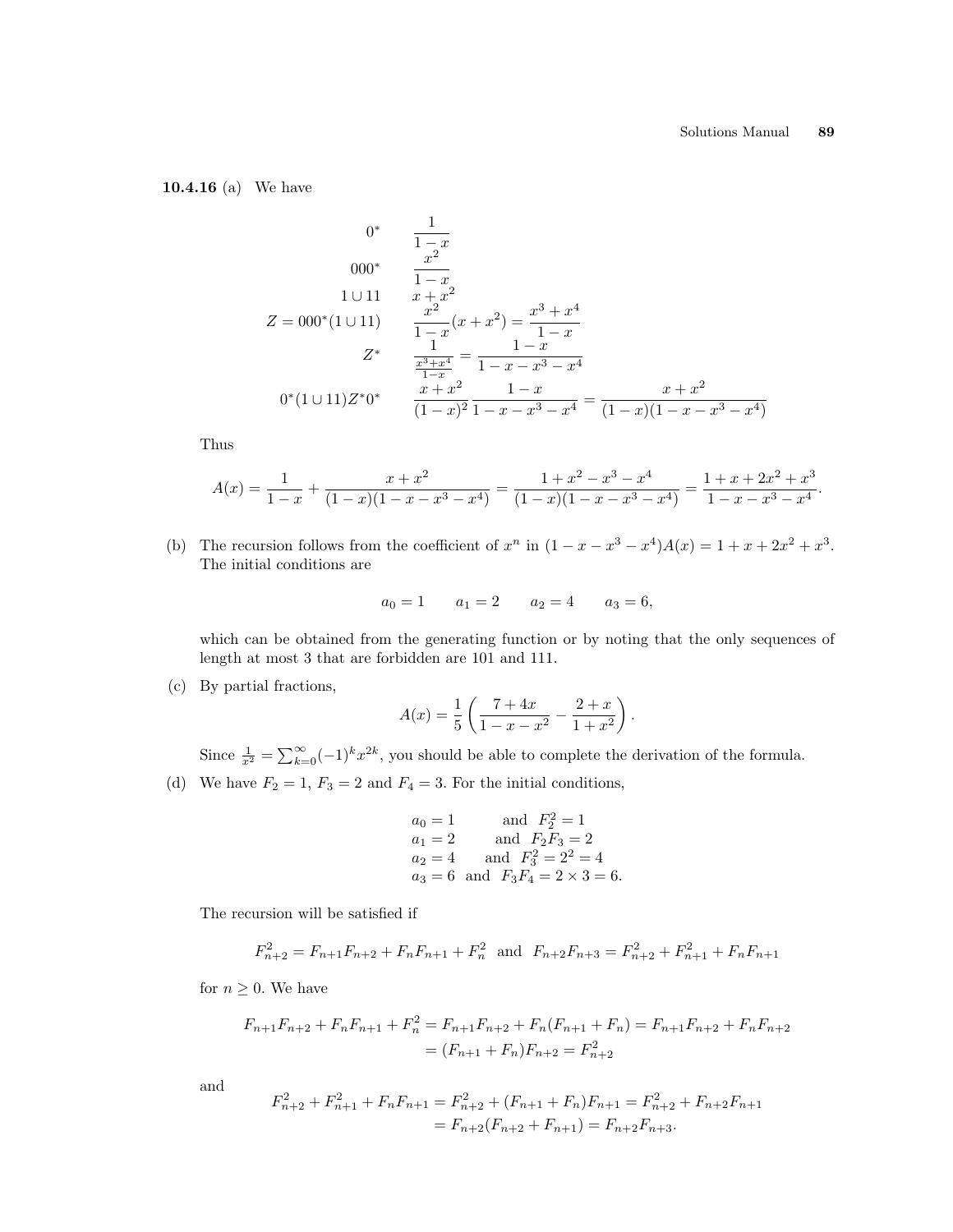**10.4.17**. We have  $1 - 3x + x^2 = (1 - ax)(1 - bx)$  where  $a = \frac{3 + \sqrt{5}}{2}$  and  $b = \frac{3 - \sqrt{5}}{2}$ . Then  $\boldsymbol{x}$  $\frac{x}{1-3x+x^2} = \frac{1/(a-b)}{1-ax}$  $\frac{1/(a-b)}{1-ax} - \frac{1/(a-b)}{1-bx}$  $1 - bx$ and so, since  $a - b =$ √ 5,  $r_n = \frac{a^n - b^n}{\sqrt{a}}$  $\frac{6}{5}$ .

10.4.18 (a) This problem differs from Example 10.17 in one important respect: The vertex 1 in the spanning tree need not have a nice position on the  $\mathcal T$  tree containing it. In fact, it can be any vertex in that tree except 0. Therefore, we must have one special T -like tree, namely one with the vertex that will become 1 in the spanning tree specially marked. We place this special tree at the start of our list and proceed as indicated.

(b) 
$$
G_{T'} = \sum k^2 x^k = (x d/dx)(x d/dx) \sum x^k = (x d/dx)(x/(1-x)^2).
$$

(c) We have the generating function

$$
\sum_{k=0}^{\infty} \mathsf{G}_{\mathcal{T}'}(\mathsf{G}_{\mathcal{T}})^k = \frac{\mathsf{G}_{\mathcal{T}'} }{1-\mathsf{G}_{\mathcal{T}}} = \frac{x(1+x)/(1-x)^3}{1-x/(1-x)^2} = \frac{x(1+x)}{(1-x)((1-x)^2-x)}.
$$

(d) By partial fractions, the generating function is

$$
\frac{2-3x}{1-3x+x^2} - \frac{2}{1-x}.
$$

The first fraction is  $\frac{2}{x} - 3$  times the generating function for  $r_n$ .

10.4.19 (a) The accepting states are unchanged except that if the old start state was accepting, both the old and new start states are accepting. If there was an edge from the old start state to state t labeled with input i, then add an edge from the new start state to t labeled with i. (The old edge is *not* removed.) We can express this in terms of the map  $f : S \times I \to 2^S$  for the nondeterministic automaton. Let  $s_o \in S$  be the old start state and introduce a new start state  $s_n$ . Let  $T = S \cup \{s_n\}$  and define  $f^* : T \times I \to 2^T$  by

$$
f * (t, i) = \begin{cases} f(t, i), & \text{if } t \in S, \\ f(s_o, i), & \text{if } t = s_n. \end{cases}
$$

- (b) Label the states of A and B so that they have no labels in common. Call their start states  $s_A$ and  $s_B$ . Add a new start state  $s_n$  that has edges to all of the states that  $s_A$  and  $s_B$  did. In other words,  $f * (s_n, i)$  is the union of  $f_A(s_A, i)$  and  $f_B(s_B, i)$ , where  $f_A$  and  $f_B$  are the functions for A and B. If either  $s_A$  or  $s_B$  was an accepting state, so is  $s_n$ ; otherwise the accepting states are unchanged.
- (c) Add the start state of  $S(\mathcal{A})$  to the accepting states. (This allows the machine to accept the empty string, which is needed since <sup>\*</sup> means "*zero* or more times.") Run edges from the accepting states of  $S(\mathcal{A})$  to those states that the start state of  $S(\mathcal{A})$  goes to. In other words, if s is the start state,

$$
f^*(t, i) = \begin{cases} f(t, i), & \text{if } t \text{ is not an accepting state,} \\ f(t, i) \cup f(s, i), & \text{if } t \text{ is an accepting state.} \end{cases}
$$

(d) From each accepting state of  $A$ , run an edge to each state to which the start state of  $B$  has an edge. The accepting states of  $\beta$  are accepting states. If the start state of  $\beta$  is an accepting state, then the accepting states of  $A$  are also accepting states, otherwise they are not. The start state is the start state of A.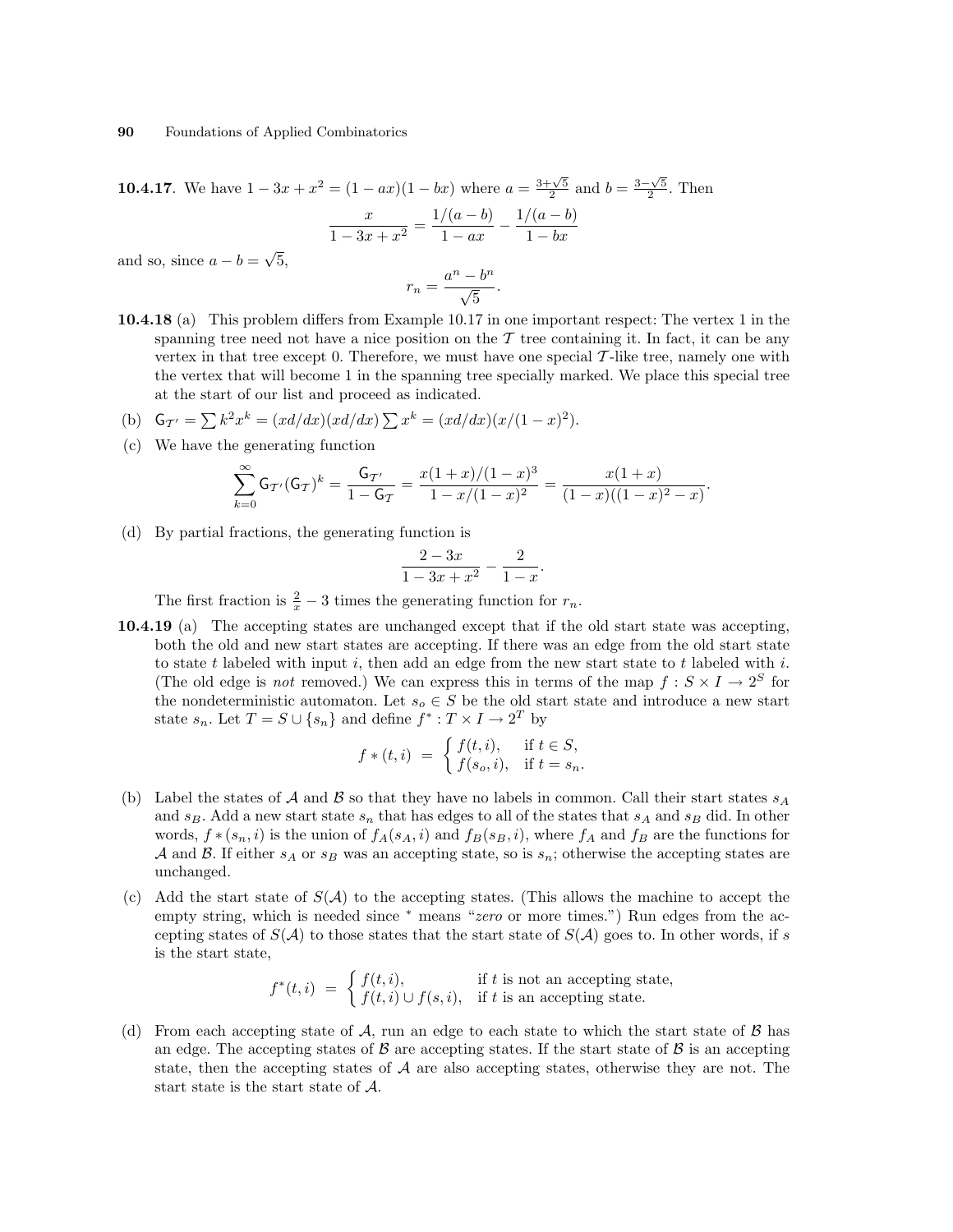

**Figure S.11.1** The state transition digraph for covering a 3 by n board with dominoes. Each vertex is labeled with a triple that indicates whether commitment has been made in that row (C) or not made (N). The start and end states are those with no commitments.

## Section 11.1

11.1.1. The problem is to eliminate all but the c's from the recursion. One can develop a systematic method for doing this, but we will not since we have generating functions at our disposal. In this particular case, let  $p_n = f_n + s_n$  and note that  $p_n - p_{n-1} = 2c_{n-1}$  by (11.5). Thus, by the first of  $(11.4)$ , this result and the last of  $(11.5)$ ,

$$
c_{n+1} - c_n = (2c_n + p_n + c_{n-1}) - (2c_{n-1} + p_{n-1} + c_{n-2})
$$
  
= 2c\_n - c\_{n-1} - c\_{n-2} + (p\_n - p\_{n-1})  
= 2c\_n + c\_{n-1} - c\_{n-2}.

11.1.3 (a) Figure S.11.1 gives a state transition digraph.

Let  $a_{n,s}$  be the the number of ways to take n steps from the state with no commitments and Let  $a_{n,s}$  be the the number of ways to take *n* steps from the state with no commitments and<br>end in a state *s*. Let  $A_s(x) = \sum_n a_{n,s}x^n$ . As in the text, the graph lets us write down the linked equations for the generating functions. From the graph it can be seen that  $A<sub>s</sub>$  depends only on the number k of commitments in s. Therefore we can write  $A_s = B_k$ . The linked equations are then

$$
B_0(x) = x(B_3(x) + 2B_1(x)) + 1
$$
  
\n
$$
B_1(x) = x(B_0(x) + B_2(x))
$$
  
\n
$$
B_2(x) = xB_1(x)
$$
  
\n
$$
B_3(x) = xB_0(x),
$$

which can be solved fairly easily for  $B_0(x)$ .

- (b) Equate coefficients of  $x^n$  on both sides of  $(1-4x^2+x^4)A(x)=1-x^2$ .
- (c) By looking at the dominoes in the last two columns of a board, we see that it can end in five mutually exclusive ways:



This shows that  $a_n$  equals  $3a_{n-2}$  plus whatever is counted by the last two of the five cases. A board of length  $n-2$  ends with either (i) one vertical domino and one horizontal dominoes or (ii) three horizontal dominoes. If the vertical dominoes mentioned in (i) are changed to the left ends of horizontal dominoes, they fit with the last two cases shown above. If the three horizontal mentioned in (ii) are removed, we obtain all boards of length  $n-4$ . Thus the sum of the last two cases in the picture plus  $a_{n-4}$  equals  $a_{n-2}$ .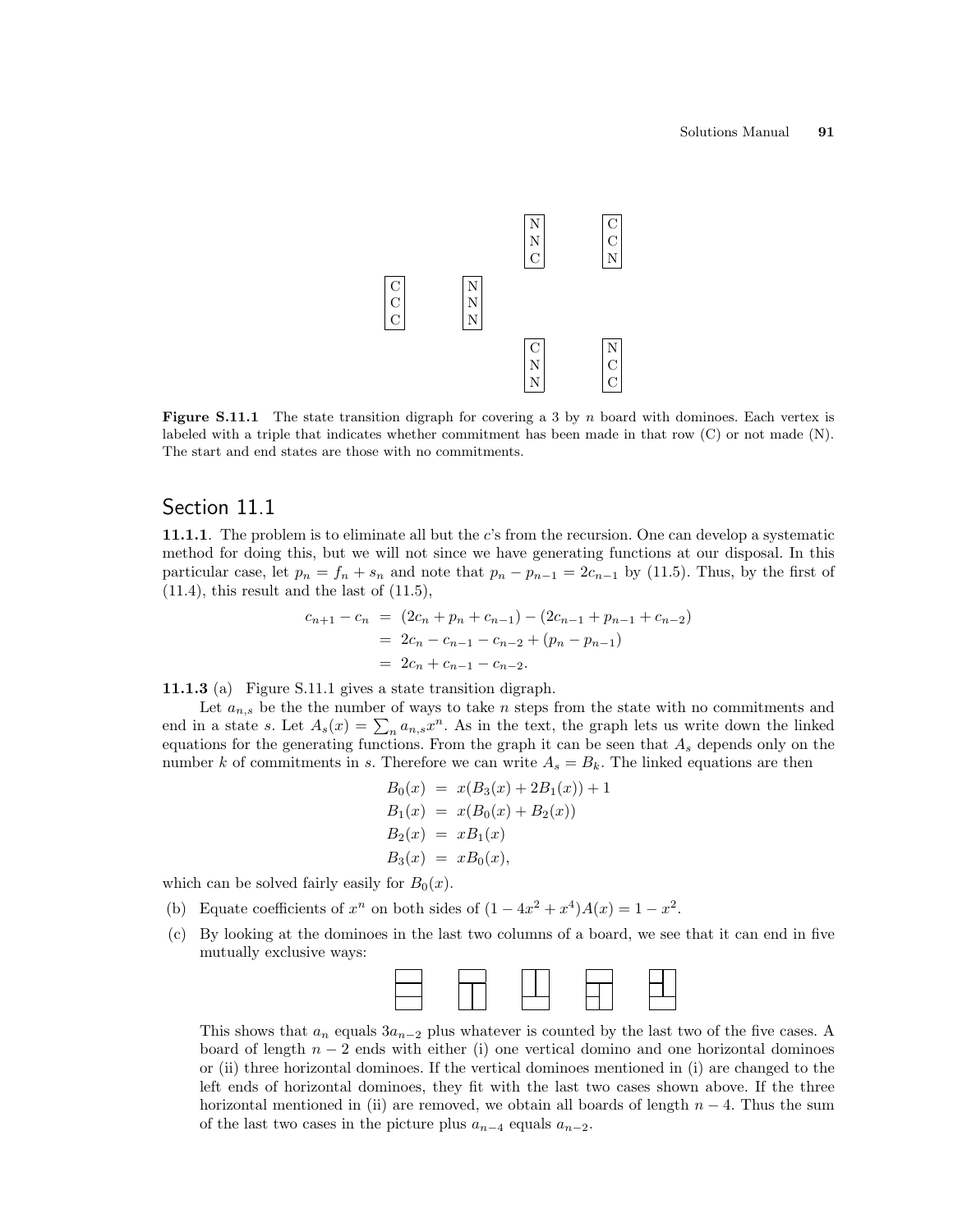11.1.4. There are 3 choices for the first element of the sequence. For  $k > 1$ , there are 2 choices for the kth element since it must differ from the  $(k-1)$ st element. Thus we get  $3 \times 2^{n-1}$ .

11.1.5. Call the start state  $\alpha$  and let  $L_{i,j}$  be the number of different single letter inputs that allow the machine to move from state i to state j. Let  $a_{n,i}$  be the number of ways to begin in state  $\alpha$ , recognize n letters and end in state i and let  $A_i = G^1(a_{n,i})$ . The desired generating function is the sum of  $A_i$  over all accepting states. A linked set of recursions can be obtained from the automaton that leads to the generating function equations

$$
A_i(x) = \sum_j L_{i,j} x A_j(x) + \begin{cases} 1 & \text{if } i = \alpha; \\ 0 & \text{otherwise.} \end{cases}
$$

**11.1.6**. Use the same vertices as in Example 11.2. Let  $b_{n,k}$  be the number of ways to end at state **11.1.0**. Use the same vertices as in Example 11.2. Let  $b_{n,k}$  be the number of ways to end at state both after taking n steps and completing k dominoes. Let  $b_n(y) = \sum_k b_{n,k} y^k$ . Make similar definitions for  $c, f$  and  $s$ . On each edge, give the number of dominoes completed in going to the next vertex. The sum of these numbers over a path of length  $n$  from *clear* to *clear* gives the number of dominoes on a particular board. Each entry in the array in Example 11.2 will then be a sum of monomials  $y^d$ where  $d$  is the number of dominoes completed. The systems equations in the example remain valid if we replace the coefficients by the new table:

|              | clear   |   | $first$ second | both |
|--------------|---------|---|----------------|------|
| $clear \mid$ | $1 + y$ |   |                |      |
| first        |         |   | и              |      |
| second       | и       | Ų |                |      |
| both         |         |   |                |      |

- **11.1.7** (a) We will use induction. It is true for  $n = 1$  by the definition of  $m_{x,y} = m_{x,y}^{(1)}$ . (Its also true for  $n = 0$  because the zeroth power of a matrix is the identity and so  $m_{x,y}^{(0)} = 1$  if  $x = y$  and 0 otherwise.) Now suppose that  $n > 1$ . By the definition of matrix multiplication,  $m_{x,y}^{(n)} = \sum_{z} m_{x,z}^{(n-1)} m_{z,y}$ . By the induction hypothesis and the definition of  $m_{z,y}$  each term in the sum is the number of ways to get from x to z in  $n-1$  steps times the number of ways to get from  $z$  to  $y$  in one step. By the Rules of Sum and Product, the proof is complete.
- (b) If  $\alpha$  is the initial state,  $\mathbf{i}M^n\mathbf{a}^t = \sum m_{\alpha,y}^{(n)}$ , the sum ranging over all accepting states y.
- (c) By the previous part, the desired generating function is

$$
\sum_{n=0}^{\infty} \mathbf{i} M^n \mathbf{a}^t x^n = \mathbf{i} \sum_{n=0}^{\infty} x^n M^n \mathbf{a}^t = \mathbf{i} \sum_{n=0}^{\infty} (xM)^n \mathbf{a}^t = \mathbf{i} (I - xM)^{-1} \mathbf{a}^t.
$$

- (d) The matrix M is replaced by the table given in the solution to the previous exercise.
- **11.1.8** (a) Following the hint, there are three vertices called 0, 1 and 2. There are six edges:  $(x, 0)$ ,  $(0, x)$  and  $(1, 1)$  where  $x = 0, 1, 2$ . The starting vertex is 0 and all vertices are accepting vertices.
- (b) Let  $a_{n,k}$  be the number of ways to get from vertex 0 to vertex k in n steps. Then for  $n > 0$

$$
a_{n,0} = a_{n-1,0} + a_{n-1,1} + a_{n-1,2}
$$
  
\n
$$
a_{n,1} = a_{n-1,0} + a_{n-1,1}
$$
  
\n
$$
a_{n,1} = a_{n-1,0}.
$$

With  $A_k(x) = \sum_n a_{n,k} x^n$  we have  $A_0(x) = x(A_0(x) + A_1(x) + A_2(x)) + 1$ ,  $A_1(x) =$  $x(A_0(x) + A_1(x))$  and  $A_2(x) = xA_0(x)$ .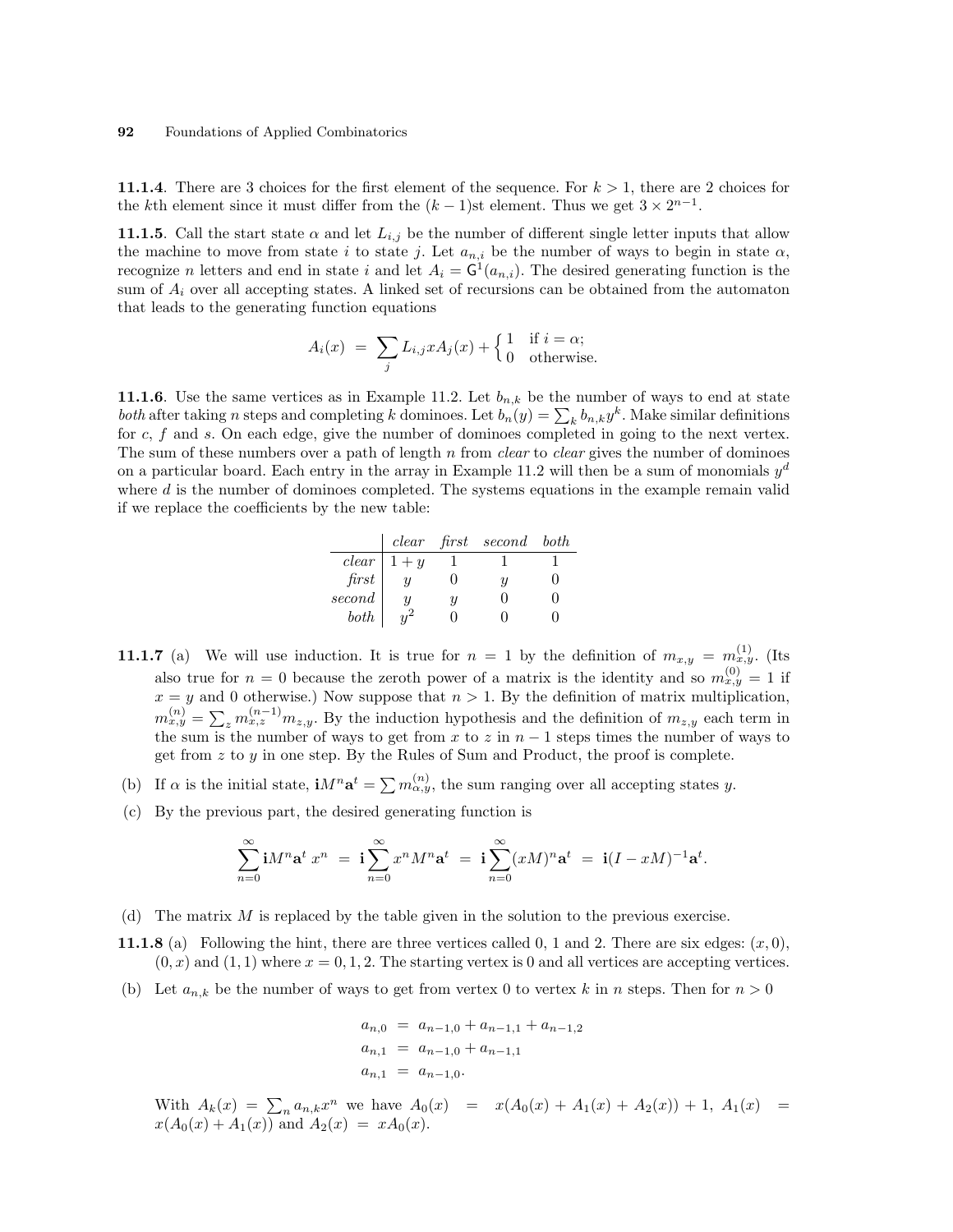- (c) Manipulating the last set of equations we have  $A_1(x) = xA_0(x)/(1-x)$  and  $A_0(x) = xA_0(x)(1+x)$  $\frac{x}{1-x} + x$  + 1. Thus  $A_0(x) = (1-x)/(1-2x-x^2+x^3)$  and  $A_0(x) + A_1(x) + A_2(x) =$  $A_0(x)(1+\frac{x}{1-x}+x).$
- (d) The solution is  $(1,0,0)(I xM)^{-1}(1,1,1)^t$  where

$$
M = \begin{pmatrix} 1 & 1 & 1 \\ 1 & 1 & 0 \\ 1 & 0 & 0 \end{pmatrix}.
$$

(e) The roots of the equation are roughly 2.2, .55 and  $-.8$ . By partial fractions, we have that  $a_n$ is the closest integer to  $\alpha r^n$  where

$$
r = 2.24697969...
$$
 and  $\alpha = \frac{r(r^2 + r - 1)}{2r^2 + 2r - 3} = 1.2204108...$ 

(If you're wondering how we got the formula for  $\alpha$ , note that it is  $(1 - rx)(1 + x - x^2)/(1 2x - x^2 + x^3$ ) evaluated at  $x = s = 1/r$ . By l'Hopital's Rule from calculus, this is  $-r(1 + s$  $s^2)/(-2-2s+3s^2).$ 

(f) Let  $b_{n,k,s}$  be the number of distributions where we end up in state s, let  $B_{n,s}(y) = \sum_{k} b_{n,k,s} y^k$ Let  $a_{n,k,s}$  be the number of distributions where we end up in state s, let  $B_{n,s}(y) = \sum_{k} b_{n,k,s} y$ <br>and let  $B_s(x,y) = \sum_{n} B_{n,s}(y) x^n$ , so y keeps track of the number of balls and x of the number of boxes. Our earlier equations become

$$
B_{n,0}(y) = B_{n-1,0}(y) + B_{n-1,1}(y) + B_{n-1,2}(y)
$$
  
\n
$$
B_{n,1}(y) = y(B_{n-1,0}(y) + B_{n-1,1}(y))
$$
  
\n
$$
B_{n,1}(y) = y^2 B_{n-1,0}(y).
$$

Thus  $B_0(x, y) = x(B_0(x, y) + B_1(x, y) + B_2(x, y)) + 1$ ,  $B_1(x, y) = xy(B_0(x, y) + B_1(x, y))$  and  $B_2(x, y) = xy^2 B_0(x, y)$ . Manipulating the last set of equations we have

$$
B_0(x,y) = \frac{1 - xy}{1 - x - xy - x^2y^2 + x^3y^3} \quad \text{and} \quad B_0(x,y) + B_1(x,y) + B_2(x,y) = \frac{1 + xy^2 - x^2y^3}{1 - xy}.
$$

### Section 11.2

**11.2.1.** Theorem. Suppose each structure in a set  $\mathcal T$  of structures can be constructed from an ordered partition  $(K_1, K_2)$  of the labels, two nonnegative integers  $\ell_1$  and  $\ell_2$ , and some ordered pair  $(T_1, T_2)$  of structures using the labels  $K_1$  in  $T_1$  and  $K_2$  in  $T_2$  such that:

- (i) The number of ways to choose a  $T_i$  with labels  $K_i$  and  $\ell_i$  unlabeled parts depends only on *i*,  $|K_i|$  and  $\ell_i$ .
- (ii) Each structure  $T \in \mathcal{T}$  arises in exactly one way in this process.

(We allow the possibility of  $K_i = \emptyset$  if  $\mathcal{T}_i$  contains structures with no labels and likewise for  $\ell_i = 0$ .) It then follows that

$$
T(x,y) = T_1(x,y)T_2(x,y),
$$

where  $T_i(x, y) = \sum_{n=0}^{\infty} t_{i,n,m}(x^n/n!)y^m$  and  $t_{i,n,m}$  is the number of ways to choose  $T_i$  with labels  $\underline{n}$  and k unlabeled parts. Define  $T(x, y)$  similarly.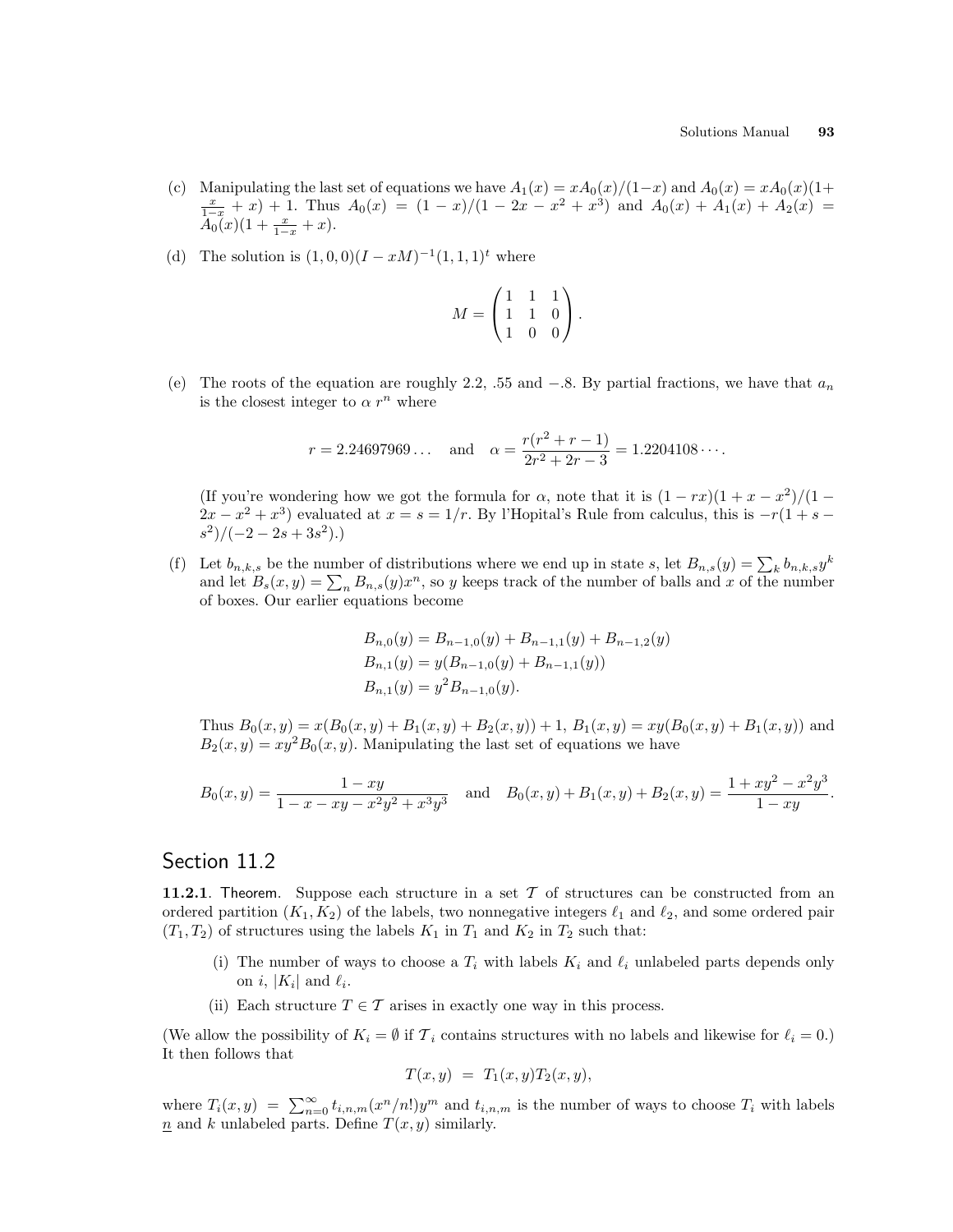The proof is the same as that for the original Rule of Product except that there is a double sum:  $\overline{a}$  $\mathbf{r}$ 

$$
t_{n,m} = \sum_{K_1 \subseteq n} \sum_{\ell_1=0}^m t_{1,|K_1|,\ell_1} t_{2,n-|K_1|,m-\ell_1} = \sum_{k=0}^n \sum_{\ell_1=0}^m \binom{n}{k} t_{1,k,\ell_1} t_{2,n-k,m-\ell_1}
$$

- 11.2.2 (a) This is nothing more than a special case of the Rule of Product—at each time we can choose anything from  $\mathcal T$ . Repetitions cannot occur because of the labels.
- (b) Simply sum the previous result on k.
- (c) Sum the result for  $k$ -lists on  $k$ .
- (') Since breaking the circular lists at all possible places give all linear lists exactly once, the  $k$ long circular lists have generating function  $(E_T)^k/k$ . Sum on k.

11.2.3 (a) By the text,

$$
\sum_{k} z(n,k)y^{k} = y(y+1)\cdots(y+n-1).
$$

Replacing all but the last factor on the right hand side gives us

$$
\sum_{k} z(n,k)y^{k} = \left(\sum_{k} z(n-1,k)y^{k}\right)(y+n-1).
$$

Equate coefficients of  $y^k$ .

- (b) For each permutation counted by  $z(n, k)$ , look at the location of n. There are  $z(n 1, k 1)$ ways to construct permutations with  $n$  in a cycle by itself. To construct a permutation with n not in a cycle by itself, first construct one of the permutations counted by  $z(n-1,k)$  AND then insert n into a cycle. Since there are j ways to insert a number into a j-cycle, the number of ways to insert *n* is the sum of the cycle lengths, which is  $n - 1$ .
- **11.2.4**. The EGF for the  $k^{\text{th}}$  box is

$$
\sum_{i=0}^{\infty} \frac{x^{ik}}{(ik)!}.
$$

11.2.5 (a) For any particular letter appearing an odd number of times, the generating function is

$$
\sum_{n \text{ odd}} \frac{x^n}{n!} = \frac{e^x - e^{-1}}{2}
$$
 with Taylor's theorem and some work.

We must add 1 to this to allow for the letter not being used. The Rule of Product is then used to combine the results for A, B and C.

(b) Multiplying out the previous result:

$$
\left(1+\frac{e^x-e^{-x}}{2}\right)^3 = 1+3(e^x-e^{-x})/2+3(e^x-e^{-x})^2/4+(e^x-e^{-x})^3/8
$$
  
=  $1+\left(3e^x/2-3e^{-x}/2\right)+\left(3e^{2x}/4-3/2+3e^{-2x}/4\right)+\left(e^{3x}/8-3e^x/8+3e^{-x}/8-e^{-3x}/8\right)$   
=  $-1/2+\left(e^{3x}/8-e^{-3x}/8\right)+\left(3e^{2x}/4+e^{-2x}/4\right)+\left(9e^x/8-9e^{-x}/8\right).$ 

Now compute the coefficients.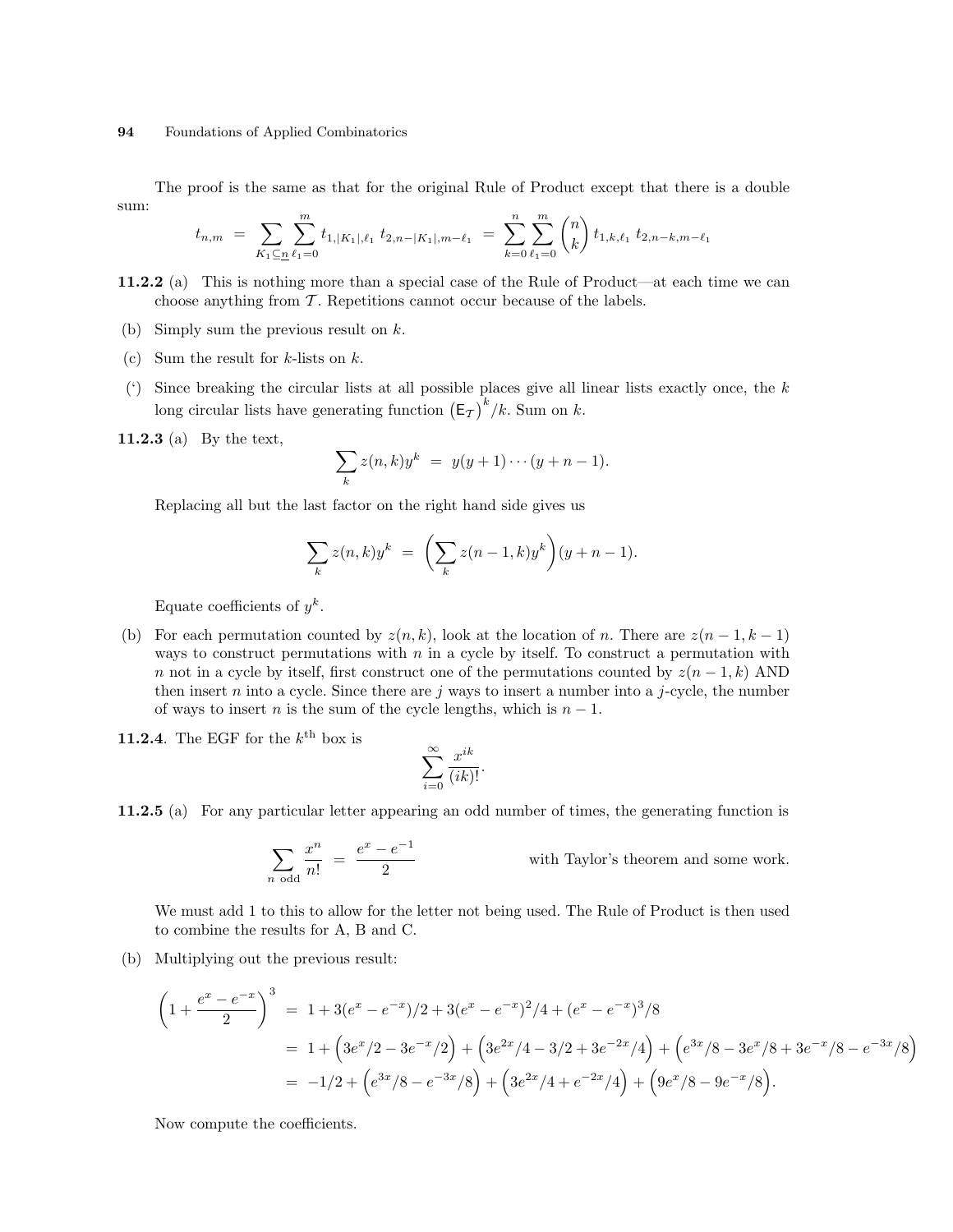**11.2.6** (a) Part (a) is essentially the same as before, with 3 replaced by  $k$ .

- (b) Use the binomial theorem on  $(1+z)^k$  where  $z = (e^x e^{-x})/2$ .
- (c) We can get rid of the generating function, but the result is messy. We'll show that  $a_{n,k} = \sum_{n=1}^{\infty} a_n$  $C_{j,k} j^{n}$ , where the sum is over all  $1 \leq j \leq k$  such that j and n have the same parity and

$$
C_{j,k} = \sum_{i=0}^{j/2} (-1)^i 2^{1-j-2i} {k \choose j+2i} {j+2i \choose i}.
$$

Write  $\sinh(x) = (e^x - e^{-x})/2$ . We need the coefficient of  $x^n/n!$  in

$$
(1+\sinh x)^k = \sum_{t=0}^k {k \choose t} (\sinh x)^t.
$$

Expanding  $(e^x - e^{-x})^t$  by the binomial theorem and using Taylor series for  $e^z$ , the coefficient of  $x^n/n!$  in  $(\sinh x)^t$  is

$$
2^{-t} \sum_{i=0}^{t} (-1)^{i} {t \choose i} ((t-i) - i)^{n}.
$$

Note that  $i = I$  and  $i = t - I$  give the same term in the summation except that the sign changes if  $t + n$  is odd. Thus the sum is 0 if  $t + n$  is odd and twice the value of the sum over  $0 \leq i \leq t/2$  otherwise. Using this fact and changing the index of the first summation from t to  $j = t - 2i$ , we obtain the desired result.

**11.2.7**. We saw in this section that  $B(x) = \exp(e^x - 1)$ . Differentiating:

$$
B'(x) = \exp(e^x - 1)(e^x - 1)' = B(x)e^x.
$$

Equating coefficients of  $x^n$ :

$$
\frac{B_{n+1}}{n!} = \sum_{k=0}^{n} \frac{B_k}{k!} \frac{1}{(n-k)!},
$$

which gives the result.

**11.2.8.** By the exponential formula,  $A(x) = \exp(B(x))$  where  $B(x)$  is the sum of  $x^n/n!$  over odd *n*. This sum is  $(e^x - e^{-x})/2$ .

11.2.9 (a) Let  $g_{n,k}$  be the number of graphs with n vertices and k components. We have  $n_k g_{n,k}(x^n/n!)y^k = \exp(yC(x))$ , by the Exponential Formula. Differentiating with respect to y and setting  $y = 1$  gives us  $\overline{a}$ 

$$
\sum_{n}^{\infty} \left( \sum_{k} k g_{n,k} \right) x^{n} / n! = \left. \frac{\partial \exp(yC(x))}{\partial y} \right|_{y=1} = H(x).
$$

- (b)  $\sum_{k} g_{n,k}$  is the number of ways to choose an *n*-vertex graph and mark a component of it. We can construct a graph with a marked component by selecting a component (giving  $C(x)$ ) AND selecting a graph (giving  $G(x)$ ).
- (d) Since  $C(x) = e^x 1$ , we have  $H(x) = (e^x 1) \exp(e^x 1)$  and so

$$
h_n = \sum_{k=1}^n \binom{n}{k} B_{n-k} = \sum_{k=0}^n \binom{n}{k} B_{n-k} - B_n,
$$

which is  $B(n + 1) - B_n$  by the previous exercise.

(e) Since  $C(x) = x + x^2/2$ , we have  $H(x) = (x + x^2/2)I(X)$ , where  $I(x)$  is the EGF for  $i_n$ , the number of involutions of  $\underline{n}$ . Thus the average number of cycles in an involution of  $\underline{n}$  is

$$
\frac{\binom{n}{1}i_{n-1} + \binom{n}{2}i_{n-2}}{i_n} = \frac{n}{2} \left( 1 + \frac{i_{n-1}}{i_n} \right)
$$

,

where the right side comes from the recursion  $i_n = i_{n-1} + (n-1)i_{n-2}$ .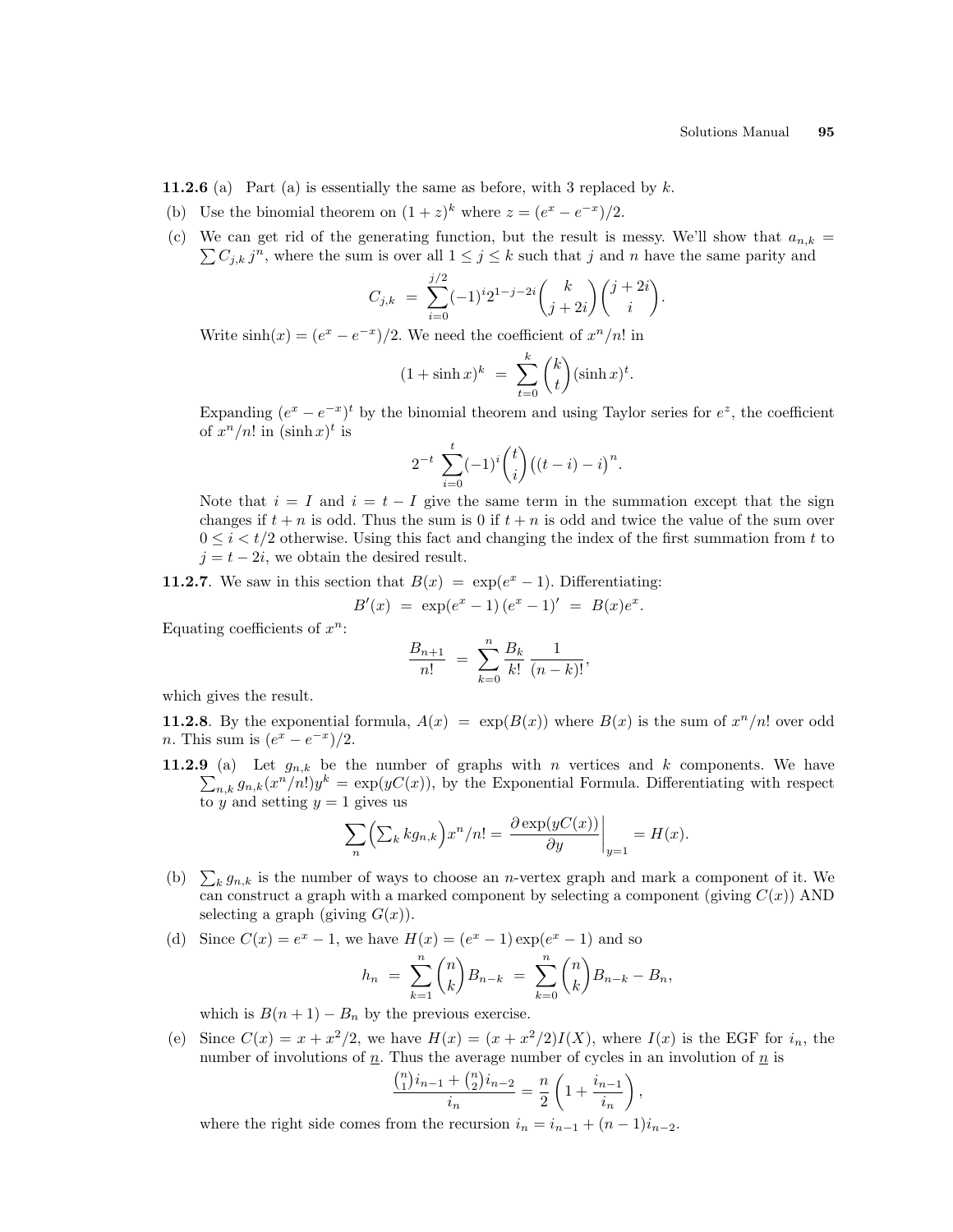11.2.10.  $A(x) = \sum_{n=0}^{\infty}$  $k=0$  $(e^x - 1)^k = \frac{1/2}{1 - x^k}$  $\frac{1/2}{1-e^x/2}$ . Expanding this as a geometric series gives  $\sum e^{kx}/2^{k+1}$ .

**11.2.11**. Suppose  $n > 1$ . Since f is alternating,

- $k$  is even;
- $f(1), \ldots, f(k-1)$  is an alternating permutation of  $\{f(1), \ldots, f(k-1)\};$
- $f(k+1), \ldots, f(n)$  is an alternating permutation of  $\{f(k+1), \ldots, f(n)\}.$

Thus, an alternating permutation of  $n \text{ for } n > 1$  is built from an alternating permutation of odd length AND an alternating permutation, such that the sum of the lengths is  $n - 1$ . We have shown that

$$
\sum_{n>1} \frac{a_n x^{n-1}}{(n-1)!} = B(x)A(x)
$$

and so  $A'(x) = B(x)A(x) + 1$ . Similarly,  $B'(x) = B(x)B(x) + 1$ .

Separate variables in  $B' = B^2 + 1$  and use  $B(0) = 0$  to obtain  $B(x) = \tan x$ . Use the integrating factor cos x for

$$
A'(x) = (\tan x)A(x) + 1
$$

and the initial condition  $A(0) = 1$  to obtain  $A(x) = \tan x + \sec x$ .

**11.2.12** (b) Since  $S(x) = x(S(x) + 1)^k$ , we take  $f(u) = (u + 1)^k$  and  $g(u) = u$  in Theorem 11.5 and look at the coeffcient of  $u^{n-1}$  in  $(u + 1)^{kn}/n$ , obtaining  $t_n = \frac{1}{n}$  $\binom{m}{n-1}$ ¢ .

11.2.13 (a) The square of a  $k$ -cycle is

- another cycle of length  $k$  if  $k$  is odd;
- two cycles of length  $k/2$  if k is even.

Using this, we see that the condition is necessary. With further study, you should be able to see how to take a square root of such a permutation.

(b) This is simply putting together cycles of various lengths using (a) and recalling that there are  $(k-1)!$  k-cycles.

(c) By bisection 
$$
\sum_{\substack{k=1 \ k \text{ odd}}}^{\infty} \frac{x^k}{k} = \frac{1}{2} \Big( \{-\ln(1-x)\} - \{-\ln(1-(-x))\} \Big).
$$

(d) We don't know of an easier method.

11.2.14 (a) This generating function is

$$
\left(\prod_{\substack{k=1\\k \text{ odd}}}^{\infty} e^{x^k/k}\right) \left(\prod_{\substack{k=1\\k \text{ even}}}^{\infty} e^{yx^k/k}\right) = \exp\left(\sum_{\substack{k=1\\k \text{ odd}}}^{\infty} e^{x^k/k}\right) \left\{\exp\left(\sum_{\substack{k=1\\k \text{ even}}}^{\infty} e^{x^k/k}\right)\right\}^y
$$

$$
= \sqrt{\frac{1+x}{1-x}} \left(\sqrt{(1-x)(1+x)}\right)^{-y},
$$

where the factors in the last equality were obtained by bisection of series  $-\ln(1-x) = \sum x^k/k$ .

(b) Differentiate the result in (a) with respect to y and set  $y = 1$  to get the EGF for the number of even length cycles in a permutation summed over all permutations of a given set:

$$
\frac{-\ln(1-x^2)}{2(1-x)}.
$$

(c) Let the answer to (b) be  $a_n$  and let  $b_n = \sum_{k=1}^n 1/k$ , which is the average number of cycles in a permutation of  $\underline{n}$ . The requested difference is  $(b_n - a_n) - a_n = b_n - 2a_n$ . The sum is an approximation to  $\int_1^2 x^{-1} dx$  with step size  $2/n$ .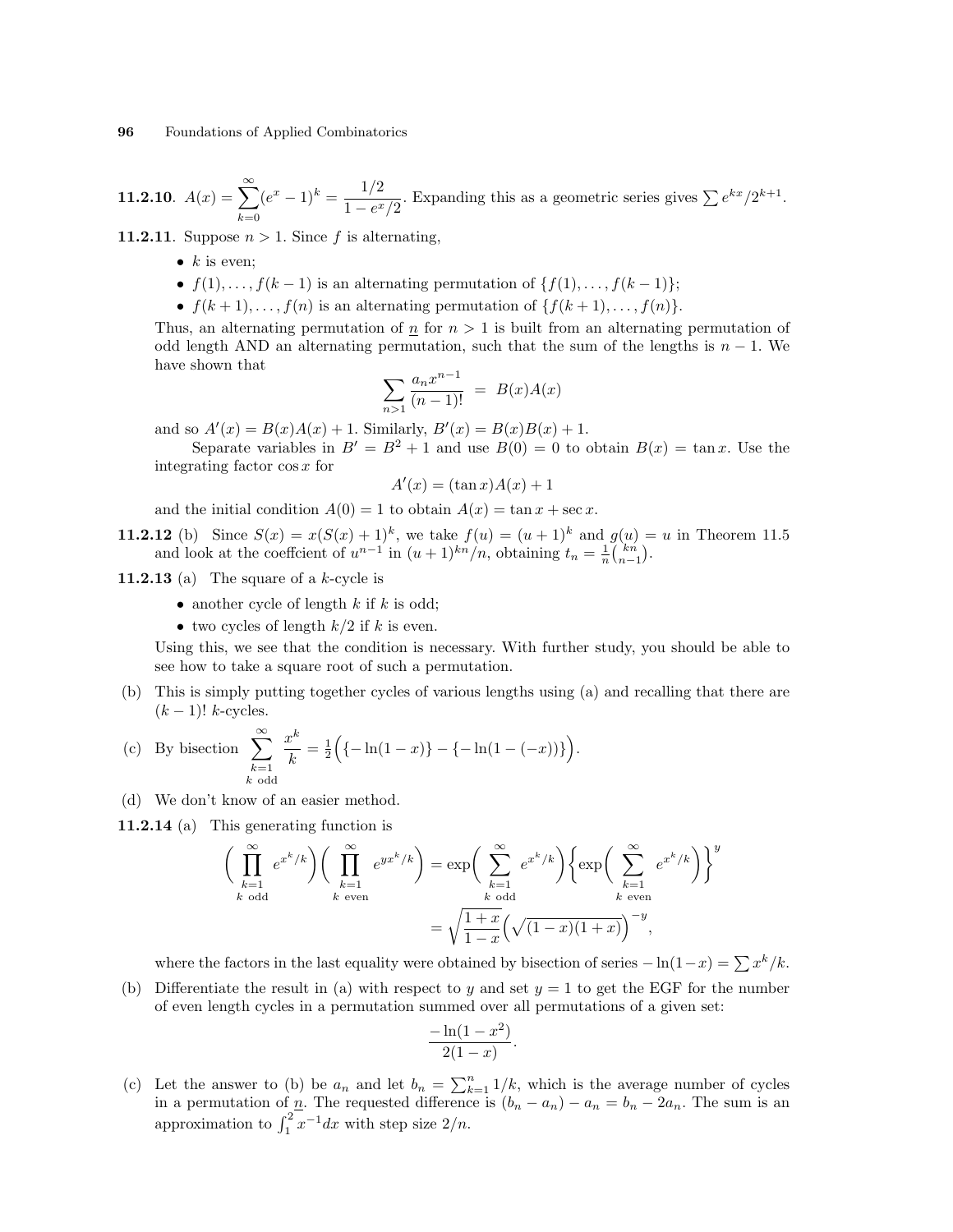11.2.15 (a) We'll give two methods. First, we use the Exponential Formula approach in Example 11.13. When we add a root, the number of leaves does not change—except when we started with nothing and ended up with a single vertex tree. Correcting for this exception gives us the formula.

Without the use of the Exponential Formula, we could partition the trees according to the degree k of the root, treating  $k = 0$  specially because in this case the root is a leaf:

$$
L(x, y) = xy + \sum_{k=1}^{\infty} L(x, y)^k / k!.
$$

(c) Differentiate the equation in (a) with respect to y and set  $y = 1$  to obtain

$$
U(x) = xe^{T(x)}U(x) + x = T(x)U(x) + x,
$$

where we have used the fact that  $L(x, 1) = T(x) = xe^{T(x)}$ . Solving for  $U: U = \frac{x}{1-T}$ . Differentiating  $T(x) = xe^{T(x)}$  and solving for  $T'(x)$  gives us  $T' = \frac{T}{x(1-T)}$ . Thus  $x^2T' + x = \frac{x}{1-T}$ , which gives the equation for  $U(x)$ .

We know that  $t_n = n^{n-1}$ . It follows from the equation for  $U(x)$  that

$$
\frac{u_n}{n!} = \frac{(n-1)^{n-2}}{(n-2)!}.
$$

Thus  $u_n/t_n = n/(1+x)^{1/x}$ , where  $x = \frac{1}{n-1}$ . As  $n \to \infty$ ,  $x \to 0$  and, by l'Hôpital's Rule  $(1+x)^{1/x} = \exp\left(\frac{\ln(1+x)}{x}\right)$  $\boldsymbol{x}$  $\mathbf{r}$  $\rightarrow \exp(1) = e.$ 

**11.2.16** (a) Let  $\mathcal{T}_n$  be the set of all *n*-vertex RP-trees. The formula follows from

$$
|\mathcal{T}_n| = n^{n-1} \quad \text{and} \quad \sum_{T \in \mathcal{T}_n} h(T) = \sum_k t_{n,k}.
$$

- (b) By the Exponential Formula (Theorem 11.4 (p. 313)),  $e^{H(x,y)}$  counts forests by vertices and sums of heights. When we add a new root, we must increase the heights of each of the vertices by 1. Since x keeps track of all vertices, we can do this simply by replacing x with  $xy$  and then add the new root.
- (c) Differentiating  $T = xe^T$  and doing some algebra, we obtain  $xT'(x) = \frac{T(x)}{1-T(x)}$ , which will be useful later. We have  $\mathbf{r}$

$$
D(x) = xe^{H(x,1)} \left( x \frac{\partial H(x,1)}{\partial x} + D(x) \right)
$$
 by (b)  
=  $xe^{T(x)} (xT'(x) + D(x))$ 

$$
= T(x)(xT'(x) + D(x))
$$
 by  $T = xe^{T}$ .

Thus

$$
D(x) = \frac{xT'(x)T(x)}{1 - T(x)} = \left(\frac{T(x)}{1 - T(x)}\right)^2.
$$

(d) We take  $f(u) = e^u$  and we have  $g'(u) = 2u/(1-u)^3$ . Thus we need the coefficient of  $u^{n-1}$  in  $2u e^{nu}/(1-u)^3$ , which is the same as the coefficient of  $u^{n-2}$  in

$$
\frac{2}{(1-u)^3} \times e^{nu},
$$

which is a product of two easily expanded functions. This gives us

$$
2\sum_{k=0}^{n-2} {k+2 \choose 2} \frac{n^{n-2-k}}{(n-2-k)!}
$$

for *n* times the coefficient of  $x^n$  in  $D(x)$ .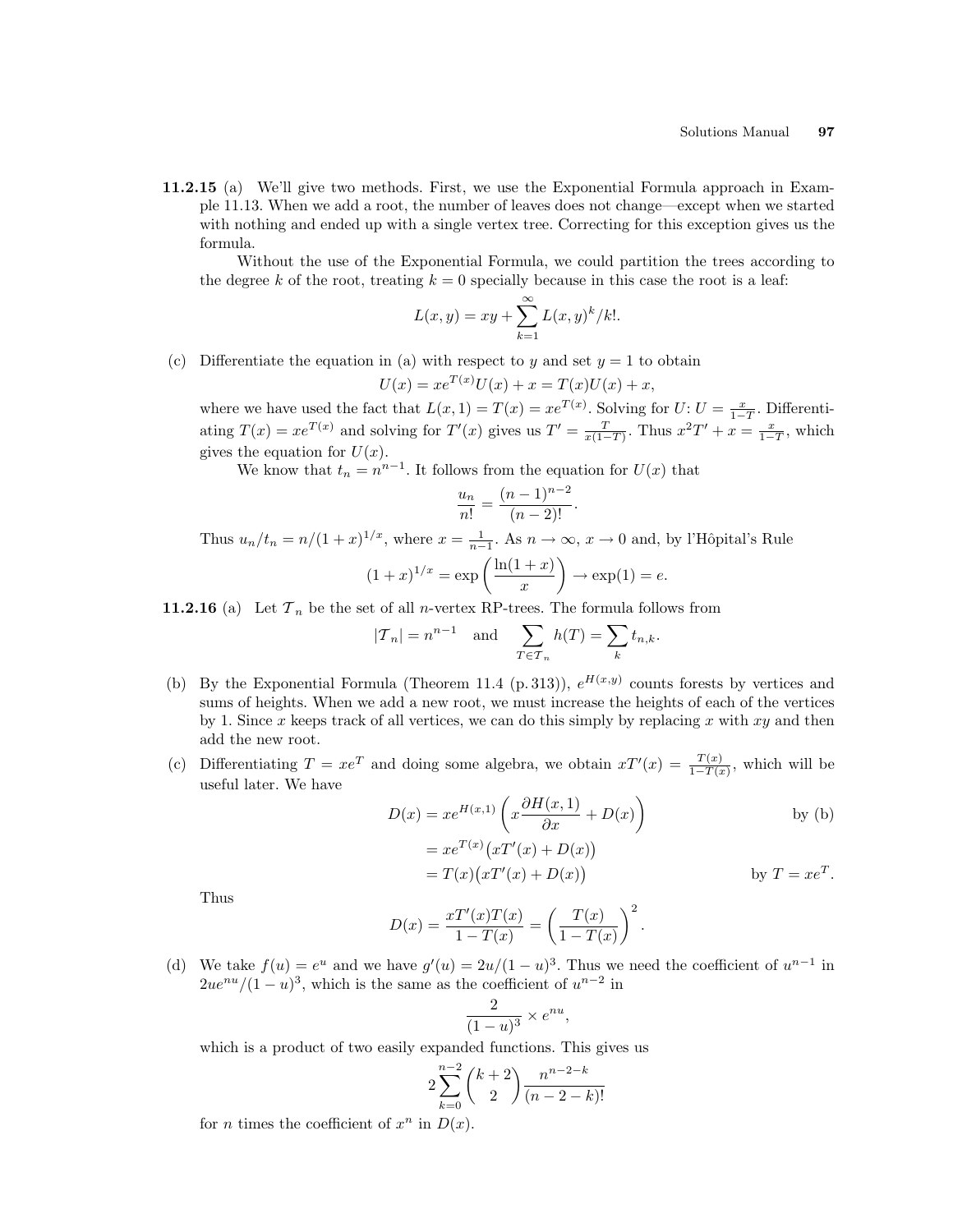11.2.17 (a) There are several steps

- Since g is a function, each vertex of  $\varphi(g)$  has outdegree 1. Thus the image of  $n^{\underline{n}}$  lies in  $\mathcal{F}_n$ .
- $\varphi$  is an injection: if  $\varphi(g) = \varphi(h)$ , then  $(x, g(x)) = (x, h(x))$  for all  $x \in \underline{n}$  and so  $g = h$ .
- Finally  $\varphi$  is onto  $\mathcal{F}_n$ : If  $(V, E) \in \mathcal{F}_n$ , for each  $x \in \underline{n}$  there is an edge  $(x, y) \in E$ . Define  $g(x) = y$ .
- (b) Let's think in terms of a function g corresponding to the digraph. Let  $k \in \underline{n}$ . If the equation  $g^t(k)$  has a solution, then k is on a cycle and will be the root of a tree. The other vertices of the tree are those  $j \in \underline{n}$  for which  $g^s(j) = k$  for some s.
- (c) This is simply an application of Exercise 11.2.2.
- (d) In the notation of Theorem 11.5,  $T(x)$  is  $T(x)$ ,  $f(t) = e^T$  and  $g(u) = -\ln(1-u)$ . Thus  $n(f_n/n!)$ is the coefficient of  $u^n$  in  $e^{nu}(1-u)^{-1}$ . Using the convolution formula for the coefficient of a product of power series, we obtain the result.

**11.2.18**. Since  $g(u) = (1 - 4u)(1 - 3u)^{-2}$ , the answer is the coefficient of  $u^{n-1}$  in

$$
\frac{2(1-6u)}{n(1-3u)^{n+3}},
$$

Which equals

$$
\frac{2}{n}\left\{(-3)^{n-1}\binom{-n-3}{n-1}-6(-3)^{n-2}\binom{-n-3}{n-2}\right\}.
$$

All that remains is some algebraic manipulation.

## Section 11.3

11.3.2. We give the terms in the order the five types of rotations of the cube were listed earlier: no rotation,  $\pm 90^\circ$  F, 180 $^\circ$  F, 180 $^\circ$  E and  $\pm 120^\circ$  V.

- (a)  $\frac{1}{24}(x_1^{12} + 6x_4^3 + 3x_2^6 + 6x_1^2x_2^5 + 8x_3^4).$
- (b)  $\frac{1}{24}(x_1^8 + 6x_4^2 + 3x_2^4 + 6x_2^4 + 8x_2^2x_3^2).$
- (c)  $\frac{1}{24}(x_1^3 + 6x_1x_2 + 3x_1^3 + 6x_1x_2 + 8x_3) = \frac{1}{6}(x_1^3 + 3x_1x_2 + 2x_3)$ . This result can also be obtained by noting that the symmetries of the cube induces the group  $S_3$  of all symmetries of  $\{x, y, z\}$ .
- (d) The six labels  $(\pm x, \pm y \text{ and } \pm z)$  associated with the axes can be associated with the faces of the cube—associate each half-axis with the face it passes through. Thus the answer is the same as the one obtained in the text for faces of the cube.
- 11.3.3 (a) A regular octahedron can be surrounded by a cube so that each vertex of the octahedron is the center of a face of the cube. The center of the octahedron is the center of the cube. A line segment from the center of the cube to a vertex of the cube passes through the center of the corresponding face of the octahedron. A line segment from the center of the cube to the center of an edge of the cube passes through the center of the corresponding edge of the octahedron.
- (b) By the above correspondence, the answer will be the same as the symmetries of the cube acting on the faces of the cube. See (11.31).
- (c) By the above correspondence it is the same as the answer for the edges of the cube. See the previous exercise.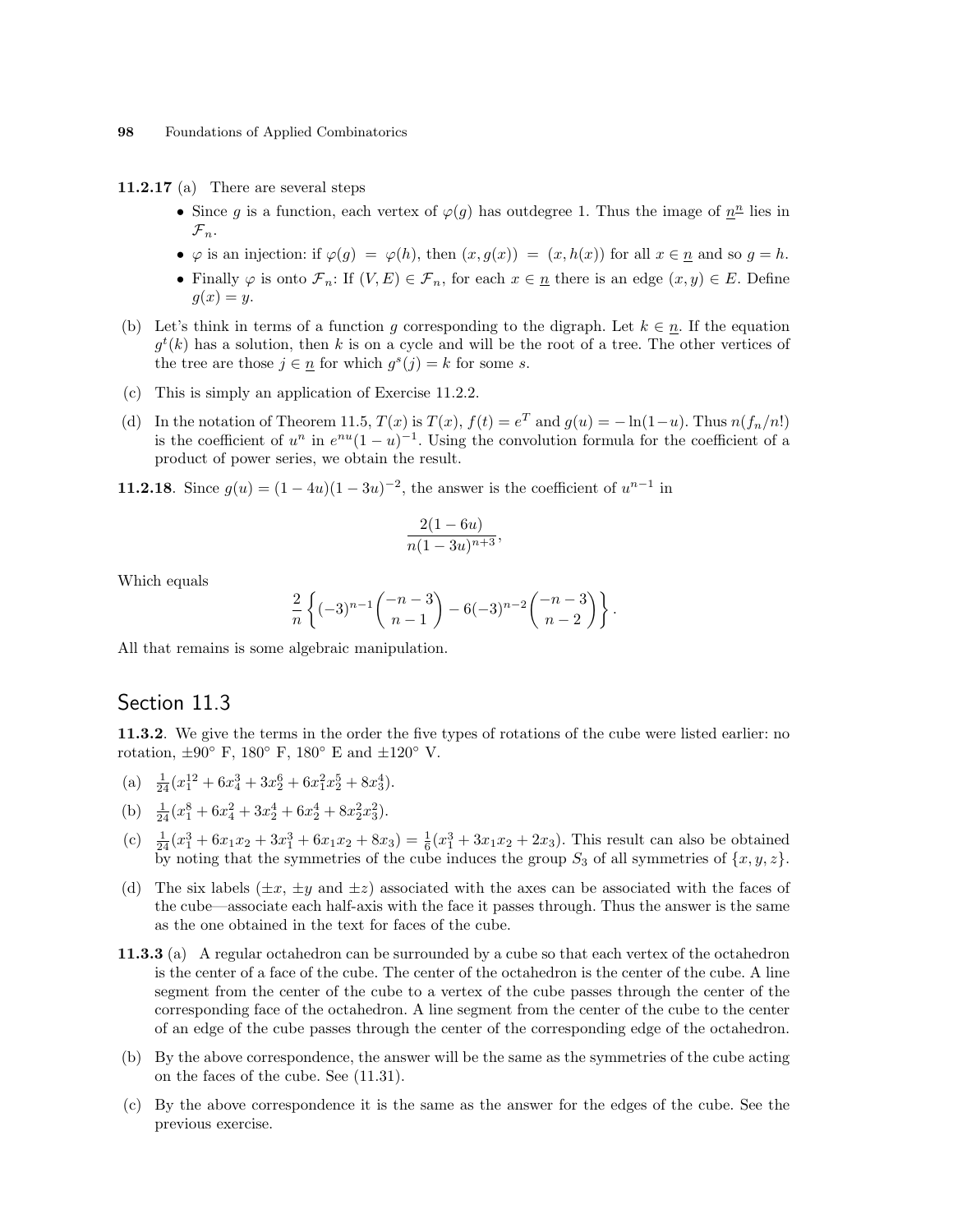**11.3.4**. Once we have our formula, we can set all  $v_i$ 's and  $f_j$ 's equal to 1 to get the result for edges alone. There are two types of axes of rotation of the regular tetrahedron:

- through a vertex and the center of the opposite face with rotations of  $\pm 120^{\circ}$  giving 8 possibilities each yielding a term  $v_1v_3f_1f_3e_3^2$  and
- through the centers of pairs of opposite edges with a rotation of 180◦ giving 3 possibilities each yielding a term  $v_2^2 f_2^2 e_1^2 e_2^2$ .

In addition, there is the action of doing nothing (identity rotation). Thus we have

$$
\frac{v_1^4e_1^6f_1^4 + 8v_1v_3f_1f_3e_3^2 + 3v_2^2f_2^2e_1^2e_2^2}{12}.
$$

# Section 11.4

- **11.4.1** (a) We have  $r^2 = 2r + 1$  and so  $r = 1 + \sqrt{2}$  and  $m = 1$ . By the principle, we expect there **i** (a) We have  $r^2 = 2r + 1$  and so  $r = 1 + \sqrt{2}$ <br>is some constant A such that  $a_n \sim A(1 + \sqrt{2})^n$ .
- (b) Since  $A(x) = \frac{1+x}{1-2x-x^2}$ , we have  $p(x) = 1 + x$ ,  $q(x) = 1 2x x^2$ ,  $r =$  $\frac{1+x}{2^x - x^2}$ , we have  $p(x) = 1 + x$ ,  $q(x) = 1 - 2x - x^2$ ,  $r = \sqrt{2} - 1 = 1/(1 + \sqrt{2})$ and  $q'(r) = -2\sqrt{2}$ . Thus  $k = 1$  and we have

$$
a_n \sim \frac{(-1)^1 \sqrt{2} n^{1-1}}{-2\sqrt{2} r^{n+1}} = \frac{1}{2} (1 + \sqrt{2})^{n+1}.
$$

(c) We have  $1 - 2x - x^2 = (1 - ax)(1 - bx)$  where  $a = 1 + \sqrt{2}$  and  $b = 1 -$ √ 2. Expanding by partial fractions:

$$
\frac{1+x}{1-2x-x^2} = \frac{1}{1-2x-x^2} + \frac{x}{1-2x-x^2}
$$

$$
= \frac{\frac{a}{a-b}}{1-ax} - \frac{\frac{b}{a-b}}{1-bx}
$$

$$
+ \frac{\frac{1}{a-b}}{1-ax} - \frac{\frac{1}{a-b}}{1-bx}
$$

$$
= \frac{(2+\sqrt{2})/(2\sqrt{2})}{1-ax} - \frac{(2-\sqrt{2})/(2\sqrt{2})}{1-bx}.
$$

Thus  $a_n = \frac{1}{2}(1+\sqrt{2})^{n+1} + \frac{1}{2}(1-\sqrt{2})^{n+1}$  $\sqrt{2}$ )<sup>n+1</sup>.

**11.4.2**. To apply Principle 11.2 (p. 333), we look at  $u_n = U_n/n!$  and  $v_n = V_n/n!$ . The first recursion becomes

$$
u_n = u_{n-1} + \frac{2u_{n-2}}{n(n-1)} + \frac{(n-4)u_{n-3}}{n(n-1)(n-2)} - \frac{u_{n-4}}{n(n-1)(n-2)(n-3)},
$$

Which is approximately  $u_n = u_{n-1}$  for large n. Since the root is  $r = 1$ , we expect  $u_n$  to behave roughly like 1. The same can be concluded for  $v_n$ . Thus we expect  $U_n$  and  $V_n$  to behave roughly like n!.

11.4.3. From the discussion in the example, you can see that merging two lists of lengths i and  $j > i$  takes at least i comparison. Thus the example shows that the number of comparisons for merge sorting satisfies  $T_n = f(n) + T(m) + T(n-m)$  where  $m = \lfloor n/2 \rfloor$  and  $m \le f(n) < n$ . Apply Principle 11.3.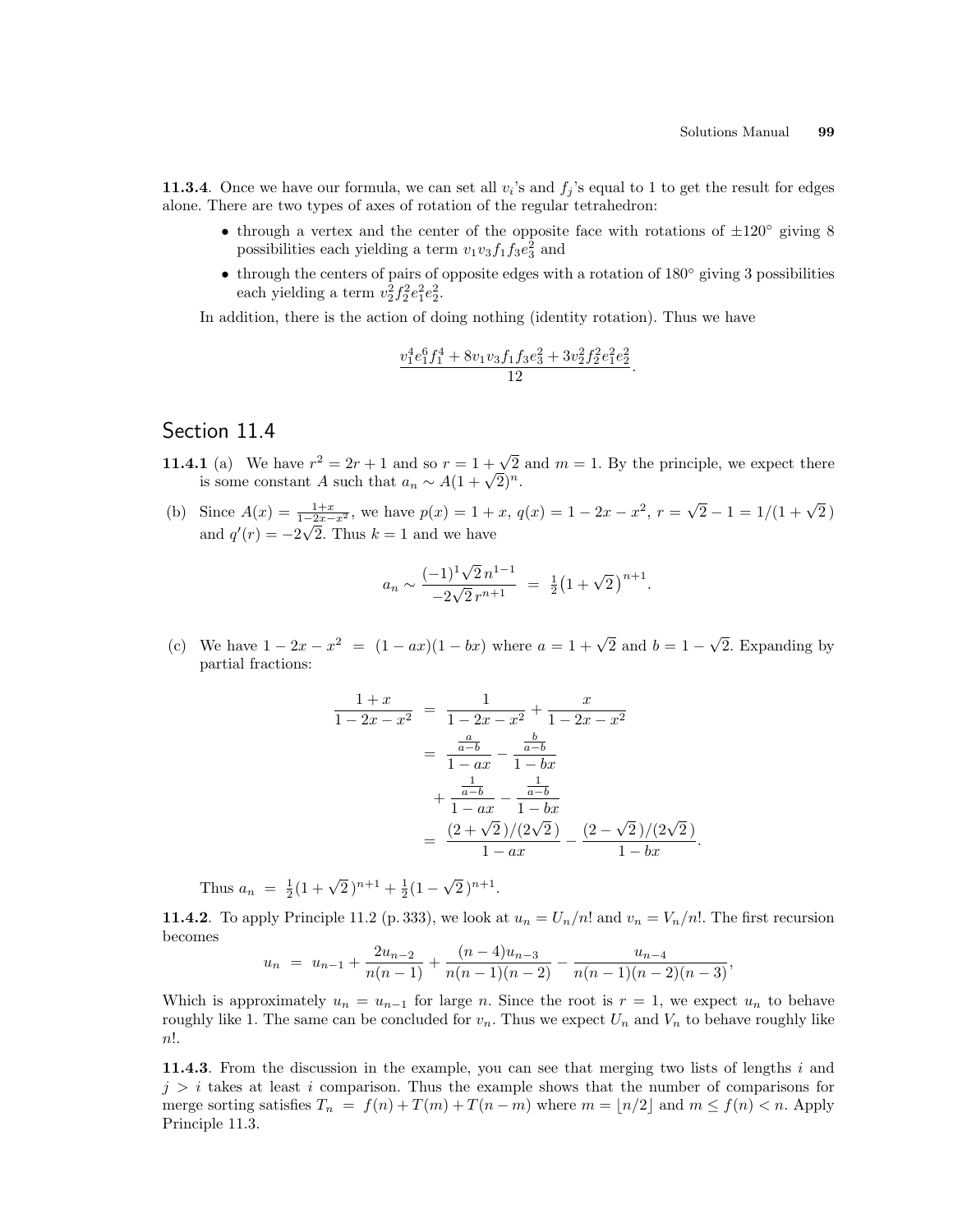- **11.4.4** (a) Every cycle length d must divide k. Look at the cycle containing n, choosing the other elements in the cycle, arranging them and then choose the remainder of the permutation.
- (b) Let  $b_n = a_n/(n!)^{\alpha}$ . We must determine  $\alpha$  so that the coefficients of the recursion for  $b_n$  are asymptotically constant and not all asymptotically 0. Since

$$
\frac{\binom{n-1}{d-1}(d-1)! \, a_{n-d}}{(n!)^{\alpha}} \sim \frac{(n^{d-1}/d)(b_{n-d}(n!/n^d)^{\alpha}}{(n!)^{\alpha}} = \frac{n^{d-1-\alpha d}b_{n-d}}{d},
$$

we must choose  $\alpha$  so that  $d-1-\alpha d \leq 0$  for all  $d|k$ , with equality for at least one d. Solving the inequality for  $\alpha$ , we find that  $\alpha \geq \frac{d-1}{d}$ . Since  $d \leq k$ , we must set  $\alpha = \frac{k-1}{k}$ . The recursion becomes  $b_n \sim b_{n-k}/k$ . If this were equality, we would have  $b_n = C/k^{n/k}$ . Thus  $a_n$  should grow like  $(n!)^{(k-1)/k}/k^{n/k}$ , which is roughly like  $n!(e/nk)^{1/k}$ .

**11.4.5**. We'll use Principle 11.4 (p. 337) so  $t_{n,k}$  will denote the  $k^{\text{th}}$  term of the sum we're given.

(a) Since

$$
\frac{t_{n,k+1}}{t_{n,k}} = \frac{n-k}{n}
$$

is less than 1 and is close to 1 when  $k/n$  is small, we'll use Principle 11.5 (p. 337). Since

$$
\frac{1-r_k}{k} = \frac{1-(n-k)/n}{k} = \frac{1}{n},
$$

(11.38) gives the estimate

$$
\sqrt{\frac{\pi n}{2}} \; \frac{n! \, n^{n+1}}{n!}.
$$

(b) This is a bit more complicated than (a) since

$$
\frac{t_{n,k+1}}{t_{n,k}} \,\,=\,\, \frac{k+1}{k} \, \frac{n-k}{n}
$$

is greater than 1 for small k and less than 1 for k near n. Thus  $t_{n,k}$  achieves its maximum somewhere between 1 and  $n$ , namely, when the above ratio equals 1. This leads to a quadratic equation for  $k$  which has the solution

$$
k = \frac{-1 + \sqrt{1 + 4n}}{2}.
$$

Since this differs from  $\sqrt{n}$  by at most a constant, we'll split the sum into two pieces at  $k = \sqrt{n}$ and use Principle 11.5 (p. 337) for each half. Since each half has the same estimate, we simply double one result. Ignoring the fact that  $\sqrt{n}$  is not an integer, we set  $k = \sqrt{n} + j$  and use  $j \ge 0$ as the new index of summation. Call the new terms  $t'_{n,j}$ . We have

$$
r_j = \frac{t'_{n,j+1}}{t'_{n,j}} = \frac{t_{n,k+1}}{t_{n,k}} = \frac{k+1}{k} \frac{n-k}{n}
$$
  
\n
$$
= \frac{\sqrt{n} + j + 1}{\sqrt{n} + j} \frac{n - \sqrt{n} - j}{n}
$$
  
\n
$$
= \left(1 + \frac{1}{\sqrt{n} + j}\right) \left(1 - \frac{\sqrt{n} + j}{n}\right)
$$
  
\n
$$
= 1 + \frac{n - (\sqrt{n} + j)^2 - (\sqrt{n} + j)}{n(\sqrt{n} + j)}
$$
  
\n
$$
= 1 - \frac{2j\sqrt{n} + j^2 + \sqrt{n} + j}{n(\sqrt{n} + j)}
$$
  
\n
$$
\approx 1 - \frac{2j\sqrt{n}}{n\sqrt{n}} = 1 - 2j/n.
$$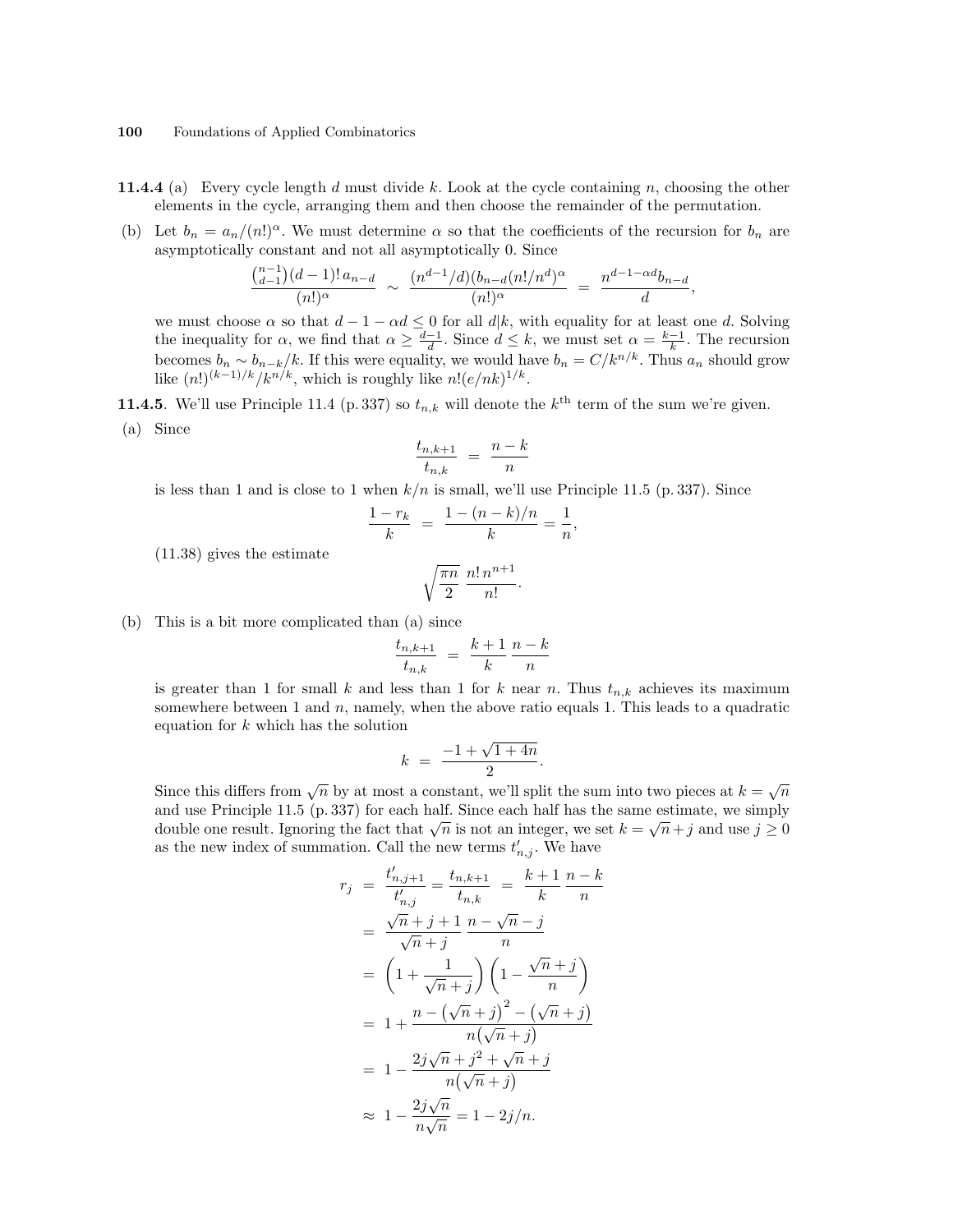Thus  $(1 - r_j)/j \approx 2/n$  and so we obtain the following approximation (the factor of 2 is due to the presence of two sums) √

$$
2\sqrt{\pi n/4} t'_{n,0} = \frac{\sqrt{\pi} n!}{n^{\sqrt{n}} (n - \sqrt{n})!},
$$

where  $(n - \sqrt{n})!$  should be approximated using Stirling's formula (Theorem 1.5 (p. 9)) since we have no formula for  $x!$  when  $x$  is not a positive integer.

- 11.4.6 (a) A partition consisting of a single block has EGF  $e^x 1$  since there is just one such partition for each  $n > 0$ . Thus, the generating function of a list of k blocks is  $(e^x - 1)^k$ . Summing on  $k$  gives the result.
- (b) In the notation of Principle 11.6 (p. 341), the denominator vanishes at  $r = \ln 2$  so we try  $f(x) = (1 - x/\ln 2)^{-1}$ . Using some algebra and l'Hôpital's Rule,

$$
\lim_{x \to \ln 2} \frac{A(x)}{f(x)} = \lim_{x \to \ln 2} \frac{1 - x / \ln 2}{2 - e^x}
$$

$$
= \lim_{x \to \ln 2} \frac{-1 / \ln 2}{-e^x} = \frac{1}{2 \ln 2}.
$$

Remembering that we have an EGF, (11.43) gives

$$
\frac{a_n}{n!} \sim \frac{1}{2\ln 2} {n-(-1)-1 \choose n} (\ln n)^0 (\ln 2)^{-n} = \frac{1}{2(\ln 2)^{n+1}}.
$$

(c) Since  $A(x) = \frac{1}{2}(1 - e^x/2)^{-1} = \frac{1}{2}\sum_{n=1}^{\infty} (1/2)^n e^{kx}$ , the summation for  $a_n$  follows easily. Using  $1 + x \approx e^x$  for small x, we have

$$
\frac{t_{n,k+1}}{t_{n,k}} = \frac{(k+1)^n}{2k^n} = \frac{1}{2}(1+1/k)^n \sim e^{n/k}/2.
$$

Thus the maximum term occurs at about  $k = n/\ln 2$ . Split into two sums at this point and use Principle 11.5 (p. 337). Both sums will be asymptotically equal. Let  $k = n/\ln 2 + j$ .

$$
\frac{t'_{n,j+1}}{t'_{n,j}} = \frac{1}{2} \left( 1 + \frac{1}{j+n/\ln 2} \right)^n \sim \frac{1}{2} \exp\left(\frac{n}{j+n/\ln 2}\right)
$$
  
=  $\exp\left(\frac{n}{j+n/\ln 2} - \ln 2\right) = \exp\left(\frac{-j\ln 2}{n/\ln 2 + j}\right)$   
 $\sim \exp\left(-j(\ln 2)^2/n\right) \sim 1 - j(\ln 2)^2/n.$ 

Thus  $(1 - r_i)/j \sim (\ln 2)^2/n$  and so we obtain

$$
a_n \sim 2\sqrt{\pi n/2(\ln 2)^2} t_{m,n/\ln 2} = \frac{\sqrt{2\pi n} (n/\ln 2)^n}{\ln 2 2^{n/\ln 2 + 1}} = \frac{1}{2(\ln 2)^{n+1}} \frac{\sqrt{2\pi n} n^n}{e^n}.
$$

This differs from the first estimate by an application of Stirling's formula for n!. **11.4.7**. Use Principle 11.6 (p. 341) with  $r = 1$ ,  $b = 0$  and  $c = -1$  to obtain

$$
a_n \sim n! \exp\biggl(-\sum_{k \in S} 1/k\biggr).
$$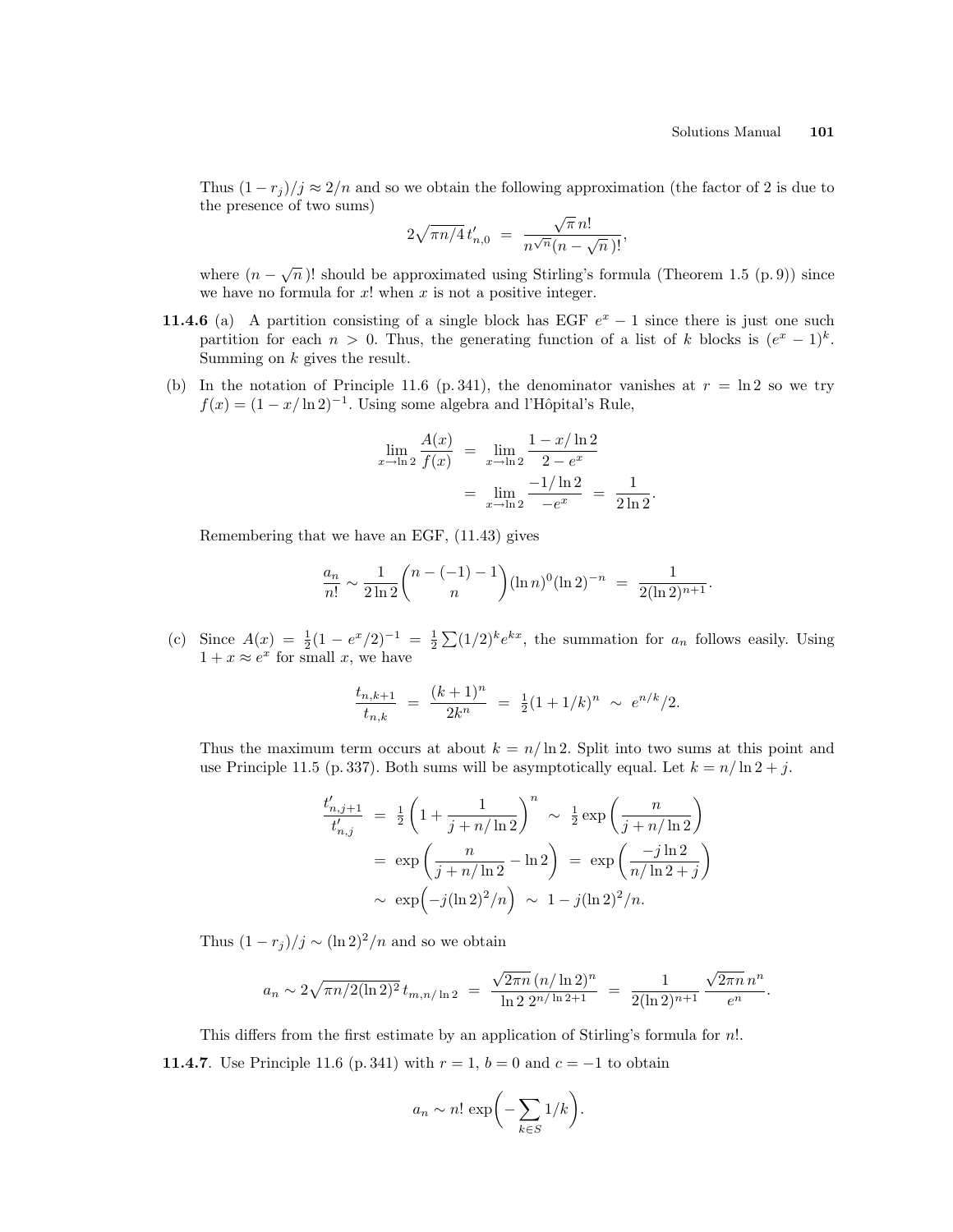- **11.4.8** (a) The number of undirected k-cycles on k is 1 if  $k = 1$  or  $k = 2$  and is  $(k 1)!/2$  if  $k > 2$ because there are  $(k-1)!$  directed k-cycles and each undirected cycle gives rise to two directed ones if  $k > 2$ . However, the 1-cycles and 2-cycles are not allowed in a simple graph since a 1-cycle gives a loop and a 2-cycle gives a double edge. Hence the number is  $(-1)!/2$  for  $k > 2$ and 0 for  $k \leq 2$ . Use the Exponential Formula (Theorem 11.4 (p. 313)).
- (b) We use Principle 11.6 (p. 341) with  $r = 1$ ,  $b = 0$  and  $c = -1/2$ . Since  $L = \exp(-\frac{1}{2} \frac{1}{4}) = e^{-3/4}$ ,

$$
a_n \sim n! \, e^{-3/4} n^{-1/2} / \Gamma(1/2) = \frac{n!}{e^{3/4} \sqrt{\pi n}}
$$

.

.

- 11.4.9 (a) The functions have singularities at  $x = -1$  as well as at  $x = 1$ , so we can't use Principle 11.6 (p. 341). Another reason we can't use it for  $A_e(x)$  is that  $a_{e,n} = 0$  whenever n is odd.
- (b) For both cases,  $r = 1$ ,  $b = 0$  and  $c = -1/2$ . We obtain  $L =$ √  $\overline{2}$  for  $A_o(x)$  and  $L = 1/$ √  $\overline{2}$  for  $A_e(x)$ .
- (c) By power series,  $a_{e,2n} = (-1)^n \binom{-1/2}{n}$ ¢  $(2n)!$ , which can be rearranged to give the answer. By By power series,  $u_{e,2n} = (-1) \binom{n}{n} (2n)!$ , which<br>Stirling's formula,  $a_{e,2n} \sim (2n)! / \sqrt{\pi n} \sim 2(2n/e)^{2n}$ .
- (d) Since  $A_o(x) = (1+x)A_e(x)$ , we have  $a_{o,2n} = a_{e,2n}$  and  $a_{o,2n+1} = (2n+1)a_{e,2n}$ . By the previous part,  $a_{o,2n} =$  $\begin{pmatrix} 1 \\ n \end{pmatrix}$  $(x+1)A_e(x)$ , we nave  $a_{o,2n} = a$ <br> $(2n)! 4^{-n}$  and  $a_{o,2n+1} = \binom{2n}{n}$  $a_{e,2n}$  and  $a_{o,2n+1}$ <br> $)(2n+1)!$  4<sup>-n</sup>.

**11.4.10** (a) This follows easily from Exercise 10.4.1(b).

- (b) Since S is finite,  $\sum_{k \in S} x^k$  is a polynomial and so we have a rational generating function. We can use Example 11.28.
- (c) Again, the generating function is rational, but it is not so obvious:

$$
\frac{1}{1 - \sum_{k \in S} x^k} = \frac{1}{1 - (\sum_{t=1}^{\infty} x^t - \sum_{k \in S'} x^k)} = \frac{1}{1 - \frac{x}{1 - x} + \sum_{k \in S'} x^k} = \frac{1 - x}{1 - 2x + (1 - x)\sum_{k \in S'} x^k}
$$

11.4.11. We use Principle 11.6 (p. 341) with

$$
A(x) = (1 - 2x - 3x^2)^{-1/2}
$$
,  $b = 0$  and  $c = -1/2$ .

Since  $1 - 2x - 3x^2 = (1 - 3x)(1 + x)$ ,  $r = 1/3$  and

$$
L = \lim_{x \to 1/3} \frac{(1 - 2x - 3x^2)^{-1/2}}{(1 - 3x)^{-1/2}} = \lim_{x \to 1/3} \frac{1}{\sqrt{1 + x}} = \frac{\sqrt{3}}{2}.
$$

Thus

$$
a_n \sim \frac{\sqrt{3} 3^n n^{-1/2}}{2\Gamma(1/2)} = \frac{3^{n+1/2}}{2\sqrt{\pi n}}.
$$

11.4.12. For  $n > 0$ , all that matters is  $-$ √  $\sqrt{1-2x-3x^2}/2x$ . This can be dealt with much like the generating function in the previous problem.

11.4.13. We use Principle 11.6 (p. 341) with

$$
A(x) = \frac{-\sqrt{(1+x^2)^2 - 4x}}{2}
$$
,  $b = 0$  and  $c = 1/2$ .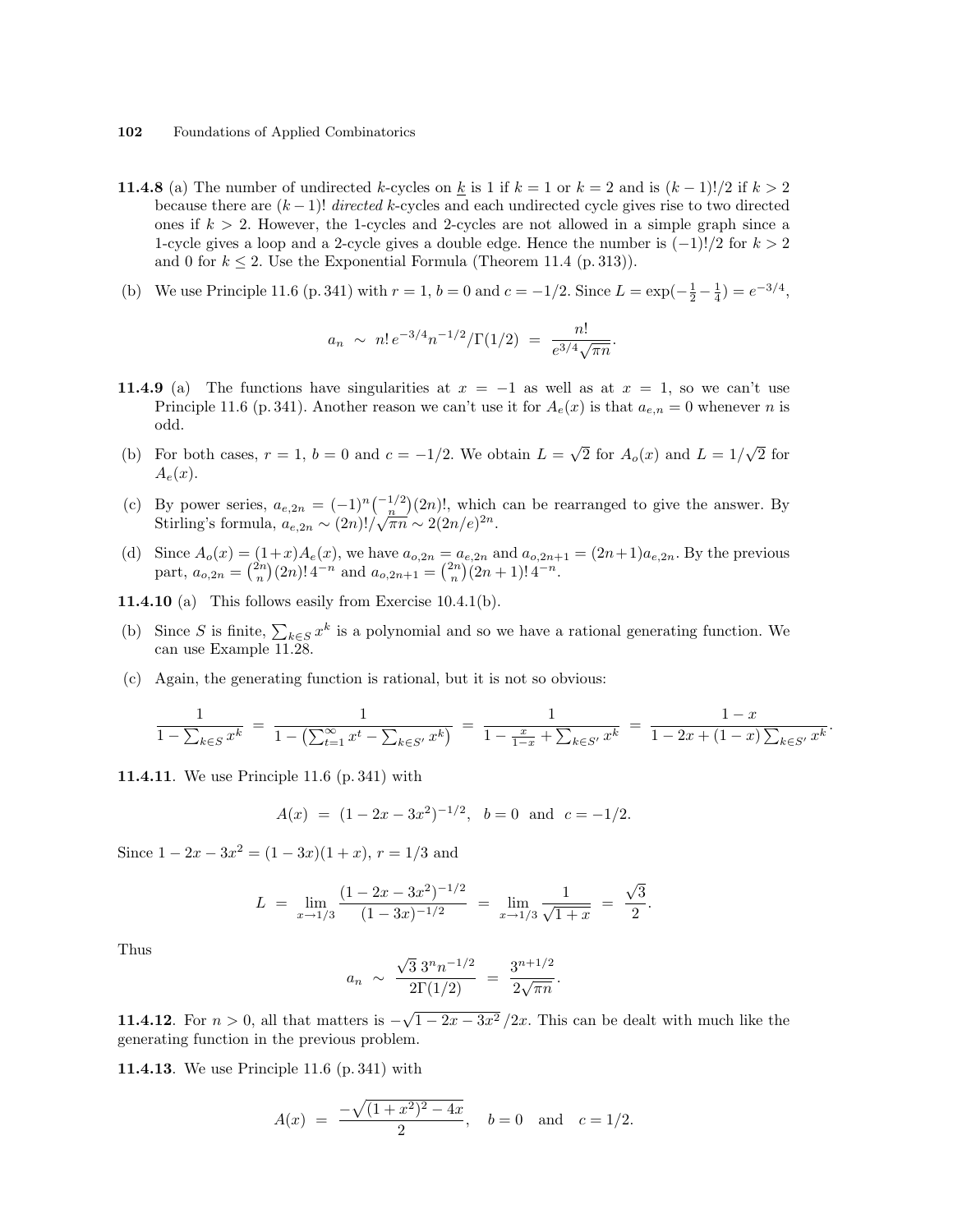The square root vanishes at  $x = r = 0.295597742...$  and so

$$
L = \lim_{x \to r} \frac{-\sqrt{(1+x^2)^2 - 4x}}{2\sqrt{1-x/r}} = -\frac{1}{2} \sqrt{\lim_{x \to r} \frac{(1-x^2)^2 - 4x}{1-x/r}}.
$$

By using l'Hôpital's Rule, we obtain

$$
L = -\frac{1}{2} \sqrt{\frac{-4r(1-r^2)-4}{-1/r}} = -\sqrt{r+r^2(1-r^2)} = -0.61265067.
$$

11.4.14. We give two methods for obtaining the generating function.

**T4**. We give two methods for obtaining the generating function.<br>The generating function for one cycle is  $\sum (n-1)! x^n/n! = -\ln(1-x)$ . An ordered k-list is obtained by taking the  $k^{\text{th}}$  power and it is unordered by dividing by k! since labeled objects will always have different labels.

Use the Exponential Formula (Theorem 11.4 (p. 313)) with a second variable keeping track of the number of cycles to get  $\exp(-y \ln(1-x))$ . Extract the coefficient of  $y^k$ .

For the asymptotics, use Principle 11.6 (p. 341) with  $r = 1$ ,  $b = k$  and  $c = 0$ . Then  $L = 1/k!$ and

$$
a_n \sim \frac{n!}{k!} \frac{k(\ln n)^{k-1}}{n} = \frac{(n-1)!(\ln n)^{k-1}}{(k-1)!}.
$$

11.4.15. By techniques we have used before,

$$
H(x) = x \sum_{k \ge 2} H(x)^k + x.
$$

Sum the geometric series and use algebra to obtain the desired quadratic equation for  $H(x)$ .

This quadratic could be treated as an implicit equation for  $H(x)$  and we could apply Principle 11.7 (p. 345). Alternatively, we could solve the quadratic for  $H(x)$  and use Principle 11.6 (p. 341). For the former, let  $F(x, y) = y^2 - y + \frac{x}{1+x}$ . For the latter,

$$
H(x) = \frac{1 - \sqrt{1 - 4x/(1 + x)}}{2}
$$

So we take  $A(x) =$ p  $1-4x/(1+x)/2$ ,  $r = 1/3$ ,  $b = 0$  and  $c = 1/2$ . In any case, the answer is

$$
a_n \sim \frac{\sqrt{3} 3^n}{4\sqrt{\pi n^3}}.
$$

11.4.16. We use Principle 11.7 (p. 345) with

$$
F(x,y) = (1+x)y - xe^y
$$
,  $F_y(x,y) = 1 + x - xe^y$  and  $y = H(x)$ .

From  $F(r, s) = 0 = F_y(r, s)$ , we see that  $s = 1$  and so  $1 + r - re = 0$ , which gives  $r = \frac{1}{e-1}$ . Easily

$$
F_x(r, s) = s - e^s = 1 - e
$$
 and  $F_{yy}(r, s) = -re^s = \frac{-e}{e-1}$ .

Thus  $h_n/n! \sim (e-1)^{n+1/2}/\sqrt{2}$  $2\pi en^3$ .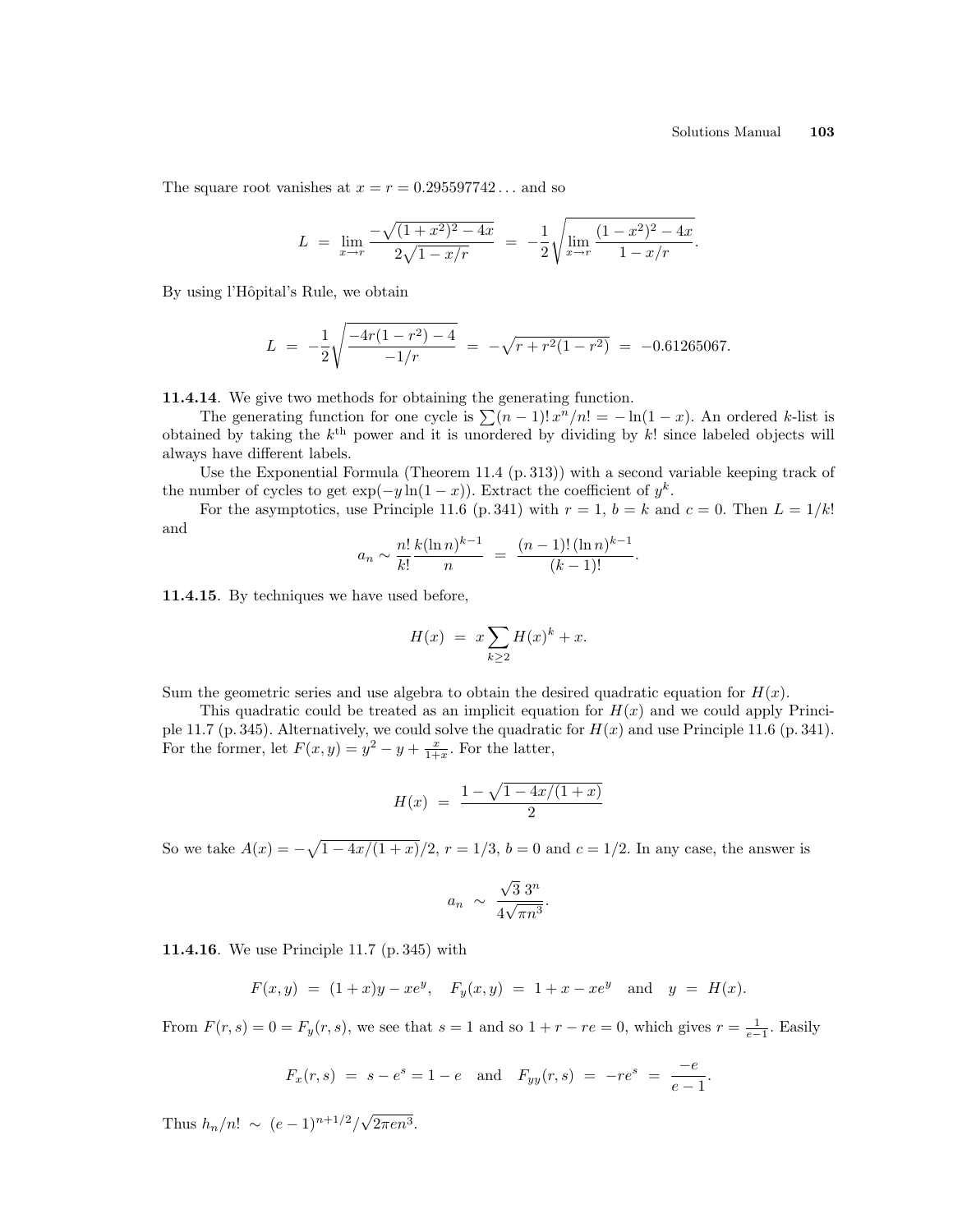11.4.17. We would like to use Principle 11.6 (p. 341), but there is a problem with all of the principles about when we can use them. At any rate, we want to solve

$$
\sum_{k \in D} r^k / k! = 1
$$

for r. This can always be done since the sum vanishes at  $r = 0$  and goes to  $+\infty$  as  $r \to +\infty$ .

Let  $d = \gcd(D)$ . You should be able to see that  $a_n = 0$  when n is not a multiple of d. Hence we'll need to assume that  $d = 1$ . (Actually you can get around this by setting  $x^d = z$ , a new variable.)

It turns out that when all this is done,  $(11.43)$  gives the correct answer, where r is as indicated,  $b = 0$  and  $c = -1$ . The answer for general d is

$$
a_n \sim \frac{d \, n! \, r^{-n}}{\sum_{k \in D} r^k / (k-1)!} \quad \text{when } d \text{ divides } n
$$

and  $a_n = 0$ , otherwise.

11.4.18. Use Principle 11.7 (p. 345) as in Example 11.33. We have

$$
F(x,y) = 1 - y + x(y^2 + T(x^2))/2
$$
 and  $F_y(x,y) = -1 + xy$ .

Thus  $s = 1/r$  and, using this in  $F(r, s) = 0$  followed by some algebra,

$$
r^2T(r^2) = 1 - 2r.
$$

To evaluate  $x(x)$  for particular x, we first solve the quadratic to obtain

$$
xT(x) = \frac{1 - \sqrt{1 - 2x - x^2 T(x^2)}}{x} = \frac{2x + x^2 T(x^2)}{1 + \sqrt{1 - 2x - x^2 T(x^2)}}.
$$

This can be iterated to express  $xT(x)$  in terms of x and  $x^{2^k}T(x^{2^k})$ . Since  $x^{2^k}T(x^{2^k})$  rapidly approaches 1 as k grows, we can obtain good estimates for  $xT(x)$ . In this way, we obtain  $r = 0.402697...$  We omit the details.

11.4.19. Use Principle 11.6 (p. 341) in this exercise.

(a) Set  $f(x) = (1 - x/r)^{ck}$  and note that

$$
\frac{B(x)}{f(x)} = \left(\frac{A(x)}{(1-x/r)^c}\right)^k \to L^k \quad \text{as} \quad x \to r.
$$

(b) We have

$$
\Big(g(x)+p(x)\Big)^k \ = \ p(x)^k + \sum_{i=1}^k \binom{k}{i} p(x)^{k-i} g(x)^i.
$$

Look at each term on the right side separately. Since  $p(x)^k$  is a polynomial, it does not contribute to the asymptotics. It is also possible that  $g(x)^i$  is a polynomial for some  $i > 1$  and so that term does not contribute to the asymptotics either. For those that do contribute, we have

$$
\lim_{x \to r} \frac{{k \choose i} p(x)^{k-i} g(x)^i}{(1-x/r)^{ci}} = {k \choose i} p(r)^{k-i} L^i,
$$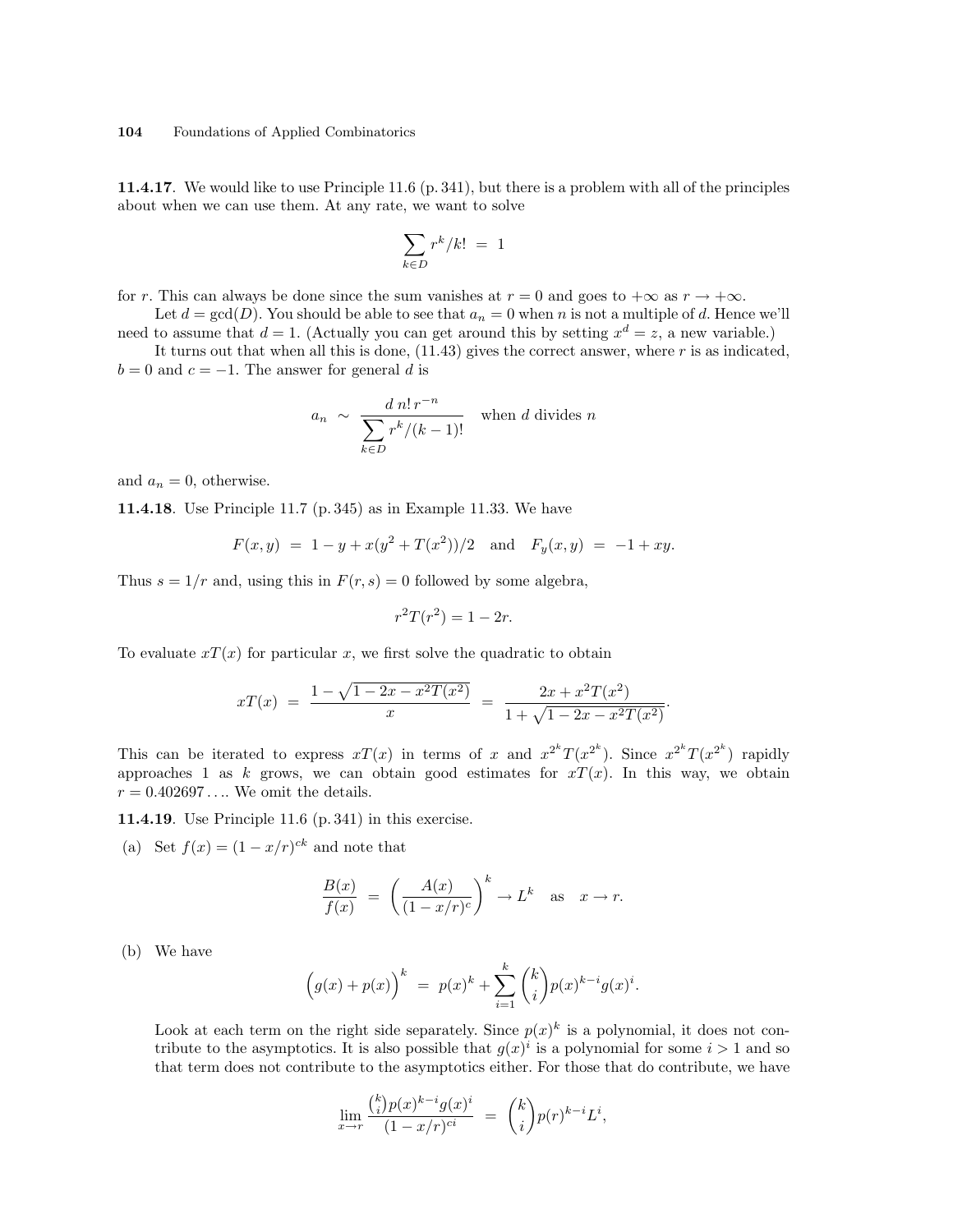so the contribution should be asymptotic to

$$
\left\{ \binom{k}{i} p(r)^{k-i} L^i / \Gamma(-ci) \right\} n^{-ci-1} r^{-n}.
$$

The first factor is independent of  $n$  and the last factor is independent of  $i$  so the relative importance of the terms is determined by  $n^{-ci-1}$ , which is largest when i is as small as possible; i.e.,  $i = 1$ . This gives the result.

(c) Since  $A(x)$  is a sum of nonnegative terms, it is an increasing function of x and so  $A(x) = 1$  has at most one positive solution. We take  $b = 0$ ,  $c = -1$  and  $f(x) = (1 - x/s)^{-1}$  in Principle 11.6. Then

$$
\lim_{x \to s} \frac{(1 - A(x))^{-1}}{(1 - x/s)^{-1}} = \lim_{x \to s} \frac{1 - x/s}{1 - A(x)} = \frac{1}{sA'(s)}
$$

by l'Hôpital's Rule.

Suppose that  $c < 0$ . Note that  $A(0) = 0$  and that  $A(x)$  is unbounded as  $x \to r$  because  $A(x)/(1-x/r)^c$  approaches a nonzero limit. Thus  $A(x) = 1$  has a solution in  $(0, r)$ .

11.4.20. ???

11.4.21. For Exercise 11.2.2(a), use Exercise 11.4.19(a,b). For Exercise  $11.2.2(b)$ , use Exercise  $11.4.19(c)$ . Exercise  $11.2.2(d)$  can be done like Exercise  $11.4.19(c)$  was. The only difference is that, since we are dealing with a logarithm, Principle 11.6 is used with  $b = 1$ and  $c = 0$  instead of with  $b = 0$  and  $c = -1$ .

- **11.4.22** (b) Let  $U(x) = T(x)/x$ . The equation for U is  $U = \sum x^d U^d/d!$ . Replacing  $x^k$  with z, we see that this leads to a power series for U in powers of  $z = x^k$ . Thus the coefficients of  $x^m$  in  $U(x)$  will be 0 when m is not a multiple of k.
- (c) We apply Principle 11.7 (p. 345) with

$$
F(x,y) = y - x \sum_{d \in D} y^d / d!
$$
 and  $F_y(x,y) = 1 - x \sum_{\substack{d \in D \\ d \neq 0}} y^{d-1} / (d-1)!$ .

Using  $F(r, s) = 0 = F<sub>y</sub>(r, s)$  and some algebra, we obtain

$$
\sum_{\substack{d \in D \\ d \neq 0}} (d-1)s^d/d! = 1 \text{ and } r = \left(\sum_{\substack{d \in D \\ d \neq 0}} s^{d-1}/(d-1)!\right)^{-1}.
$$

Once the first of these has been solved numerically for s, the rest of the calculations are straightforward.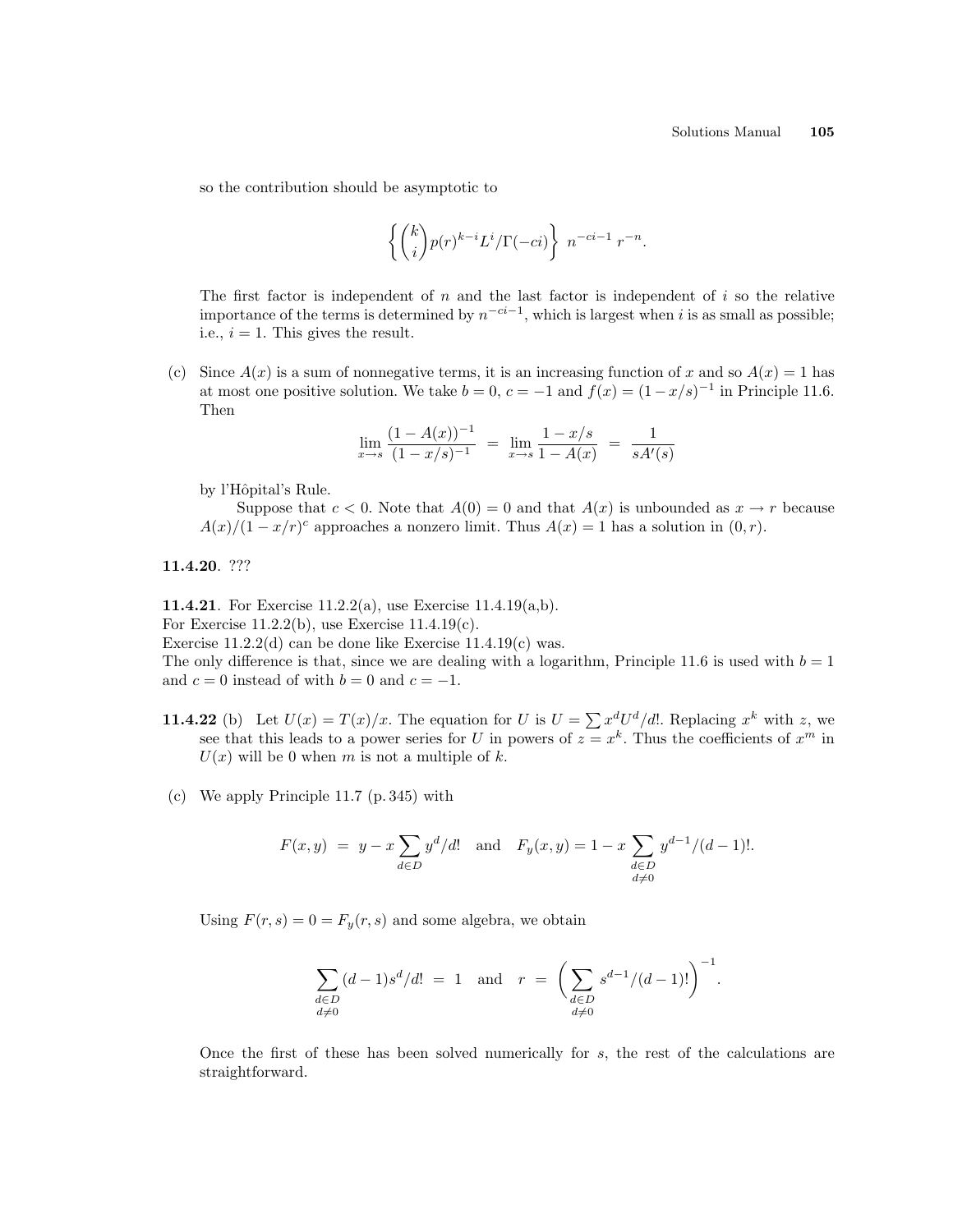## Appendix A

**A.1.**  $\mathcal{A}(n)$  is the formula  $1 + 3 + \cdots + (2n - 1) = n^2$  and  $n_0 = n_1 = 1$ . A(1) is just  $1 = 1^2$ . To prove  $\mathcal{A}(n+1)$  in the inductive step, use  $\mathcal{A}(n)$ :

$$
(1+3+\cdots+(2n-1))+(2n+1)=n^2+(2n+1)=(n+1)^2.
$$

**A.2**.  $\mathcal{A}(n)$  is the equality and  $n_0 = n_1 0$ . It is simple to check that  $\mathcal{A}(0)$  is true. Now for the inductive step with  $n > 0$ .

$$
\sum_{k=0}^{n} k^{2} = n^{2} + \sum_{k=0}^{n-1} k^{2}
$$
  
=  $n^{2} + (n - 1)(n - 1 + 1)(2(n - 1) + 1)/6$  by  $A(n - 1)$   
=  $n(n + 1)(2n + 1)/6$  by algebra.

**A.3**. Let  $\mathcal{A}(n)$  be  $\sum_{k=1}^{n-1} (-1)^k k^2 = (-1)^{n-1} \sum_{k=1}^{n} k$ . By (A.1), we can replace the right hand side of  $\mathcal{A}(n)$  by  $(-1)^{n-1}n(n+1)/2$ , which we will do. It is easy to verify  $\mathcal{A}(1)$ . As usual, the induction step uses  $\mathcal{A}(n-1)$  to evaluate  $\sum_{k=1}^{n-1}(-1)^{k-1}k^2$  and some algebra to prove  $\mathcal{A}(n)$  from this.

What would have happened if we hadn't thought to use  $(A.1)$ ? The proof would have gotten more complicated. To prove  $\mathcal{A}(n)$  we would have needed to prove that

$$
(-1)^{(n-1)-1} \sum_{k=1}^{n-1} k + (-1)^{n-1} n^2 = (-1)^{n-1} \sum_{k=1}^n k.
$$

At this point, we would have to prove this result separately by induction or prove in using (A.1). **A.4.** Let  $\mathcal{A}(n)$  be

$$
\sum_{k=0}^{n-1} \frac{2^k x^{2^k}}{1 + x^t k} = \frac{x}{1-x} - \frac{2^n x^{2^n}}{1 - x^{2^n}}.
$$

For  $\mathcal{A}(1)$ , the left side is  $x/(1+x)$  and the right side is

$$
\frac{x}{1-x} - \frac{2x^2}{1-x^2} = \frac{x(1+x) - 2x^2}{(1-x)(1+x)} = \frac{x}{1+x}.
$$

The inductive step follows the usual pattern we've established for sums, but there's a bit of algebra:

$$
\sum_{k=0}^{n-1} \frac{2^k x^{2^k}}{1+x^{2^k}} = \sum_{k=0}^{n-2} \frac{2^k x^{2^k}}{1+x^{2^k}} + \frac{2^{n-1} x^{2^{n-1}}}{1+x^{2^{n-1}}} \n= \frac{x}{1-x} - \frac{2^{n-1} x^{2^{n-1}}}{1-x^{2^{n-1}}} + \frac{2^{n-1} x^{2^{n-1}}}{1+x^{2^{n-1}}} \n= \frac{x}{1-x} - 2^{n-1} x^{2^{n-1}} \frac{1+x^{2^{n-1}} - (1-x^{2^{n-1}})}{(1-x^{2^{n-1}})(1+x^{2^{n-1}})} \n= \frac{x}{1-x} - 2^{n-1} x^{2^{n-1}} \frac{2x^{2^{n-1}}}{1-x^{2^n}}.
$$

**A.5**. The claim is true for  $n = 1$ . For  $n + 1$ , we have

$$
(x^{n+1})' = (x^n x)' = (x^n)'x + (x^n)x' = (nx^{n-1})x + x^n,
$$

where the last used the induction hypothesis. Since the right side is  $(n+1)x^n$ , we are done.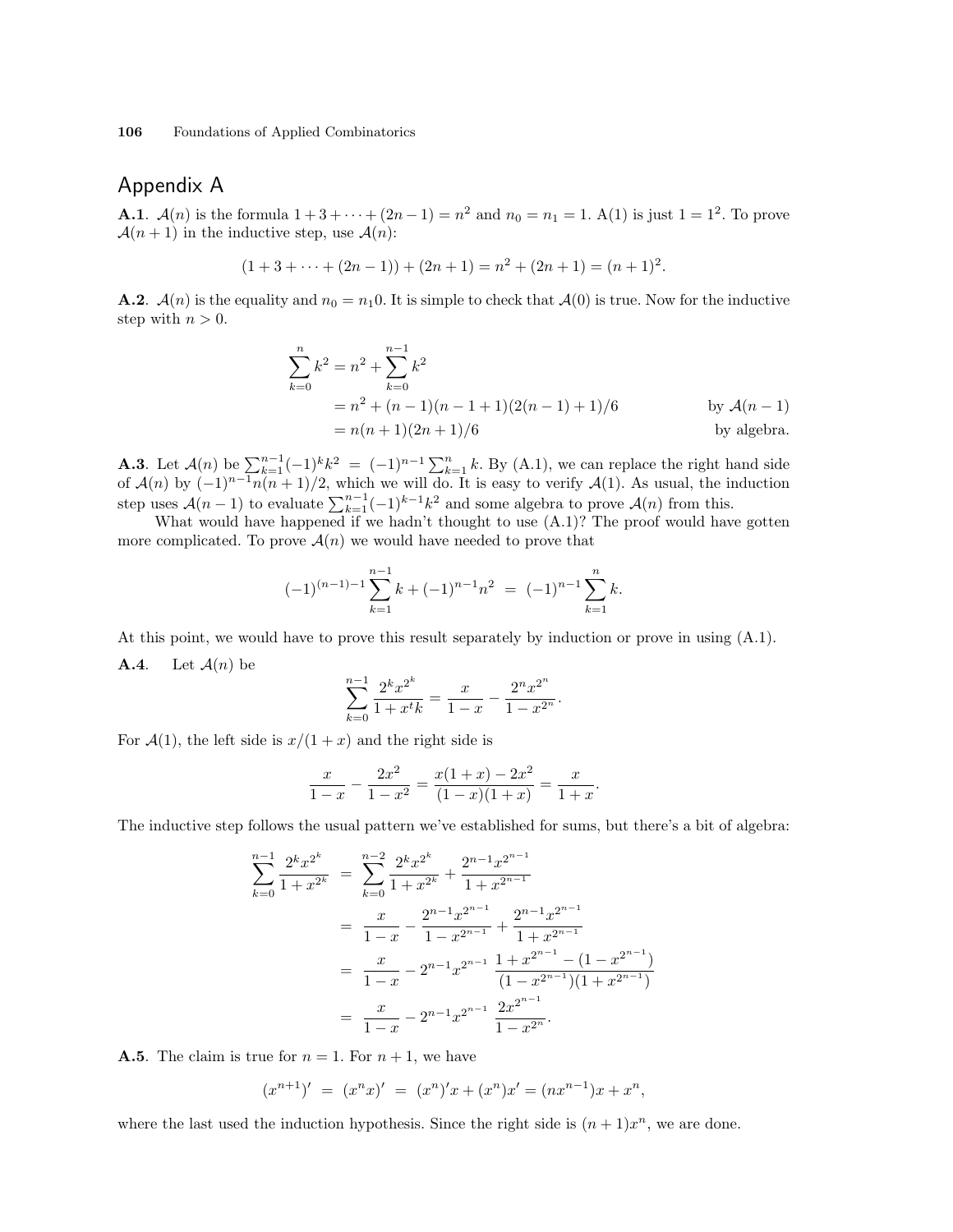**A.6**. Call the answer  $I_n$ . Note that  $I_0 = \int_0^\infty$  $\int_{0}^{\infty} e^{-x} dx = 1$ . When  $n > 0$ , we can evaluate the integral using integration by parts with  $u = x^n$  and  $dv = e^{-x} dx$ .

$$
\int_0^\infty x^n e^{-x} dx = x^n (-e^{-x}) \Big|_0^\infty + \int_0^\infty n x^{n-1} e^{-x} dx = 0 + nI_{n-1}.
$$

You should be able to see that  $I_n = n!$ .

Now for the proof. The formula is true for  $n = 0$  since we calculated that  $I_0 = 1$ . For  $n > 0$  we have  $I_n = nI_{n-1} = n(n-1)! = n!$ , where we used the induction hypothesis to evaluate  $I_{n-1}$ .

**A.7**. The inductive step only holds for  $n \geq 3$  because the claim that  $P_{n-1}$  belongs to both groups requires  $n - 1 \geq 2$ ; however,  $\mathcal{A}(2)$  was never proved. (Indeed, if  $\mathcal{A}(2)$  is true, then  $\mathcal{A}(n)$  is true for all  $n.$ )

**A.8**.  $\mathcal{A}(1)$ , which was never checked, is false.

**A.9.** This is obviously true for  $n = 1$ . Suppose we have a numbering when  $n - 1$  lines have been drawn. The  $n<sup>th</sup>$  line divides the plane into two parts, say A and B. Assign all regions in A the same number they had with  $n-1$  lines and reverse the numbering in B.

### Section B.1

**B.1.1.** We'll do the case where the functions need not be nonnegative. Also, the proofs for O properties are omitted because they are like those for  $\Theta$  without the "A" part of the inequalities. Throughout for f and g (or  $f_i$  and  $g_i$ ) let A and B (or  $A_i$  and  $B_i$ ) be as in the definition of  $\Theta$ . All inequalities are understood to hold for some A's and B's and all sufficiently large  $n$ .

- (a) Since  $g(n)$  is  $\Theta(f(n))$ ,  $|g(n)| \leq B|f(n)|$ , which means that  $g(n)$  is  $\Theta(f(n))$ .
- (b) This follows from the definition with  $A = B = 1$ .
- (c) We need not require that C and D be positive. Let  $A' = A|C/D|$  and  $B' = B|C/D|$ . Then  $A'|Df(n)| \leq |Cg(n)| \leq B'|Df(n)|.$
- (d) We have  $(1/B)|g(n)| \le |f(n)| \le (1/A)|g(n)|$ .
- (e) This was done in the text.
- (f) As noted in the remark, this requires that  $f_i$  and  $g_i$  ben nonnegative. With  $A = \min(A_1, A_2)$ ,  $B = B_1 + B_2$  and  $f(n) = \max(f_1(n), f_2(n))$  we have

 $A f(n) \leq \max(A_1 f_1(n), A_2 f_2(n)) \leq q_1(n) + q_2(n) \leq B f(n).$ 

**B.1.2**. Let  $g_1(n) = -g_2(n) = n$  and  $f_1(n) = f_2(n) = n$ . Then  $g_i(n)$  is  $\Theta(f_i(n))$  but  $g_1(n) + g_2(n) = 0$ and  $\max(f_1(n), f_2(n)) = n$ .

**B.1.3**. This is not true. For example, *n* is  $O(n^2)$ , but  $n^2$  is not  $O(n)$ .

**B.1.4** (a) Hint: You can first show this with  $g(x) = x^3$  and adjust the constants.

- (b) Hint: You can first show this with  $g(x) = x^2$  and adjust the constants.
- B.1.5 (a) Hint: There is an explicit formula for the sum of the squares of integers.
- (b) Hint: There is an explicit formula for the sum of the cubes of integers.
- (c) Hint: If you know calculus, upper and lower Riemann sum approximations to the integral of  $f(x) = x^{1/2}$  can be used here.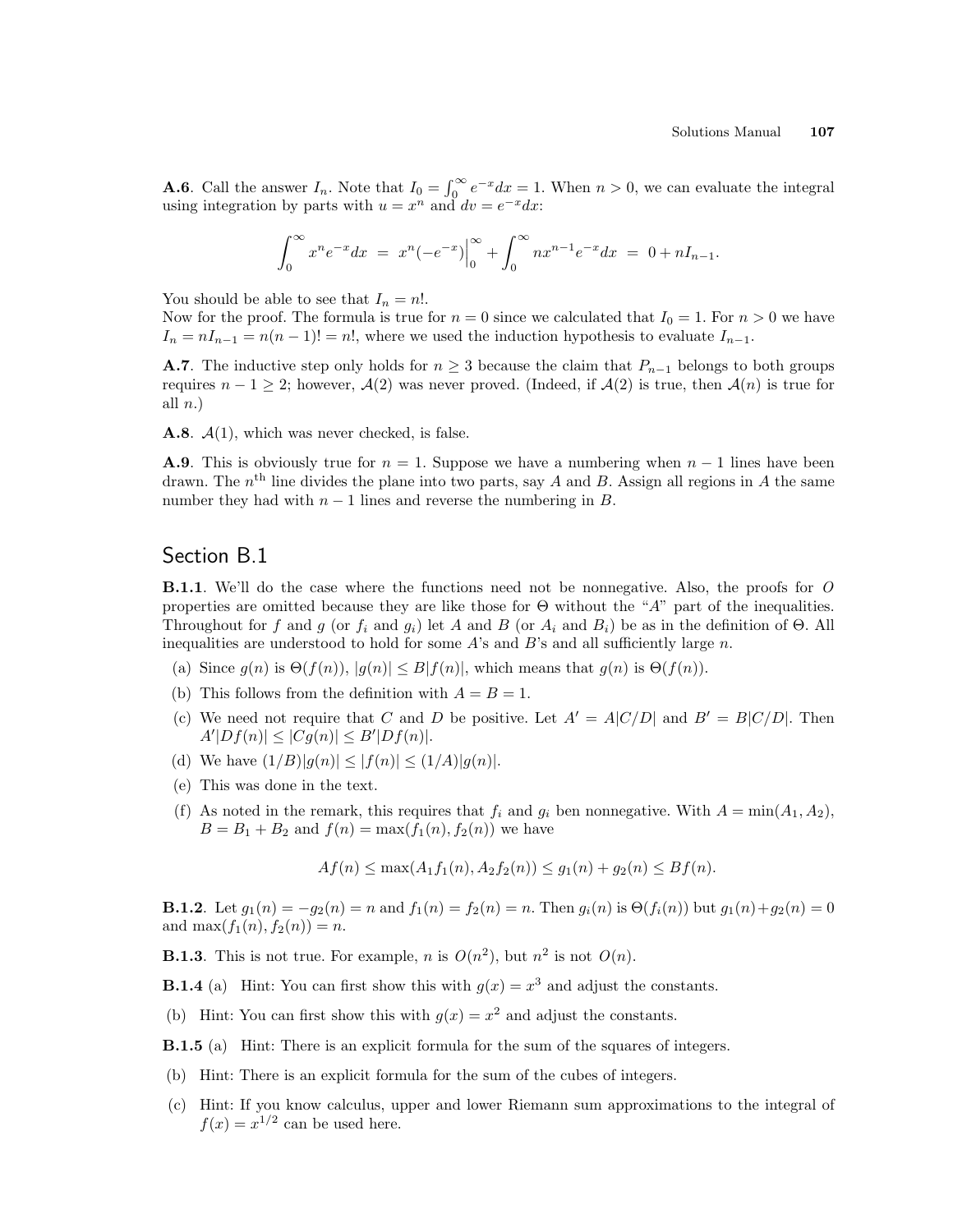- B.1.6 (a) Hint: If you know calculus, upper and lower Riemann sum approximations to the integral of  $f(x) = x^{-1}$  can be used here.
- (b) Hint: If you know calculus, upper Riemann sum approximations to the integral of  $f(x)$  =  $log_b(x)$  can be used here.
- B.1.7 (a) Here's a chart of values.

|                                                             | 5.                                                                                                                                                                       | 10             | 30                     | - 100 | -300 |
|-------------------------------------------------------------|--------------------------------------------------------------------------------------------------------------------------------------------------------------------------|----------------|------------------------|-------|------|
|                                                             | $\begin{array}{c ccccc} n^2 & 25 & 10^2 & 9 \times 10^2 & 10^4 & 9 \times 10^4 \\ \hline 100n & 5 \times 10^2 & 10^3 & 3 \times 10^3 & 10^4 & 3 \times 10^4 \end{array}$ |                |                        |       |      |
|                                                             |                                                                                                                                                                          |                |                        |       |      |
| $100(2^{n/10} - 1)$ 41 $10^2$ $7 \times 10^2$ $10^5$ $10^8$ |                                                                                                                                                                          |                |                        |       |      |
| fastest                                                     |                                                                                                                                                                          |                | $A \quad A, C \quad C$ | A, B  | B    |
| slowest                                                     |                                                                                                                                                                          | $\overline{B}$ |                        |       |      |

(b) When n is very large, B is fastest and C is slowest. This is because, (i) of two polynomials the one with the lower degree is eventually faster and (ii) an exponential function grows faster than any polynomial.

## B.1.8. Need solution

- **B.1.9**. Let  $p(n) = \sum_{i=0}^{k} b_i n^i$  with  $b_k > 0$ .
- (a) Let  $s = \sum_{i=0}^{k-1} |b_i|$  and assume that  $n \geq 2s/b_k$ . We have

$$
|p(n) - b_k n^k| \le \left| \sum_{i=0}^{k-1} b_i n^i \right| \le \sum_{i=0}^{k-1} |b_i| n^i \le \sum_{i=0}^{k-1} |b_i| n^{k-1} = sn^{k-1} \le b_k n^k/2.
$$

Thus  $|p(n)| \ge b_k n^k - b_k n^k/2 \ge (b_k/2) n^k$  and also  $|p(n)| \le b_k n^k + b_k n^k/2 \le (3b_k/2) n^k$ .

- (b) This follows form (a) of the theorem.
- (c) By applying l'Hospital's Rule k times, we see that the limit of  $p(n)/a^n$  is  $\lim_{n\to\infty} (k!/(loga)^k)/a^n$ , which is 0.
- (d) By the proof of the first part,  $p(n) \leq (3b_k/2)n^k$  for all sufficiently large n. Thus we can take  $C > 3b_k/2$ .
- (e) For  $p(n)$  to be  $\Theta(a^{Cn^k})$ , we must have positive constants A and B such that  $A \le a^{p(n)}/a^{Cn^k} \le$ B. Taking logarithms gives us  $\log_a A \leq p(n) - Cn^k \leq \log_a B$ . The center of this expression is a polynomial which is not constant unless  $p(n) = Cn^k + D$  for some constant D, the case which is ruled out. Thus  $p(n) - Cn^k$  is a nonconstant polynomial and so is unbounded.

**B.1.10**. We have  $a^{f(n)}/b^{f(n)} = (a/b)^{f(n)} \rightarrow 0$  since  $0 < a/b < 1$  and  $f(n) \rightarrow +\infty$ . Also,  $a^{g(n)}/a^{f(n)+g(n)} = a^{-f(n)} \to 0.$ 

- **B.1.11** (a) The worst time possibility would be to run through the entire loop because the "If" always fails. In this case the running time is  $\Theta(n)$ . This actually happens for the permutation  $a_i = i$  for all i.
- (b) Let  $N_k$  be the number of permutations which have  $a_{i-1} < a_i$  for  $2 \leq i \leq k$  and  $a_k > a_{k+1}$ . (There is an ambiguity about what to do for the permutation  $a_i = i$  for all i, but it contributes a negligible amount to the average running time.) The "If" statement is executed  $k$  times for such permutations. Thus the average number of times the "If" is executed is  $\sum kN_k/n!$ . If the  $a_i$ 's were chosen independently one at a time from all the integers so that no adjacent ones are equal, the chances that all the k inequalities  $a_1 < a_2 < \cdots < a_k > a_{k+1}$  hold would be  $(1/2)^k$ .